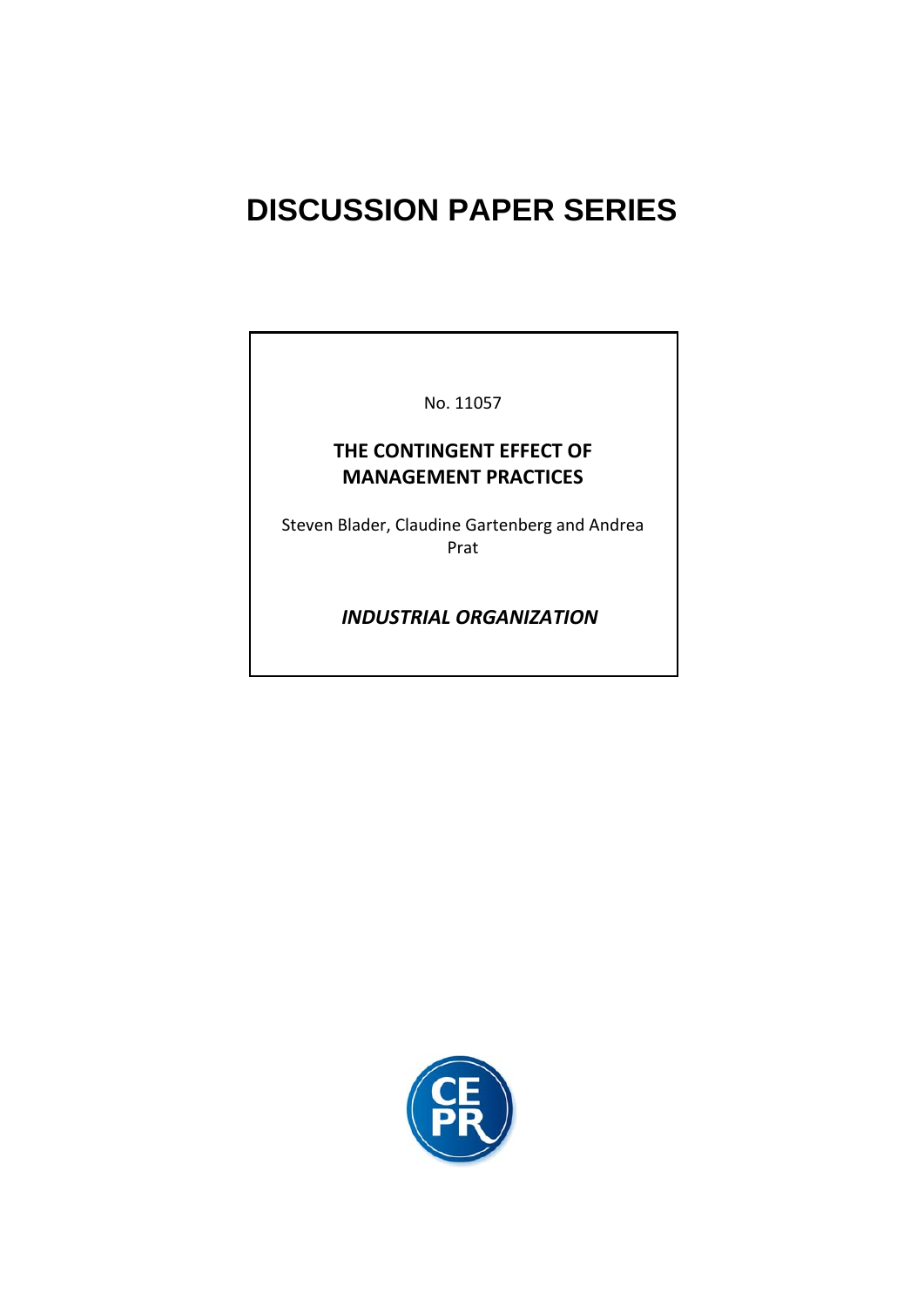# **THE CONTINGENT EFFECT OF MANAGEMENT PRACTICES**

*Steven Blader, Claudine Gartenberg and Andrea Prat*

Discussion Paper No. 11057 January 2016 Submitted 14 January 2016

Centre for Economic Policy Research 33 Great Sutton Street, London EC1V 0DX, UK Tel: (44 20) 7183 8801 www.cepr.org

This Discussion Paper is issued under the auspices of the Centre's research programme in **INDUSTRIAL ORGANIZATION**. Any opinions expressed here are those of the author(s) and not those of the Centre for Economic Policy Research. Research disseminated by CEPR may include views on policy, but the Centre itself takes no institutional policy positions.

The Centre for Economic Policy Research was established in 1983 as an educational charity, to promote independent analysis and public discussion of open economies and the relations among them. It is pluralist and non-partisan, bringing economic research to bear on the analysis of medium‐ and long‐run policy questions.

These Discussion Papers often represent preliminary or incomplete work, circulated to encourage discussion and comment. Citation and use of such a paper should take account of its provisional character.

Copyright: Steven Blader, Claudine Gartenberg and Andrea Prat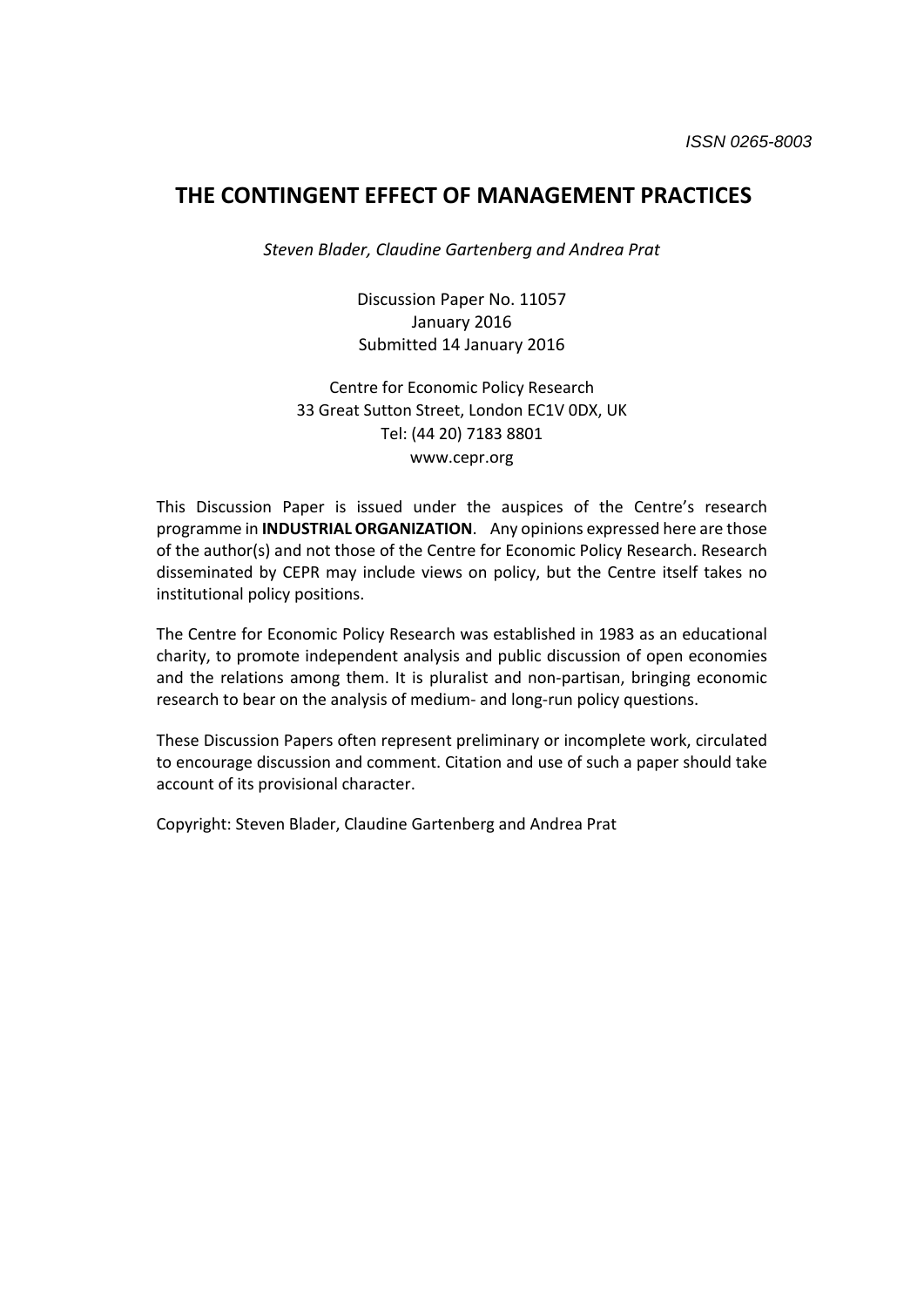# **THE CONTINGENT EFFECT OF MANAGEMENT PRACTICES†**

# **Abstract**

This paper investigates how the success of a management practice depends on the nature of the long‐term relationship between the firm and its employees. A large US transportation company is in the process of fitting its trucks with an electronic on‐board recorder (EOBR), which provide drivers with information on their driving performance. In this setting, a natural question is whether the optimal managerial practice consists of: (1) Letting each driver know his or her individual performance only; or (2) Also providing drivers with information about their ranking with respect to other drivers. The company is also in the first phase of a multi‐ year "lean‐management journey", which corresponds to an overhaul of the relational contract with its employees. This phase focuses exclusively on changing employee values, mainly toward a greater emphasis on teamwork and empowerment. The main result of our randomized experiment is that (2) leads to better performance than (1) in a particular site if and only if the site has not yet received the values intervention, and worse performance if it has. The result is consistent with the presence of a conflict between competition-based managerial practices and a cooperation‐based relational contract. More broadly, it highlights the role of intangible relational factors in determining the optimal set of managerial practices.

JEL Classification: D2 Keywords: management, relational contracts and relative ranking

Steven Blader sblader@stern.nyu.edu *New York University*

Claudine Gartenberg cgartenb@stern.nyu.edu *New York University*

Andrea Prat andrea.prat@columbia.edu *Columbia University and CEPR*

-

<sup>&</sup>lt;sup>†</sup> We are particularly indebted to Rebecca Henderson who has provided extensive support and advice during this ongoing research program and of course to our partner company for their collaboration. We would also like to thank Nava Ashraf, Oriana Bandiera, Iwan Barankay, Roland Benabou, Nick Bloom, Wouter Dessein, Ray Fisman, Bob Gibbons, Jonas Hjort, Botond K½oszegi, Stephan Meier, Ra¤aella Sadun, Ned Smith, John Van Reenen, Christopher Woodruff and participants at the NBER Organizational Economics Working Group, Duke Strategy Conference, SRF Annual Meeting, AEA Annual Meeting, and seminars at NYU, Columbia, London Business School, and Middlebury.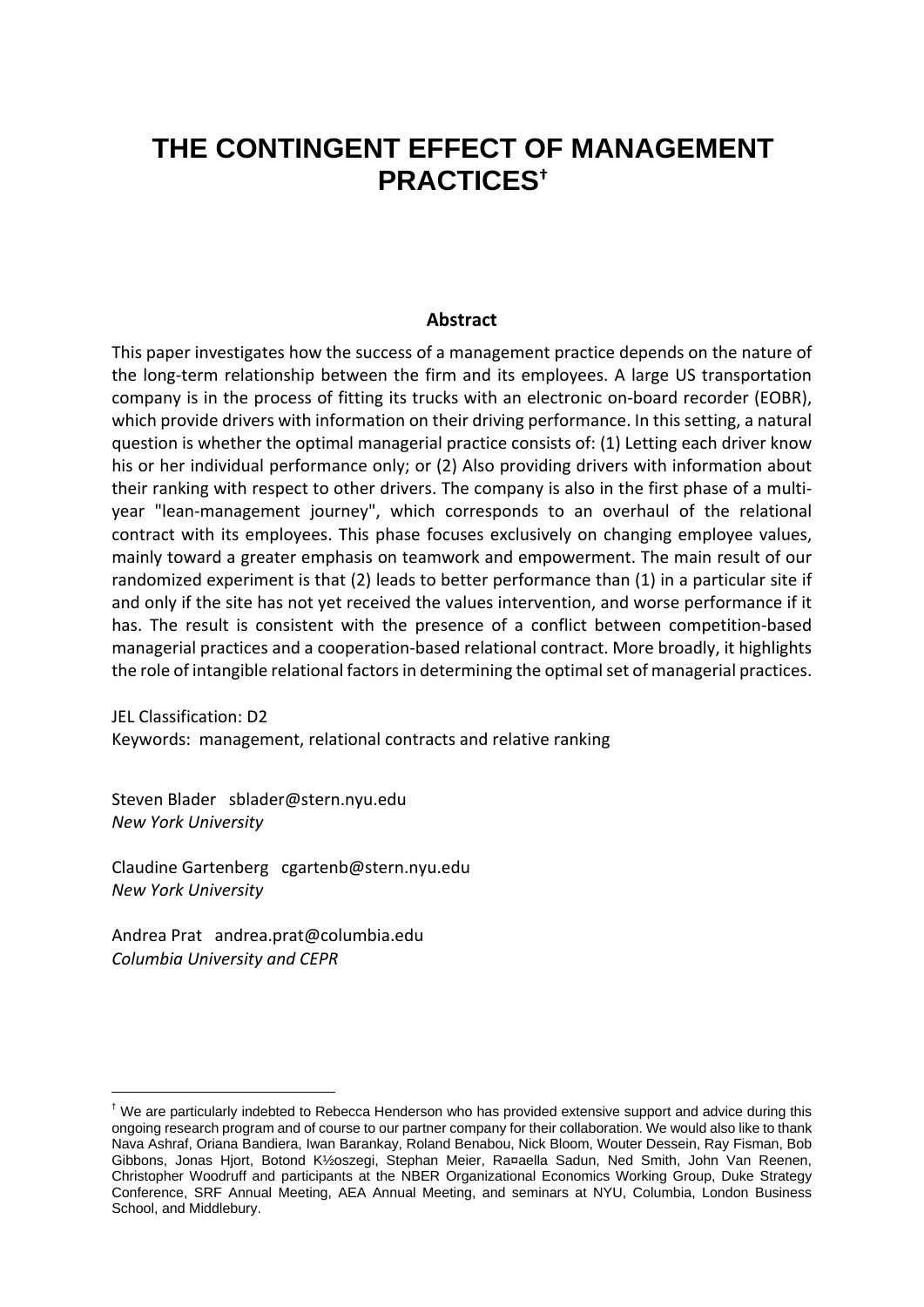# The Contingent Effect of Management Practices

Steven Blader

Claudine Gartenberg

New York University

Andrea Prat Columbia University

Initial draft: October 30, 2014

New York University

This draft: October 19, 2015

#### Abstract

This paper investigates how the success of a management practice depends on the nature of the long-term relationship between the Örm and its employees. A large US transportation company is in the process of fitting its trucks with an electronic on-board recorder (EOBR), which provide drivers with information on their driving performance. In this setting, a natural question is whether the optimal managerial practice consists of: (1) Letting each driver know his or her individual performance only; or (2) Also providing drivers with information about their ranking with respect to other drivers. The company is also in the first phase of a multi-year ëlean-management journeyí, which corresponds to an overhaul of the relational contract with its employees. This phase focuses exclusively on changing employee values, mainly toward a greater emphasis on teamwork and empowerment. The main result of our randomized experiment is that (2) leads to better performance than (1) in a particular site if and only if the site has not yet received the values intervention, and worse performance if it has. The result is consistent with the presence of a conflict between competition-based managerial practices and a cooperationbased relational contract. More broadly, it highlights the role of intangible relational factors in

We are particularly indebted to Rebecca Henderson who has provided extensive support and advice during this ongoing research program and of course to our partner company for their collaboration. We would also like to thank Nava Ashraf, Oriana Bandiera, Iwan Barankay, Roland Benabou, Nick Bloom, Wouter Dessein, Ray Fisman, Bob Gibbons, Jonas Hjort, Botond Kőszegi, Stephan Meier, Raffaella Sadun, Ned Smith, John Van Reenen, Christopher Woodruff and participants at the NBER Organizational Economics Working Group, Duke Strategy Conference, SRF Annual Meeting, AEA Annual Meeting, and seminars at NYU, Columbia, London Business School, and Middlebury.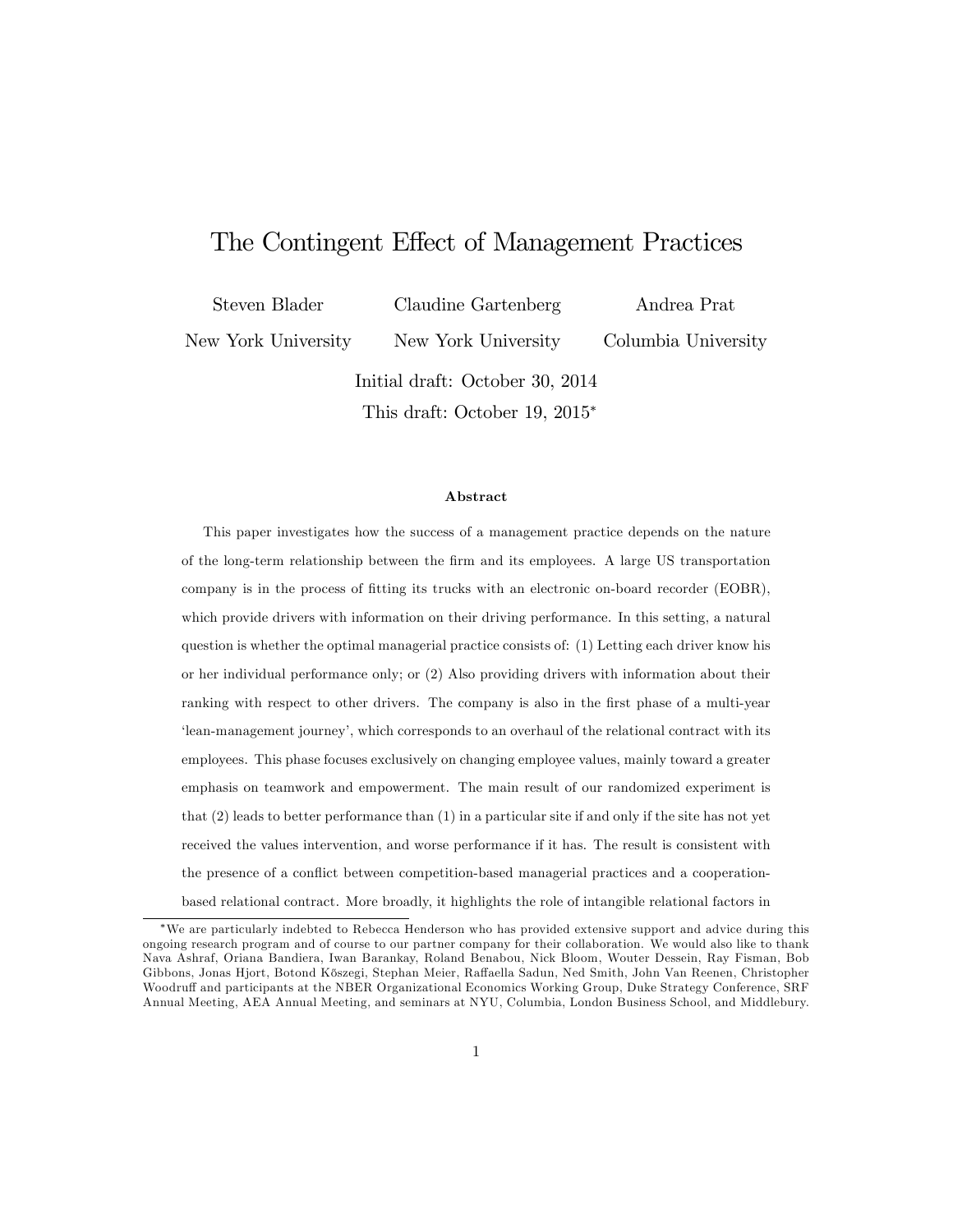determining the the optimal set of managerial practices.

# 1 Introduction

Economists have increasingly focused on management practices as an important explanation for the large observed variation in productivity among firms (Bloom and Van Reenen 2007; Syverson 2011). However, if there are such clear returns to management practices, why do large differences in practice adoption persist across firms, even within narrowly defined industries? One proposed explanation is that poor institutions make adoption costly and protect inefficient firms from competition (Bloom and van Reenen 2010). This view, however, leaves unanswered the large observed dispersion in developed settings and the substantial within-country variation of practice adoption, where firms presumably operated under similar institutional contexts.

A second explanation, explored by Gibbons and Henderson (2013) and Helper and Henderson  $(2014)$ , is based on relational contracts. The ability of a firm to introduce a new management practice - and whether that practice is optimal for that Örm - is likely to depend on the relational contract that is in place. A relational contract is a non-legally binding understanding between a firm and its employees that typically describes how employees should behave and how the firm will reward the expected behavior (MacLeod and Malcomson 1989; Baker et. al. 2002; Levin 2003). The contract, which is enforced through repeated interaction, may display path-dependence (Chassang 2010; Halac 2012). As a result, similar firms may be governed by very different relational contracts, which can in turn drive differences in effectiveness of observable management practices.

This proposed influence of relational contracts on managerial practices is difficult to measure for two reasons. First, by definition, relational contracts are difficult to observe. They are implicit informal agreements rather than explicit written contracts exactly because they contain prescriptions that cannot be expressed in a legally binding way. Second, even if they were observable, given that every company has its own relational contract, it would be difficult to disentangle the effect of the relational contract from other firm-specific unobservable factors.

The goal of this paper is to make some progress on this issue by studying a company that is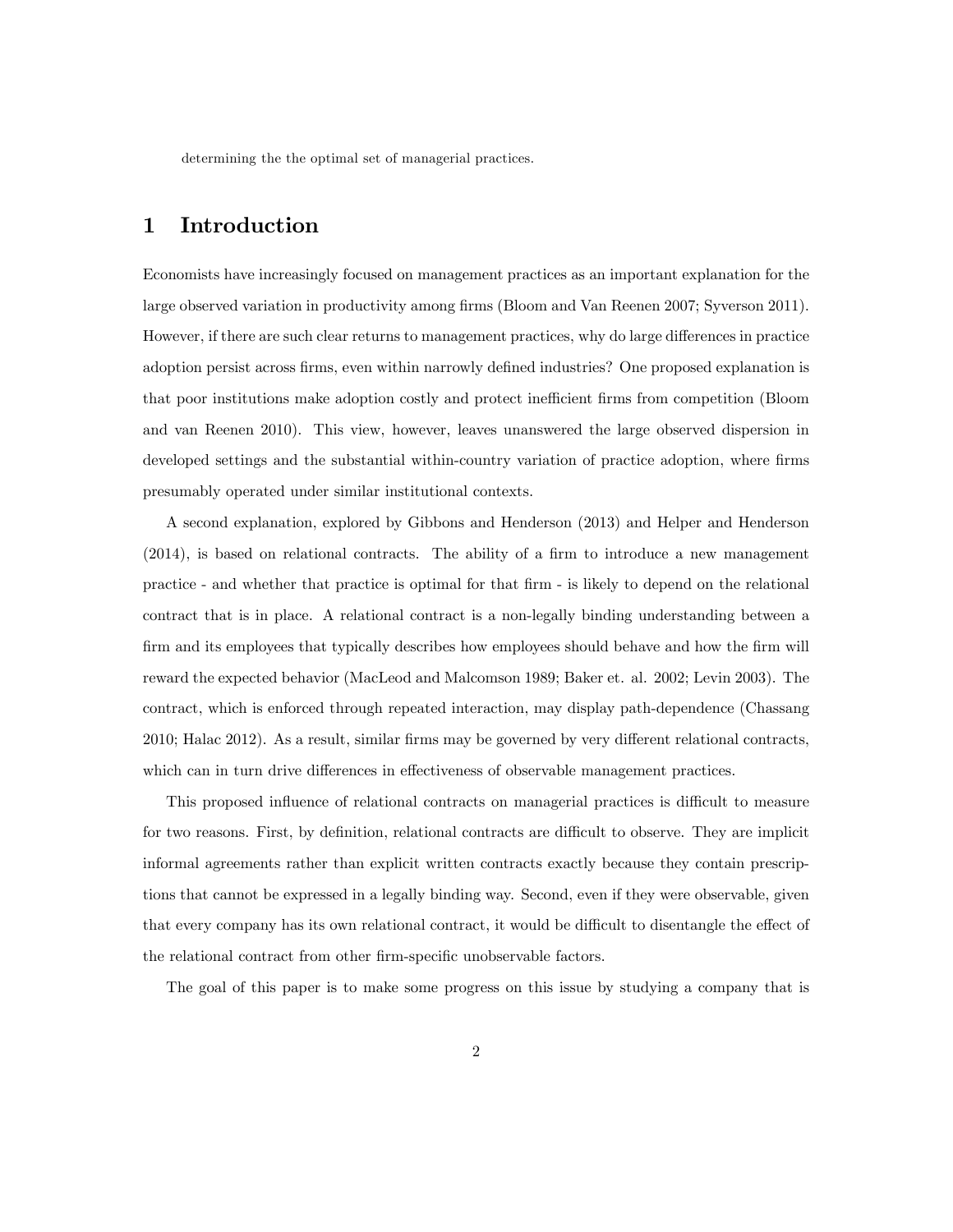arguably transitioning from one relational contract to another. This complex transition is implemented on a site-by-site basis across the company and is a lengthy process. The company was mid-way through the transition at the time of our experiment and therefore some locations within the firm had experienced the change while others had not. We study how workers in these different locations react to the introduction of the same management practice.

Specifically, we run a field experiment within a transportation company with a large number of sites that all perform a similar function throughout the United States. Our company recently introduced electronic on-board recorder (EOBR) technology that measures the performance of drivers against a route-specific benchmark. The introduction of this technology raises a question about the optimal managerial practice for sharing performance information. In particular, should drivers be made aware only of their individual performance or should performance statistics of all drivers at a given site be posted and made publicly viewable? Both options provide performance feedback to drivers. The latter practice is also likely to spur comparisons and potentially competition between drivers; however, it is unclear how this will ináuence driver performance. We worked with the company's management to shed light on this issue by running a randomized controlled field study.

As mentioned above, the company is also in the midst of a major transition that involves reshaping its relational contract with employees. Specifically, they are engaged in a multi-year program to roll out Lean Management. Lean Management ("lean") is a widespread management philosophy, inspired by the Toyota Production System, centered on teamwork and worker empowerment (Womack et. al. 1990; Holweg 2007). Given that the firm's initial relational contract was characterized by the prevailing individualistic culture at our company, a successful implementation of Lean Management requires profound changes with employees across all levels of the organization. Accordingly, the company committed substantial resources and set a ten-year time horizon for the implementation.

This implementation is composed of five phases and, at the time of the experiment, the company was midway through the first phase. Crucially, the first phase does not impose any change in the work processes of the drivers, their incentives or in the formal management practices under which the sites operated. Rather, the first phase is primarily focused on introducing Lean principles to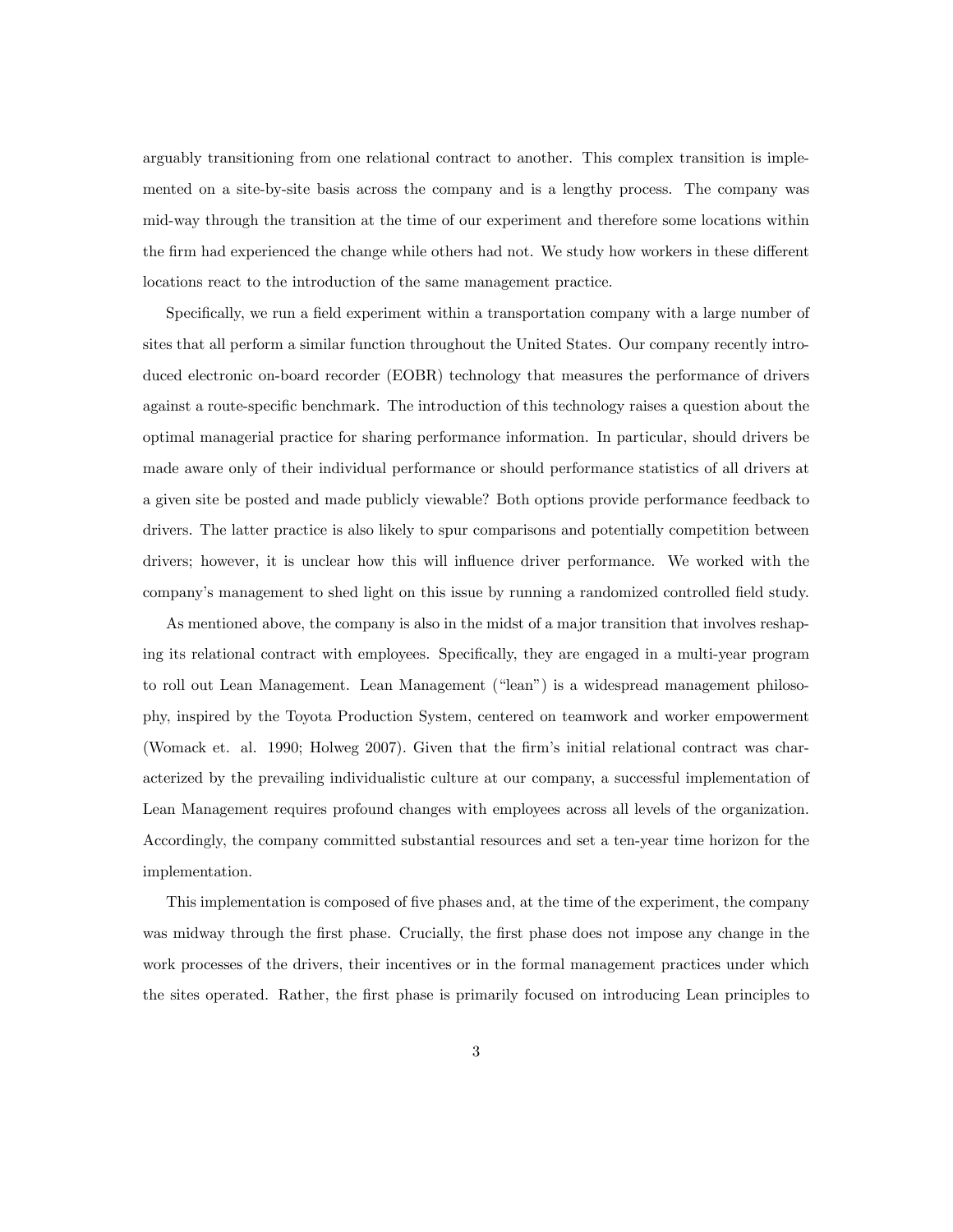employees and, in particular, how "continuous improvement" (the organizing idea behind Lean Management) occurs primarily through teamwork, collective effort and the empowerment of front-line workers. This represented a significant shift for employees at our firm, since the previous management philosophy was based on individual behavior, limited delegation, and top-down supervision . As such, the first phase was designed to set the stage for Lean Management by communicating and modeling Lean principles and their implications for employee behavior. It also involved supervisors and managers taking steps to change the culture of their sites so that the culture better encouraged employees to take initiative, raise problems freely, and address those problems as a group. For the purpose of this paper, we refer to this first phase as "the lean intervention" or "lean," even though Lean Management, in its fullest sense, involves many other changes to both formal and informal operating practices (which had not yet been initiated at our company). At the time of the experiment some sites had received the lean intervention while the others had not.

One of the most salient features of this first phase of lean is the Toyota-inspired emphasis on teamwork. Indeed, in a series of interviews we conducted, employees consistently emphasized a marked increase in "cohesion", "camaraderie", and "respect" following the introduction of lean. Appealing to Benabou and Tirole's (2003) model of intrinsic motivation, we can interpret these changes as a shift in the reference structure that underlies the worker's intrinsic motivation. Specifically, since the new relational contract emphasizes a collective orientation toward work, rather than maximizing individual job satisfaction, now each worker also considers his or her team memberís satisfaction. Intuitively, this leads to the prediction that the introduction of lean will reduce the effectiveness of any management practice that relies on competition between workers.

We develop this intuition formally in the theory section, through an extension of Benabou and Tirole (2003). The model analyzes two changes: a shift from private performance feedback to public performance feedback and a modification of terms of the relational contract between the firm and its workforce, in which the Örm announces an emphasis on collective performance. The main result of the analysis is that introducing public feedback leads to higher performance only if the relational contract emphasizes individual, rather than collective, performance.

The primary empirical finding in our study is that the effect of posting drivers' performance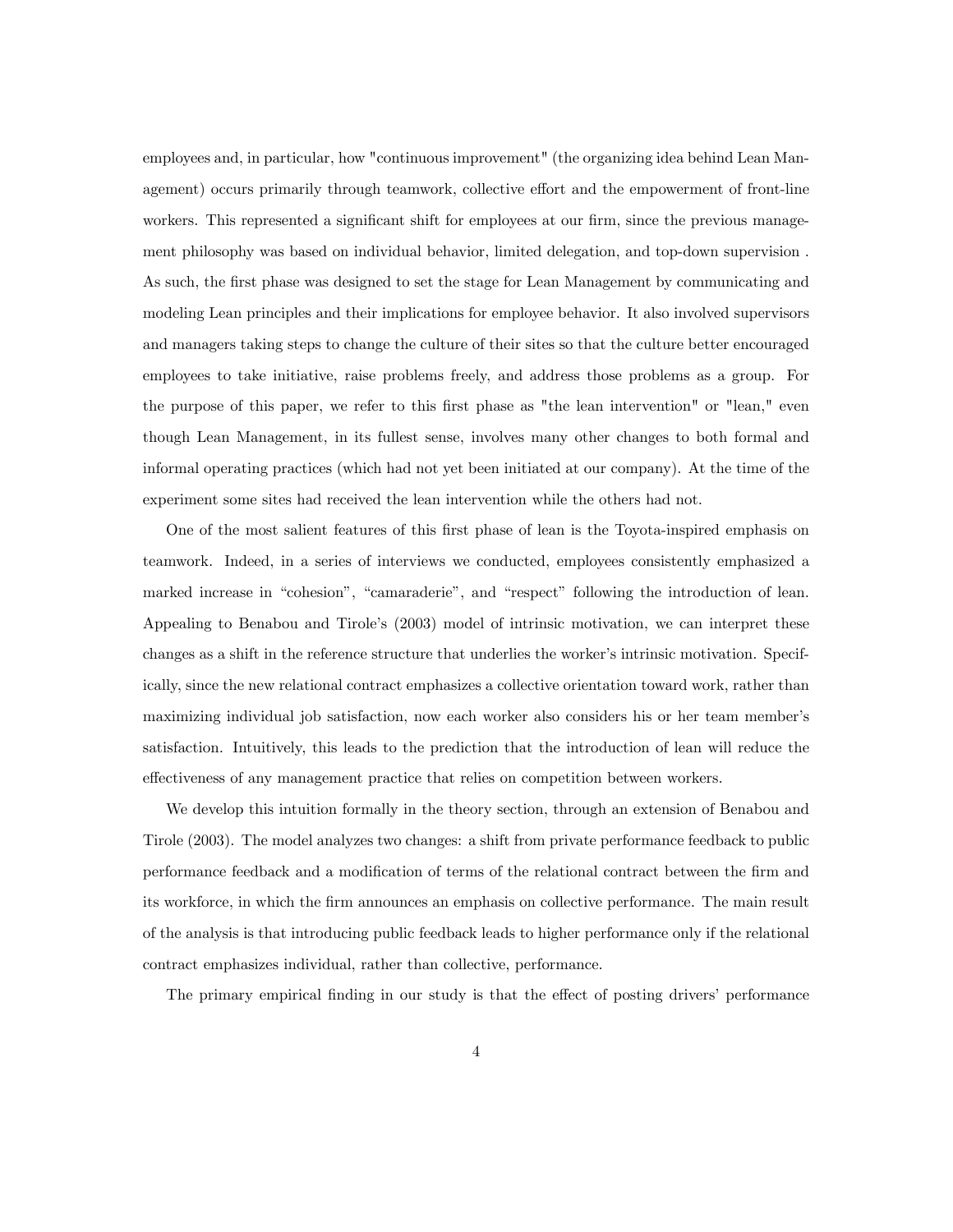strongly depends on whether the sites had received the lean intervention. Drivers assigned to untouched sites responded on average positively to public performance postings, improving their fuel efficiency by  $4.5\%$  and reducing their idling time and wasted fuel by  $1.1\%$  and  $1.8\%$ , respectively, relative to the control group. In contrast, drivers at lean sites responded negatively to the individual performance postings. We record a substantial drop in performance for these drivers, in the form of a 10.7% reduction in fuel efficiency and an increase of  $2.5\%$  in idling time and  $4.4\%$  in wasted fuel, relative to the control group.

This finding must be interpreted in light of the fact that the lean intervention did not change existing incentives or formal processes. As such, a researcher who had complete site-by-site 'hard' information about the current managerial practices – but no knowledge of the fact that certain sites had been exposed to the first phase of lean – would have missed a key source of site-level adoption success.

Since the first phase of lean primarily consisted of introducing employees to collaboration, teamwork and empowerment—and in communicating the role of these elements within the company on an ongoing basis – our experimental results highlight the importance of accounting for 'relational' factors by researchers seeking to understand employee behavior. In turn, these intangible relational factors (which we explore in detail later) were by definition under the control of the firm, as the lean intervention was a deliberate choice of the company. The experiment therefore indicates that the optimal set of managerial practices depends on the relational contract that the company seeks to establish with its workers.

Once we establish the main result of our experiment, we then probe in two directions: the randomness of lean assignment and the proposed mechamism driving the experimental results.

Regarding the lean assignment, while we directly randomized the performance posting treatment, we relied on the company's pre-existing rollout of the lean program. The company's management required the postings to be rolled out across all sites during a specific four month window at the end of 2013, while the initial phase of lean implementation was scheduled to roll out across all sites over a five year period (our study was conducted in the middle of this period), with a minimum of three to six months to complete at any given site. Given this timing mismatch, we stratified our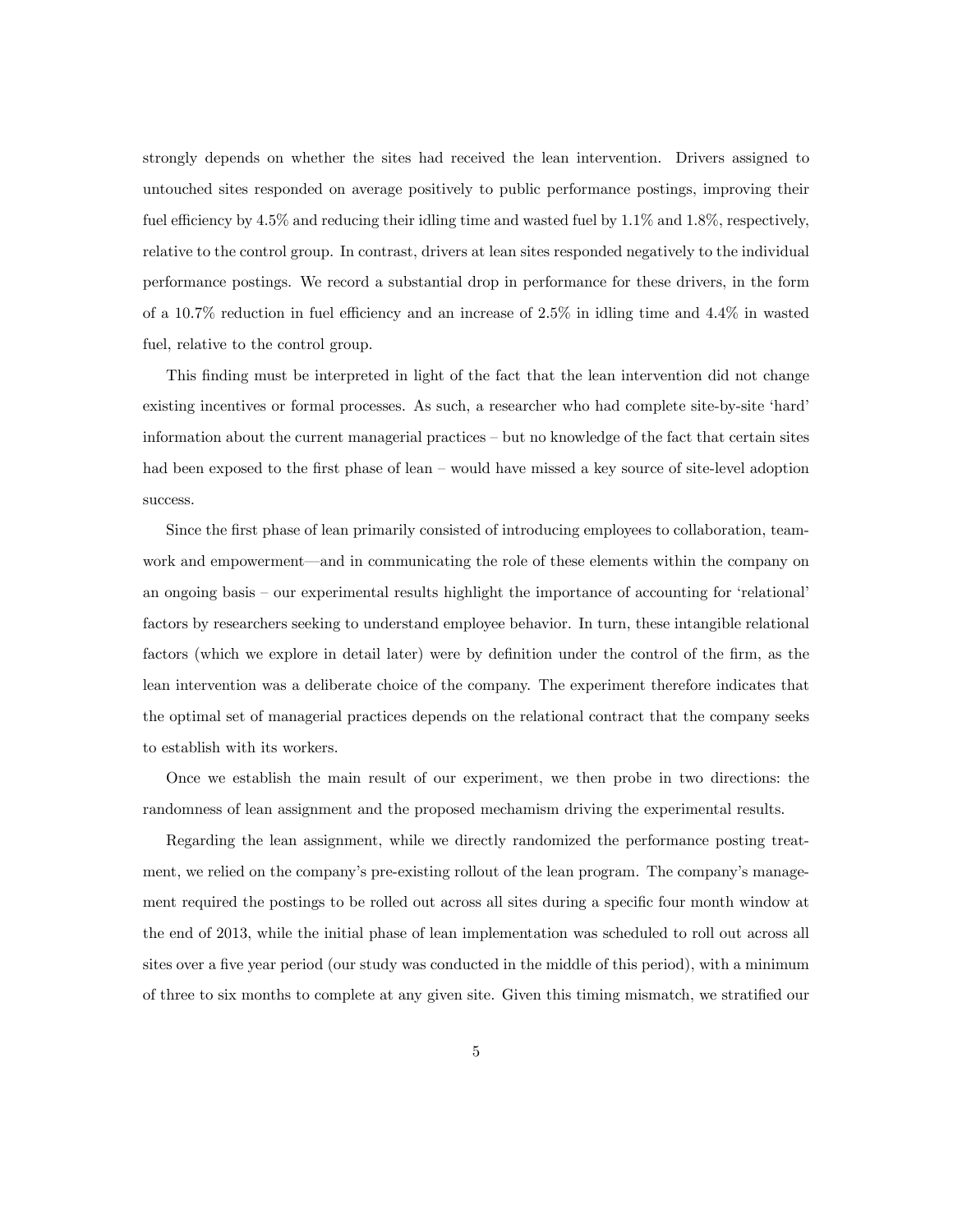randomization of performance postings by whether a site had received the lean intervention at least three months prior to the commencement of the study. We test the validity of the randomization assumption in two ways. Following Oster (2014) and Altonji et al (2005), we first quantify the magnitude of unobservables bias and find that it far exceeds the bounds of reasonableness suggested by the authors. Second, we perform more a traditional propensity-score approach and replicate our results on the matched sample. In general, our results either remain stable or strengthen with the inclusion of controls and after the matching.

The second direction that we probe is the psychological mechanism underlying our experimental results. To do so, we analyze employee attitudes that the company collected through an annual engagement survey. As one would expect, lean sites score higher on the survey questions that assess workers' collectivistic orientation. When we replace the lean intervention dummy with a survey-based collectivist orientation index in our primary triple-differences analysis, we observe a similar pattern of results as our lean indicator. No significant pattern is observed if instead we use a different index of employee attitudes, one that focuses on individual satisfaction with compensation and benefits and thus reflects an individualist orientation. These results are consistent with our explanation that the differential effects are most accurately attributed to collectivistic orientation and not to individual satisfaction.

Moreover, two additional tests shed further light on the nature of the backlash we find against public performance postings and provide additional support for our reasoning. First, we find that the triple-difference result extends to second moments in that performance posting increases performance variance in non-lean sites and decreases it in lean sites. This in line with our theoretical predictions: when performance postings are introduced in lean sites, top performers reduce their effort out of deference to their lower-performing teammates' satisfaction, which is harmed when performance differences become widely known. This prompts a reduction in the variance of performance within sites. This finding is also consistent with research in social psychology that finds that people in highly collectivist environments tend to converge in their thoughts and behaviors due to their concerns about the social dynamics within the group (Brown and Turner 1981; Tajfel and Turner 1986; Turner 1982) and that this pattern is especially pronounced when the group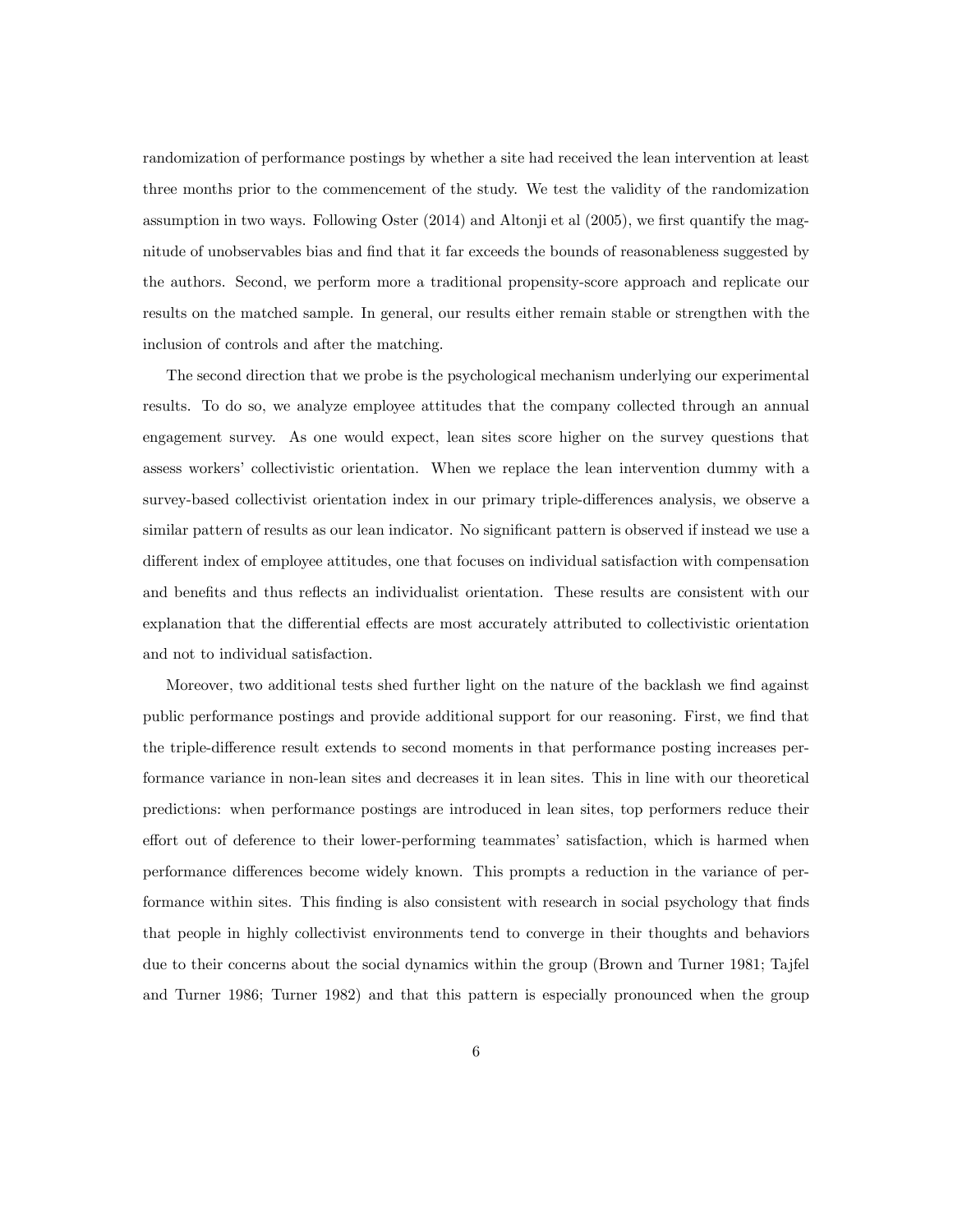experiences a perceived threat (Branscombe et. al. 1999; Spears, Doosje and Ellemers 1997; Tajfel and Turner 1979). These dynamics are especially relevant to organizational contexts (Ashforth and Mael 1992; Blader and Tyler 2009) and thus collectivist environments are likely to show pronounced compression of performance outcomes.

Second, we compare the outcomes of two different posting treatments. In both cases all drivers scores are publicly posted, but in one case names are withheld (anonymous postings) and in the other case they are revealed (named postings). These two conditions enable us to isolate more precisely the effects of explicit competition among employees, since they hold constant relative performance feedback and vary only in the identifiability of peers' performance. We find that only the named postings treatment matters. This Önding is consistent with social psychological research showing that the competitive, adversarial nature of the postings should be greatly reduced when one does not know the identities of one's adversaries (Haran and Ritov 2014).

To the best of our knowledge, this is the first randomized controlled trial that shows how the successful adoption of a management practice depends on the relational contract that the firm o§ers to his employees. As such, it makes several contributions to literatures within and outside organizational economics.

First, this link between management practices and relational contracts is conjectured, but not demonstrated, in prior discussions of practice adoption (e.g., Gibbons and Henderson, 2013 and Helper and Henderson, 2014). It is also discussed by Ichniowski, Shaw and Prennushi (1997), who speculate that differences in practice adoption between steel finishing lines can be partly explained by differences in levels of trust between labor and management. We further this discussion by providing empirical evidence that different relational contracts can in fact shape how workers respond to the introduction of new management practices and that a practice that is beneficial under one relational contract can be detrimental under another one.

In that sense, our work also expands the discussion on complementarities between management practices (Milgrom and Roberts, 1990, 1995) in several ways. First, the formal theory and empirical tests have generally focussed on "hard" choices, such as technology adoption, incentives, employee skills. For example, within the transportation industry, Hubbard (2000) and Baker and Hubbard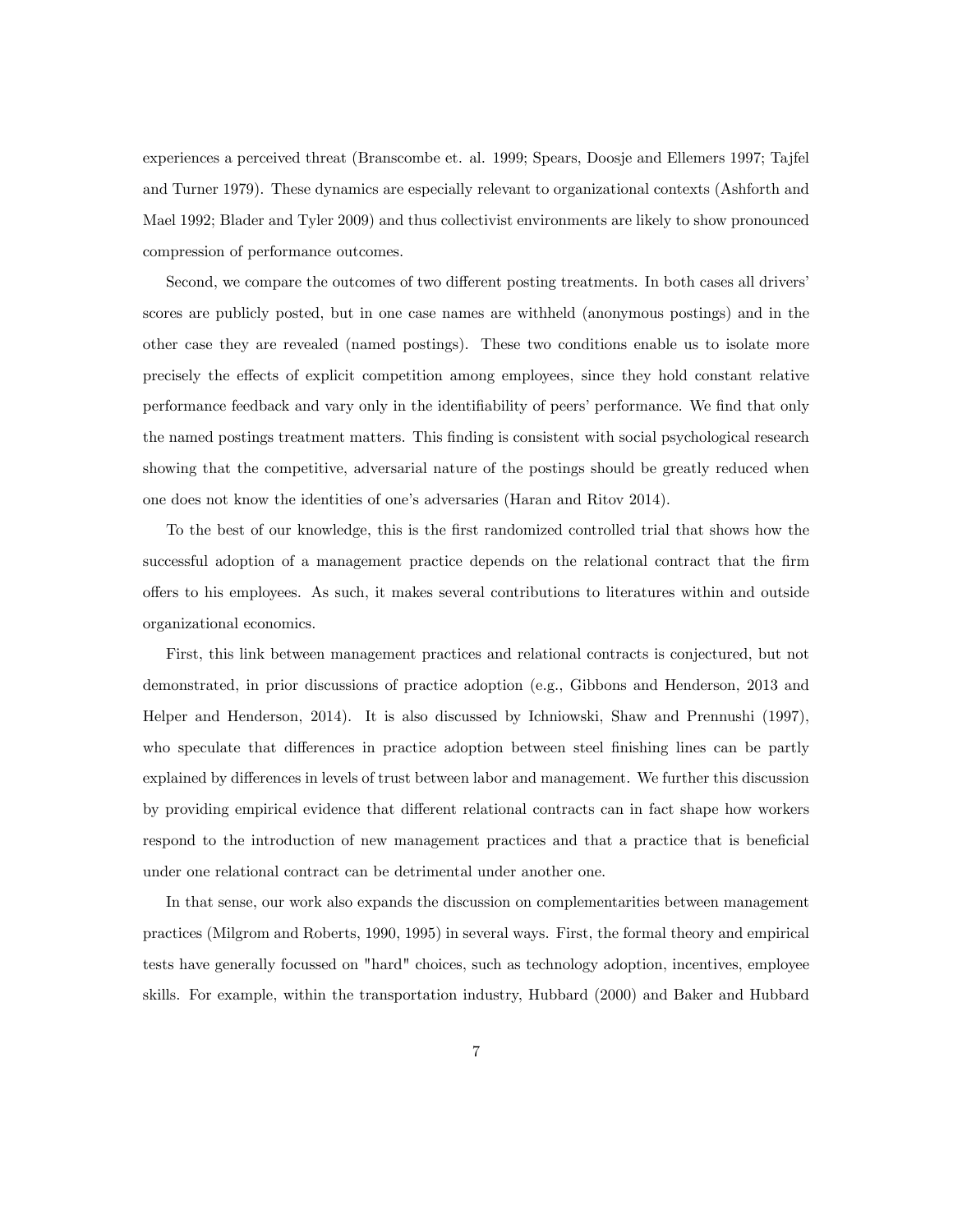(2003) have documented the presence of design complementarities between monitoring technology, incentive provision, and asset ownership. In our setting, importantly, there is no heterogeneity between units in incentives, asset ownership or other hard practices beyond our performance posting intervention. Beyond transportation, while there have been a number of other empirical tests of the complementarity hypothesis (for example, Ichniowski and Shaw 2003; see Brynjolfsson and Milgrom 2013 for a survey), ours is the first field experiment that explores the complementarity between management practices and intangible aspects of the worker-Örm relationship. Also, we find negative interactions, which are not part of the general theory. So, while our findings are not covered in a standard complementarity setting, they suggest a way to extend Milgrom and Roberts<sup>†</sup> model both to encompass intangibles and also to allow for negative complementarities between otherwise "high performance" workplace design choices.

Our work also relates to experiments on the effect of relative feedback interventions (see for instance Bandiera et. al. 2012; Barankay 2012; Ashraf et. al. 2014; Bursztyn and Jensen 2015). In most of the existing experiments, compensation is directly based on the performance measure that forms the object of the relative feedback experiment, with Ashraf et al (2014) as one exception. Like that study, our drivers do not have an explicit incentive scheme and promotions are typically seniority based. The results of these prior studies are mixed, with some showing an improvement in performance (Blanes i Vidal and Nossol 2011; Delfgaauw et al 2012) and others showing a decline (Bandiera et. al, 2012; Ashraf et al 2014; Bursztyn and Jensen, 2015) The key contribution of our study is to propose one potential explanation for the differences in the findings; namely, that the individual response to public social comparison information may depend on the relational contract between the individuals and the organization.

This paper is also related to research that has noted two important trends in workforce practices over the past three decades. The first trend is the adoption of "innovative" human resource management practices, particularly a trend toward team-based management and group incentives (Lawler et. al. 1995, 2001 and Lawler and Mohrman 2003), perhaps reflecting increased diffusion of Japanese management practices. The second parallel trend has been the increased use of datadriven management, in which Örms implement technologies that enable much closer monitoring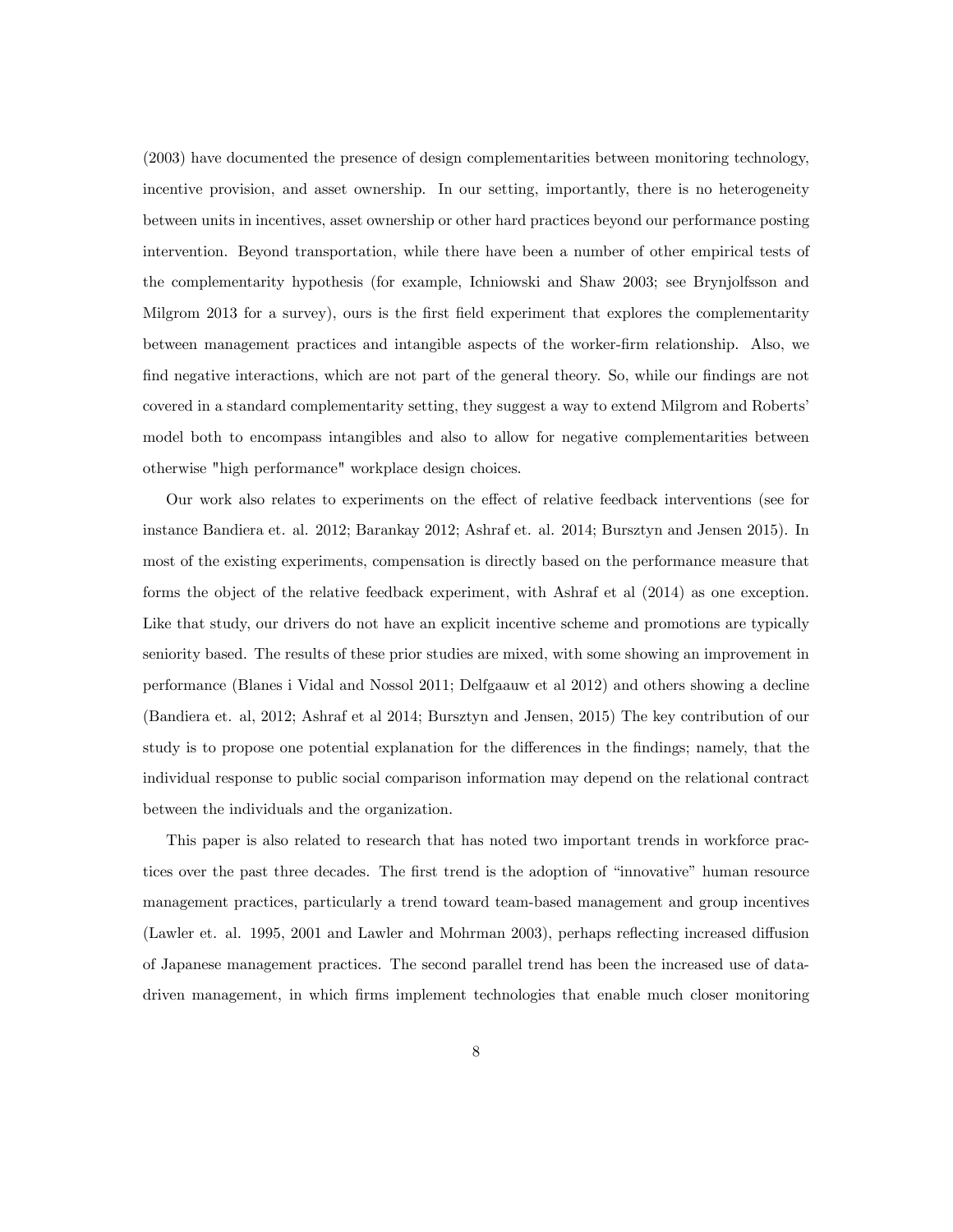along (some) key output factors (e.g., Lemieux et al 2009; Cowen 2013). Our paper shows that these two trends, while potentially complementary, have complex interactions that can affect the returns to firms attempting to adopt both.

The mechanism we identify is also related to intrinsic motivation in team problems. A number of empirical studies have examine the effectiveness of group incentives. Contract theory has incorporated intrinsic motivation in incentive problems though a variety of conceptual frameworks (Kandel and Lazear 1992; Koszegi 2013). Our findings most closely support the mechanism proposed in Benabou-Tirole's (2003) model of worker type signaling, which we explore in detail in the theory.

Finally, this paper highlights the need for additional caution when interpreting the result of a randomized controlled trial within an organization (see Bandiera, Barankay and Rasul 2011 for a survey). The results of a field experiment conducted in one organization only extend to other organizations with similar observables  $-$  or to the same organization at a later time  $-$  if it can be argued that those other organizations have similar relational contracts. To illustrate this point, while our results show that performance postings benefit a site if and only if the site is not lean, if we had run the same experiment in 2012 (before the transition to lean), we would have found overwhelming support for performance postings. Conversely, if we had conducted our study after all sites had switched to lean, we would arguably reach the opposite conclusion. Indeed, when the company's management saw our findings they decided not to publicly post driver performance because they realized that this management practice went against the relational contract they were attempting to implement.

Section 2 provides background information on the research setting. Section 3 presents a stylized model, with a number of testable predictions Section 4 describes the nature of our experiment. Section 5 reports the main results, while Section 6 contains the additional tests we perform to further examine the mechanism that underlies our main results. Section 7 concludes.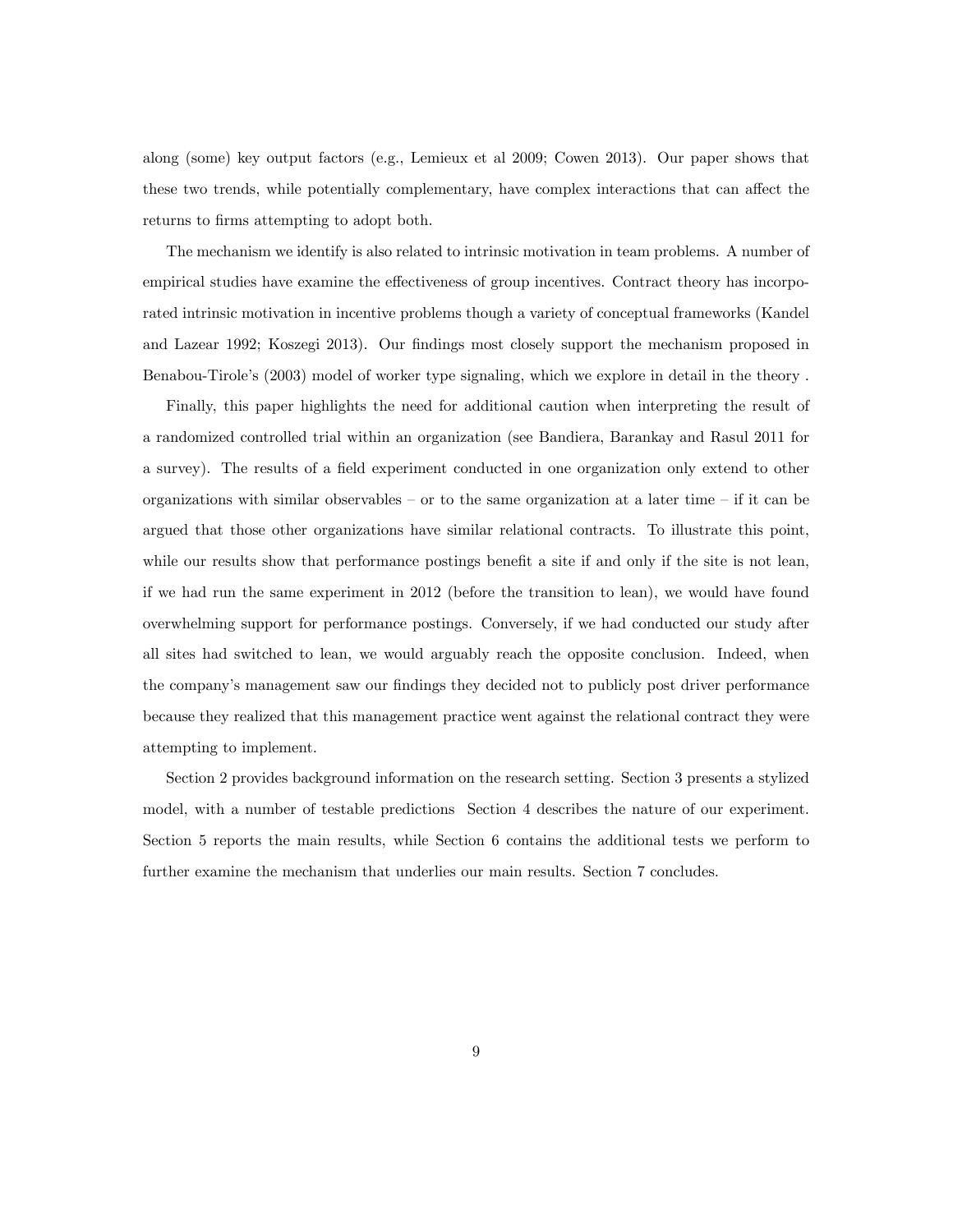# 2 The Research Setting

## 2.1 Why the Transportation Industry?

The US transportation industry has several features that make it well suited for research on relational contracts and management practices. Intense competition and well developed information markets (in the form of trade organizations, conferences and consultants) lead firms to rapid adoption of productivity-enhancing technology. Recently, a subset of this technology has provided managers with extensive data and monitoring capabilities, enabling them to implement a broad range of previously infeasible operating practices. In fact, managers are effectively required to do so, given that the technology is only useful insofar as it is effectively integrated into the daily operations of the company. In this sense, we can view these new technologies as a shock to management practices across the industry.

One of these technologies is of particular importance to our research design. Electronic on-board recorder systems (EOBR) record and transmit detailed driving behavior to a centralized database accessible to managers. This database can be used to evaluate, discipline and reward drivers in near-real time. EOBR systems also include terminals installed in truck cabs that display driver performance information and emit audible real-time alarms when driving behavior is out of system bounds.<sup>1</sup>

A second feature of this setting is that the new technology and associated practices can be viewed by drivers as highly intrusive (in fact, at the time of our writing this study, a new technology was announced to install cameras that measure the height of drivers' eyelids to gauge their fatigue<sup>2</sup>). If implemented improperly, firms run the risk of alienating their workforce, which can result in reduced productivity, sabotage and greater union activity. From our discussions with company management, driver acceptance was a primary concern as they decided when and how to roll out new technology. In this sense, the new operating practices can be viewed as complementary to the

<sup>&</sup>lt;sup>1</sup>The industry's interest in EOBRs – also referred to as Electronic Logging Devices (ELDs) – is both the result of regulatory pressure and commercial motives (Koeth 2013). EOBRs are available for many purposes, including safety monitoring, route management, vehicle diagnostics, etc. One of their key potential benefits is to enable "fuel management and fuel use monitoring to improve controls and reduce cost."

<sup>&</sup>lt;sup>2</sup>http://www.bloomberg.com/news/2014-10-07/droopy-eyelid-detector-one-solution-to-truck-crashes.html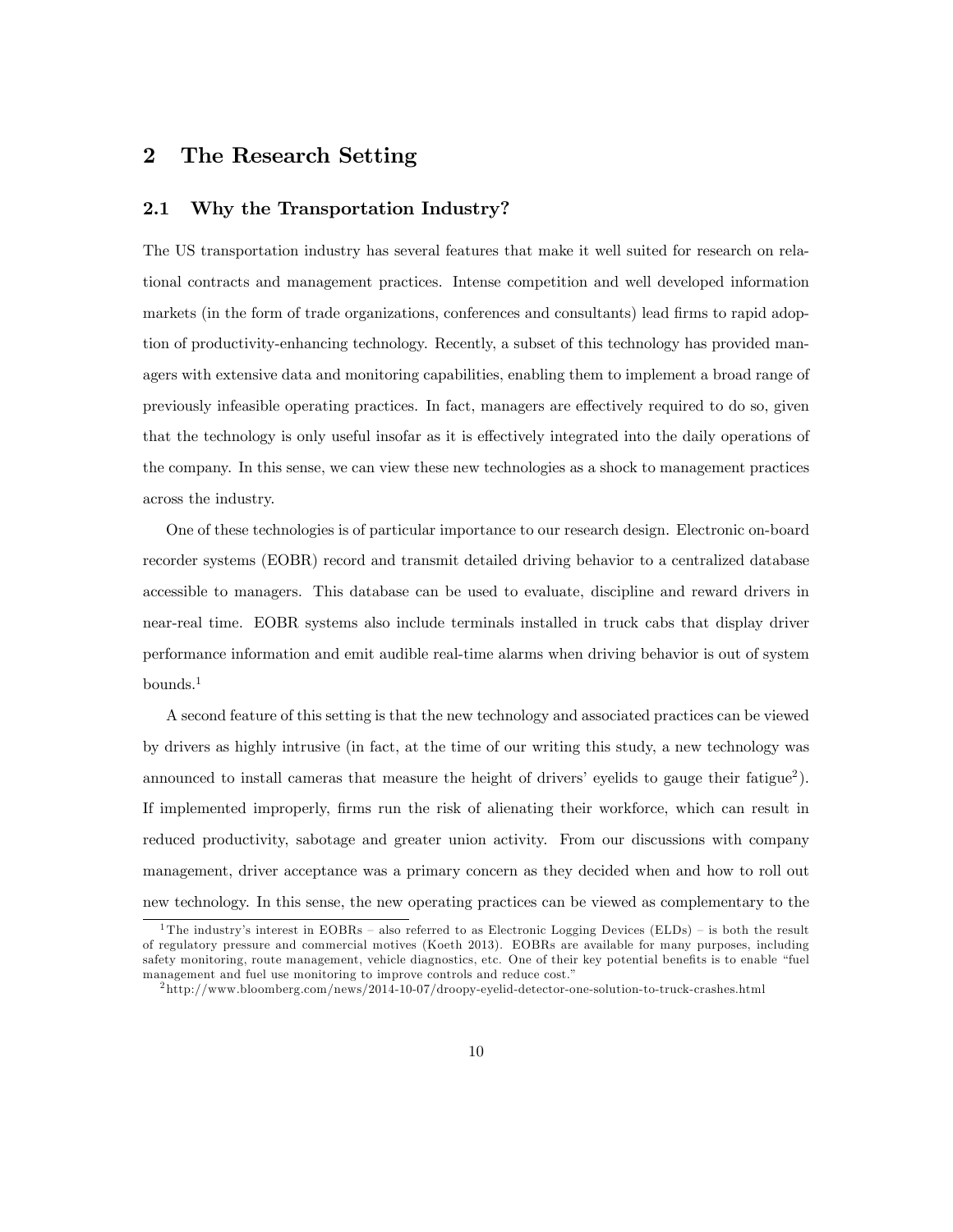relational contracts between managers and drivers at these companies.

Related to this point is that the industry has a long history of driver independence: companies have traditionally allowed a high degree of independence to these "last American cowboys," in exchange for long hours and monotonous work.<sup>3</sup> In this sense, the wave of new technology represents a challenge to this tradition, as does Lean Management's focus on teamwork and collective accountability, and companies are faced with how to handle both of these innovations successfully.

## 2.2 The Company

The company at which we conducted this study operates in the less-than-truckload segment of the industry, transporting shipments that are smaller than full truckload freight and larger than individual parcels. At the time of our study, the company employed a substantial number of drivers across sites distributed throughout the US and Canada.<sup>4</sup> Important for our experimental design, most drivers operate local routes and there is little communication between sites. Shipments are picked up and delivered during regular business hours via local routes of less than 300 miles covered by drivers who can serve the same customers over months or years. Intercity shipments are transported between sites via by a minority of "line-haul" drivers, typically on an overnight shift. Because of the difference in shift schedules and the small proportion of line-haul drivers, these drivers have limited interactions with the majority "city" drivers and therefore the threat of cross-contamination between sites during our study is limited. This feature enables us to establish a credible control group and distinct treatment groups in the experiment.

The company was engaged in two major initiatives at the time of our study that we incorporated into our research design. First, beginning in August 2014 and continuing over a four month period, EOBR was rolled out for the first time to all trucks. This rollout represented the first time that company managers had information on individual driver's efficiency and they were sensitive to how the use of this data would be accepted by the workforce. Accordingly, they were open to

<sup>&</sup>lt;sup>3</sup>[Trucker culture has been defined by] "the sense of fierce independence, counter-cultural defiance, and unapologetic masculinity...truckers very much valued (and continue to value) not being confined within the four walls of a  $factorv$  or an office" http://freakonomics.com/2009/02/27/ask-an-economist/)

<sup>&</sup>lt;sup>4</sup>The actual number of sites and drivers has been removed for confidentiality purposes, although we discuss the numbers used in our study below.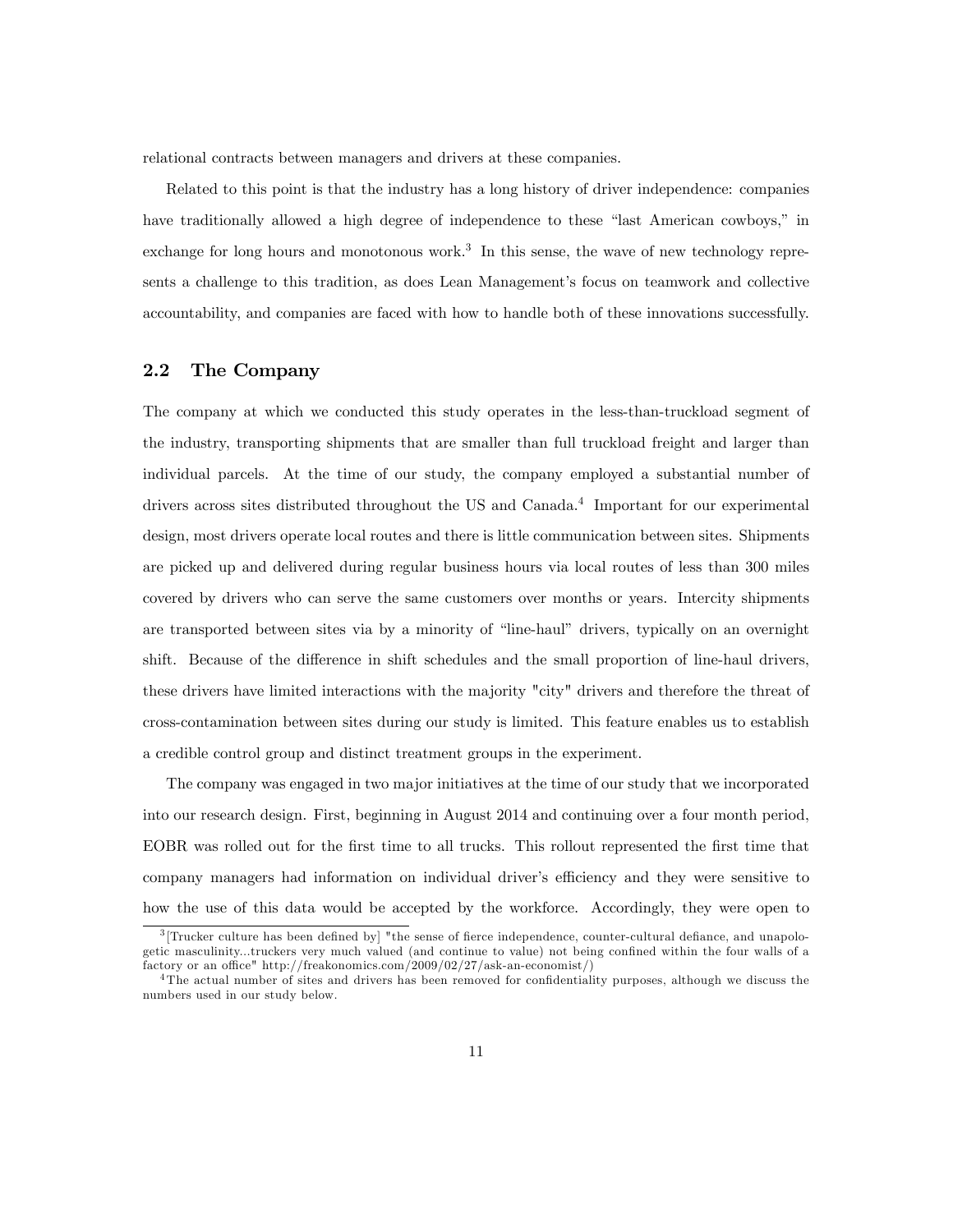experimentation on certain practices as a means to decide how to integrate the technology into daily operations.

Second, beginning in 2011 and continuing during our study period, the company was engaged in a decade-long program to change their business culture and operations to conform to Japanese manufacturing practices. At the time of our study, the company had initiated the first of a five phase transition to this "lean" operations model, with a plan to complete the first phase across the remaining sites by the end of 2015.

## 2.3 The Lean Initiative

The company divided their lean launch initiative into five phases. At the time of our study, only the first phase had been initiated, and only across approximately  $35\%$  of the sites. This initial phase was designed primarily to set the stage for the adoption of lean manufacturing processes by instilling in workers an appreciation for the lean manufacturing principles of teamwork and empowerment. No formal processes related to the drivers were imposed as part of this initial phase. Instead, drivers at each site went through training on the ideals and principles of lean manufacturing. This team underwent additional training and was responsible for instilling "lean values" at the site. This meant, among other activities, having drivers, rather than managers, run meetings and work together to reorganize the community area and dock as they chose. Appendix Figure 2 shows the criteria by which sites are evaluated after completing this initial phase and reflects the emphasis on "soft" changes, such as the nature of the employee-manager relationship and the nature of teamwork at the site. Appendix Figure A3 shows excerpts from interviews with drivers and supervisors on the impact of the lean initiative at their sites. These excerpts indicate that, while workers noticed very few formal changes, they did have a strong sense that this was a radical and lasting change in workplace relations and that the degree of teamwork and the nature of the management style had both changed as a result.

The timing of this initiative had two advantages for our study. First, the first phase of this transition focused on changing the prevailing relational contract and not on changes to formal driving practices that could otherwise affect our performance measures. The planned second through fifth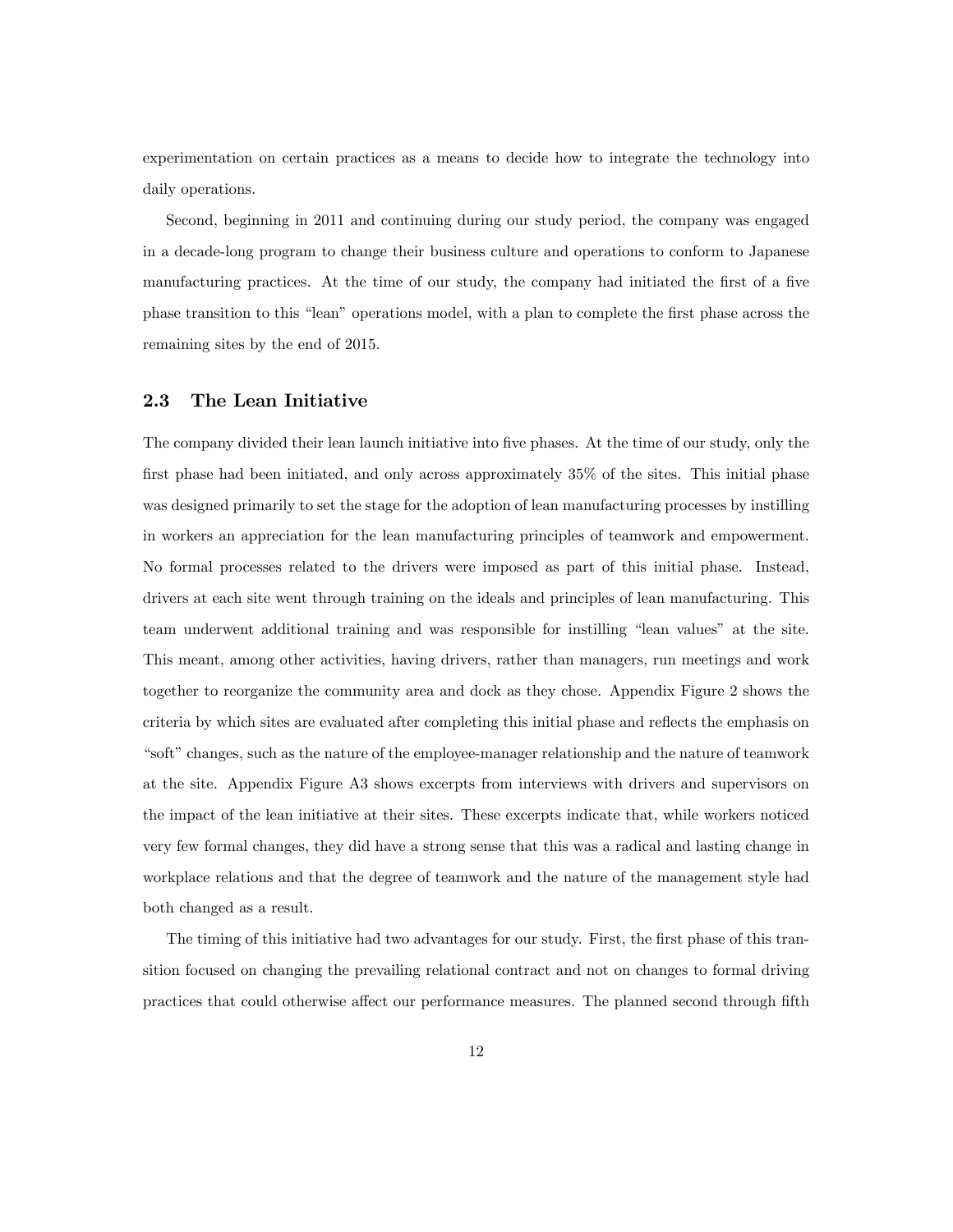phases do focus on the formal tools side of lean manufacturing, but importantly, none of these phases had been initiated at the time of our study.

Second, 35% of the sites had received the new relational contract at least three months prior to the beginning of the study, enabling a meaningful comparison between sites that had undergone the initiative and sites without any culture shift.

Third, after the initial pilot phase, the rollout of the lean initiative was designed around the pragmatic concern of simplifying the simplest travel schedule of the various managers in charge of training. We consider the rollout, therefore, to be quasi-random for our purposes, in the sense that the rollout schedule is unrelated to the anticipated success of the initiative or other factors that may influence the reactions to the performance postings. We recognize the importance of this assumption and test it below.

# 3 A Model of Complementarities between Lean and Performance Posting

This section proposes a highly stylized theoretical analysis of the effect of a change in management practices (the adoption of performance posting) and a change in the relationship between the company and its workforce which in turn changes the reference points of workers (the adoption of lean). The goal of the model is to make predictions on how employee behavior changes when the two changes are introduced either separately or jointly.

In the case of performance postings, the company makes all individuals' performance in a certain activity observable to all workers. The main idea here is that  $-\text{ absent}$  other considerations  $-\text{ people}$ enjoy publicly outperforming their peers and are embarrased if they publicly underperform. To capture this effect, let  $u_i$  be the direct job satisfaction of worker i. We assume that

$$
u_i = y_i + b\bar{y}_{-i} + \rho (y_i - \bar{y}_{-i}) - \frac{1}{2}c_i y_i^2;
$$

where:  $y_i$  is the performance of agent i,  $\bar{y}_{-i}$  is the average performance of the rest of the n-person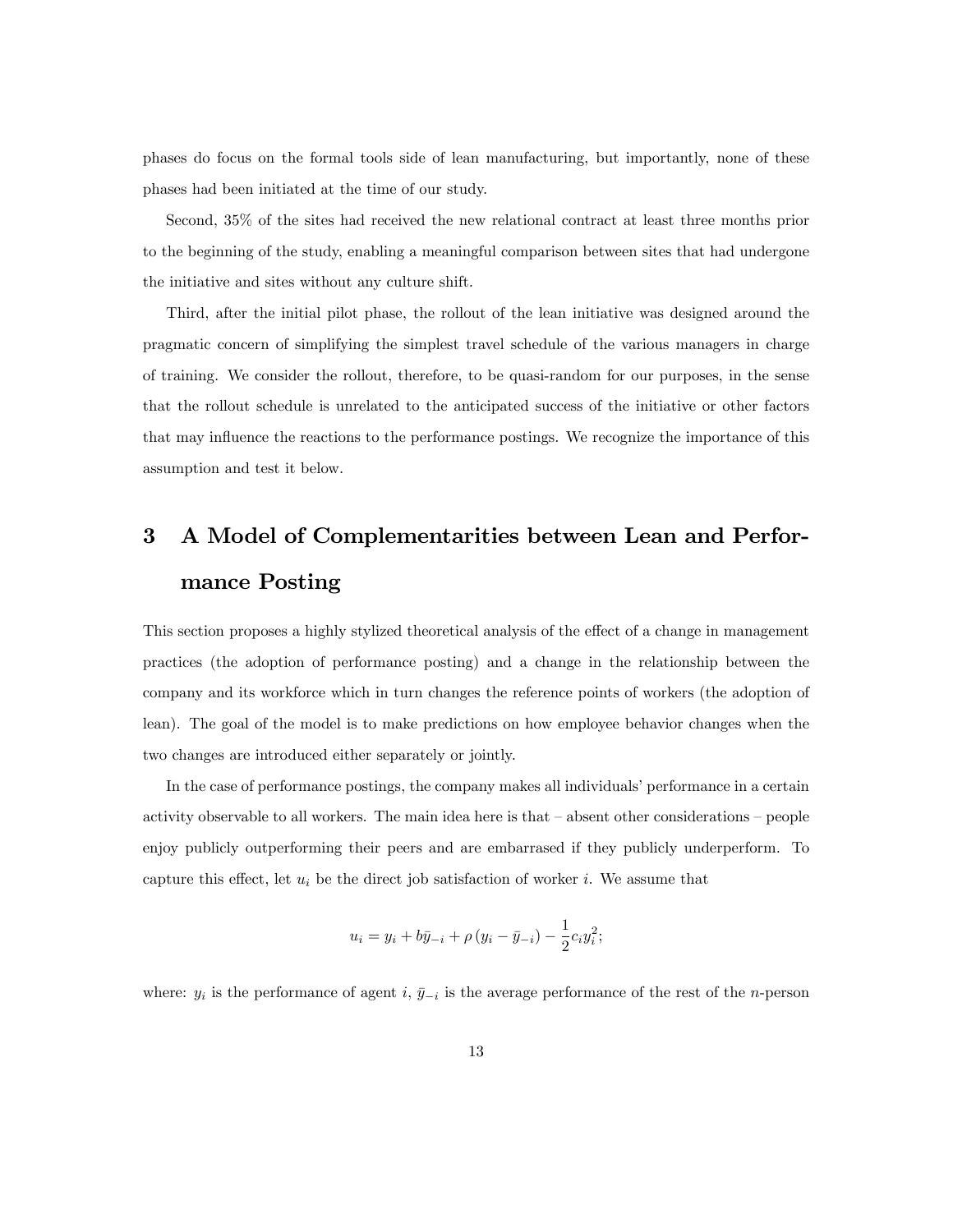team, namely

$$
\bar{y}_{-i} = \frac{\sum_{j \neq i} y_j}{n-1};
$$

 $\rho$  is a parameter that captures the observability/salience of performance posting; and c is a cost parameter. Thus, direct job satisfaction consists of four terms:

- Absolute individual performance  $(y_i)$ .
- The absolute performance of the teammates, though a direct effect  $(b\bar{y}_{-i})$ , because the agent may care directly about the team output.
- Relative performance  $(\rho (y_i \bar{y}_{-i}))$ , whose strength depends on how observable postings are. This can be rationalized as a reduced form of Benabou and Tirole's (2003) model of worker type signaling.
- Cost of effort  $(\frac{1}{2}c_iy_i^2)$ , reflecting the assumption that high performance requires more work and that certain agents are more skilled (lower  $c_i$ ). For future reference, let  $c_{\min}$  be the cost of the best agent and  $c_{\text{max}}$  the cost of the worst agent.

For lean management, we recognize that it constitutes a fundamental change in the relationship between the firm and its workforce. It affects expectations, beliefs, processes, and incentives in multiple ways. However, in the experiment under consideration employees are only involved with the first stage of the "lean journey" which was primarily focused on communicating the principles of lean management. In particular, employees become familiar with the "Cultural Enabler" concepts of respect and humility. As Toyoda (1950) put it: "Humility is considered the quality of being modest, unassuming in attitude and behavior. It can also be taken as a feeling or showing respect and deference toward other people." The spirit of humility and respect aims to induce employees to shift from a focus on individual outcomes to collective outcomes.

Therefore, we model the change in the relational contract as a modification of the reference points that are used to assess employee success within the organization. Pre-lean, performance was assessed primarily at the individual level: driver by driver. After the change, success includes a team component: site by site. Now, drivers care not just about their job satisfaction but also about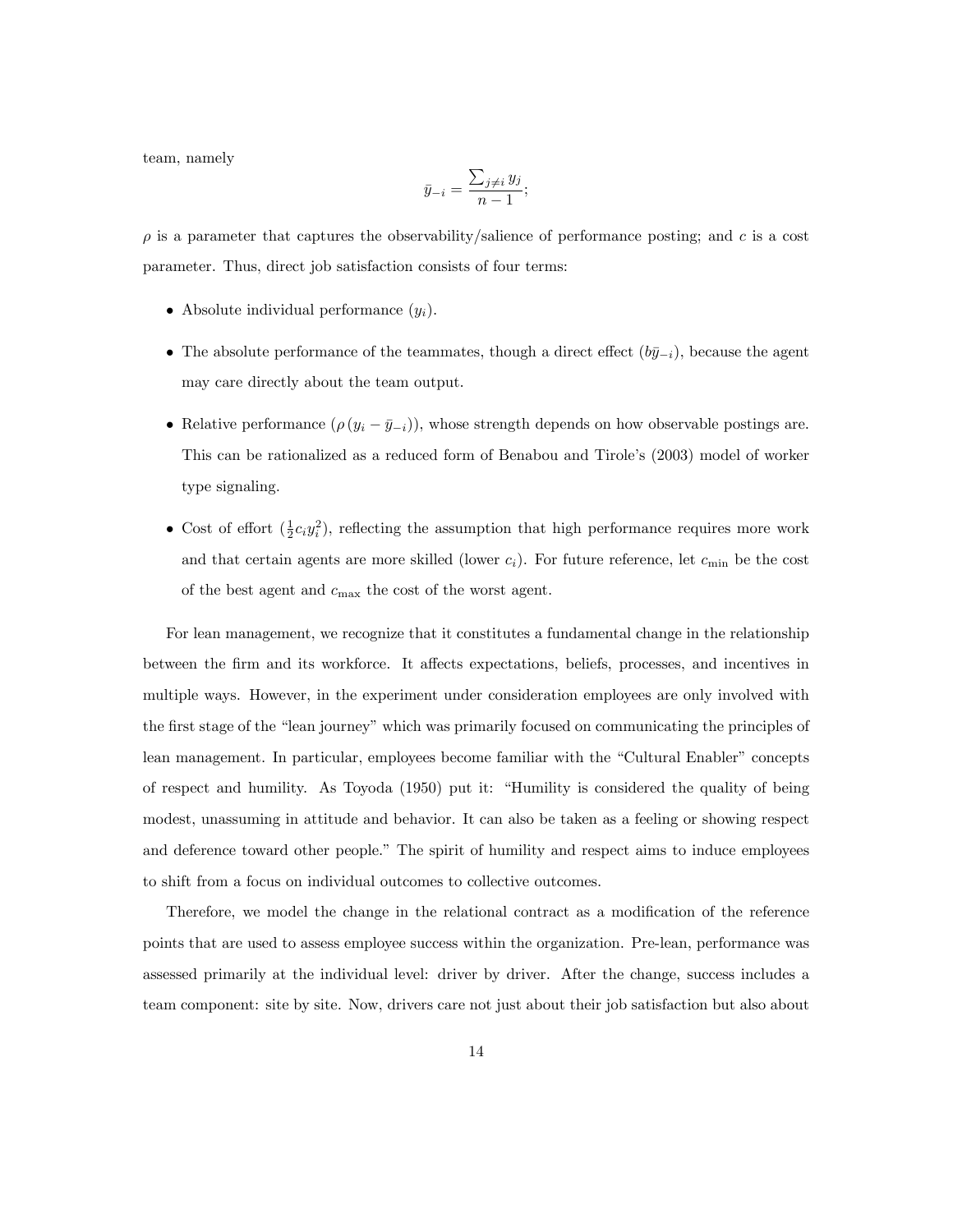those of their teammates (see Sobel 2005 for a survey of interdependent preference models). This can be because of two reasons. First, the new relational contract is a "psychological contract" that changes the culture of the Örm, which in turn leads to a change in the preferences of employees with a greater emphasis on the welfare of their colleagues (Rousseau 1995). Second, even if preferences remain stable, an increased emphasis on team performance may lead workers to be more sensitive to the feelings of their teammates, since negative feelings (such as resentment toward a high-performer) may jeopardize future team cooperation.

We capture the effect of the adoption of lean management in the most parsimonious way. The shift from individual job satisfaction to team job satisfaction is represented as an increase in the importance of the reference group, which in this case is the team the worker belongs to. Namely, recalling that  $u_i$  is the direct job satisfaction of agent i, we define  $U_i$  as the overall job satisfaction of  $i$  and we assume that it depends on his own direct satisfaction but also on that of his coworkers:

$$
U_i = (1 - \lambda) u_i + \lambda \bar{u}_{-i},
$$

where:  $U_i$  is overall job satisfaction;  $\lambda$  is a parameter that captures the extent to which the collectivis focus has been internalized by employees (with  $\lambda = 0$  being pure individualism and  $\lambda = 1$ representing absolute selflessness); and  $\bar{u}_{-i}$  represents the average direct utility of the other agents, namely

$$
\bar{u}_{-i} = \frac{\sum_{j \neq i} u_j}{n-1}.
$$

The structure of the present model parallels that of the model used in Bandiera, Barankay, and Rasul (2005), where each worker puts some weight on his own payoff and some weight on the payoffs of his or her coworkers.

As mentioned above, the weight  $\lambda$  has a direct interpretation as an other-regarding preference or as an indirect interpretation as a desire to maintain a good team spirit in order to keep the tam productive. In either case, the shift to lean results in an increase in  $\lambda$ .

Now that we have a model that encompasses the introduction of performance postings and/or lean management, we are ready to characterize the effect of the two practices on employee perfor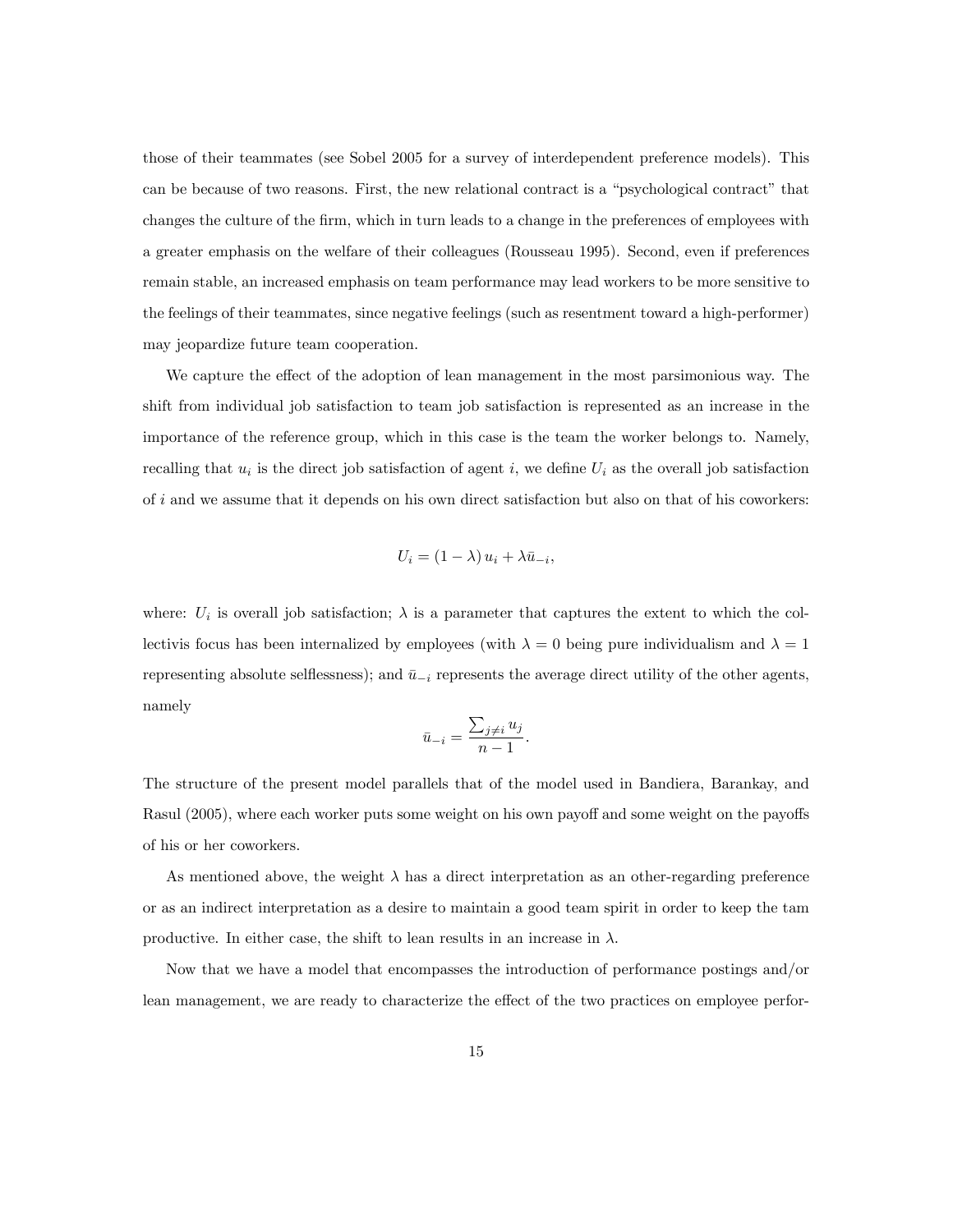mance:

## Proposition 1 In equilibrium:

(i) Without lean management  $(\lambda = 0)$ , the introduction of postings has a positive effect on agent performance;

(ii) There is a negative complementarity between lean management and postings:

$$
\frac{\partial^2 \hat{y}_i}{\partial \lambda \partial \rho} < 0
$$

(iii) If the presence of lean management is sufficiently strong  $(\lambda$  is large), introducing postings worsens agent performance.

(iv) The dispersion of performance across agents displays a negative complementarity between lean management and postings:

$$
\frac{\partial^2}{\partial \lambda \partial \rho} \left( \max_i y_i - \min_i y_i \right) < 0
$$

**Proof.** The overall job satisfaction of agent  $i$  is given by

$$
U_i = (1 - \lambda) u_i + \lambda \frac{\sum_{j \neq i} u_j}{n - 1}
$$
  
=  $(1 - \lambda) \left( y_i + b \frac{\sum_{j \neq i} y_j}{n - 1} + \rho \left( y_i - \frac{\sum_{j \neq i} y_j}{n - 1} \right) - \frac{1}{2} c_i y_i^2 \right)$   
+  $\lambda \frac{\sum_{j \neq i} \left( y_j + b \frac{\sum_{k \neq j} y_k}{n - 1} + \rho \left( y_j - \frac{\sum_{k \neq j} y_k}{n - 1} \right) - \frac{1}{2} c_i y_j^2 \right)}{n - 1}.$ 

Hence, the marginal effect of a performance increase on agent  $i$ 's overall satisfaction is given by

$$
\frac{dU_i}{dy_i} = (1 - \lambda) (1 + \rho - c_i y_i) + \lambda \frac{\sum_{j \neq i} \left( b \frac{1}{n-1} - \rho \frac{1}{n-1} \right)}{n-1};
$$
  
=  $(1 - \lambda) (1 + \rho - c_i y_i) + \lambda \frac{b - \rho}{n-1};$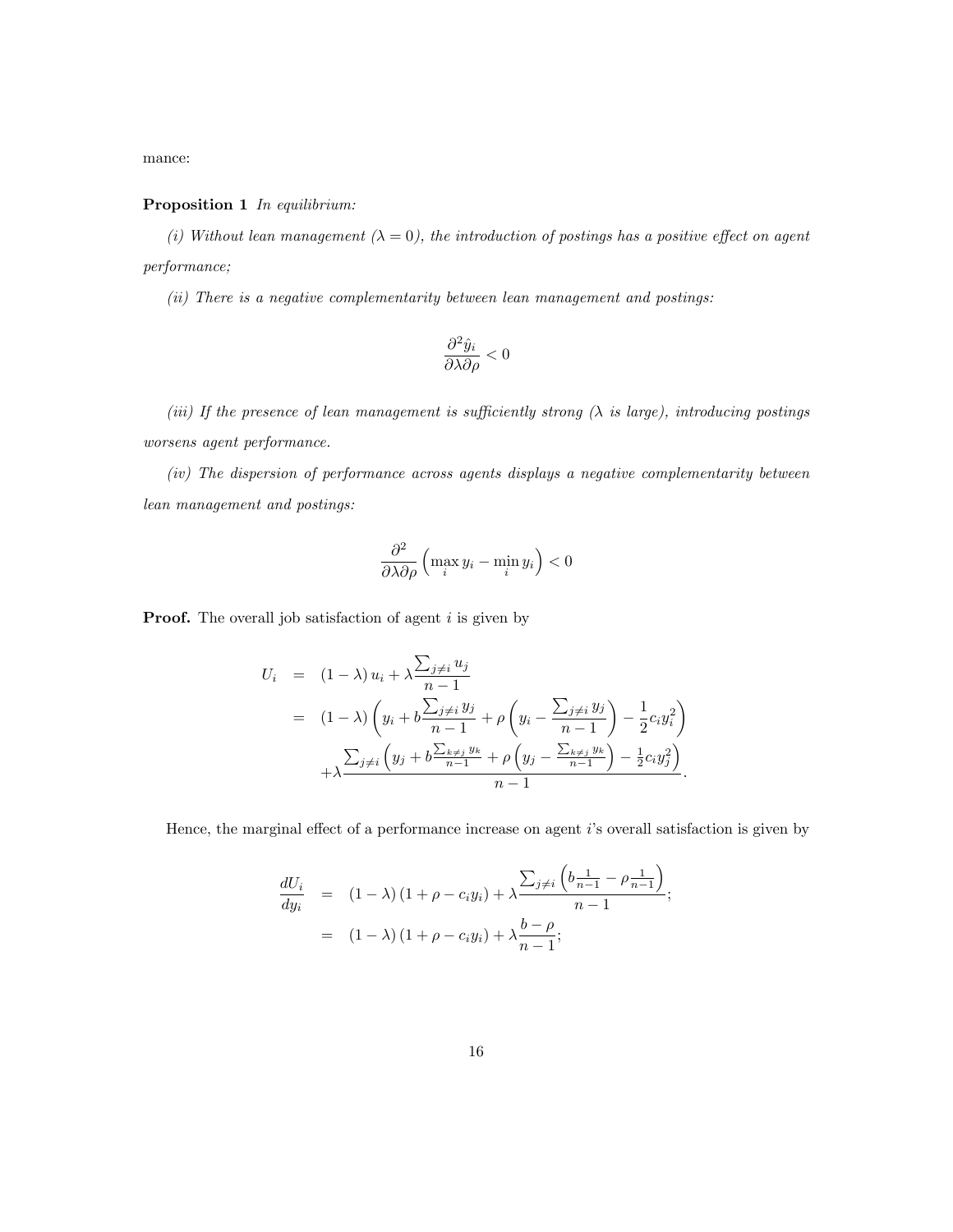yielding Örst-order condition

$$
\hat{y}_i = \frac{1}{c_i} \left( (1+\rho) + \frac{\lambda}{1-\lambda} \frac{b-\rho}{(n-1)} \right). \tag{1}
$$

Hence

$$
\frac{\partial \hat{y}_i}{\partial \lambda} = \frac{1}{c_i} \frac{1}{(1-\lambda)^2} \frac{b-\rho}{n-1};
$$
  

$$
\frac{\partial \hat{y}_i}{\partial \rho} = \frac{1}{c_i} \left( \frac{(1-\lambda)(n-1)-\lambda}{(1-\lambda)(n-1)} \right);
$$

and therefore

$$
\frac{\partial \hat{y}_i}{\partial \rho}\Big|_{\lambda=0} = \frac{1}{c_i} > 0; \n\frac{\partial^2 \hat{y}_i}{\partial \lambda \partial \rho} = -\frac{1}{c_i} \frac{1}{(1-\lambda)^2} \frac{1}{n-1} < 0; \n\tag{2}
$$

which proves (i) and (ii). Also

$$
\frac{\partial \hat{y}_i}{\partial \lambda} < 0 \text{ if } \rho > b,
$$

which proves (iii).

For (iv), note from  $(1)$  that  $y_i$  can be expressed as

$$
\hat{y}_i = \frac{1}{c_i} f\left(\lambda, \rho\right),\,
$$

where, as we saw in (2),  $f(\lambda, \rho)$  exhibits negative complementarities.

The highest performance is by the agent with the lowest cost,  $c_{\min}$ , and the lowest performance is by the agent with highest cost:  $c_{\text{max}}$ . Therefore

$$
\frac{\partial^2}{\partial \lambda \partial \rho} (y_{\text{max}} - y_{\text{min}}) = \frac{\partial^2}{\partial \lambda \partial \rho} \left( \frac{1}{c_{\text{min}}} f(\lambda, \rho) - \frac{1}{c_{\text{max}}} f(\lambda, \rho) \right)
$$

$$
= \left( \frac{1}{c_{\text{min}}} - \frac{1}{c_{\text{max}}} \right) \frac{\partial^2}{\partial \lambda \partial \rho} f(\lambda, \rho) < 0
$$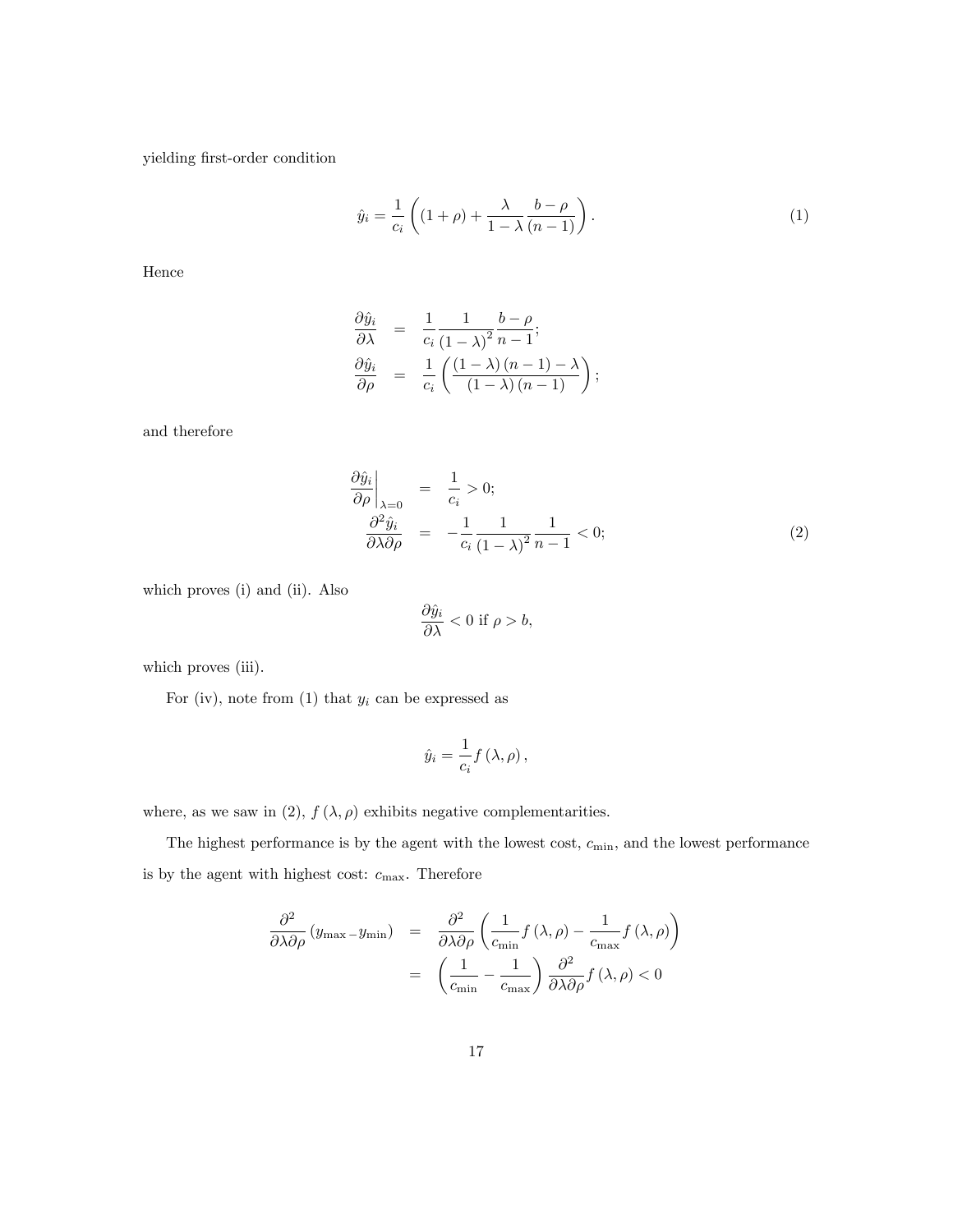The main result of the model is point (iii). The effect of introducing relative postings is moderated by the presence of lean management. The effect of postings on performance becomes lower as lean management becomes more pervasive. This is because lean management makes workers more concerned about the "ego bashing" effect on one's team members (and its subsequent effect on relationships) that results from making some individuals' high l performance salient. Thus, as concern about team members and team spirit increases, high performers are less inclined to over-perform and out of concern about causing their teammates to feel badly.

The other results are easy to understand once (ii) is in place. Absent lean management, postings improve performance because agents value better performance relative to their colleagues (point i). The negative complementarity between lean and postings means that if the lean intervention is sufficiently strong the effect of the introduction of postings on performance must be negative (point iii).

Point (iv) is due to the joint effect of more productive agents having more room to reduce performance and more productive agents having the incentive to reduce performance under lean and performance posting in order not to hurt their less productive team members.<sup>5</sup>

# 4 The Experiment

The experiment occurred between August 2013 and July 2014 as EOBR was rolled out throughout the company. We implemented a three by two research design in which we assigned three performance posting conditions randomly across lean and non-lean sites.

## 4.1 Performance Postings

We designed two posting treatments in addition to the control group: one in which the driver names were posted next to performance information and one in which the employee IDs were used. In this latter treatment, a driver can identify his own standing and view the distribution within the

<sup>&</sup>lt;sup>5</sup>The dispersion of agent performance is represented in the proposition by the range  $\max_i y_i - \min_i y_i$ , but it applies to other second-moment measures as well.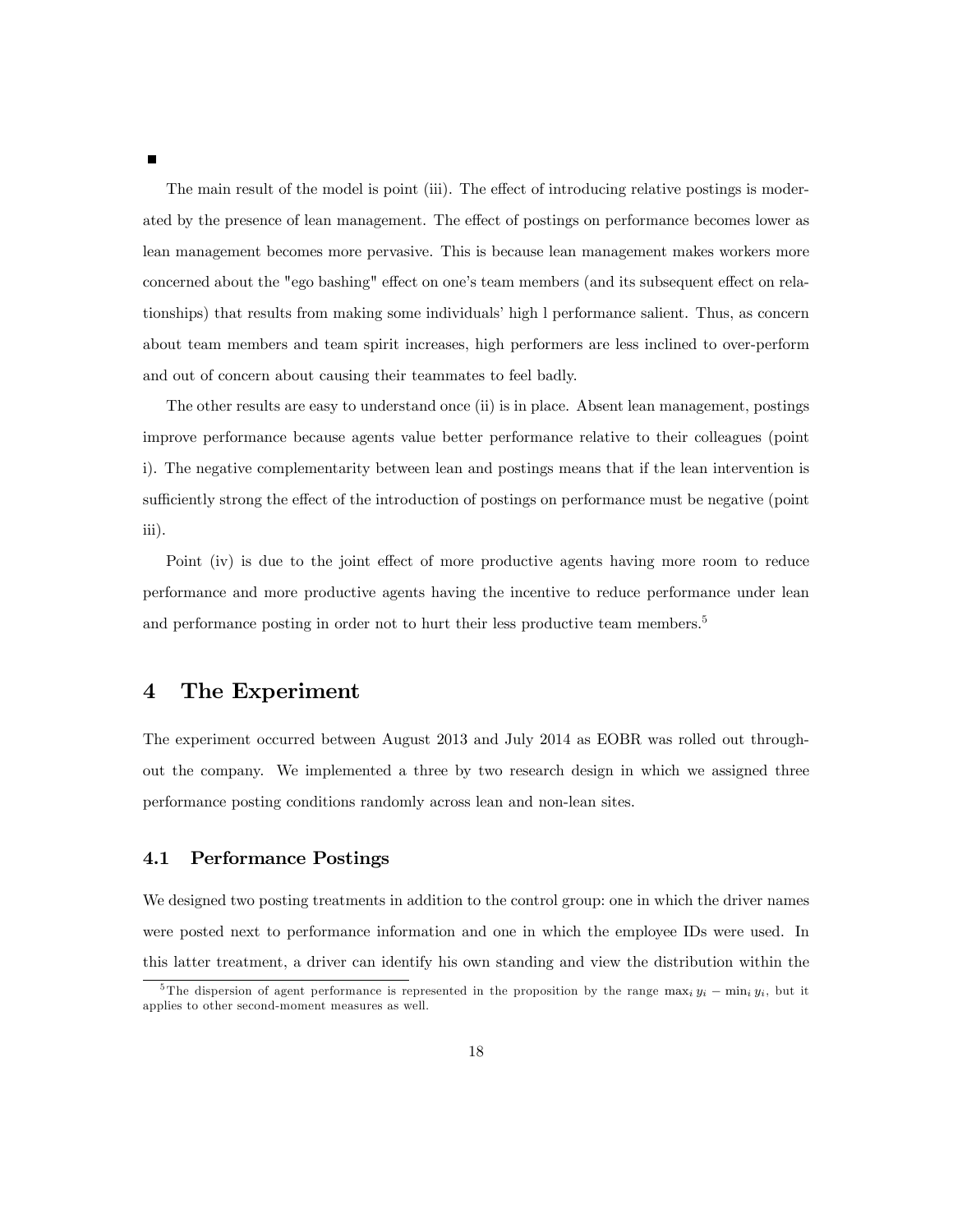site, but does not know any other individualís performance, nor do others know his performance. We make use of this latter condition in later sections when we provide evidence in support of the underlying mechanism that we propose drives our main result. Because of the substantial number of sites and the lack of pre-existing outcome data to perform power analyses, we placed equal numbers of sites into each of the three conditions (control, named and IDed postings).

The posting were rolled out on a weekly basis, beginning six weeks from the EOBR rollout date for a given site. This timing allowed us to obtain thirty days of pre-measures (we discarded the first two weeks while the systems were calibrated to the trucks). The pre-measures, combined with the control group and lean stratification, enable the triple-differences research design that we describe in Section 5.2.

The postings contain the employee identifier (either driver names or employee IDs, depending on the treatment assignment) and four performance metrics recorded by the EOBR system. These metrics are Gap score, Shift score, Excess idle time and Total fuel lost. We discuss each of these in more depth below in Section 4.3. See Appendix Figure A1 for a sample of the posting.

## 4.2 Sites Included in Field Experiment

In discussions with the company senior management on the need for quasi-random assignment of lean, they mentioned that the earliest sites were selected specifically to be pilot sites, with various reasons for their inclusion. As a result, we conservatively discarded all sites launched in that first year.<sup>6</sup> We further excluded 36 sites that were scheduled to launch lean during the timeframe of the study, as these locations could not be reasonably be classified as either lean or non-lean. Lastly, we discarded all 72 sites scheduled for treatment or corresponding control during the first half of the study. During our mid-project checkpoint, we discovered that no formal verification process of the treatments had been implemented and upon further investigation, we learned that there was marginal compliance up to that point. After this discovery, the company instituted a formal process to verify that performance was posted as required by the experiment guidelines, include weekly photographs of the postings, conference calls, and a shared spreadsheet tracking system.

 $6$ The actual number of sites discarded in this step has been masked for confidentiality purposes.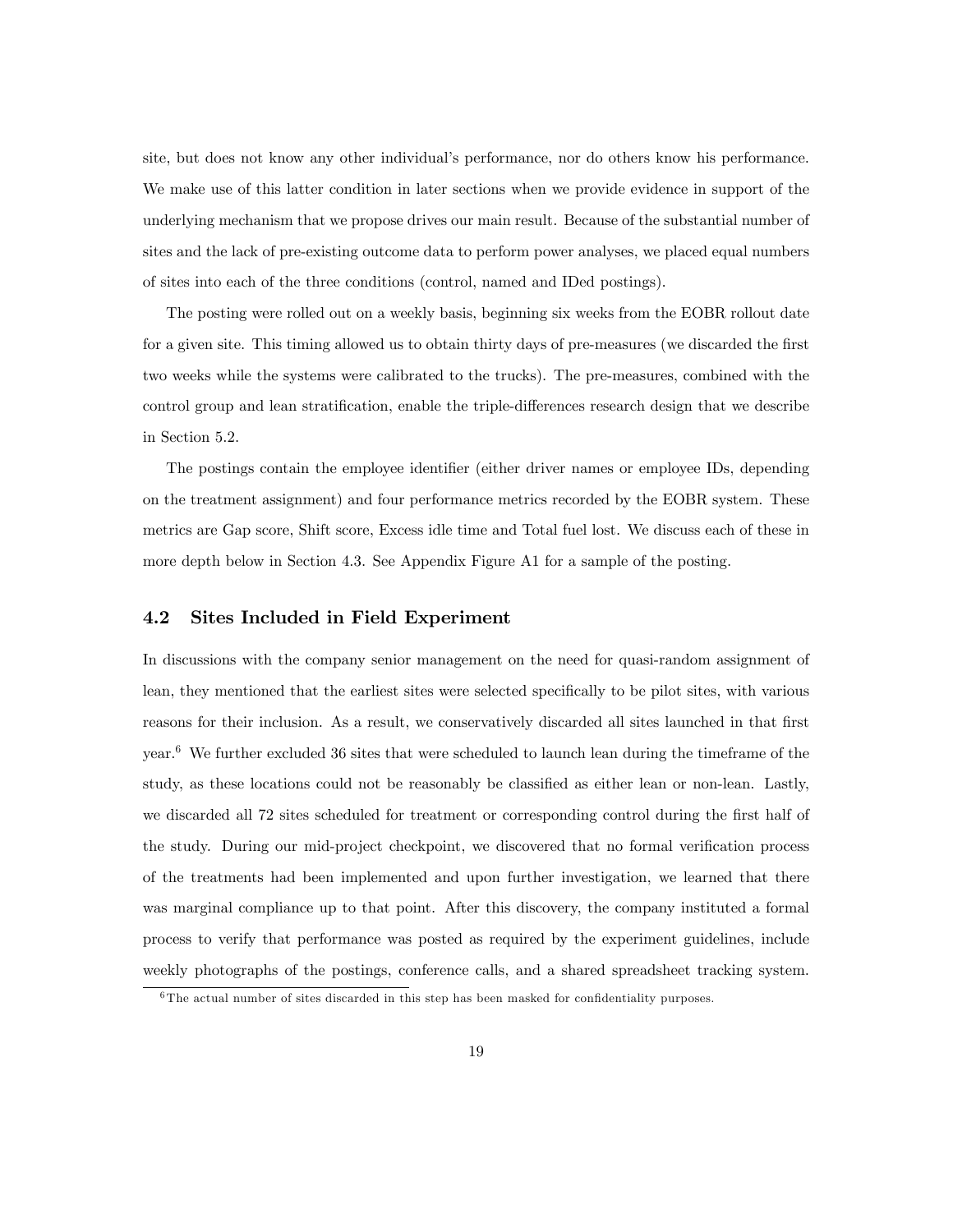This last exclusion does not introduce any bias since it applies universally to all sites scheduled for treatment or control during the first half of our experiment. After these adjustments, the experimental sample included more than 5000 unique drivers in 142 sites, 47 in the control group, 50 in the named postings group ("Treatment 1") and 45 in the IDed postings group ("Treatment  $2^n$ ).<sup>7</sup>

To ensure that the routes in our dataset are comparable, we then excluded inter-city routes (defined as routes above 300 miles) and routes with EOBR data that was clearly unreasonable (less than 15 mile routes or MPG $\lt 1$  or  $>15$ , less than 1% of the sample). This left us with a sample of 330,689 driver-days.

Because the company did not have the managerial bandwidth to reinforce the importance of the performance postings on a continual basis, we expected to see some diminishment of any effects of the postings over time. For our main multivariate analyses, therefore, we restricted the windows of the experiment from the thirty days prior to the postings to the thirty days after. We also removed the Öve days immediately surrounding the scheduled posting dates, since many of the site managers chose a different day of the work week to post performance to coincide with group meetings, rather than on the date specified by the experiment. We were left with a sample of 93,913 driver-days within these narrowed windows that we use in our primary multivariate analyses, although in the appendix we repeat the analyses with the long windows and show that the results are largely replicated, although with somewhat larger standard errors.

Appendix Tables A1 and A2 contains a summary of the sample construction.Note that the sample of 142 sites used in the experiment is representative of the full set of 275 sites within the firm, based on observable site characteristics and pre-posting driver performance.

## 4.3 Outcome Variables

We focus on four outcome variables for this study that capture different aspects of efficient driving performance. Gap score calculates the difference between the average actual and "potential" miles per gallon expended on a given route. The potential miles per gallon is calculated by the EOBR

 $7$ The actual number of drivers has been masked for confidentiality purposes.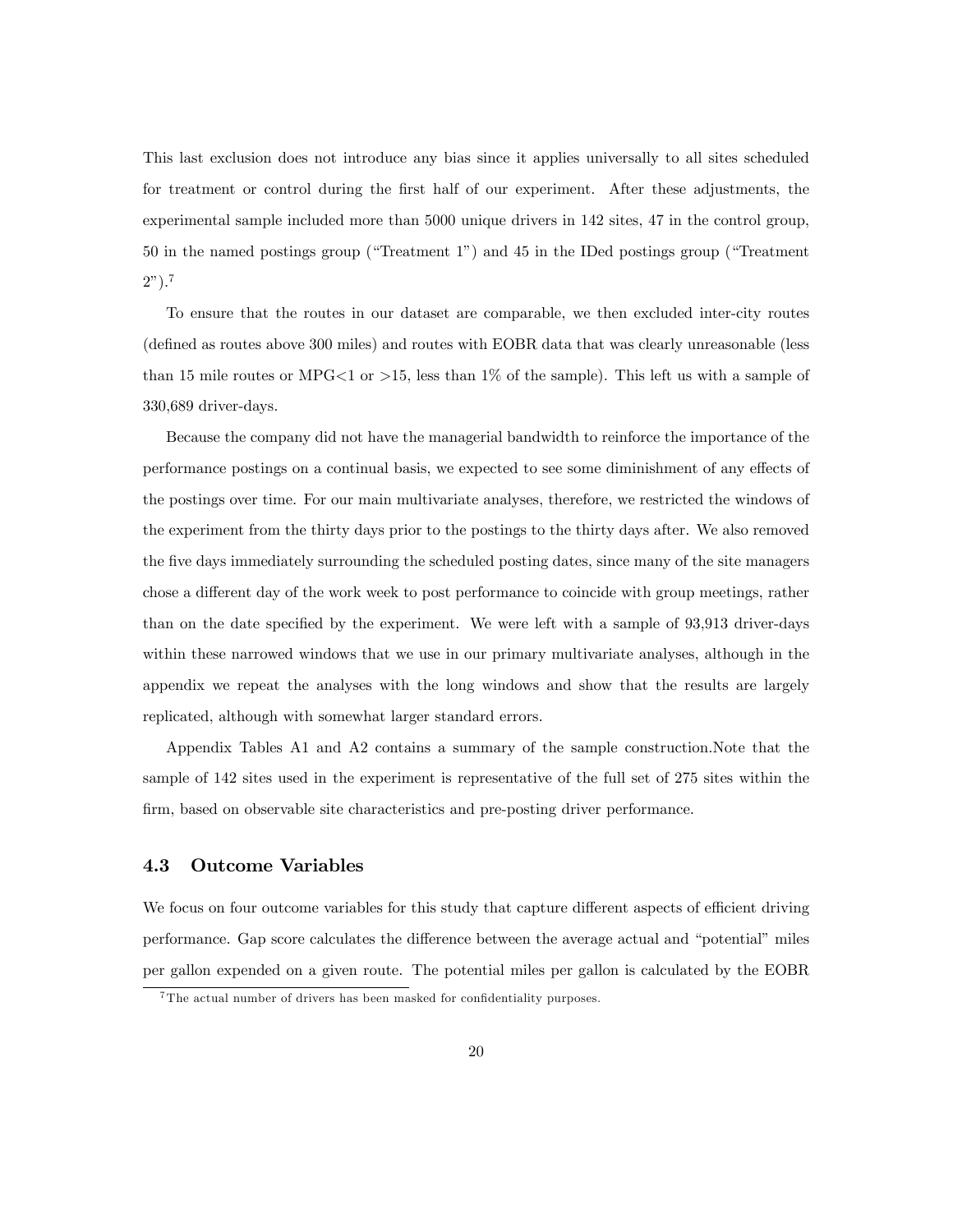system based on what it considers to be optimal shifting and speed patterns, given weather conditions and route characteristics. Gap score is represented in percentage terms such that, for example, if actual and potental mpgs for a given route are 6.5 and 7.0, respectively, the Gap score would be 7.7  $((7.0-6.5)/6.5*100)$ . A higher Gap score, therefore, represents worse (less efficient) driver performance.

Shift score is the percent of shifting events performed on the route that remains within designated revolutions per minute limits for the engine. For example, if a driver shifts five hundred times on a given route, his shift score will be 90 if he revs the engine above a designated threshhold during fifty of those shift events. In order to standardize with the other three outcomes, we reverse-scored the measure in our analyses, such that a higher value denotes worse shifting performance.

Excess idle time is a measure of the minutes that an engine idles beyond a designated time period, thereby wasting fuel. This metric particularly captures instances in which the driver allows the engine to idle while making a delivery, counter to company policy.

Lastly, Total fuel lost is an aggregate measure of all the fuel wasted from idling, inefficient shifting, speeding and gearing. As with Gap score, a higher value for Excess idle or Total fuel lost represents worse performance.

Each measure is intended to be independent from the others, with different behaviors required to improve each of the scores.<sup>8</sup> Because all four measures are included in the weekly postings, we investigate each of them as outcome variables in our analysis.

# 4.4 Balance of Assignment

Table 1 reports the balance statistics between the control group and the two different treatment groups in the Öeld experiment. Within the sample, the Control and Treatment Group 1 (names) groups are statistically indistinguishable, while the Treatment Group 2 (IDs) group are indistinguishable on most variables, including pre-treatment driver performance. However, sites in this treatment group are somewhat likelier to be lean sites. This imbalance was introduced during the

<sup>8</sup>With the possible exception of total fuel lost, although its association with idling and shifting is not straightforward.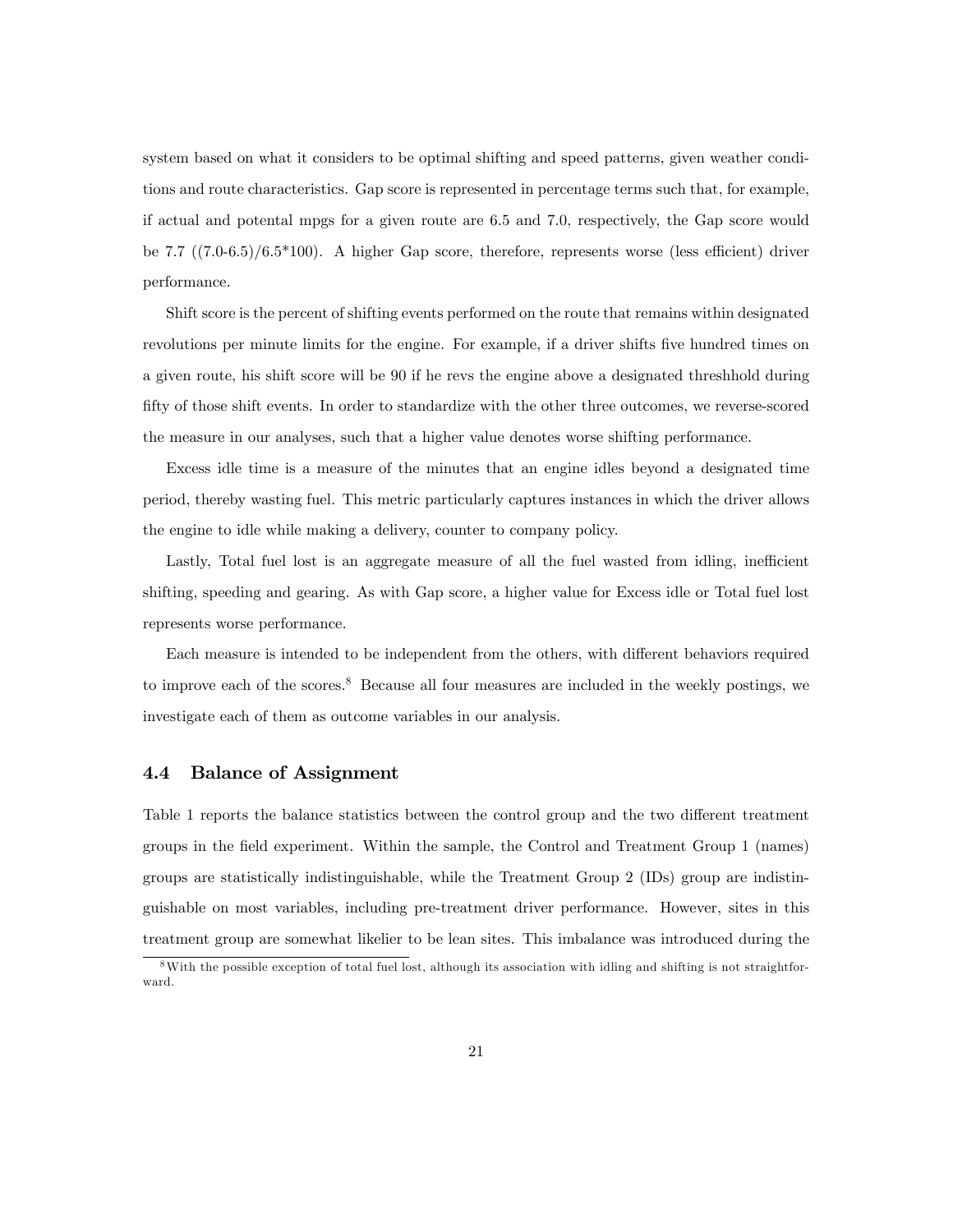treatment assignment process because the authors were supplied with an outdated schedule of the lean rollout, upon which the stratification relied.<sup>9</sup> Since the results of our proportional sensitivity analysis suggest that omitted variable bias is not driving lean allocation, we do not believe that this stratification error affects the interpretation of our findings. Nevertheless, due to this issue, we interpret results concerning the Treatment 2 group with somewhat more caution than those of the Treatment 1 group. We also conduct the analysis on a matched sample (right hand columns of Table 1) in which the imbalance is substantially reduced.

Table 2 reports the balance statistics between lean and non-lean sites. Here, we find several observable differences between lean and non-lean sites, primarily in the average site size (as measured by "Tractors per site"). For our experiment, this size difference would present a challenge in interpreting our main result if larger sites are both lean and likelier to resist performance postings for unrelated reasons. The table also shows other differences between sites, including lower MPG in lean sites, possibly reflecting more urban locations. We consider these differences in the section below, "Randomness of Lean Assignment."

<<< Insert Tables 1 and 2 about here >>>

# 5 Impact of Postings and Collective Values on Driver Performance

### 5.1 Preliminary Evidence

Figure 1 depicts the combined response of both lean and non-lean sites to the driver postings, as measured by the each of the four outcome variables. The x-axis is normalized such that week 0 represents the week that performance was posted at each site, regardless of the calendar date of each posting. The y-axis measures the difference in outcome between the treatment groups and the control group, with the 0-line indicating no difference between treatment and control groups,

<sup>&</sup>lt;sup>9</sup>Once the classifications were updated, the experiment had progressed beyond the point at which a reallocation across treatments was feasible. 13 sites were misclassified, 4 as lean (in which lean had not yet launched) and 9 as non-lean (in which lean had already launched at least 6 months prior to the commencement of the experiment).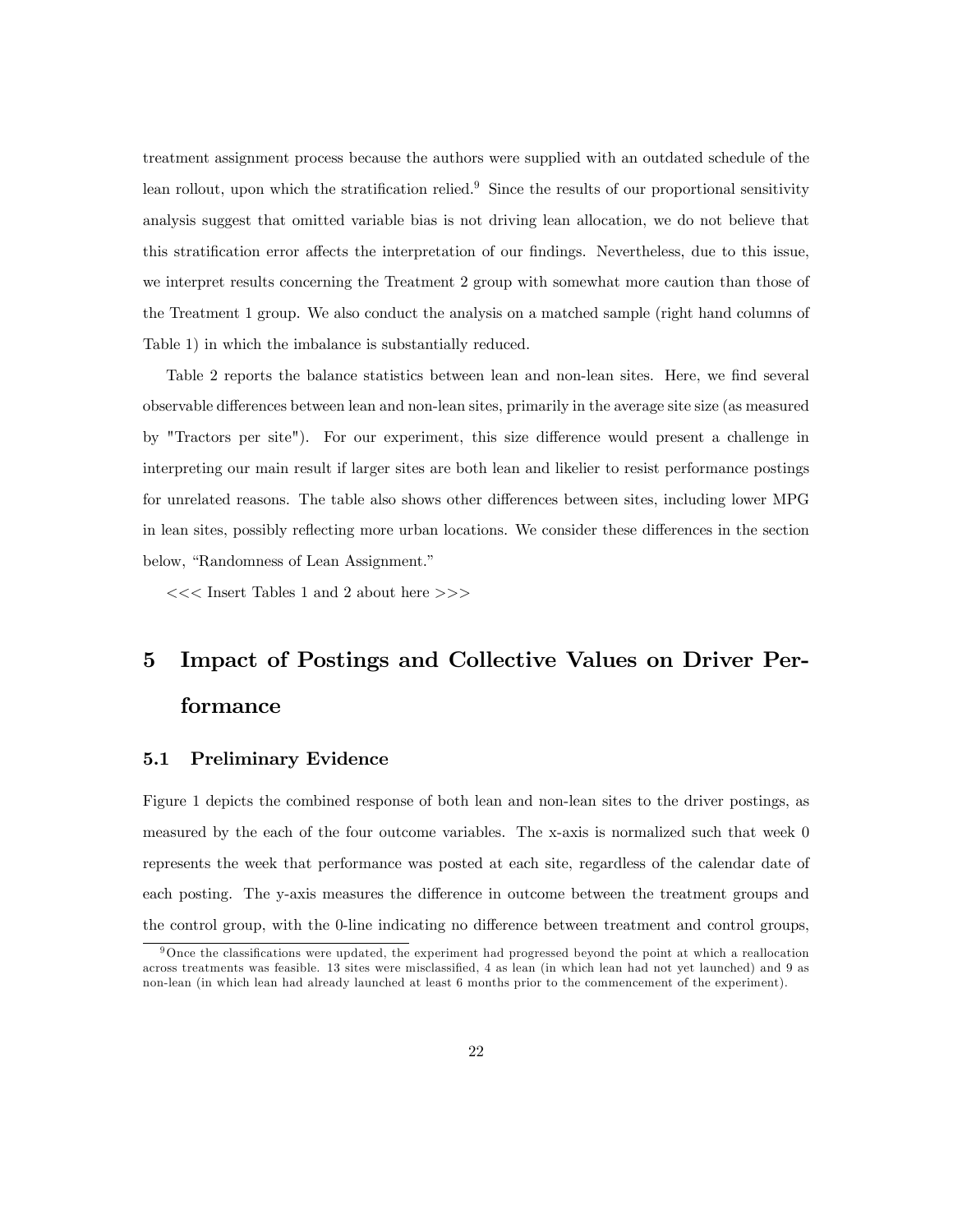values above zero signifying worse performance and values below 0 signifying better performance.

Three conclusions can be drawn from this figure. First, there are no significant pre-treatment differences between the groups. Second, there is no discernable treatment effect. Lastly, the two treatment groups exhibit similar patterns across all four outcome variables.

<< Insert Figure 1 about here >>

Figure 2 depicts the response to performance postings by lean and non-lean sites and show graphically one of the main results of the experiment. For visual clarity, we separate the two treatment groups into separate plots

Three conclusions are apparent from this figure. With the exception of Shift score, these plots shows a clear differences in how lean and non-lean sites respond to the named postings, with the non-lean sites in Treatment Group 1 showing relatively better performance than the control group (below the 0-line) and the lean sites showing relatively worse performance (above the 0-line).

Second, the difference between the control and Treatment Group 1 (named posting) appears somewhat persistent over the timeframe of the experiment, although there appears to be some convergence near the Önal weeks of each plot. However, two points are important to note regarding this convergence: there is more noise in these final weeks than in the earlier weeks, since only the sites with the earliest posting rollouts had data that extended this far at the time of the analysis. Also, the company did not reinforce the performance postings consistently throughout the study period and thus we expected some habituation. As a result, it is not possible to infer whether apparent convergence is an artifact of the data and experiment or a more general finding.

Third, we do not see similar patterns in the Treatment Group 2 (IDs). The lean and non-lean sites are statistically indistinguishable from each other and from the control group.<sup>10</sup>

<< Insert Figure 2 about here >>

Overall, this figure shows preliminary evidence for one of our primary conclusions: that drivers' responses to the performance postings depend on whether their site had begun the transition to lean management. We interpret these results as showing that drivers' reactions to the postings depends on the relational contract of the site to which she/he is assigned.

<sup>&</sup>lt;sup>10</sup> The one marginal exception is shift score, in which non-lean sites appear to improve. However, this show no discernable break around posting period and also disappears in multivariate analysis.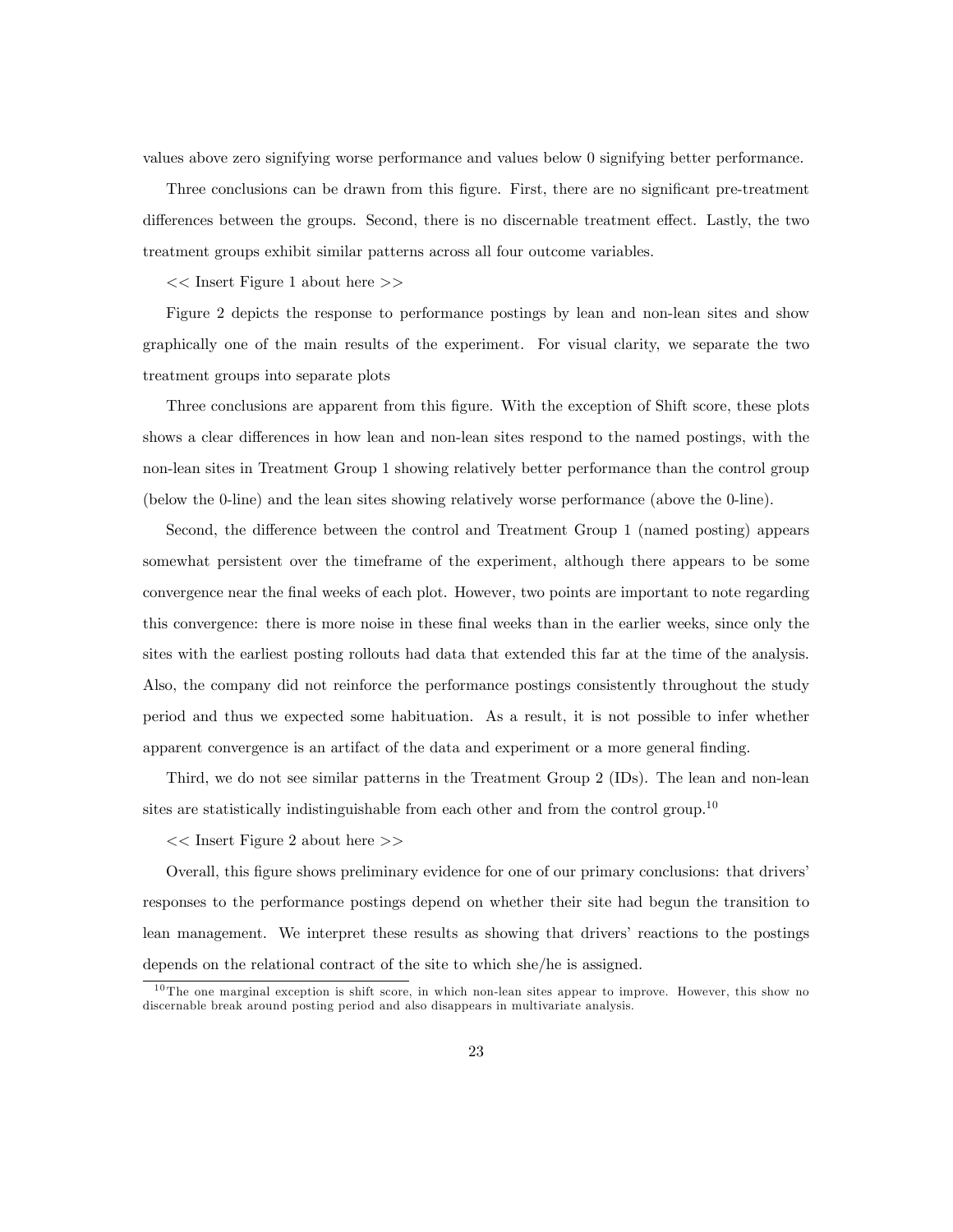### 5.2 Intent to Treat Estimates

We now turn to multivariate analyses. We estimate the differential impact of the postings on lean and non-lean sites using the following triple-differences equation:

# $PERF_{it} = \alpha T REAL\_GROUR_i * LEAN_i * POST_{it} + D'_{it}\beta + e_{it}$  (1)

where  $i$  represents a given driver and  $t$  is the calendar date.  $PERF$  is one of the four performance outcomes,  $TREAT$   $GROUP$  is a vector of two indicator variables, one for each of two possible posting assignments (named or IDed performance postings), and LEAN is an indicator variable that is equal to one if the sites have launched lean at least three months before the beginning of the experiment.  $POST$  is equal to one after the assigned date of the posting rollout for the two treatment groups or, equivalently, six weeks after the EOBR rollout for the control group. All pair-wise interactions and individual variables associated with the triple-differences term are also included in the model and  $\alpha$  represents the vector of coefficient estimates for all the associated terms. We are primarily interested in the coefficient on the triple interaction itself, which estimates the difference in response to the performance postings of lean and non-lean sites.  $D_{it}$  is a vector of control variables that includes the total number of tractors at the site to measure the size of a site, day of week indicators to absorb weekly patterns, lean manager fixed effects, regional fixed effects, and the distance and potential MPG of the route. We cluster standard errors by site.

We also perform several variations of this analysis to further probe the validity of our initial results. First, we add in driver and date fixed effects to control both for driver traits and seasonality. Second, we create a subsample of the data that matches lean and non-lean sites to account for the quasi-random assignment of lean in the experiment. Lastly, we do an instrumental variables analysis where we instrument actual postings with assigned postings to account for incomplete compliance. We discuss each of these analyses in turn below.

#### 5.2.1 Combined Effect Across All Sites

We begin by estimating the simple intent-to-treat model without differentiating between lean and non-lean sites. Table 3 shows the results of all four performance outcomes, both without and with controls (odd and even columns, respectively). Consistent with Figure 1, the posting intervention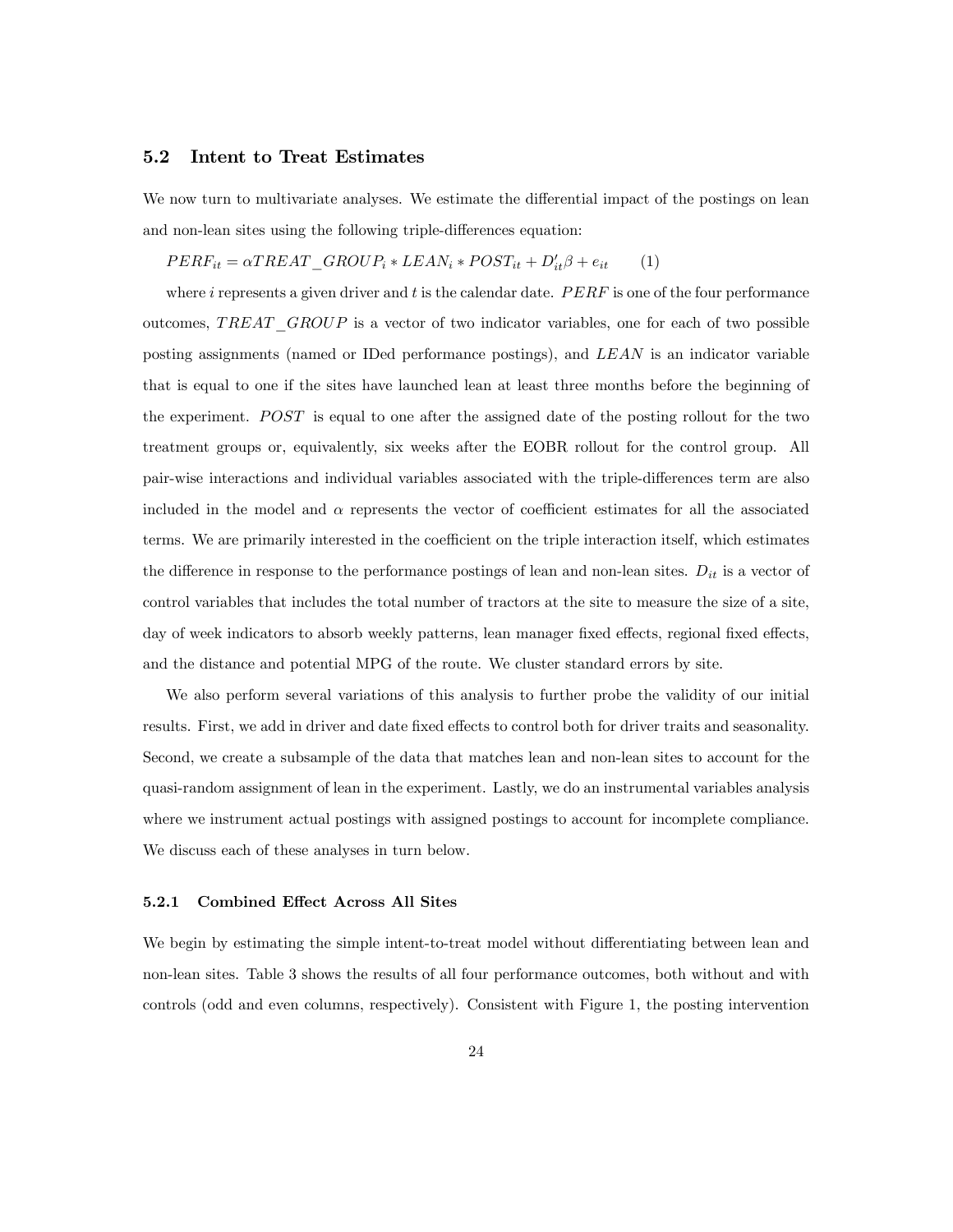appears to have no effect. Without accounting for the underlying relational contract at the site, therefore, we might inaccurately conclude that performance postings have no effect on worker performance.

 $<<$  Insert Table 3 about here  $>>$ 

### 5.2.2 Effect by Lean and Non-Lean Sites

We next estimate the differential impact between lean and non-lean sites. Table 4 shows the results of the intent-to-treat analysis modeled in Equation (1) and is consistent with the plots in Figure 2. In Columns  $(1)$  and  $(2)$ , we see a large, positive difference in the response of lean sites to the named posting treatment. Using the estimates in Column (2), we observe a 13.4% greater average gap score within lean sites with named postings (coefficient on  $Post*Treatment\ group\ 1*Lean$ ), relative to control, and a 3.8% lower average gap score within non-lean sites with named postings  $(Post*Treatment group 1, albeit insignificant).$ 

No similar effect was estimated for the second treatment group that posted the IDed performance, with  $Post*Treatment$  group  $2*Lean$  insignificant across all specifications. The estimated coefficients for the other pairwise interactions and single variables correspond to our expectations. Consistent with successful randomization, we estimate no statistical difference between treatment groups and control groups (coefficients on Treatment Group 1 and  $\ell$  and Lean\*Treatment Group 1 and Lean\*Treatment Group 2), nor any difference between the control groups in the post- performance posting response (coefficient on  $Post*Lean$ ). We do, however, see some evidence of overall performance deterioration for the control group (coefficient on  $Post$ ), possibly reflecting the alreadynoted observation by company management that the lack of explicit performance incentives may have led to decreased attention paid to the EOBR system over time.

Interestingly, the deterioration of the driving performance within lean sites in Treatment Group 1 (named posting) is consistently more significant and larger than the improvement in the non-lean sites. For example, the 5.4% increase in Total fuel lost (Column 8) for lean sites is larger than the 1.6% improvement estimated for the non-lean sites.

Also notable here and in subsequent analyses is that the coefficient estimates are stable with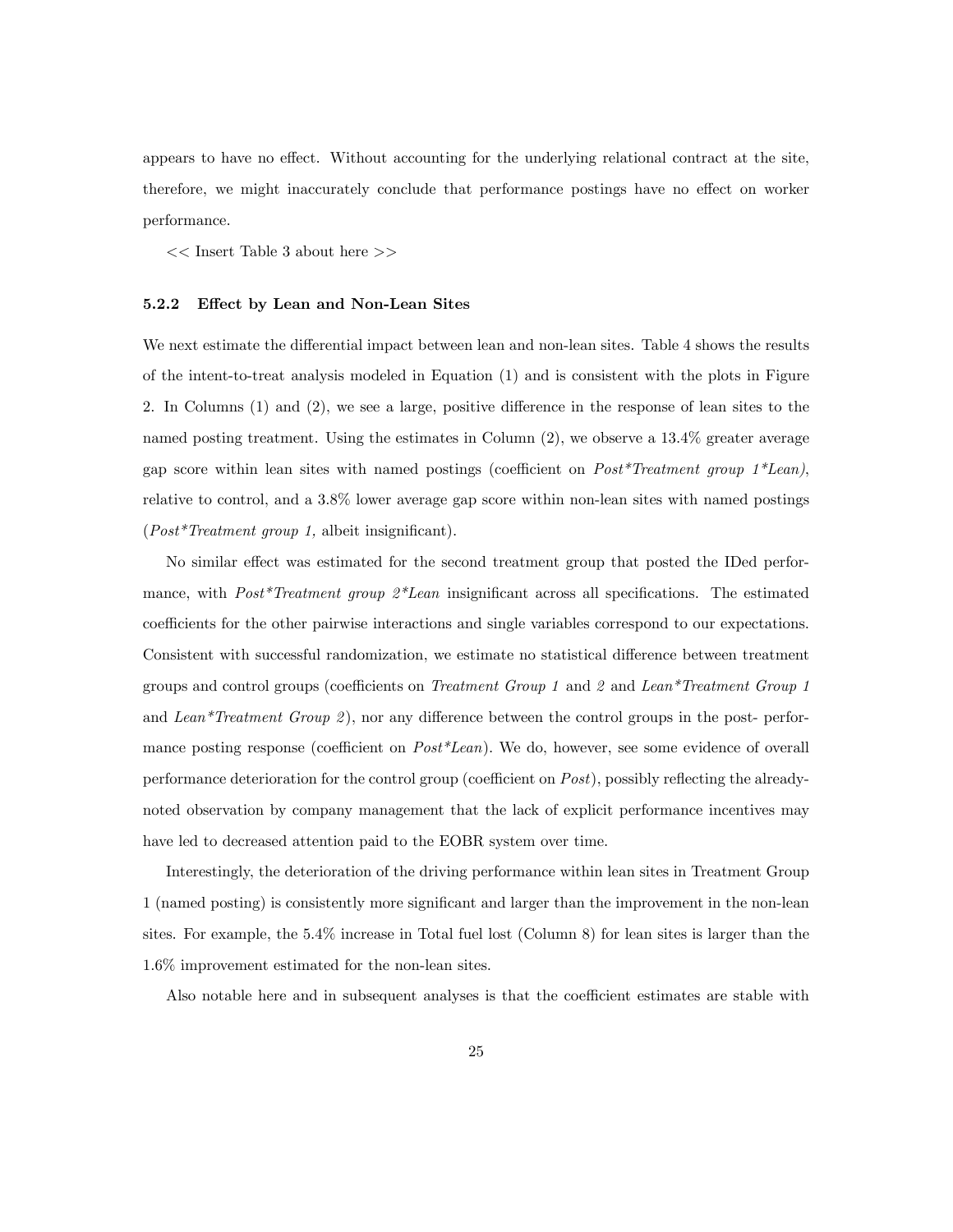and without the inclusion of control variables, consistent with successful randomization of both the posting and lean assignment. We explore the assumption of random lean assignment formally in the next section.

<< Insert Table 4 about here >>

Table 5 repeats the analysis including date and driver fixed effects and the results are similar. Column (2) estimates a 10.7% lower Gap score within Treatment Group 1 lean sites relative to control. As in Table 4, we observe no underlying pattern for Treatment Group 2, the IDed posting group. The similarity in results between Tables 4 and 5 suggests that the effect of performance postings is due mostly to changes in driver behavior, rather than compositional differences between sites.

<< Insert Table 5 about here >>

### 5.3 Randomness of Lean Assignment

One challenge of the study is that lean status was not assigned via experimental randomization. A mitigation of this concern is that the company's management indicated to us that, after the 2011 pilot period (not included our sample), the choice to launch lean at a given location was driven by easing the travel burden on the regionally-based managers involved in the initiative, without consideration of the likely success of the initiative at a given site. According to one senior manager, they were "turning the c" in an attempt to launch lean across all (approximately) 300 sites in a five year period.

However, as is evident from the balance analysis in Table 2, this rollout strategy still resulted in observed differences between lean and non-lean sites, as discussed in Section 4.4.

We address this imbalance in two ways. First, we attempt to characterize the magnitude of omitted variable bias required to explain our treatment effect and assess whether this is reasonable. We perform a proportional sensitivity analysis as developed by Oster (2014) , based on Altonji, Elder and Taber (2005), for this analysis. Second, we reproduce our main analysis on a propensityscore matched sample in which lean and non-lean sites are balanced (see Tables 1 and 2 right hand columns).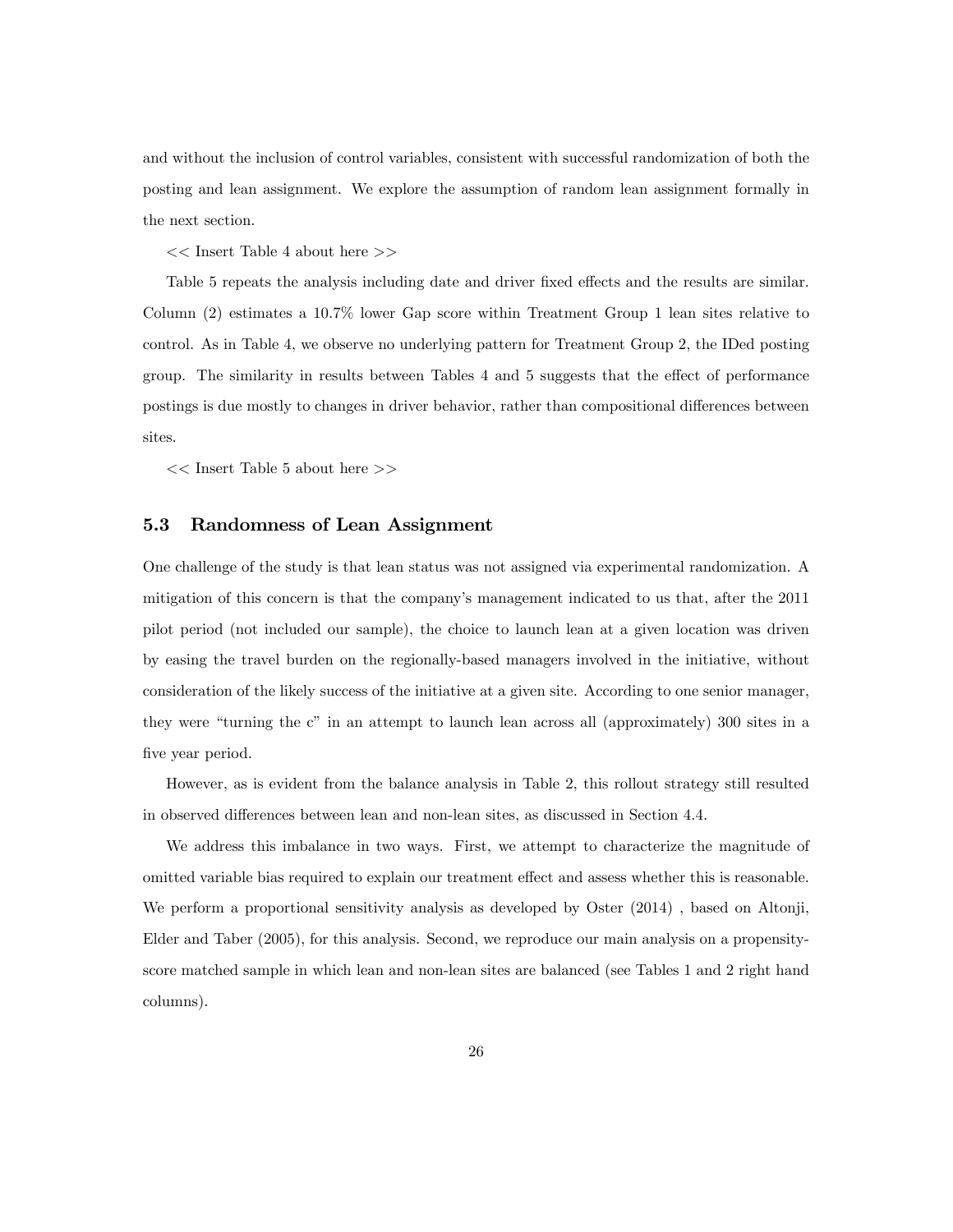#### 5.3.1 Estimating Magnitude of Potential Omitted Variable Bias

For this analysis, we appeal to Oster's  $(2014)$  method of estimating omitted variable bias based on treatment coefficient stability and the incremental explained variance of the included controls. The central assumption behind this method is that the ratio of coefficient movements to explained variance of omitted variables is proportional to that same ratio of observable controls. This proportionality,  $\delta$ , can be estimated as long as the upper bound on explainable variance is specified  $(R_{\text{max}}=\Pi^*R)$ . The logic is that any estimate of  $|\delta|$  that is greater than 1 assumes that the contribution of the omitted variables is more than the contribution of the observed controls. We follow Oster's (2014) suggested standard: to report  $\delta$  for a given  $\Pi$ , where  $\Pi$  is suggested to be 1.3, a threshold judged to be reasonable based on prior randomized studies. We also report a substantially stricter threshold of  $\Pi = 2$  to assess the sensitivity of our analysis to these parameters. The test can also report the estimated value of  $\beta$  for  $\delta = 1$  as an alternative reporting statistic. For completeness, we report both  $\delta$  and  $\beta$ .

Table 6 shows the results of this test. Because the test is designed to be applied to a simple treatment model, we reduce our baseline triple-differences model to eliminate the interaction variables, many of which included the Lean treatment variable. We do this in two ways. First, in Panel A, we drop the pre-treatment observations to reduce the triple-difference model to a diffs-in-diffs. We also drop all observations in Treatment Group 2 (the ID-ed Treatment Group), since our primary result is in Treatment Group 1 (the Named Group). In this specification, the treatment effect is Lean<sup>\*</sup>Treatment Group 1, with Treatment Group 1 used as a control. As an alternative approach, in Panel B we further reduce the diffs-in-diffs model to a simple treatment model by dropping the control groups. In this specification, our treatment variable is Lean. This model is the simplest; however, it understates the treatment effect of lean, since there are offsetting differences in the control groups that are unaccounted for in this specification.

Regardless of which of these two approaches are used, we can see from Table 6 that, according to this method, omitted variable bias in the lean assignment does note appear to be driving our treatment results. Using a  $\Pi$  value of 1.3, our estimates of  $|\delta|$  range from 3.0 to 18.0, well above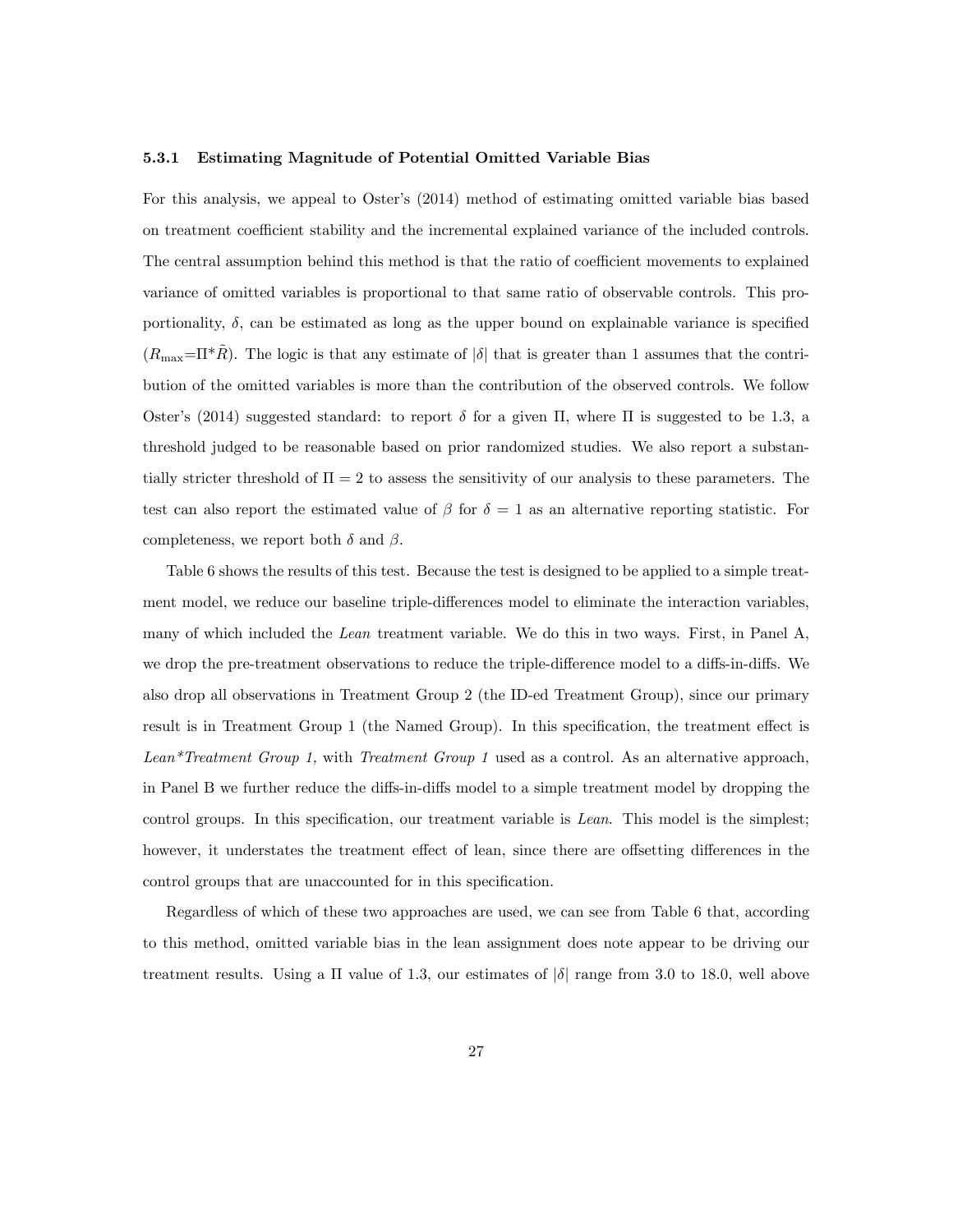the threshold value of 1.0. Even using the much stricter threshold value of  $\Pi = 2.0$  our estimated values of  $|\delta|$  all exceed 1.0, most by substantial margins. Relatedly, the adjusted treatment values of  $\beta^*$  for  $\delta$  fixed to 1 are all in the range of our estimated treatment effects.

<<< Insert Table 6 about here >>>

### 5.3.2 Propensity Score Matched Analysis

We supplement the above analysis by constructing a matched subsample of sites that correct for the imbalance between lean and non-lean sites. The matched subsample includes 78 of the 142 sites in the full experimental sample. The excluded sites include nine of the larger sites in the lean group and fifty five of the smaller sites in the non-lean group. The right side of Table 5 compares the sites across these two groups in this reduced sample and shows that the sites are now statistically indistinguishable across both observable site characteristics and pre-posting driver performance.

 $<<$  Insert Table 7 about here  $>>$ 

The right hand side columns of Appendix Table A2 displays the descriptive statistics of the matched sample and allows comparison both to the all the sites at the company and to those sites included in our full sample.

Table 7 reproduces the ITT estimates of Table 3 on the matched sample. The point estimates generally increase and also represent larger percentage standard deviation increases (although they are not statistically different from each other). For example, the Column (2) estimate on Post<sup>\*</sup>Treatment Group  $1$ <sup>\*</sup>Lean of 0.1510 represents a 25% standard deviation increase in log gap score, compared to 22% increase based on the estimates in Table 4 Column (2). In general, the results of Table 3 are reproduced and, if anything, strengthened, with the exception of Shift score.

<< Insert Table 7 about here >>

Table 8 replicates the fixed effects analysis of Table 5 on the matched subsample. The results are largely reproduced, again with the exception of shift score.

<< Insert Table 8 about here >>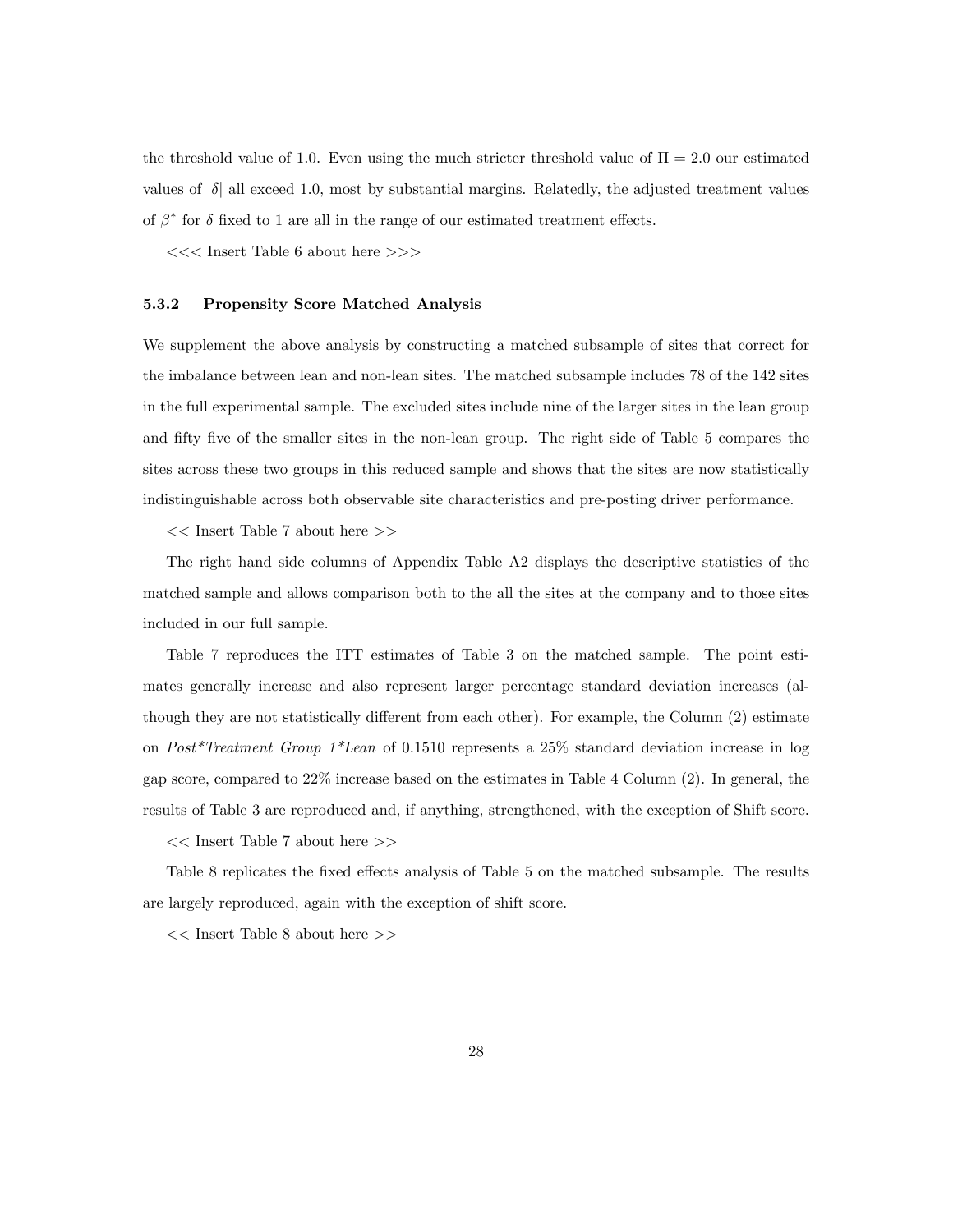# 5.4 Additional Analyses

### 5.4.1 Potential Changes in Underlying Route Characteristics

We also performed three additional analyses to further rule out potential concerns about our data and experimental design. One such potential concern is whether there are fundamentally different or characteristics of the routes driven in lean and non-lean sites that may explain our observed effects. While we believe that this possibility is remote - it would have to affect only Treatment Group 1 (named posting), only at the same six week post-EOBR rollout window as the performance postings and also be orthogonal to the site characteristics on which we based the matched analysis - we perform a placebo test to further rule out this possibility. For this test, we replace our four outcome variables with "potential" MPG. Potential MPG is the system-calculated variable that response to route characteristics and road and weather conditions, but not to driver performance. Therefore, if any route characteristics changed during this period in the lean named-posting group that led to changes in driver performance, we should observe similar patterns in the potential MPG metric.

The results of this analysis are shown in Appendix Tables A3 (on the full sample) and A4 (on the matched sample). Potential MPG shows no changes during this period, while Actual MPG - which is directly related to driver effort - does. It does not appear, therefore, that underlying changes to the routes are driving the results.

#### 5.4.2 Correcting for Compliance

Coordinating the posting rollouts posed a management challenge for the company, particularly since the postings were rolled out on a weekly basis across 48 states during the busy winter season. As a consequence, approximately 65% of the sites in our experimental sample fully complied with the postings, while the remainder either did not comply or only partially complied. The sites with full compliance were statistically indistinguishable from the other sites in terms of lean status, size, treatment group and other observable attributes. To account for this incomplete compliance, we instrumented actual treatment with assigned treatment. The results of this analysis are shown in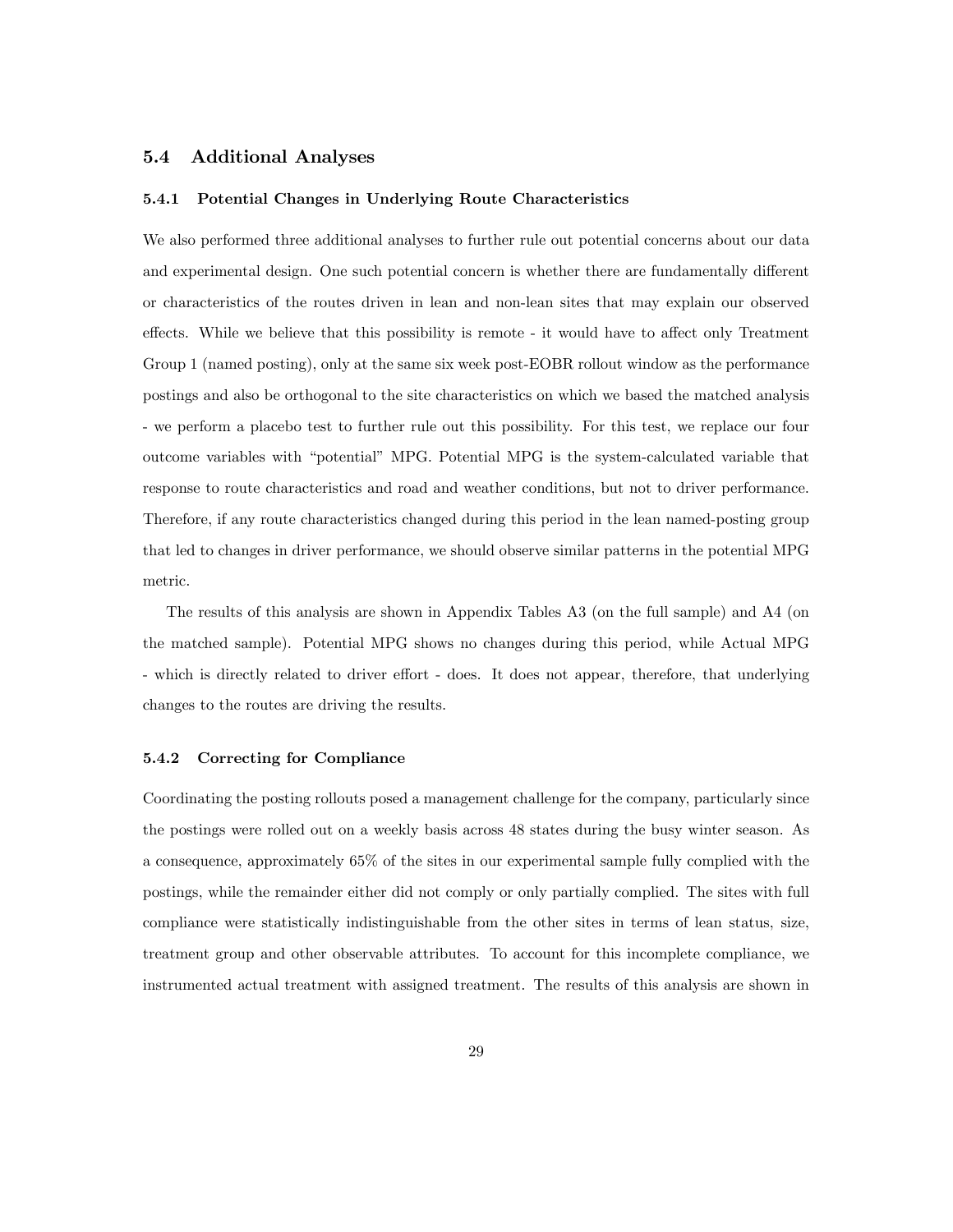Appendix Tables A5 and A6 and are stronger than our earlier analyses (including fixed effects and the matched cohorts).

#### 5.4.3 Persistence of Effect

Finally, Appendix Tables A7-A10 repeat the analysis shown in Tables 4, 5, 7 and 8 without restricting the time windows to the 30 days pre- and post- performance postings. These analyses now include 47 days prior and 207 days after the performance postings. We find that, consistent with some attenuation, the standard errors of the estimates are generally larger, but the effect sizes are close to the narrower-window analysis. In unreported regressions, we exclude the first 30 days after postings to measure the treatment after at least one month of posting. In these regressions, the point estimates reduce by approximately by one third and the standard errors increase. As we discuss in Section 5.1, since the company did not consistently reinforce the postings during our experiment, we expected some reversion in behavior.

# 6 How do We Know it is "Collectivistic Orientation" that Matters?

Up to this point, we have reasoned that the lean intervention created a collectivist-oriented relational contract and that it is this collectivist orientation that drives the difference in employee response to performance postings. However, since relational contracts are, by definition, extremely hard to observe, how do we know that this is the mechanism at work in this experiment?

The nature of relational contracts makes it difficult to answer this question definitively. However, in this section, we present three distinct tests that, taken together, are consistent with our argument. In our first test, we examine the differences in the response between our two treatment groups, the first of which identified the driver performance by name and the second of which identified performance by the anonymous employee ID. In the second test, we look at the effect of postings on the dispersion of performance within each location. Lastly, we relate driver performance to a proxy measure of "collectivist orientation" based on an employee engagement survey. Each of these tests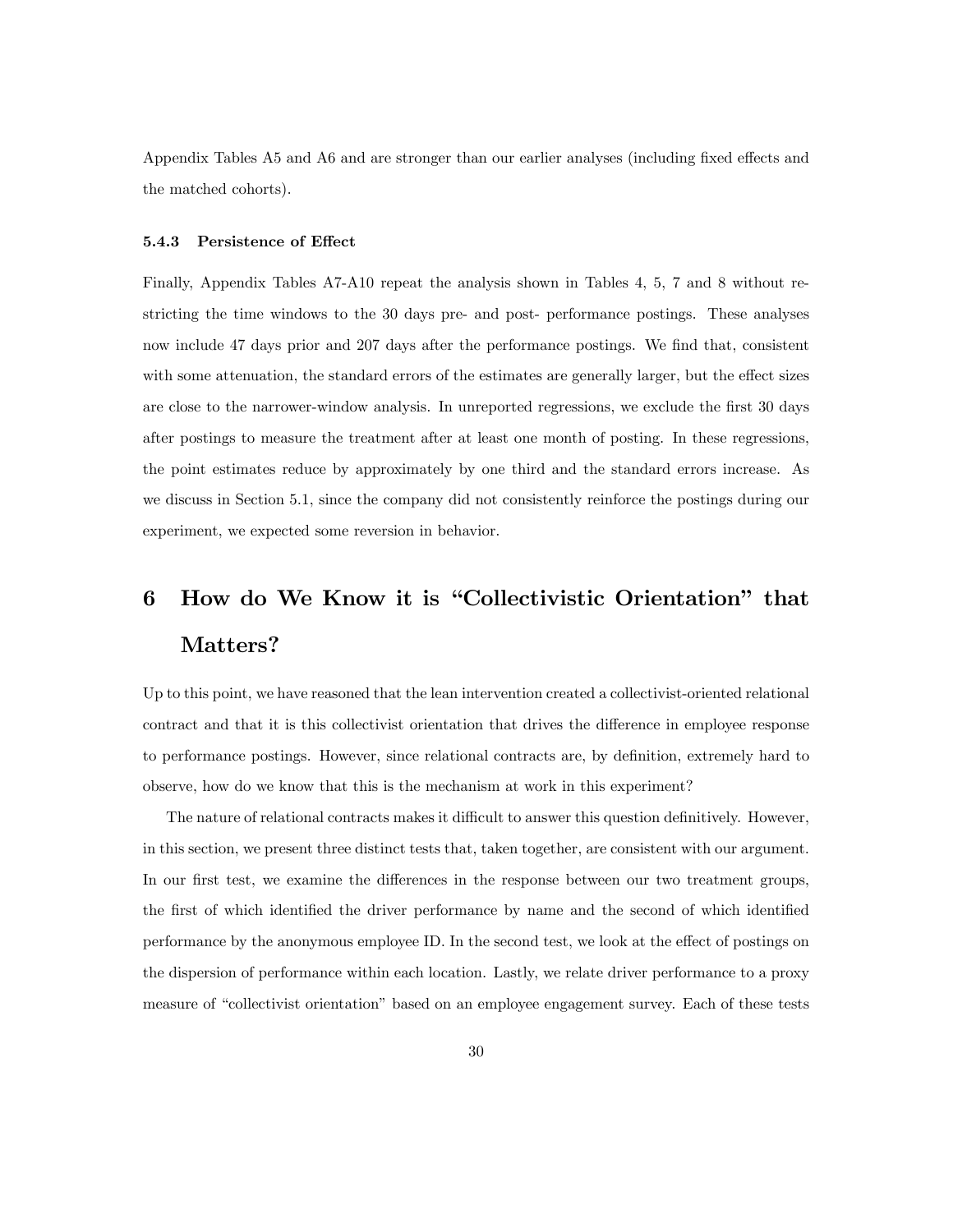draws on insights from social psychology to construct predictions that test the role of collectivist orientation. The results of these tests strongly support our proposed mechanism and its emphasis on the role of collectivist-oriented relational contracts in explaining the effects of lean.

## 6.1 Named vs IDed Postings

Our reasoning suggests that the differential effect of the feedback intervention, in both lean and nonlean sites, is driven by the identification of individuals on the performance postings. This is because individual competition, which we propose motivates drivers in non-lean sites where an individualistic orientation prevails, will be stronger in situations in which oneís competitors are known, such as cases in which the postings clearly identify where each individual stands, who specifically is beating whom, and who specifically one needs to outdo in order to achieve a higher (Bendersky and Hays, 2012; Maholtra, 2010). Similarly, the goal of basking in recognition from others and avoiding the embarrassment of being revealed as a poor performer are only relevant in cases where the postings personally identify each individual (Garcia, Tor and Gonzalez, 2006). If postings were instead anonymized —where individuals could only identify their own performance —then the incentive of positively distinguishing oneself (which motivates those with an individualistic orientation) would dissipate. More generally, a lack of identifiable social comparisons would diminish the relational component of competition, a critical component of competition among individuals (Garcia and Tor, 2009; Johnson and Johnson, 1999; Kilduff, Elfenbein, and Staw, 2010).

Moreover, anonymous postings should also undermine the mechanism that we propose for the negative effects of performance posting among our lean sites, where a collectivistic orientation prevails. Concerns about erosion of group cohesion and relationships among teammates should be less likely to arise when postings are anonymous, as discussed above. That is, since social comparisons to specific, known peers are not possible when performance is anonymous, they are less likely to lead to an adversarial dynamic among teammates. Moreover, anonymous postings should likewise cause less embarrassment for those achieving relatively lower levels of performance, and thus high-performers' concerns about harming their teammates' satisfaction are less likely to be aroused., We would expect, then, that concerns about teammates' feeling and damaged social relations in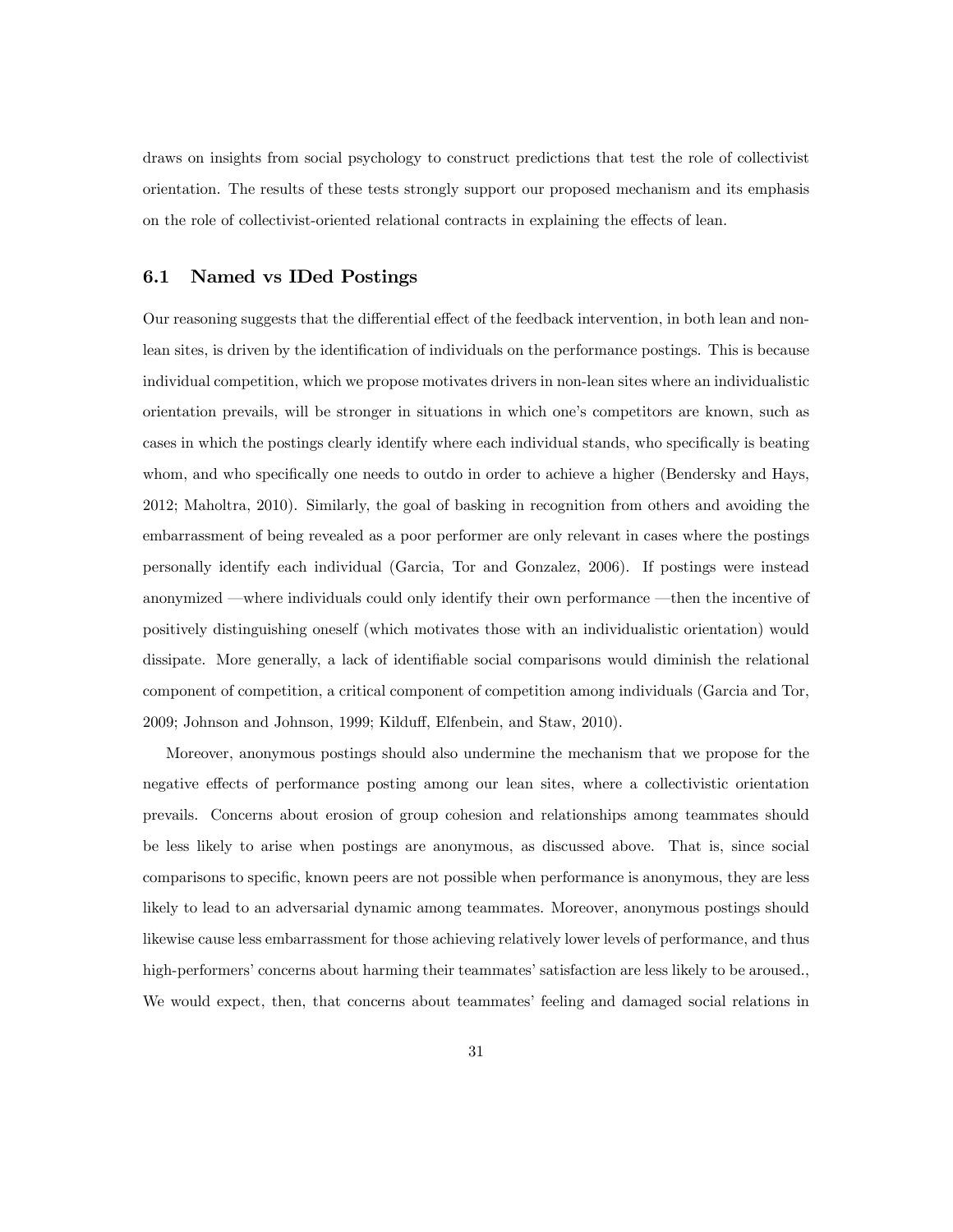lean sites will be attenuated when it is unknown who is beating whom, who is disappointing whom, etc. Therefore, anonymous postings are less likely to violate the collectivistic-oriented relational contract that is in place in lean sites.

Overall, anonymity should reduce the competitive nature of performance postings, removing the element central to the positive and negative effects of posting on performance, respectively, in our non-lean and lean sites. If correct, then anonymous postings should not replicate the pattern of named posting effects that we present above. If incorrect—for instance, if named postings have their effect simply because they convey relative performance feedback (Lazear and Rosen 1981) or even more simply because they convey individual performance feedback—then we would expect that anonymous postings would demonstrate the same pattern of effects as we found for named postings.

We utilized this distinction between identifiable and anonymous postings as a means of exploring the validity of our proposed mechanism. In particular, in our study we included our second treatment group—ID postings—which was likewise included in our random assignment of sites to posting treatment. In this additional treatment condition, performance was posted in an identical manner to that utilized in our named posting condition except for one difference: rather than identifying employees by name, we identified them on the postings by their employee IDs.

Consistent with the reasoning above, we find no difference between Treatment Group 2 and the control in our triple-difference analysis so far presented.<sup>11</sup>

# 6.2 Performance Variance

Another test for our proposed mechanism is to examine performance variance, rather than averages. If the difference in driver response to the postings results from a collective relational contract, we predict that named postings should reduce variance in driver performance within lean sites and raise variance within non-lean sites.

This prediction corresponds to point (iv) of Proposition 1. Intuitively, in a Benabou and Tirole  $(2003)$  world, the introduction of lean will induce top performers to reduce their effort to avoid

 $11$  Tables 4, 5, 7, 8, A3-A10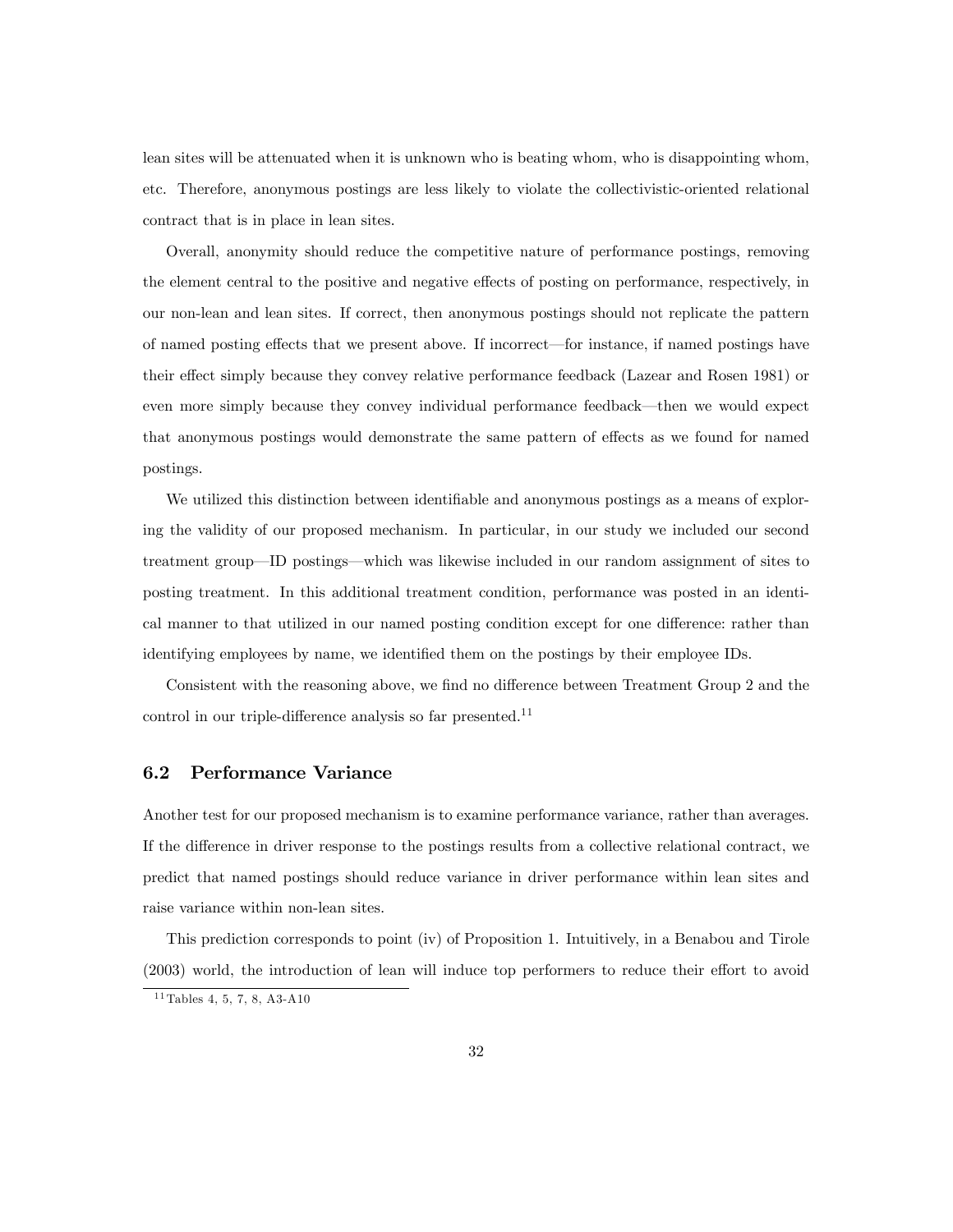hurting their teammates egos. This prediction resonates with a number of findings in the psychology literature. Consistency in reactions will likely be more common in cases that involve a direct violation to the groupís values and norms (Branscombe et al. 1999; Spears et. al. 1997; Tajfel and Turner, 1979), as in the case when named postings are introduced in lean sites. This is because violations (vs. no violations) are both salient and threatening, thus heightening identification with the group (i.e., merging one's sense of self up with the group) (Ashforth and Mael 1992; Tajfel and Turner 1979) which in turn leads to greater conformity and more normative response patterns (Blader and Tyler 2009; Haslam 2004).

In sum, our speculation that the effects of lean are driven by collective orientation would be supported if performance variance among lean/named posting sites is lower than that of other sites. That is, our proposed mechanism would suggest that there should be greater homogeneity of behavior in lean/named-posting sites. In non-lean sites, individualistic orientations predominate and thus shared understandings about norms and behavior are diminished. Moreover, in lean/control sites, there is no threat present to draw group members inward to the group, its norms, nor are there factors that would lead high-performers to converge their performance towards the levels of their lower-performing counterparts. Under these circumstances, greater variation among individuals is likely.

In contrast, if performance variance is the same between the lean/named condition and our other conditions, that would call into question our proposed mechanism. In particular, it could either suggest that a) Lean does not breed a collective orientation and/or b) that the postings are not interpreted by employees as a violation and threat to the prevailing team-based relational contract at lean sites.

Table 9 shows the effect of performance postings on the coefficient of variation of daily performance across lean and non-lean sites. Several results are apparent. We find that, overall across both lean and non-lean sites, the coefficient of variation decreases over time. This trend may be due to a learning effect on the part of the drivers or improved instrument calibration. Second, we note that this decreased coefficient of variation does not occur in non-lean sites with named postings; that is, relative to the control groups, it actually increases in non-lean sites with named postings.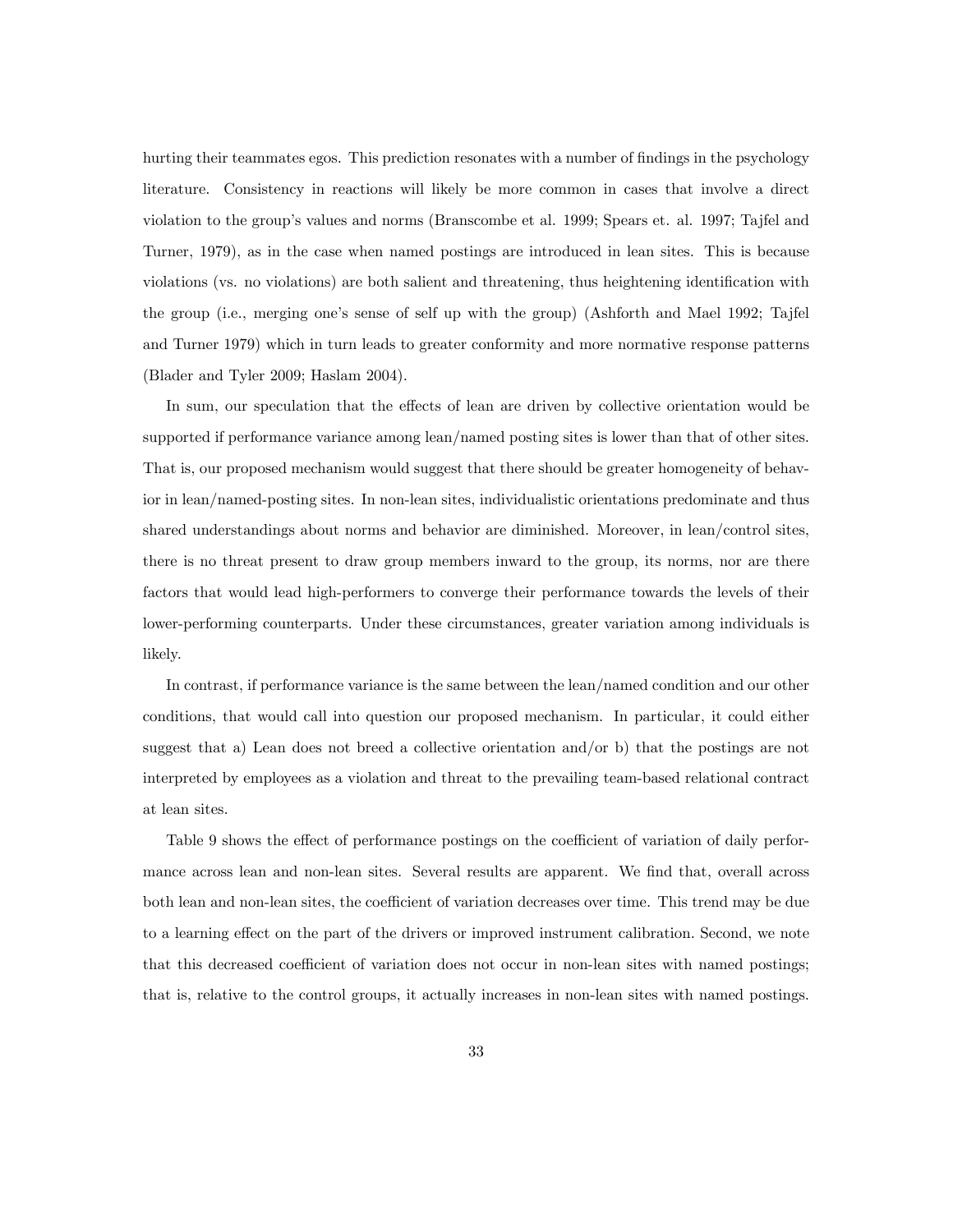In contrast, in the lean sites, the coefficient of variation reduces between the control and Treatment Group 1 (named postings).

Lastly, we also observe no effect of IDed postings on variance in either the lean or the non-lean sites. In terms of economic magnitudes, the difference in response between lean and non-lean sites ranges from 25% of a standard deviation of Log(Gap score) variance to 45% of a standard deviation for Log(Excess idle time). In sum, these results are consistent with our reasoning that collective orientation will compress performance once performance is revealed.

 $<<$  Insert Table 9 about here  $>>$ 

#### 6.3 Engagement Survey Responses

Our third test of the proposed mechanism uses responses to the companyís annual engagement survey. This survey was conducted across 45 sites in July 2014 with 564 driver responses. From the survey responses, we assemble two indices. Our first index is a direct measure of collectivistic orientation, based on research in social psychology on group identification. Specifically, we calculate the average responses to questions that assess the degree of teamwork in the workplace, levels of trust and pride in the organization and whether employees feel valued. Our second index is a comparison measure of "instrumental" job satisfaction, similarly based on social psychology, that we use to control for the halo effect of overall employee happiness. This measure is defined as the average responses to questions assessing a driver's belief in the company's future and happiness with his/her compensation and benefits. We compare the effects of these two measures to test our prediction that lean influences drivers' collectivistic orientation, and that it is this orientation - and not overall satisfaction - in turn that affects drivers' responses to postings.

If collectivist orientation does, in fact, underpin drivers' differential responses to the performance postings, then we should Önd the following results with the survey data: a) lean sites score higher on measures of collectivist orientation, and b) collectivist orientation, but not instrumental satisfaction, produces a similar pattern of results as our lean indicator in our primary triple-differences analysis.

Table 10 shows the relationships between lean sites and our collective and instrumental indices. This table shows that lean sites are associated with higher scores across both measures.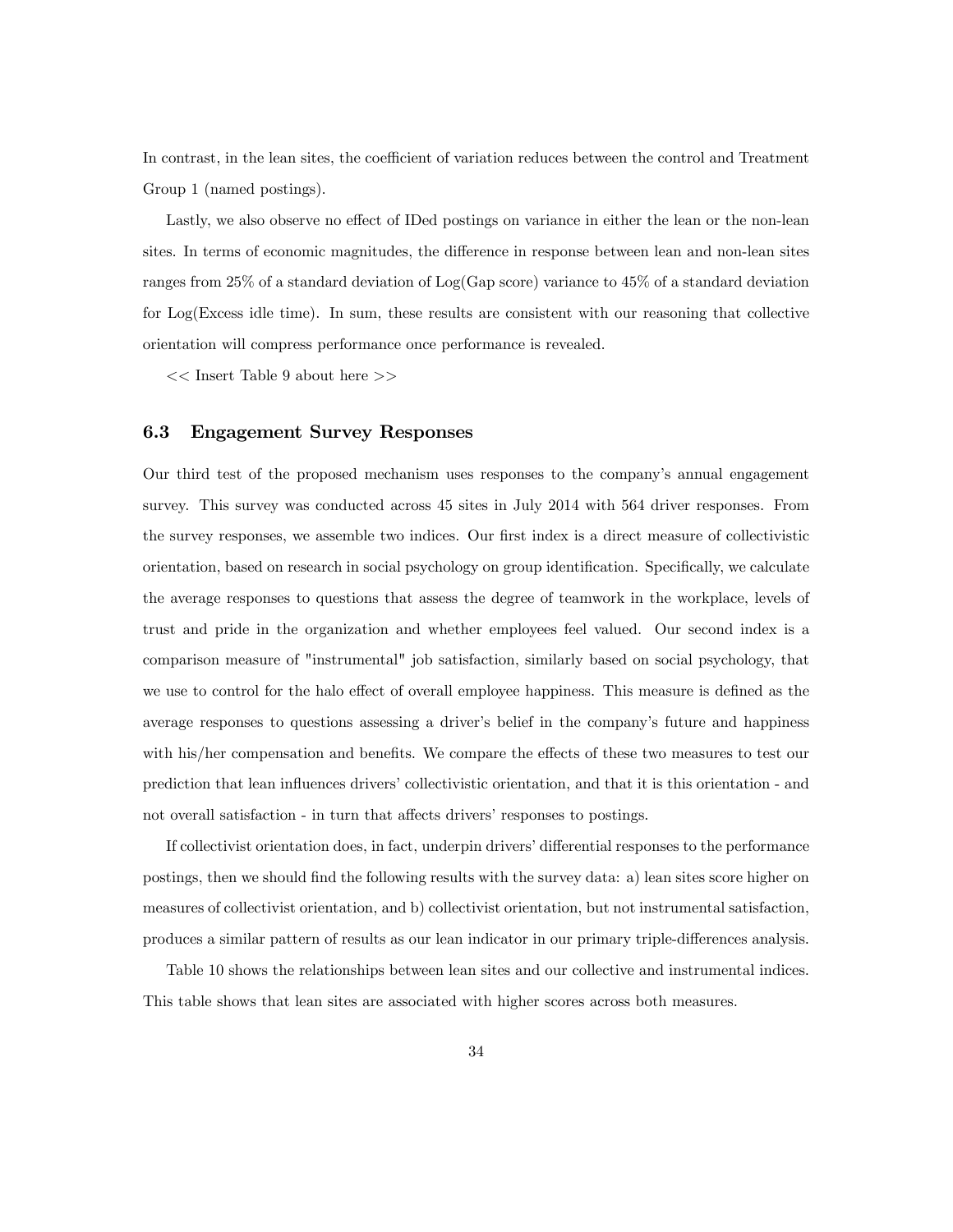#### << Insert Table 10 about here >>

Since this is a cross-sectional analysis, we may be concerned that underlying differences between lean and non-lean sites drive the differences engagement survey responses. Accordingly, Table 11 shows the same analysis as the previous table using a sub-sample of survey responses in which lean and non-lean sites were matched by size, region, and driver race, age and tenure. The results attenuate somewhat but are statistically the same as the unmatched sample. In particular, the association between lean and collective orientation remains robust.

 $<<$  Insert Table 11 about here  $>>$ 

Table 12 shows the main result of this analysis: a higher score on the collectivist index is associated with a more negative response to named postings, while no such response is observed using the instrumental index. Figure 3 depicts this result graphically. We divide the collective and instrumental indices into deciles and plot each decileís response to the named postings, relative to the lowest decile. We can see from this figure an increasingly negative response to named posting as the collective decile increases, while no such pattern is observed for across the instrumental deciles.

- $<<$  Insert Table 13 about here  $>>$
- << Insert Figure 3 about here >>

One cautionary note about this analysis is that there appears to be some pre-treatment differences between drivers with high collective orientation in Treatment Group 1 and the control group (see the Treatment Group  $1^*$ [Category] coefficient in Table 12), so we cannot rule out absolutely that our observed patterns are not driven by underlying differences between these two groups. Table A15 mitigates this concern by showing that the magnitude of the treatment response appears unrelated to the degree of pre-treatment differences between these two groups.

From this last test, our results produce: a) a pattern for the collective orientation index that is consistent with our proposed mechanism, b) a pattern for the instrumental index that does not explain our primary findings, and therefore c) suggestive evidence that it is not something common to both indices—e.g., a generalized sense of satisfaction—that drives our results but rather something unique to collective orientation.<sup>12</sup>

 $12$ We also created a second comparison measure of "individual job satisfaction" that augmented the instrumental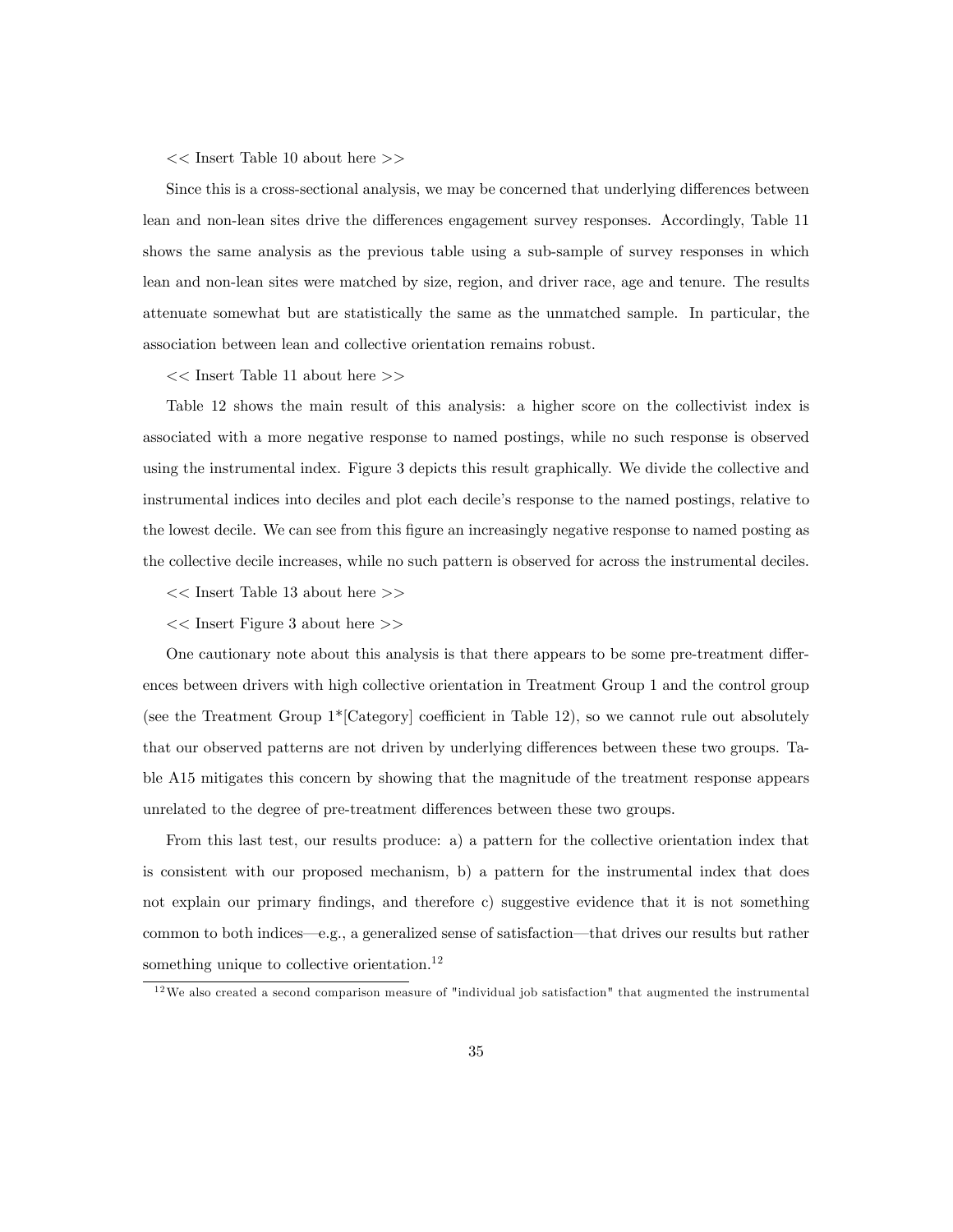The three preceding tests support the explanation that lean affects collectivist orientation, which in turn influence the drivers' responses to the postings. Notably, the tests are independent of each other and yet converge in their support for a collective orientation relational contract. Any alternate proposed mechanism would need to explain not only our main results but also these three distinct sets of results.

## 7 Conclusion

In this study, we randomized the posting of employee performance postings across a company that was midway through a costly, multi-year process of altering its relational contract with its employees. Employees working in locations with the original contract responded positively to the performance postings, with their performance improving 2-4% relative to the control group (depending on the performance measure). In contrast, employees in the sites with the newer contract responded negatively, with their performance declining 4-13% relative to the control group.

It appears that these different responses are driven by the individualistic orientation of the initial contract and the collectivist orientation of the new contract. This new contract is based on the Toyota Production System which emphasizes the value of teamwork and cooperation, as well as the subservient role of management whose primary task is to enable the front line workers. This result can be understood within an extension of Benabou and Tirole's (2003) model of incentives and prosocial behavior. Research in social psychology and organizational behavior has found that employees respond poorly to perceived inconsistencies in leaders' and organizations' messages. Our findings support this result, with the posting of individualistic performance postings representing a violation of the collectivist contract rolled out by the company.

The main contribution of the present paper is to show that the success or failure of a management practice depends on underlying conditions at the Örm. These conditions include not just the environment in which the Örm operates in and the presence of other management practices, but also on the type of long-term relationship that the firm chooses to establish with its employees. A measure with overall job satisfaction and found substantively identical results as with the instrumental measure.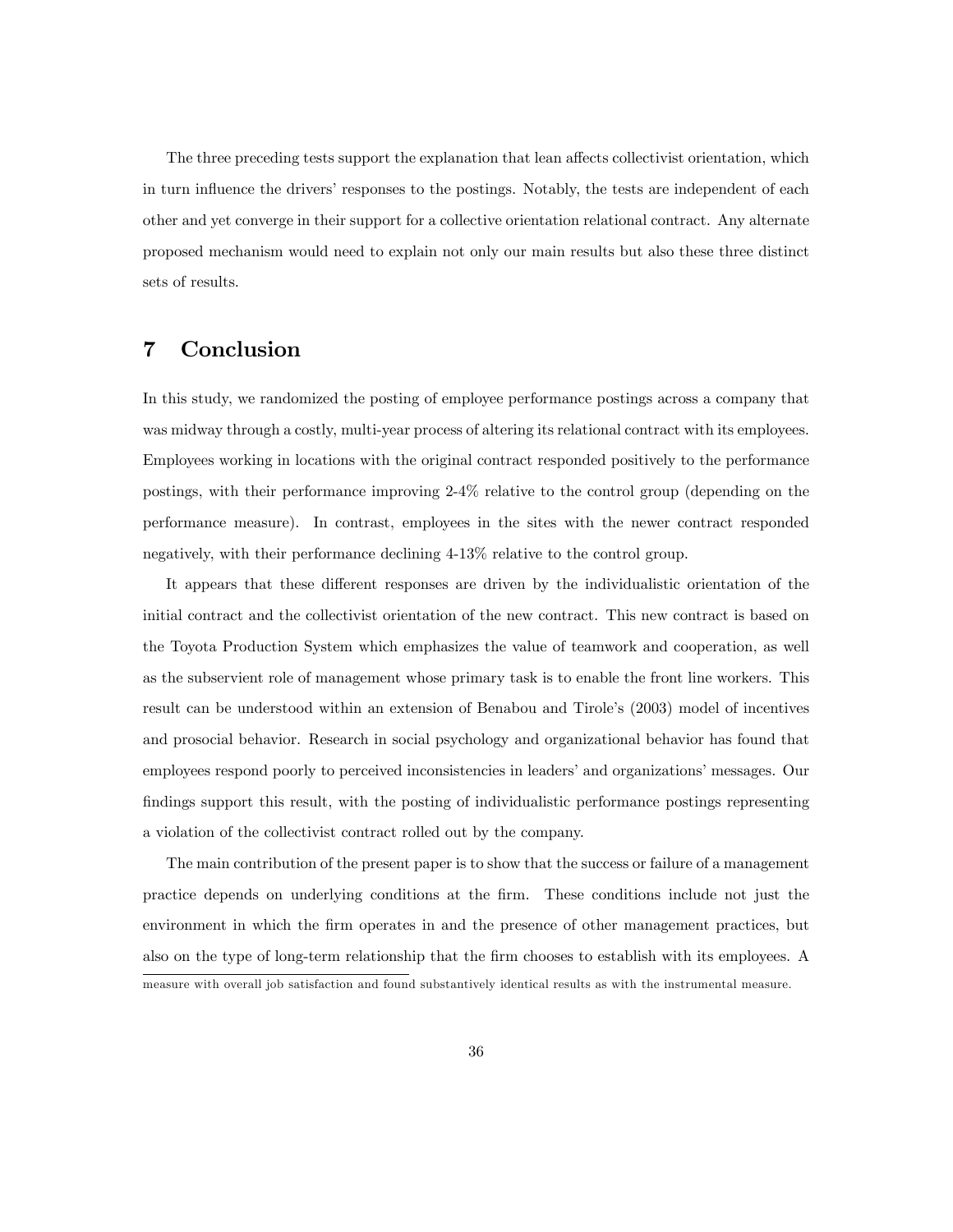company who is considering adopting a new practice should ask itself not just whether this practice worked in similar firms, but more specifically whether this practice worked in firms that have a similar relational contract with their employees. This result highlights the importance of measuring not just management practices but also how workers perceive the relationship with their employer.

We have several directions for future research. In later studies, we aim to randomize the rollout of the relational contract itself, a much lengthier and complex process that should allow us to make more definitive statements about the direct impact of relational contracts on employee productivity. Aside from this direct effect, a further area to explore is the process of altering these relational contracts themselves. Specifically, we would like to understand the factors that determine differences in adoption success. Finally, beyond single Örm studies, we would like to extend this research across firms, industries and geographies.

## References

- [1] Altonji, Joseph G., Todd E. Elder, and Christopher R. Taber, "Selection on Observed and Unobserved Variables: Assessing the Effectiveness of Catholic Schools," Journal of Political Economy, 113 (2005), 151-184.
- [2] Anderson, Cameron, and Courtney E. Brown, "The Functions and Dysfunctions of Hierarchy," Research in Organizational Behavior, 30 (2010), 55-89.
- [3] Ashraf, Nava, Oriana Bandiera, and Scott S. Lee, "Awards Unbundled: Evidence from a Natural Field Experiment," Journal of Economic Behavior and Organization, 100 (2014), 44- 63.
- [4] Baker, George, Robert Gibbons, and Kevin Murphy, "Relational Contracts and the Theory of the Firm," The Quarterly Journal of Economics, 117 (2002), 39-84.
- [5] Bandiera, Oriana, Iwan Barankay, and Imran Rasul, "Social Incentives in the Workplace," The Review of Economic Studies, 77 (2010), 417-458.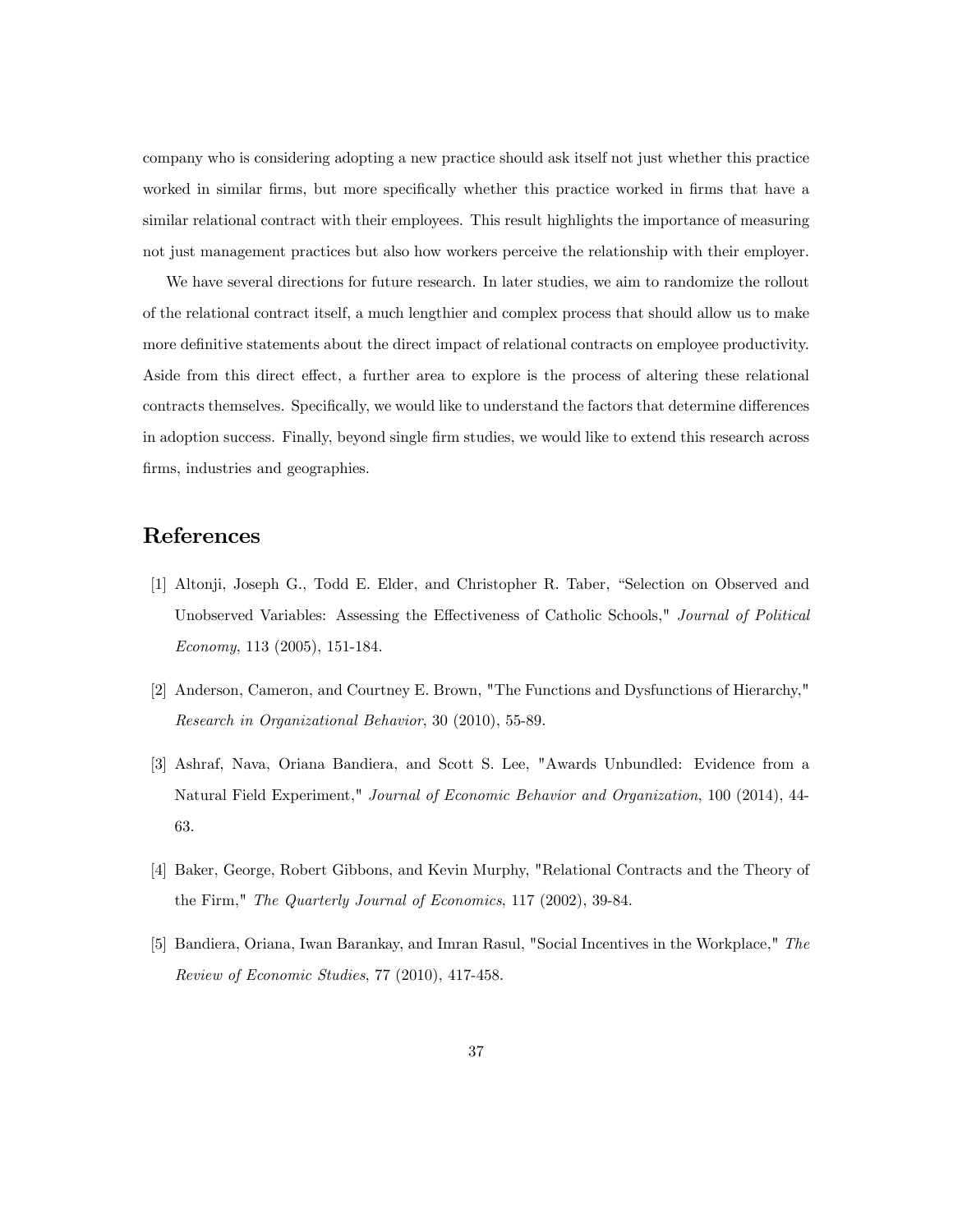- [6] <sup>(6]</sup> <sup>o</sup> Team Incentives: Evidence from a Firm Level Experiment," *Journal of the European* Economic Association, 11 (2013), 1079-1114.
- [7] Barankay, Iwan, "Rank Incentives: Evidence from a Randomized Workplace Experiment," Management Science, under revision, 2012.
- [8] Benabou, Roland, and Jean Tirole, "Intrinsic and Extrinsic Motivation," The Review of Economic Studies, 70 (2003), 489-520.
- [9] Bendersky, Corinne, and Nicholas A. Hays, "Status Conflict in Groups," Organization Science, 23 (2012), 323-340.
- [10] Blader, Steven L., and Tom R. Tyler, "Testing and Extending the Group Engagement Model: Linkages Between Social Identity, Procedural Justice, Economic Outcomes, and Extrarole Behavior," Journal of Applied Psychology, 94 (2009), 445-464.
- [11] Blanes i Vidal, Jordi, and Mareike Nossol, "Tournaments Without Prizes: Evidence from Personnel Records," Management Science, 57 (2011), 1721-1736.
- [12] Bloom, Nicholas, and John Van Reenen, "Measuring and Explaining Management Practices Across Firms and Countries," The Quarterly Journal of Economics, 122 (2007), 1351-1408.
- [13] <sup>13</sup> (13] <sup>or m</sup>, "Why Do Management Practices Differ Across Firms and Countries?," The Journal of Economic Perspectives, 24 (2010) 203-224.
- [14] Branscombe, Nyla R., Naomi Ellemers, Russell Spears, and Bertjan Doosje, "The Context and Content of Social Identity Threat," in Social Identity: Context, Commitment, Content, Naomi Ellemers, Russell Spears, and Bertjan Doosje, eds. Oxford: England, 35-58.
- [15] Brown, Rupert J., and John C. Turner, "Interpersonal and Intergroup Behavior," in Intergroup Behaviour, John C. Turner, and Howard Giles, eds. Oxford: Blackwell, 33-65.
- [16] Brown, Rupert, and Dominic Abrams, "The Effects of Intergroup Similarity and Goal Interdependence on Intergroup Attitudes and Task Performance," Journal of Experimental Social Psychology, 22 (1986), 78-92.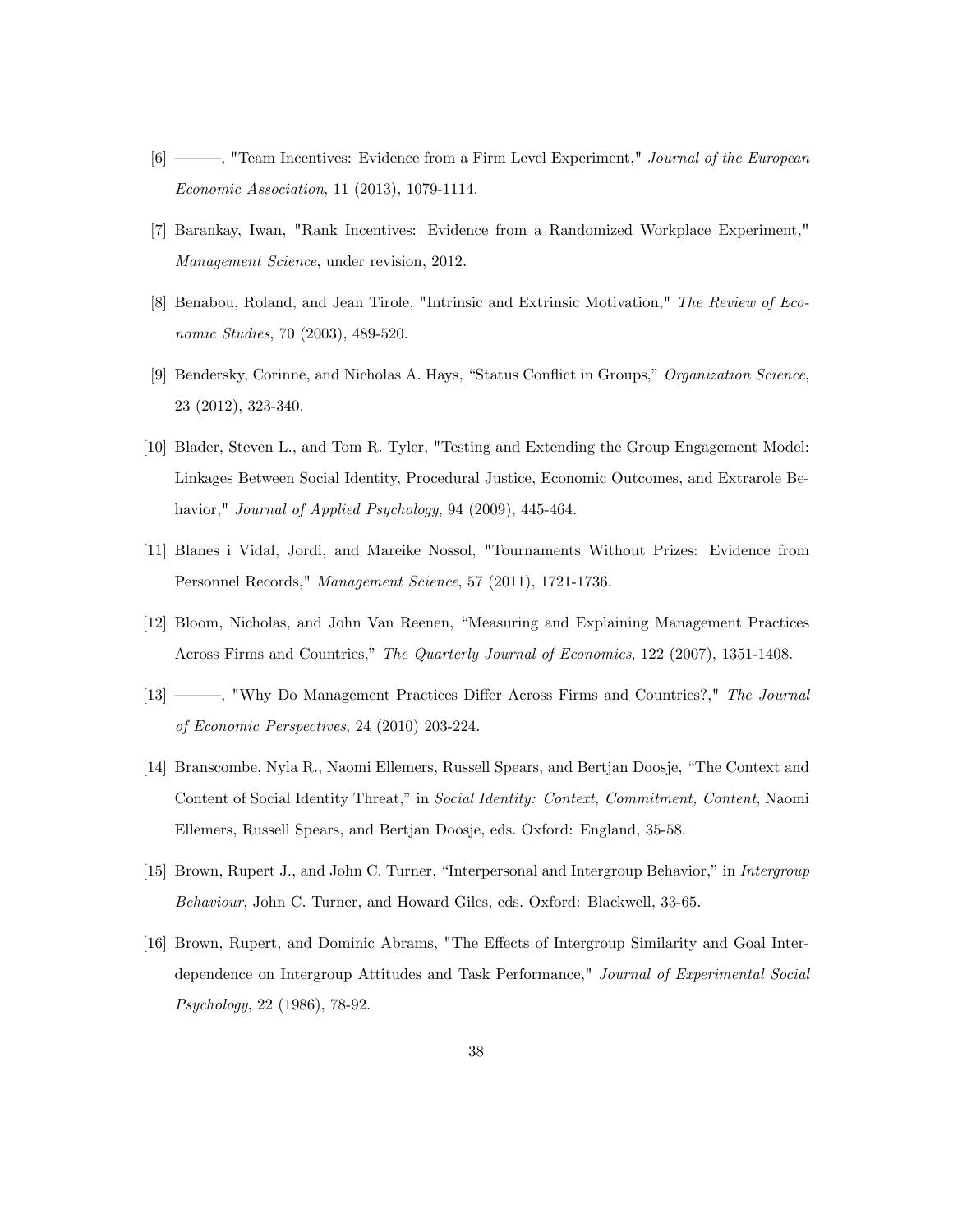- [17] Brynjolfsson, Erik, and Paul Milgrom, "Complementarity in Organizations," in The Handbook of Organizational Economics, Robert Gibbons and John Roberts eds. Princeton: NJ, 11-55.
- [18] Bursztyn, Leonardo and Robert Jensen, "How Does Peer Pressure Affect Educational Investments?," Quarterly Journal of Economics, forthcoming, 2015.
- [19] Cowen, Tyler, Average is Over: Powering America Beyond the Age of the Great Stagnation (Penguin, 2013).
- [20] Ellemers, Naomi, Russell Spears, and Bertjan Doosje, "Sticking Together or Falling Apart: Ingroup Identification as a Psychological Determinant of Group Commitment Versus Individual Mobility," Journal of Personality and Social Psychology, 72 (1997), 617-626.
- [21] Garcia, Stephen M., Avishalom Tor, and Richard Gonzalez, "Ranks and Rivals: A Theory of Competition," Personality and Social Psychology Bulletin, 32 (2006), 970-982.
- [22] Garcia, Stephen M., and Avishalom Tor, "The N-effect More Competitors, Less Competition." Psychological Science, 20 (2009), 871-877.
- [23] Gibbons, Robert and Rebecca Henderson, "What Do Managers Do?" in The Handbook of Organizational Economics, Robert Gibbons and John Roberts eds. Princeton: NJ, 680-731.
- [24] Gruenfeld, Deborah H., and Larissa Z. Tiedens, "Organizational Preferences and Their Consequences," Handbook of Social Psychology, 3 (2010), 1252-1287.
- [25] Halevy, Nir, Eileen Y. Chou, Adam D. Galinsky, and J. Keith Murnighan, "When Hierarchy Wins Evidence from the National Basketball Association," Social Psychological and Personality Science, 3 (2012), 398-406.
- [26] Haran, Uriel, and Ilana Ritov, "Know Who You're Up Against: Counterpart Identifiability Enhances Competitive Behavior," Journal of Experimental Social Psychology, 54 (2014), 115- 121.
- [27] Haslam, S. Alexander, Psychology in Organizations (Sage, 2004).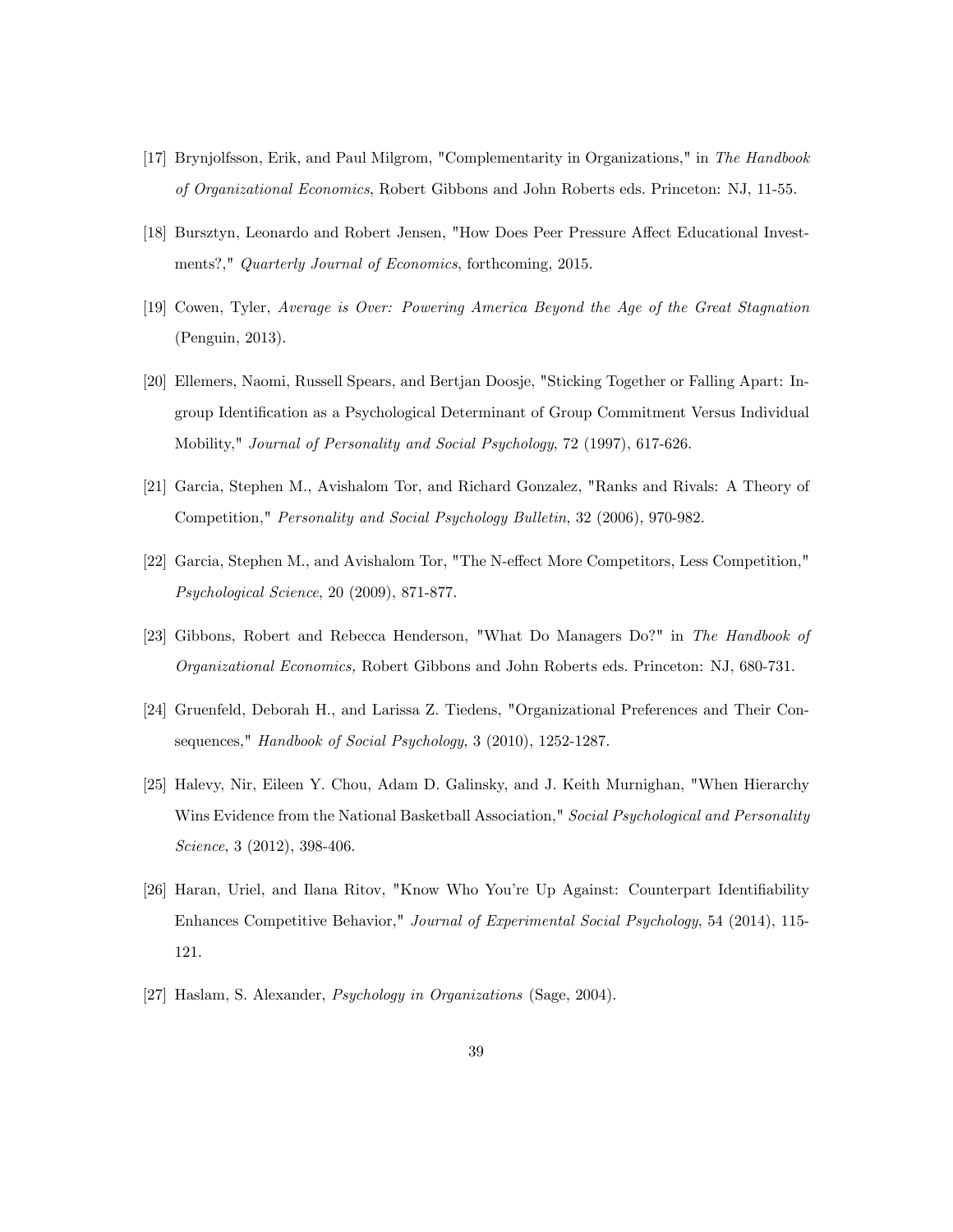- [28] Helper, Susan, and Rebecca Henderson, "Management Practices, Relational Contracts, and the Decline of General Motors," Journal of Economic Perspectives, 28 (2014), 49-72.
- [29] Holweg, Matthias, "The Genealogy of Lean Production," Journal of Operations Management, 25 (2007), 420-437.
- [30] Ichniowski, Casey, Kathryn Shaw, and Giovanna Prennushi, "The Effects of Human Resource Management Practices on Productivity: A Study of Steel Finishing Lines," American Economic Review, 87 (1997), 291-313.
- [31] Ichniowski, Casey, and Kathryn Shaw, "Beyond Incentive Pay: Insiders' Estimates of the Value of Complementary Human Resource Management Practices," Journal of Economic Perspectives, 17 (2003), 155-180.
- [32] Johnson, David W., and Roger T. Johnson, Cooperation and Competition: Theory and Research (Edina, MN: Interaction Book Company, 1989).
- [33] Kandel, Eugene, and Edward P. Lazear, "Peer Pressure and Partnerships," Journal of Political Economy, 100 (1992), 801-817.
- [34] Kilduff, Gavin J., Hillary Anger Elfenbein, and Barry M. Staw, "The Psychology of Rivalry: A Relationally Dependent Analysis of Competition," Academy of Management Journal, 53 (2010), 943-969.
- [35] Koeth, Denise. Mandated EOBRs/ELDs. Fleet Equipment Magazine, July 2013.
- [36] Lawler, Edward, Susan Mohrman, and Gerald E. Ledford Jr., Creating High Performance Organizations: Practices and Results of Employee Involvement and TQM in Fortune 1000 Companies (San Francisco, CA: Jossey-Bass, 1995).
- [37] Lawler, Edward, Susan Mohrman, and George Benson, Organizing for High Performance: Employee Involvement, TQM, Reengineering, and Knowledge Management in the Fortune 1000 (San Francisco, CA: Jossey-Bass, 2001).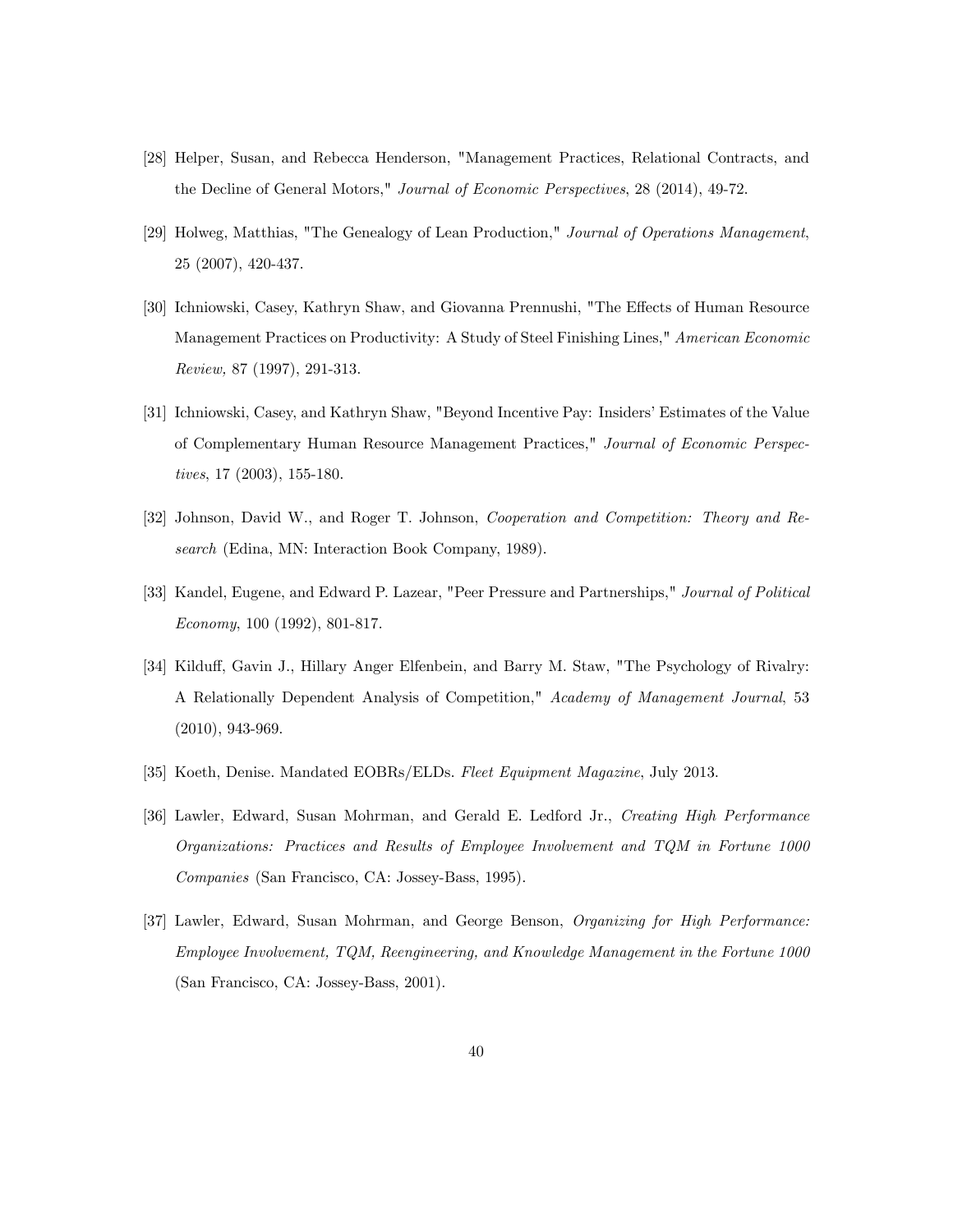- [38] Lawler, Edward and Susan Mohrman, Creating a Strategic Human Resources Organization: An Assessment of Trends and New Directions (Stanford University Press, 2003).
- [39] Lazear, Edward P., and Sherwin Rosen, "Rank-Order Tournaments as Optimum Labor Contracts," The Journal of Political Economy, 89 (1981), 841-864.
- [40] Lemieux, Thomas, William B. MacLeod, and Daniel Parent, "Performance Pay and Wage Inequality," The Quarterly Journal of Economics, 124 (2009), 1-49.
- [41] Levin, Jonathan, "Relational Incentive Contracts," The American Economic Review, 93 (2003), 835-857.
- [42] MacLeod, William B., and James M. Malcomson, "Implicit Contracts, Incentive Compatibility, and Involuntary Unemployment," Econometrica, 57 (1989), 447-480.
- [43] Mael, Fred, and Blake E. Ashforth, "Alumni and Their Alma Mater: A Partial Test of the Reformulated Model of Organizational Identification," Journal of Organizational Behavior, 13 (1992), 103-123.
- [44] Malhotra, Deepak, "The Desire to Win: The Effects of Competitive Arousal on Motivation and Behavior," Organizational Behavior and Human Decision Processes, 111 (2010), 139-146.
- [45] Milgrom, Paul, and John Roberts, "The Economics of Modern Manufacturing: Technology, Strategy, and Organization," The American Economic Review, 80 (1990), 511-528.
- [46] Complementarities and Fit Strategy, Structure, and Organizational Change in Manufacturing," Journal of Accounting and Economics, 19 (1995), 179-208.
- [47] Oster, Emily, "Unobservable Selection and Coefficient Stability: Theory and Validation," NBER Working Paper No. w19054, 2013 (updated November 2014).
- [48] Sobel, Joel, "Interdependent Preferences and Reciprocity," Journal of Economic Literature, 43 (2005), 392-436.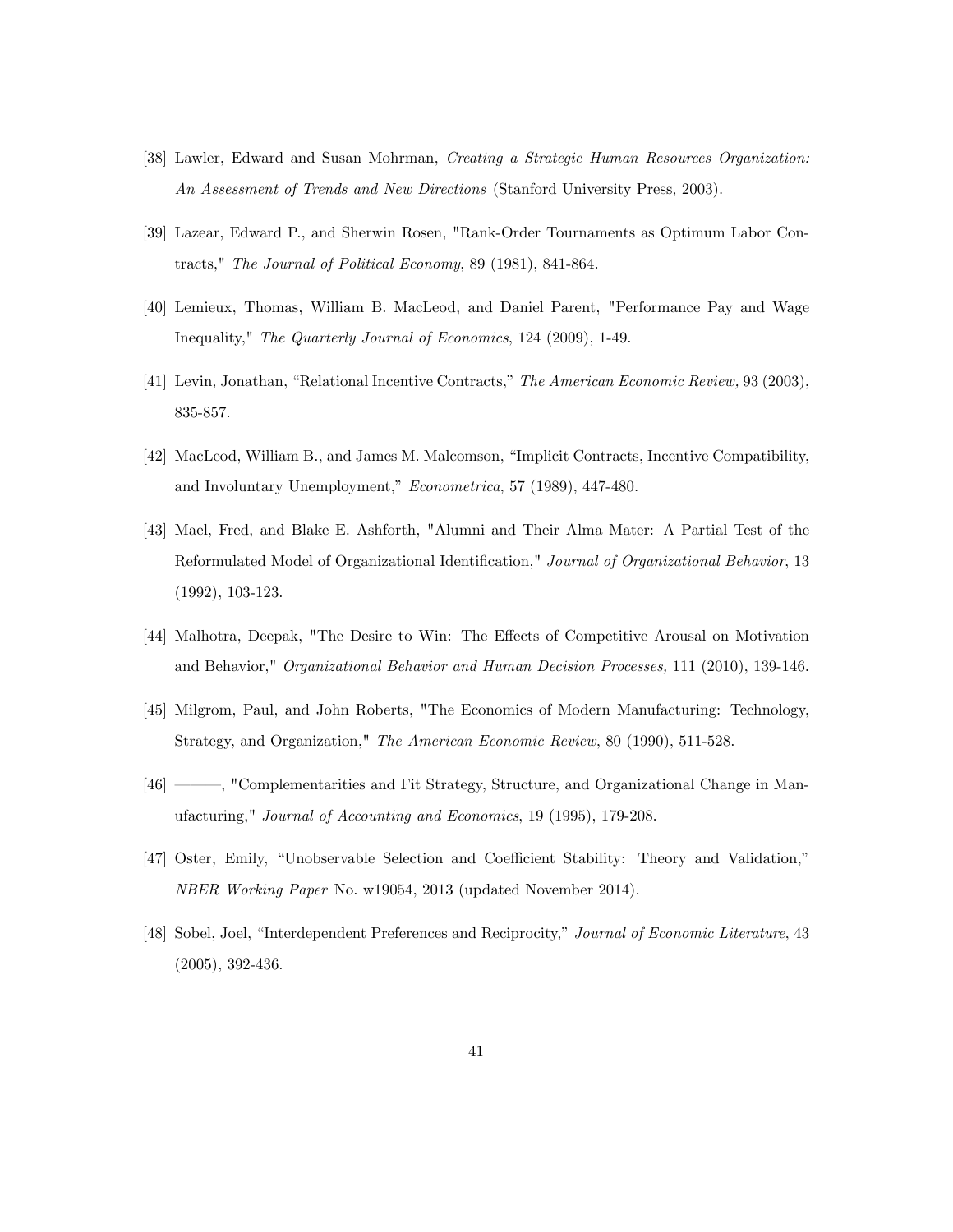- [49] Spears, Russell, Bertjan Doosje, and Naomi Ellemers, "Self-stereotyping in the Face of Threats to Group Status and Distinctiveness: The Role of Group Identification," Personality and Social Psychology Bulletin, 23 (1997), 538-553.
- [50] Stanne, Mary Beth, David W. Johnson, and Roger T. Johnson, "Does Competition Enhance or Inhibit Motor Performance: A Meta-Analysis," Psychological Bulletin, 125 (1999), 133-154.
- [51] Syverson, Chad, "What Determines Productivity?," Journal of Economic Literature, 49 (2011), 326-365.
- [52] Tajfel, Henri, and John C. Turner, "An Integrative Theory of Intergroup Conflict," in The Social Psychology of Intergroup Relations, William G. Austin and Stephen Worchel, eds. Monterey: California, 33-47.
- [53] <sup>6</sup> <sup>6</sup> The Social Identity Theory of Intergroup Behavior," in *Psychology of Intergroup* Relations, Stephen Worchel and William G. Austin, eds. Chicago: Illinois, 7-24.
- [54] Turner, John C., "Towards a Cognitive Redefinition of the Social Group," in Social Identity and Intergroup Relations, Henri Tajfel, ed. Cambridge: England, 15-40.
- [55] Turner, John C., "Social Categorization and the Self-Concept: A Social Cognitive Theory of Group Behavior," Advances in Group Processes, 2 (1985), 77-122.
- [56] Womack, Jones, and Daniel T. Jones and Daniel Roos, The Machine That Changed the World (Free Press, 1990).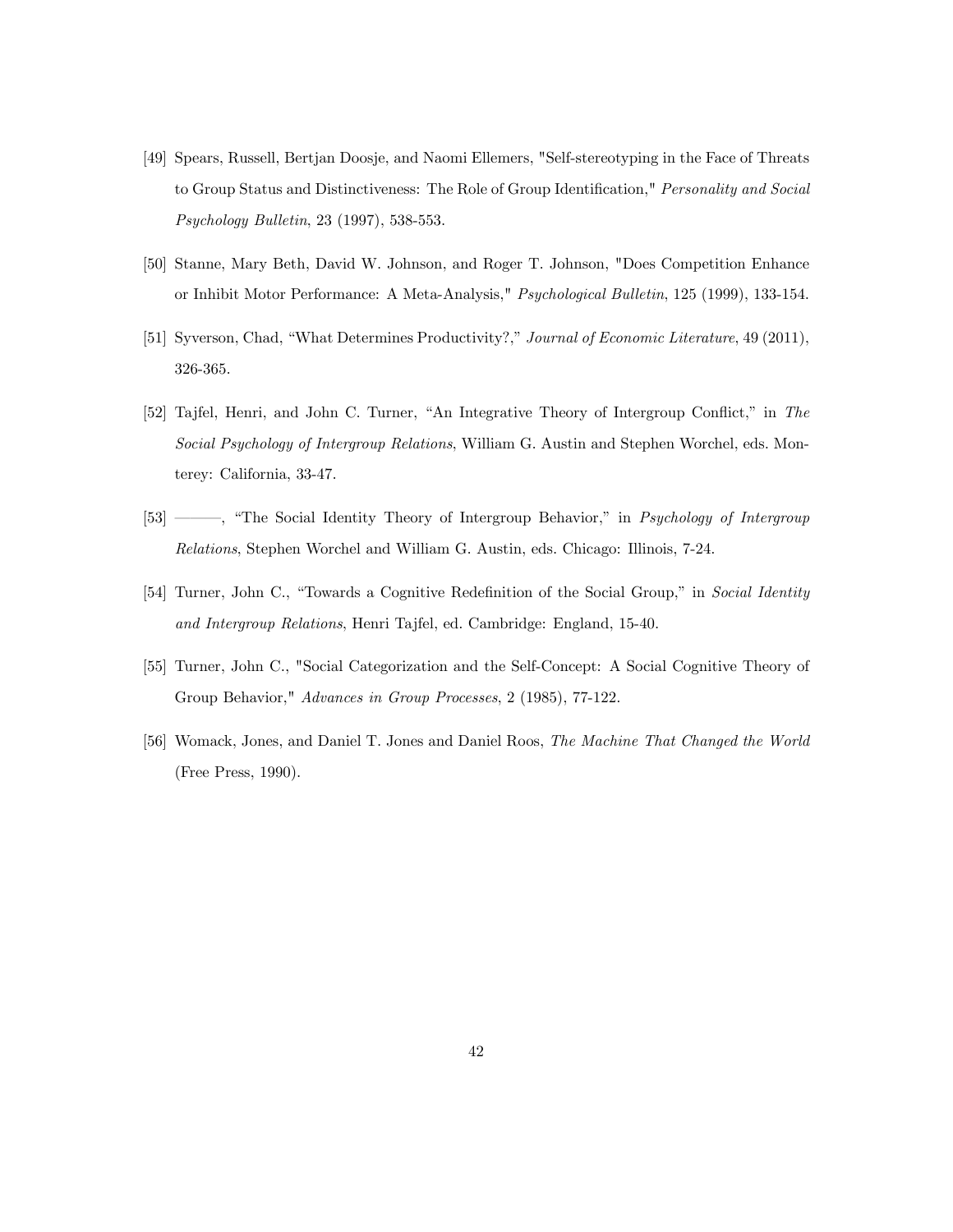## Figures



Figure 1: Impact of Rankings on Driver Performance

Difference between treatment and control for all sites (lean and non-lean pooled together). See caption to Table 1 for definition of variables. Error bars reflect 90% confidence intervals, clustered by site.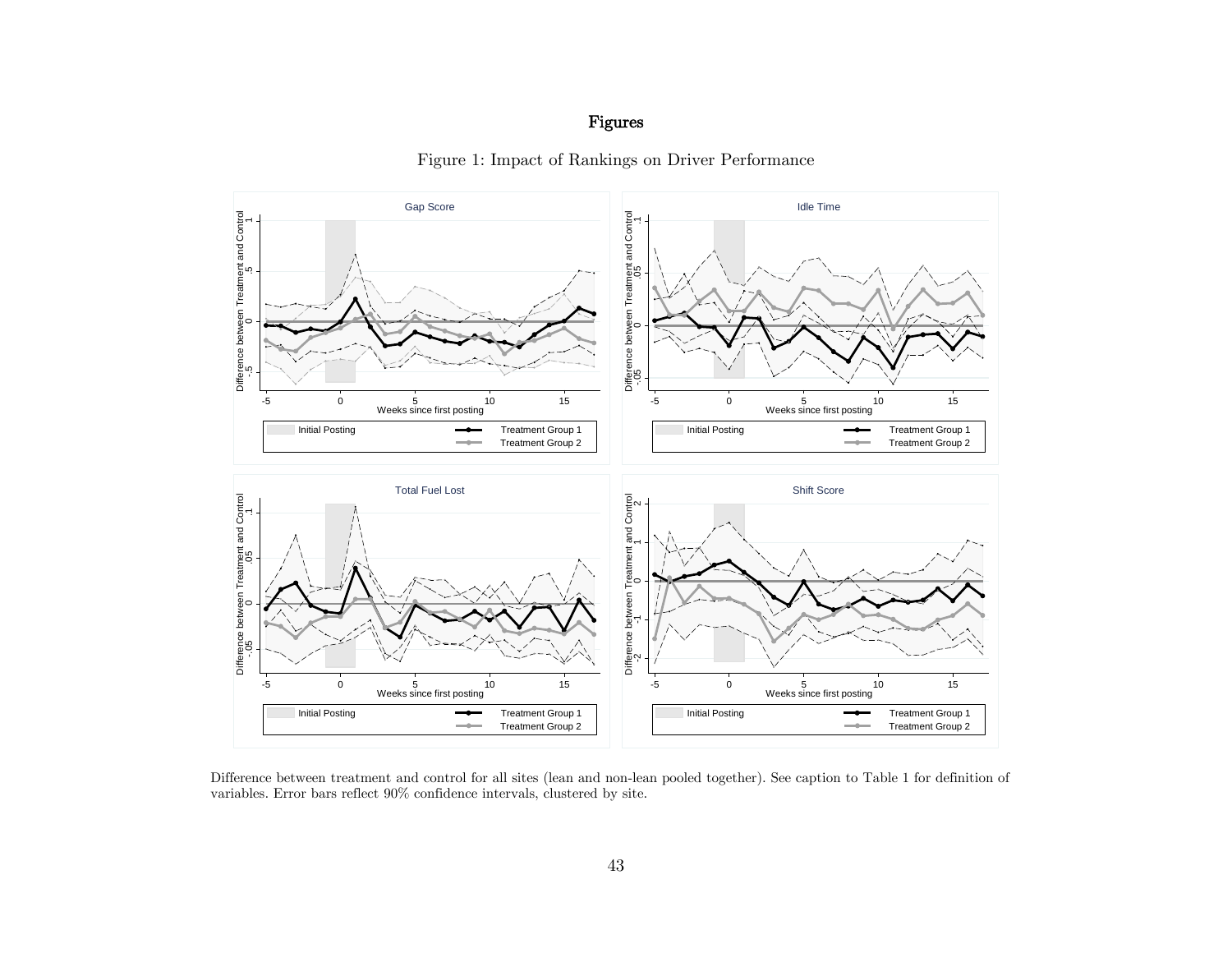

## Figure 2: Impact of Rankings by Site Type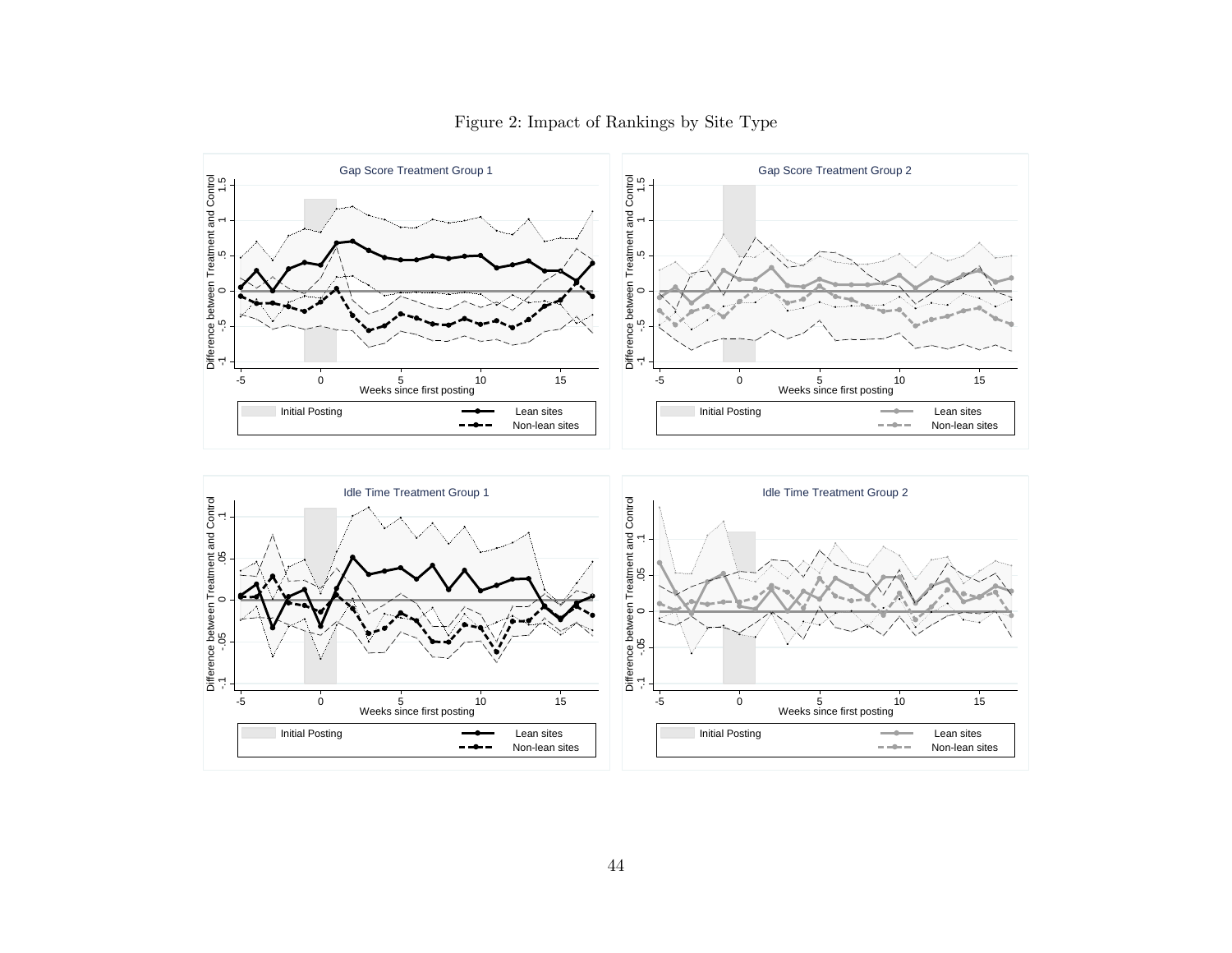

Difference between treatment and control for lean sites (left hand column) and non-lean sites (right hand column). See caption to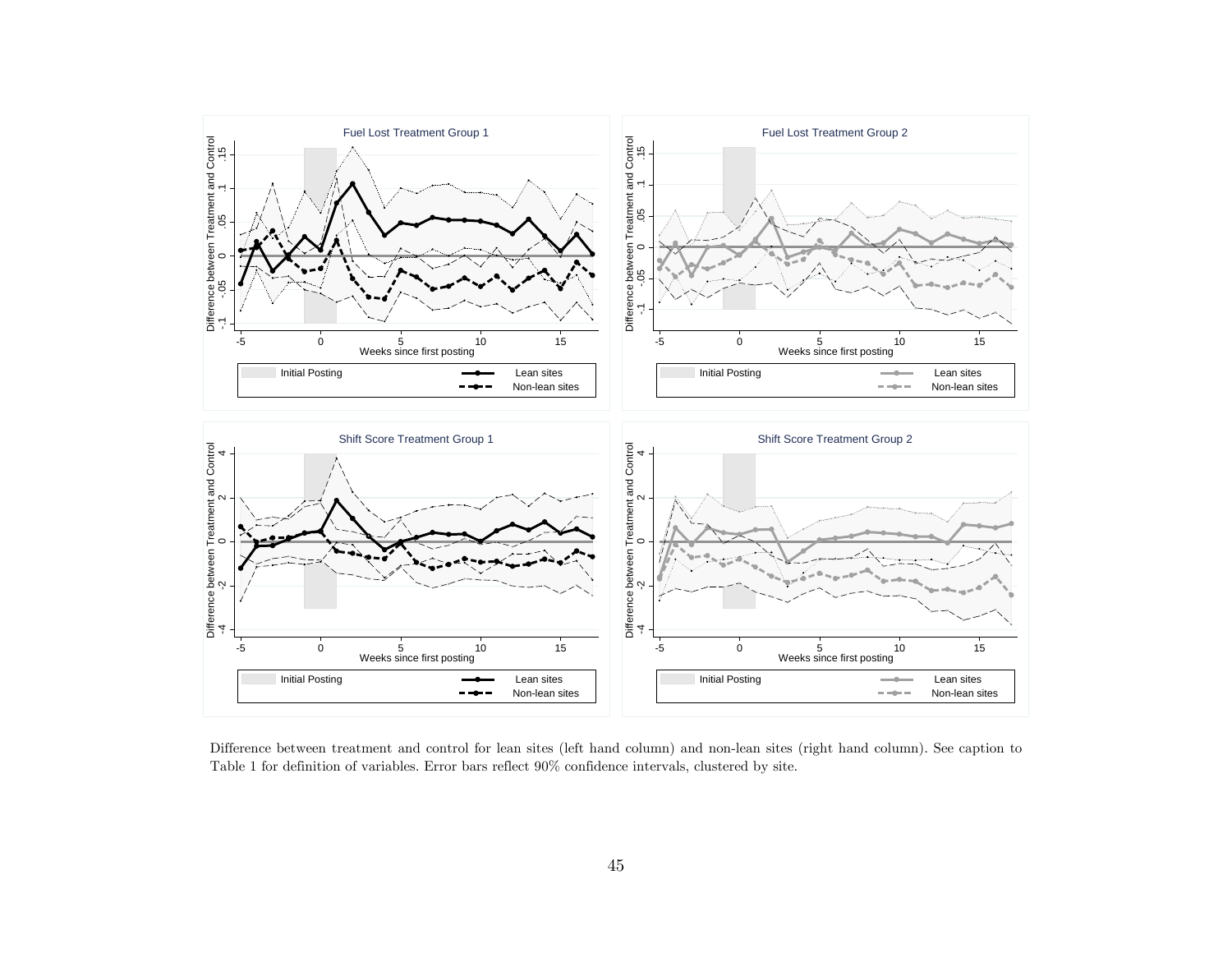

Figure 3: Rank posting response by engagement survey response



Difference, relative to control group, in performance outcomes between pre- and post-periods, by decile of survey response questions. Deciles are based on two indices of survey questions constructed to capture, respectively, collective identification (or team affiliation) and instrumental job satisfaction, such as satisfaction with pay and benefits.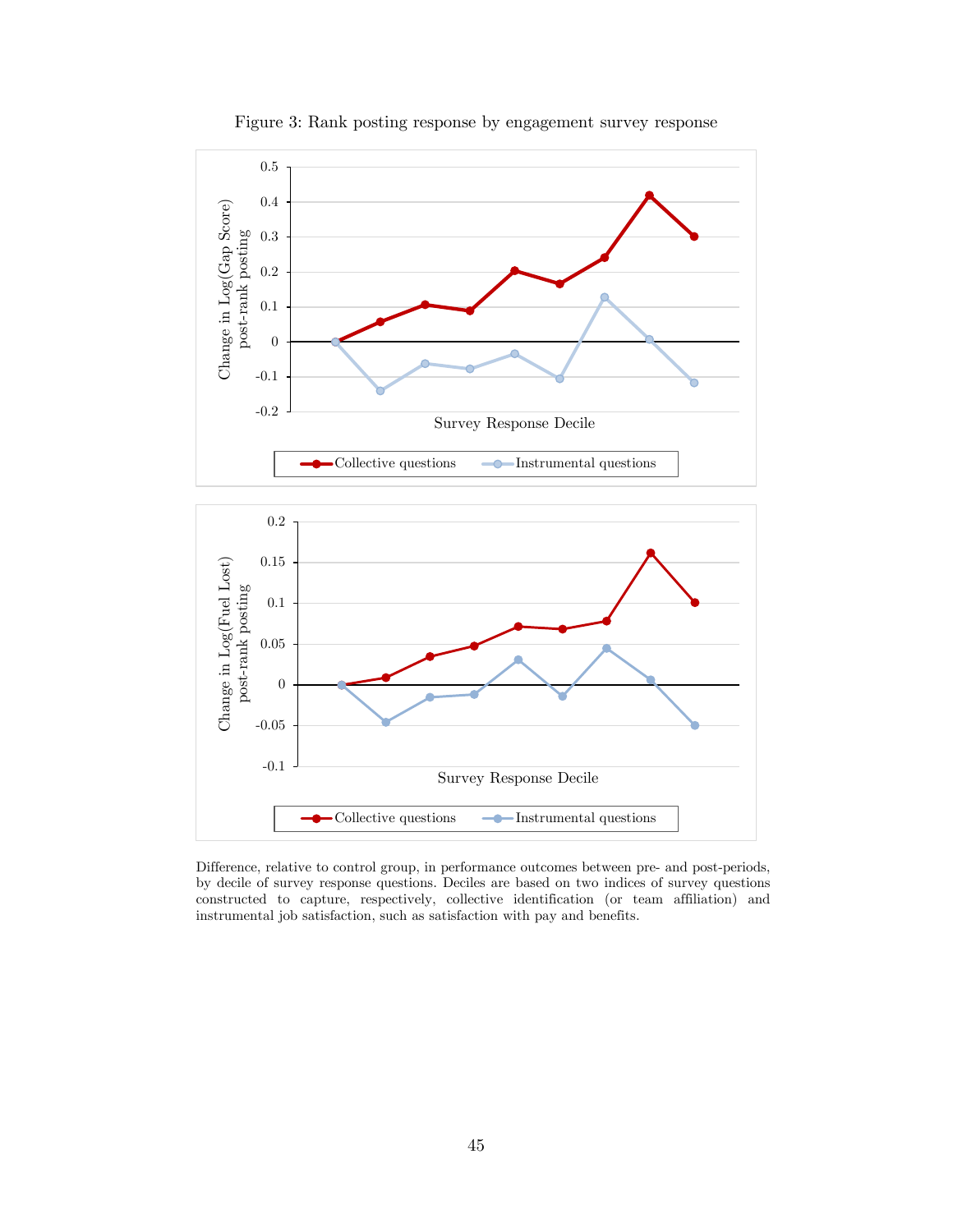#### Tables

|                                  |         | Full sample |       |        |       |  |         |         | Matched sample |        |         |
|----------------------------------|---------|-------------|-------|--------|-------|--|---------|---------|----------------|--------|---------|
|                                  |         | Treat-      |       | Treat- |       |  |         | Treat-  |                | Treat- |         |
|                                  |         | ment 1      |       | ment 2 |       |  |         | ment 1  |                | ment 2 |         |
|                                  | Control | (names)     | Diff  | (IDs)  | Diff  |  | Control | (names) | Diff           | (IDs)  | Diff    |
|                                  |         |             | $p-$  |        | $p-$  |  |         |         | $P$ -          |        |         |
|                                  | Mean    | Mean        | value | Mean   | value |  | Mean    | Mean    | value          | Mean   | p-value |
| Site characteristics             |         |             |       |        |       |  |         |         |                |        |         |
| $#$ sites                        | 47.00   | 50.00       | n/a   | 45.00  | n/a   |  | 19.00   | 25.00   | n/a            | 27.00  | n/a     |
| Lean status                      | 0.30    | 0.26        | 0.681 | 0.47   | 0.098 |  | 0.47    | 0.40    | 0.635          | 0.59   | 0.437   |
| Tractors / site                  | 25.00   | 25.32       | 0.924 | 23.73  | 0.664 |  | 27.05   | 31.28   | 0.329          | 25.19  | 0.610   |
| Distance $/$ trip                | 124.08  | 130.63      | 0.309 | 131.24 | 0.247 |  | 127.39  | 122.67  | 0.566          | 131.38 | 0.606   |
| Eastern region                   | 0.44    | 0.44        | 0.966 | 0.30   | 0.149 |  | 0.46    | 0.52    | 0.682          | 0.29   | 0.188   |
| Central region                   | 0.33    | 0.22        | 0.220 | 0.39   | 0.607 |  | 0.42    | 0.22    | 0.131          | 0.45   | 0.833   |
| Western region                   | 0.22    | 0.34        | 0.207 | 0.32   | 0.313 |  | 0.12    | 0.26    | 0.197          | 0.26   | 0.180   |
| Pre-treatment driver performance |         |             |       |        |       |  |         |         |                |        |         |
| Miles per gallon                 | 6.76    | 6.88        | 0.247 | 6.82   | 0.558 |  | 6.62    | 6.91    | 0.073          | 6.79   | 0.236   |
| Gap score                        | 2.18    | 2.14        | 0.787 | 1.98   | 0.310 |  | 1.99    | 2.25    | 0.283          | 1.86   | 0.473   |
| Shift score                      | 90.77   | 90.69       | 0.902 | 91.79  | 0.149 |  | 91.23   | 90.42   | 0.412          | 92.34  | 0.100   |
| Excess idle time                 | 0.12    | 0.12        | 0.838 | 0.14   | 0.429 |  | 0.12    | 0.12    | 0.998          | 0.12   | 0.981   |
| Fuel lost                        | 0.34    | 0.35        | 0.722 | 0.31   | 0.185 |  | 0.34    | 0.35    | 0.653          | 0.31   | 0.221   |

Table 1: Balance between Control and Treatment Groups

Lean status is an indicator variable that equals one if site has launched the lean initiative after 2011, the initial year, and at least three months before the commencement of the experiment. Tractors/site is the number of tractors assigned to a given site, a measure of the size of the establishment. Distance / trip is the average number of miles per trip, a measure of the nature of the route (shorter routes typically denote more urban settings). Miles per gallon is the average actual miles per gallon for a given route. Gap score is the difference between potential MPG and actual MPG, a measure of driving efficiency (lower scores indicate more efficient driving). Shift score is the percent of shifting events during a trip that occurred within the EOBR-specified RPM range of the engine. Higher scores denote better performance, with a maximum possible score of 100. We have reversed-scored this metric during our subsequent analysis. Excess idle time is a measure, in hours, of the time spent on a given route that the engine idled longer than a threshold period designated by the EOBR period. Fuel lost is the total calculated fuel lost in gallons / hour during a given route, based on the combination of shifting behavior, idling, driving behavior and engine calibration.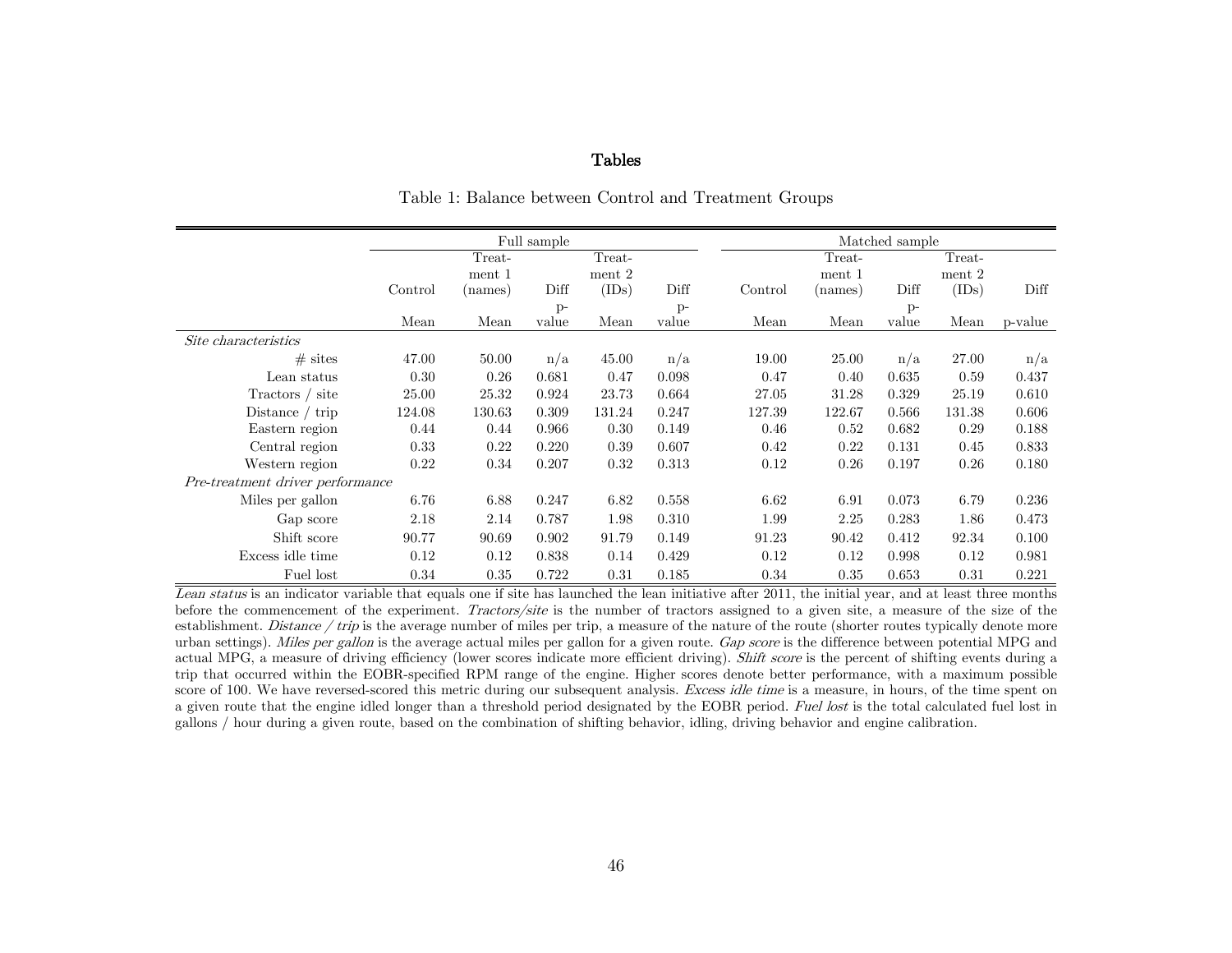|                                  |          | Full sample |         |          | Matched sample |            |
|----------------------------------|----------|-------------|---------|----------|----------------|------------|
|                                  | Non-lean | Lean        | Diff    | Non-lean | Lean           | Diff       |
|                                  | Mean     | Mean        | p-value | Mean     | Mean           | $p$ -value |
| Site characteristics             |          |             |         |          |                |            |
| $#$ sites                        | 94.00    | 48.00       | n/a     | 39.00    | 39.00          | n/a        |
| site<br>Tractors /               | 20.35    | 33.25       | 0.000   | 25.95    | 27.51          | 0.581      |
| Distance $/$ trip                | 128.04   | 127.53      | 0.609   | 128.04   | 127.53         | 0.937      |
| Eastern region                   | 0.27     | 0.39        | 0.155   | 0.37     | 0.38           | 0.865      |
| Central region                   | 0.41     | 0.37        | 0.626   | 0.44     | 0.38           | 0.626      |
| Western region                   | 0.32     | 0.24        | 0.357   | 0.20     | 0.23           | 0.701      |
| Control group                    | 0.35     | 0.29        | 0.480   | 0.39     | 0.27           | 0.245      |
| Treatment group 1                | 0.39     | 0.27        | 0.149   | 0.32     | 0.24           | 0.467      |
| Treatment group 2                | 0.26     | 0.44        | 0.027   | 0.29     | 0.49           | 0.072      |
| Pre-treatment driver performance |          |             |         |          |                |            |
| Miles per gallon                 | 6.90     | 6.72        | 0.039   | 6.76     | 6.71           | 0.602      |
| Gap score                        | 2.14     | 2.04        | 0.537   | 2.00     | 2.03           | 0.838      |
| Shift score                      | 90.35    | 91.55       | 0.076   | 91.62    | 91.66          | 0.950      |
| Excess idle time                 | 0.12     | 0.13        | 0.781   | 0.12     | 0.13           | 0.815      |
| Fuel lost                        | 0.34     | 0.33        | 0.473   | 0.32     | 0.33           | 0.753      |

Table 2: Balance between lean and non-lean sites

See Table 1 caption for variable definitions.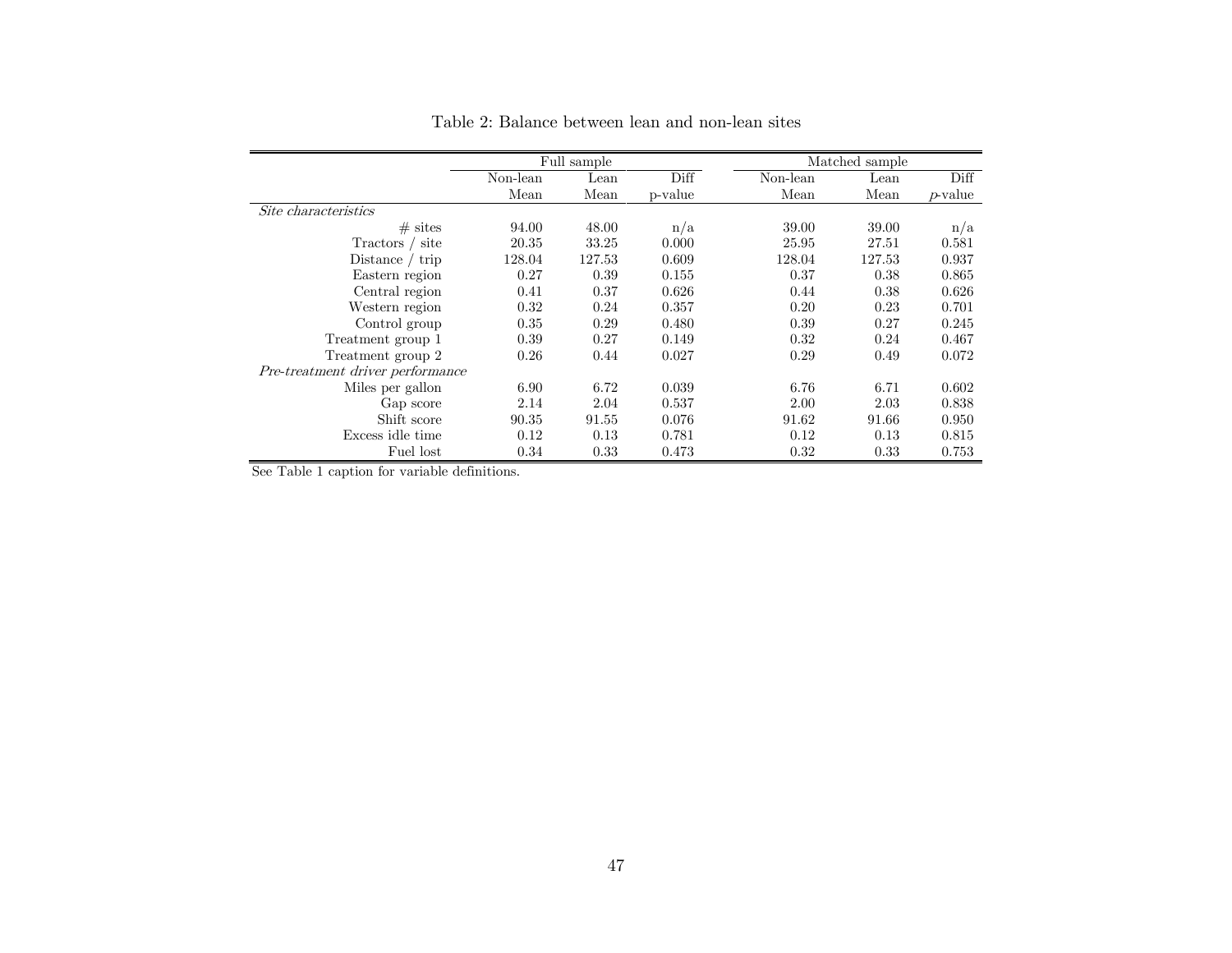| Dependent variable:       |             | Log(Gap Score) |                   | Shift Score  |             | Log(Idle Time) | Log(Fuel Lost) |            |
|---------------------------|-------------|----------------|-------------------|--------------|-------------|----------------|----------------|------------|
|                           | $\perp$     | (2)            | $\left( 3\right)$ | (4)          | (5)         | (6)            | 17             | (8)        |
| Post*Treatment group 1    | 0.0061      | 0.0107         | 0.6105            | $0.6979*$    | 0.0004      | 0.0007         | $-0.0007$      | 0.0029     |
|                           | (0.0213)    | (0.0206)       | (0.3902)          | (0.3736)     | (0.0076)    | (0.0072)       | (0.0077)       | (0.0073)   |
| Post*Treatment group 2    | 0.0429      | $0.0490**$     | 0.3728            | 0.4428       | $0.0138*$   | $0.0124*$      | 0.0118         | $0.0128*$  |
|                           | (0.0262)    | (0.0221)       | (0.3786)          | (0.3622)     | (0.0077)    | (0.0074)       | (0.0082)       | (0.0076)   |
| Post                      | 0.0139      | 0.0061         | 0.1084            | $-0.2289$    | $0.0216***$ | $0.0188***$    | 0.0079         | 0.0026     |
|                           | (0.0168)    | (0.0149)       | (0.3121)          | (0.3016)     | (0.0047)    | (0.0046)       | (0.0054)       | (0.0051)   |
| Treatment group 1 (names) | $-0.0030$   | $-0.0096$      | 0.1024            | $-0.0324$    | $-0.0048$   | $-0.0116$      | 0.0081         | $-0.0020$  |
|                           | (0.0445)    | (0.0262)       | (0.4995)          | (0.3689)     | (0.0088)    | (0.0077)       | (0.0118)       | (0.0099)   |
| Treatment group 2 (IDs)   | $-0.0845*$  | $-0.0147$      | $-0.8754*$        | $-0.0980$    | 0.0008      | 0.0110         | $-0.0161$      | $-0.0043$  |
|                           | (0.0477)    | (0.0363)       | (0.4861)          | (0.4372)     | (0.0085)    | (0.0072)       | (0.0129)       | (0.0142)   |
| Constant                  | $0.9366***$ | 1.7845***      | $8.4910***$       | $10.5771***$ | $0.1001***$ | $0.2794***$    | $0.2524***$    | $-0.0842*$ |
|                           | (0.0327)    | (0.1247)       | (0.3352)          | (1.4176)     | (0.0056)    | (0.0366)       | (0.0080)       | (0.0476)   |
| Controls                  | N           | v              | N                 | v            | N           | Y              | N              | Y          |
| <i>Observations</i>       | 93.913      | 93.913         | 93.913            | 93.913       | 93.913      | 93,913         | 93,913         | 93.913     |
| Adjusted R-squared        | 0.003       | 0.128          | 0.003             | 0.044        | 0.005       | 0.050          | 0.002          | 0.102      |

Table 3: Effect of rankings on all sites

See Table 1 for variable definitions. Controls include Tractors/site, Distance/trip, potential MPG, and fixed effects for lean manager, region and day of week. Outcome variables winsorized at 1%. Sample includes thirty days before to after the scheduled posting date, excluding the 5 days before and after posting date because of the flexibility given to individual sites to choose the exact posting date within their workweek. Standard errors clustered by site. \*\*\*, \*\*, \* indicate significance at 1%, 5% and 10%.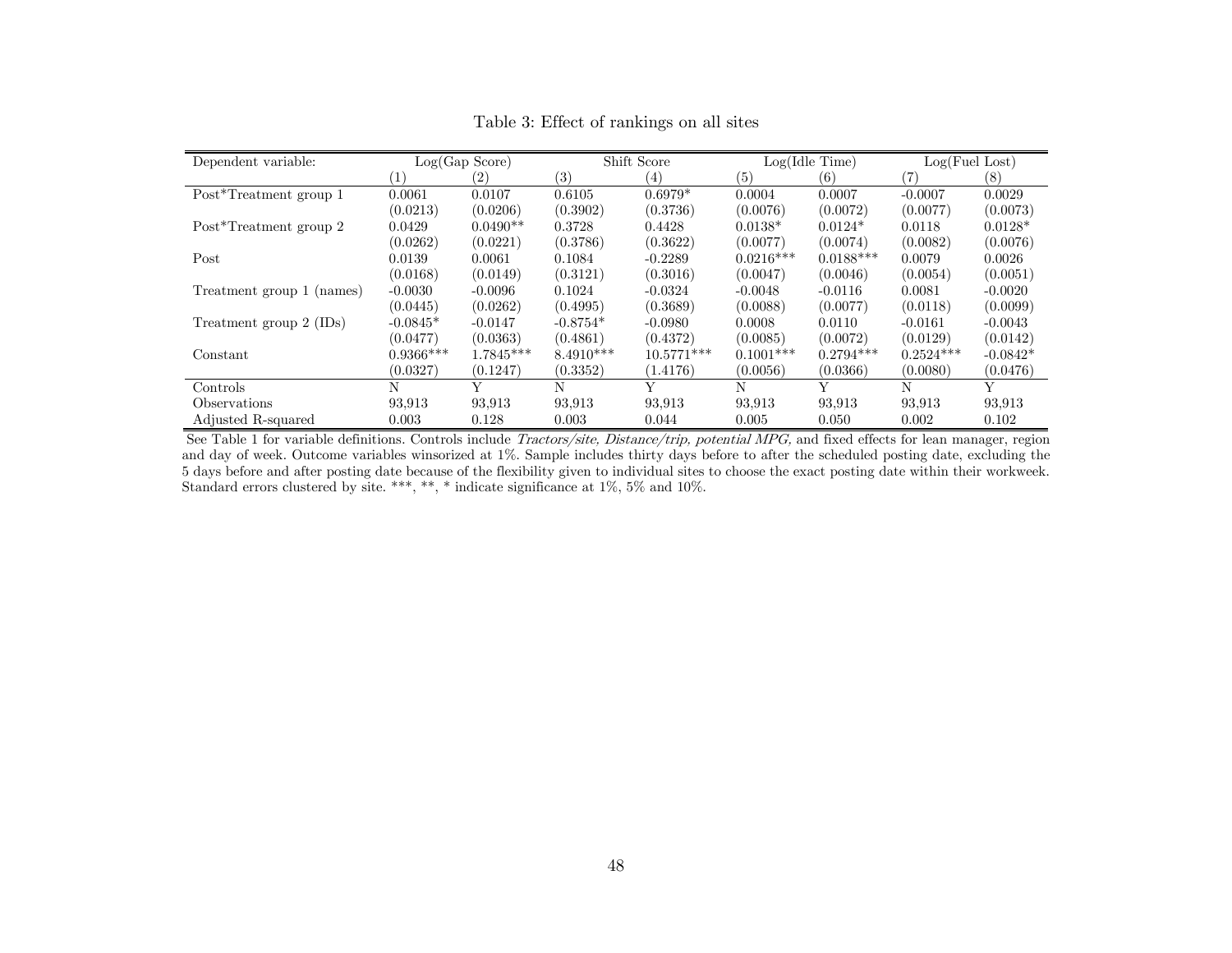| Dependent variable:         |             | Log(Gap Score) |             | Shift Score |             | Log(Idle Time) | Log(Fuel Lost) |             |
|-----------------------------|-------------|----------------|-------------|-------------|-------------|----------------|----------------|-------------|
|                             | (1)         | (2)            | (3)         | (4)         | (5)         | (6)            | (7)            | (8)         |
| Post*Treatment group 1*Lean | $0.1358***$ | $0.1338***$    | $1.8625**$  | $1.9657***$ | $0.0394***$ | $0.0352***$    | $0.0593***$    | $0.0538***$ |
|                             | (0.0384)    | (0.0383)       | (0.7702)    | (0.7120)    | (0.0136)    | (0.0131)       | (0.0144)       | (0.0127)    |
| Post*Treatment group 2*Lean | 0.0251      | 0.0329         | 0.4615      | 0.6557      | $-0.0080$   | $-0.0073$      | 0.0093         | 0.0131      |
|                             | (0.0522)    | (0.0462)       | (0.7701)    | (0.7176)    | (0.0159)    | (0.0152)       | (0.0168)       | (0.0161)    |
| Post*Treatment group 1      | $-0.0423*$  | $-0.0375$      | $-0.0904$   | $-0.0366$   | $-0.0130$   | $-0.0113$      | $-0.0217***$   | $-0.0164**$ |
|                             | (0.0251)    | (0.0232)       | (0.4018)    | (0.3800)    | (0.0084)    | (0.0080)       | (0.0077)       | (0.0080)    |
| Post*Treatment group 2      | 0.0329      | 0.0333         | 0.2777      | 0.2295      | 0.0178      | 0.0160         | 0.0079         | 0.0064      |
|                             | (0.0392)    | (0.0336)       | (0.3835)    | (0.3777)    | (0.0134)    | (0.0128)       | (0.0116)       | (0.0117)    |
| $Post*Lean$                 | $-0.0303$   | $-0.0269$      | $-0.9783$   | $-1.0118*$  | 0.0034      | 0.0027         | $-0.0098$      | $-0.0090$   |
|                             | (0.0326)    | (0.0295)       | (0.6547)    | (0.6043)    | (0.0091)    | (0.0090)       | (0.0111)       | (0.0100)    |
| Treatment group 1*Lean      | $0.1434*$   | 0.0415         | $-0.5095$   | $-0.7454$   | 0.0066      | $-0.0166$      | 0.0149         | 0.0066      |
|                             | (0.0864)    | (0.0658)       | (0.9945)    | (0.7343)    | (0.0180)    | (0.0163)       | (0.0242)       | (0.0241)    |
| Treatment group 2*Lean      | 0.0549      | 0.0814         | 0.7479      | 0.3329      | $-0.0002$   | 0.0141         | $-0.0022$      | 0.0294      |
|                             | (0.0895)    | (0.0682)       | (0.9417)    | (0.7676)    | (0.0165)    | (0.0125)       | (0.0250)       | (0.0266)    |
| Post                        | 0.0263      | 0.0180         | 0.2856      | 0.1838      | $0.0203***$ | $0.0178***$    | $0.0118*$      | 0.0066      |
|                             | (0.0222)    | (0.0186)       | (0.2532)    | (0.2425)    | (0.0064)    | (0.0063)       | (0.0065)       | (0.0065)    |
| Lean                        | $-0.0937$   | $-0.0814*$     | $-0.1299$   | $-0.2731$   | $-0.0014$   | $-0.0123$      | $-0.0139$      | $-0.0264$   |
|                             | (0.0590)    | (0.0445)       | (0.6939)    | (0.5931)    | (0.0106)    | (0.0093)       | (0.0160)       | (0.0169)    |
| Treatment group 1 (names)   | $-0.0578$   | $-0.0296$      | 0.0684      | 0.1717      | $-0.0072$   | $-0.0071$      | 0.0022         | $-0.0062$   |
|                             | (0.0575)    | (0.0337)       | (0.6552)    | (0.4627)    | (0.0116)    | (0.0102)       | (0.0146)       | (0.0131)    |
| Treatment group 2 (IDs)     | $-0.0996$   | $-0.0503$      | $-1.2832**$ | $-0.2648$   | 0.0012      | 0.0049         | $-0.0124$      | $-0.0174$   |
|                             | (0.0659)    | (0.0426)       | (0.5405)    | (0.5338)    | (0.0121)    | (0.0104)       | (0.0162)       | (0.0166)    |
| Constant                    | $0.9741***$ | 1.7811***      | $8.5430***$ | 10.2290***  | $0.1007***$ | $0.2767***$    | $0.2579***$    | $-0.0854*$  |
|                             | (0.0453)    | (0.1292)       | (0.4212)    | (1.4685)    | (0.0081)    | (0.0371)       | (0.0098)       | (0.0488)    |
| Controls                    | N           | Y              | N           | Y           | N           | Y              | N              | Y           |
| Observations                | 93,913      | 93,913         | 93,913      | 93,913      | 93,913      | 93,913         | 93,913         | 93,913      |
| Adjusted R-squared          | 0.009       | 0.130          | 0.004       | 0.045       | 0.007       | 0.051          | 0.004          | 0.104       |

Table 4: Effect of rankings on lean and non-lean sites

See Table 1 for variable definitions and Table 3 for list of controls and description of basic specification, Errors clustered by site. \*\*\*, \*\*, \* indicate significance at 1%, 5% and 10%.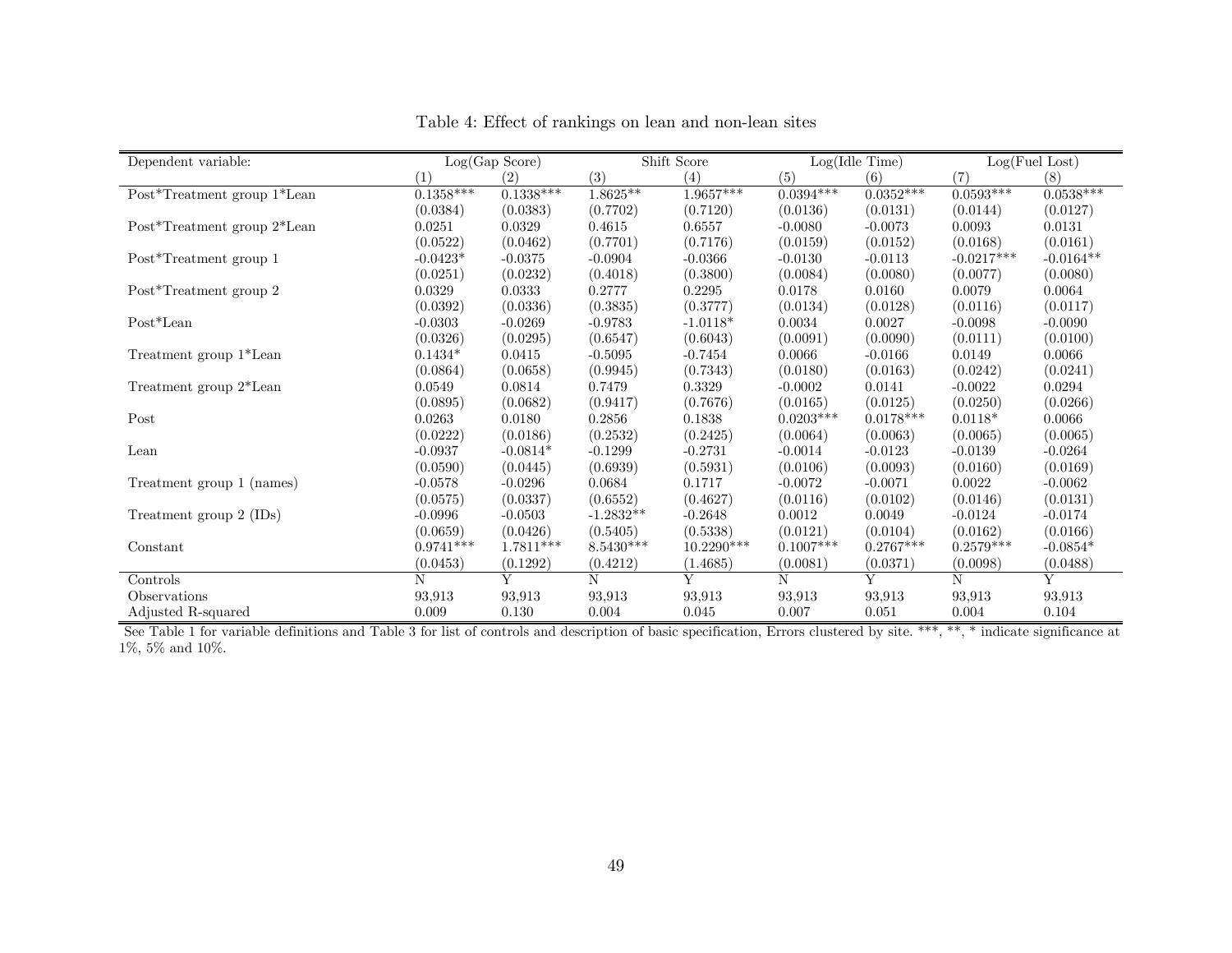| Dependent variable:         |             | Log(Gap Score)    |             | Shift Score  |             | Log(Idle Time) |              | Log(Fuel Lost) |
|-----------------------------|-------------|-------------------|-------------|--------------|-------------|----------------|--------------|----------------|
|                             | (1)         | $\left( 2\right)$ | (3)         | (4)          | (5)         | (6)            | (7)          | (8)            |
| Post*Treatment group 1*Lean | $0.1026***$ | $0.1067***$       | $1.9433***$ | $1.9459***$  | $0.0279$ ** | $0.0254*$      | $0.0501***$  | $0.0441***$    |
|                             | (0.0359)    | (0.0355)          | (0.6079)    | (0.6041)     | (0.0140)    | (0.0132)       | (0.0141)     | (0.0124)       |
| Post*Treatment group 2*Lean | 0.0544      | 0.0561            | $1.2449**$  | $1.2635**$   | $-0.0087$   | $-0.0069$      | 0.0169       | 0.0192         |
|                             | (0.0396)    | (0.0389)          | (0.5879)    | (0.5845)     | (0.0157)    | (0.0152)       | (0.0143)     | (0.0136)       |
| Post*Treatment group 1      | $-0.0424*$  | $-0.0452**$       | $-0.3998$   | $-0.3974$    | $-0.0133$   | $-0.0109$      | $-0.0231***$ | $-0.0180**$    |
|                             | (0.0229)    | (0.0221)          | (0.3492)    | (0.3484)     | (0.0087)    | (0.0084)       | (0.0079)     | (0.0077)       |
| Post*Treatment group 2      | 0.0112      | 0.0115            | $-0.0615$   | $-0.0674$    | 0.0143      | 0.0131         | 0.0042       | 0.0021         |
|                             | (0.0304)    | (0.0292)          | (0.3261)    | (0.3252)     | (0.0127)    | (0.0126)       | (0.0099)     | (0.0104)       |
| $Post*Lean$                 | $-0.0368$   | $-0.0415$         | $-1.2533**$ | $-1.2798***$ | 0.0062      | 0.0052         | $-0.0130$    | $-0.0126$      |
|                             | (0.0272)    | (0.0271)          | (0.4947)    | (0.4896)     | (0.0094)    | (0.0090)       | (0.0105)     | (0.0092)       |
| Treatment group 1*Lean      |             |                   |             |              |             |                |              |                |
| Treatment group 2*Lean      |             |                   |             |              |             |                |              |                |
| Post                        | $-0.0049$   | $-0.0027$         | $0.8095***$ | $0.8222***$  | $-0.0069$   | $-0.0064$      | $-0.0066$    | $-0.0067$      |
|                             | (0.0216)    | (0.0208)          | (0.2753)    | (0.2741)     | (0.0081)    | (0.0080)       | (0.0082)     | (0.0080)       |
| Lean                        |             |                   |             |              |             |                |              |                |
| Treatment group 1 (names)   |             |                   |             |              |             |                |              |                |
| Treatment group 2 (IDs)     |             |                   |             |              |             |                |              |                |
| Constant                    | $0.9495***$ | $1.8575***$       | $8.0810***$ | 14.0769***   | $0.1260***$ | $0.1821***$    | $0.2564***$  | $-0.0576***$   |
|                             | (0.0119)    | (0.0484)          | (0.1367)    | (0.5761)     | (0.0057)    | (0.0131)       | (0.0052)     | (0.0195)       |
| Controls                    | N           | Y                 | N           | Y            | N           | Y              | N            | Y              |
| Observations                | 93.913      | 93.913            | 93.913      | 93.913       | 93.913      | 93.913         | 93.913       | 93,913         |
| Adjusted R-squared          | 0.546       | 0.559             | 0.601       | 0.602        | 0.285       | 0.298          | 0.459        | 0.509          |

Table 5: Analysis using date and driver fixed effects

See Table 1 for variable definitions and Table 3 for list of controls and description of basic specification. Fixed effects for calendar date and driver included. Errors clustered by site. \*\*\*, \*\*, \* indicate significance at 1%, 5% and 10%.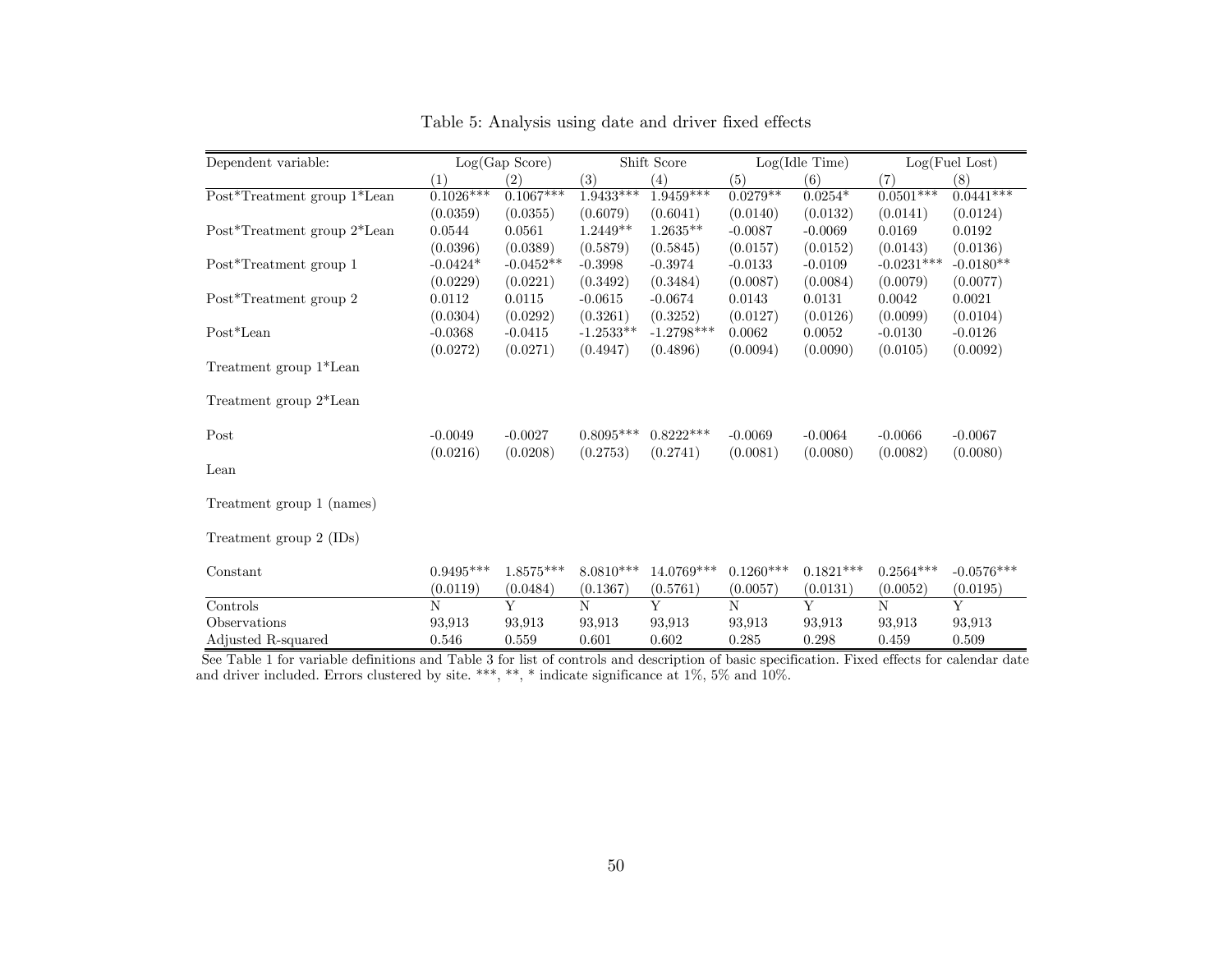| Table 6: Propotional Selection Bias Analysis |  |  |  |
|----------------------------------------------|--|--|--|
|----------------------------------------------|--|--|--|

| Panel A   |                |           |             |           |           |         |                |           |
|-----------|----------------|-----------|-------------|-----------|-----------|---------|----------------|-----------|
|           | Log(Gap Score) |           | Shift Score |           | Log(Idle) |         | Log(Fuel Lost) |           |
| $H =$     | $1.3\,$        | 2.0       | 1.3         | 2.0       | $1.3\,$   | $2.0\,$ | 1.3            | $2.0\,$   |
|           | $-11.0562$     | $-5.5813$ | 18.4992     | 5.8832    | 3.8645    | 1.5422  | $-5.5741$      | $-2.8532$ |
| R*        | 0.1452         | 0.1570    | $-0.4147$   | $-0.3639$ | 0.0182    | 0.0086  | 0.0600         | 0.0687    |
| $R$ tilde | 0.14032        | 0.14032   | $-0.4347$   | $-0.4347$ | 0.0220    | 0.0220  | 0.0564         | 0.0564    |

Panel B

|               | Log(Gap Score) |           | Shift Score |              | Log(Idle) |        |            | Log(Fuel Lost) |  |
|---------------|----------------|-----------|-------------|--------------|-----------|--------|------------|----------------|--|
| $H =$         | 1.J            | $2.0\,$   |             | 2.0          | 1.J       | 2.0    | 1.3        | 2.0            |  |
|               | $-18.0279$     | $-9.6608$ | $-3.0233$   | $-1.2351$    | 2.7368    | 1.1433 | $-3.3333$  | $-1.9145$      |  |
| $B^*$         | 0.1684         | ).1760    | $-1.0217$   | $-1.3893$    | 0.0211    | 0.0042 | $0.0717\,$ | 0.0839         |  |
| $\beta$ tilde | 1.16522        | 0.16522   | $-0.862574$ | $-0.8625736$ | 0.0276    | 0.0276 | 0.0667     | $\,0.0667\,$   |  |

Displays two output statistics from Oster (2014) proportional selection bias analysis. δ is the estimated coefficient of proportionality for  $β=0$ .  $|δ|>0$ occurs when omitted variable bias has at least as much effect on outcome as observed variables and are considered sufficiently unlikely to rule out omitted variable driving the observed treatment effect (Oster 2014).  $β^*$  is the estimated treatment effect given  $δ=1$ , or equal selection on observables and unobservables. Panel A uses a diffs-in-diffs specification where the treatment effect is Lean\*Treatment group <sup>1</sup> on a sample that includes all post-period observations for the control and the Treatment group 1 (Named Postings). Panel B uses an OLS model where the treatment is lean and the sample is all post-period observations in Treatment group 1.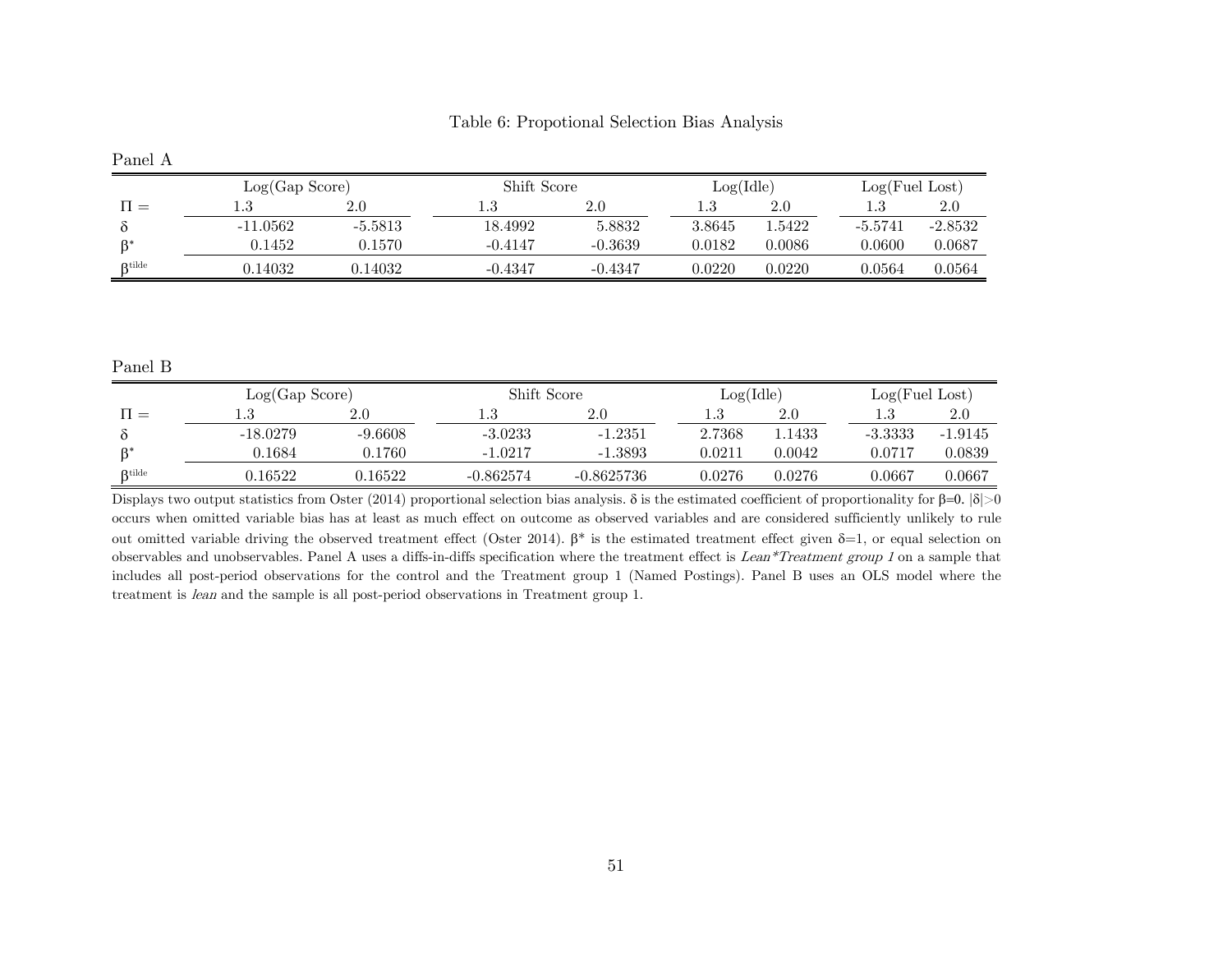| Dependent variable:            |             | Log(Gap Score) |           | Shift Score    |             | Log(Idle Time) |             | Log(Fuel Lost) |
|--------------------------------|-------------|----------------|-----------|----------------|-------------|----------------|-------------|----------------|
|                                | (1)         | (2)            | (3)       | (4)            | (5)         | (6)            | (7)         | (8)            |
| Post*Treatment group $1*$ Lean | $0.1485***$ | $0.1510***$    | $-0.3944$ | $-0.0457$      | $0.0523***$ | $0.0522***$    | $0.0585***$ | $0.0582***$    |
|                                | (0.0493)    | (0.0433)       | (0.7437)  | (0.7280)       | (0.0172)    | (0.0157)       | (0.0174)    | (0.0153)       |
| Post*Treatment group 2*Lean    | 0.0034      | 0.0254         | $-0.7460$ | $-0.4590$      | $-0.0203$   | $-0.0151$      | 0.0067      | 0.0084         |
|                                | (0.0626)    | (0.0532)       | (0.6049)  | (0.5673)       | (0.0192)    | (0.0181)       | (0.0196)    | (0.0193)       |
| Post*Treatment group 1         | $-0.0623*$  | $-0.0496$      | 0.7339    | 0.6517         | $-0.0214*$  | $-0.0213*$     | $-0.0238**$ | $-0.0197*$     |
|                                | (0.0343)    | (0.0327)       | (0.5263)  | (0.5547)       | (0.0123)    | (0.0115)       | (0.0110)    | (0.0112)       |
| Post*Treatment group 2         | 0.0350      | 0.0387         | 0.3744    | 0.3583         | $0.0298*$   | 0.0258         | 0.0073      | 0.0094         |
|                                | (0.0503)    | (0.0443)       | (0.3742)  | (0.4068)       | (0.0173)    | (0.0166)       | (0.0149)    | (0.0153)       |
| $Post*Lean$                    | $-0.0435$   | $-0.0425$      | 0.3965    | 0.2911         | $-0.0017$   | $-0.0050$      | $-0.0139$   | $-0.0126$      |
|                                | (0.0408)    | (0.0316)       | (0.4778)  | (0.4521)       | (0.0113)    | (0.0106)       | (0.0126)    | (0.0122)       |
| Treatment group 1*Lean         | 0.0582      | 0.0384         | $-0.3169$ | 0.8576         | $-0.0011$   | 0.0015         | $-0.0131$   | 0.0155         |
|                                | (0.1096)    | (0.0934)       | (1.0673)  | (0.9340)       | (0.0253)    | (0.0254)       | (0.0268)    | (0.0328)       |
| Treatment group 2*Lean         | $-0.0848$   | 0.0842         | 0.2996    | 1.4198         | $-0.0109$   | 0.0208         | $-0.0400$   | 0.0379         |
|                                | (0.1134)    | (0.0825)       | (1.0487)  | (0.8966)       | (0.0202)    | (0.0173)       | (0.0295)    | (0.0306)       |
| Post                           | $0.0496*$   | 0.0347         | 0.1958    | 0.0739         | $0.0245**$  | $0.0216**$     | $0.0173**$  | 0.0113         |
|                                | (0.0296)    | (0.0250)       | (0.2566)  | (0.3057)       | (0.0095)    | (0.0094)       | (0.0082)    | (0.0086)       |
| Lean                           | 0.0135      | $-0.0331$      | 0.3308    | $-0.7914$      | 0.0022      | $-0.0156$      | 0.0198      | $-0.0179$      |
|                                | (0.0839)    | (0.0649)       | (0.7787)  | (0.7736)       | (0.0138)    | (0.0139)       | (0.0189)    | (0.0246)       |
| Treatment group 1 (names)      | $-0.0242$   | 0.0064         | $-0.0517$ | $-0.3504$      | $-0.0003$   | $-0.0074$      | 0.0022      | 0.0078         |
|                                | (0.0712)    | (0.0628)       | (0.7174)  | (0.6182)       | (0.0174)    | (0.0192)       | (0.0177)    | (0.0240)       |
| Treatment group $2$ (IDs)      | 0.0396      | $-0.0702$      | $-0.7376$ | $-0.8761$      | 0.0094      | 0.0044         | 0.0105      | $-0.0263$      |
|                                | (0.0813)    | (0.0680)       | (0.6374)  | (0.8571)       | (0.0150)    | (0.0142)       | (0.0207)    | (0.0261)       |
| Constant                       | $0.8846***$ | $1.7351***$    | 7.6991*** | $11.5059***$   | $0.0973***$ | $0.2914***$    | $0.2427***$ | $-0.0876$      |
|                                | (0.0574)    | (0.1485)       | (0.4419)  | (1.6906)       | (0.0100)    | (0.0356)       | (0.0126)    | (0.0538)       |
| Controls                       | N           | Y              | N         | $\overline{Y}$ | N           | $\overline{Y}$ | N           | $\overline{Y}$ |
| Observations                   | 60,002      | 60,002         | 60,002    | 60,002         | 60,002      | 60,002         | 60,002      | 60,002         |
| Adjusted R-squared             | 0.007       | 0.127          | 0.003     | 0.050          | 0.009       | 0.056          | 0.004       | 0.102          |

Table 7: Matched analysis

See Table 1 for variable definitions and Table 3 for list of controls and description of basic specification. See Tables 1 and 2 for description of the matched sample. Errors clustered by site. \*\*\*, \*\*, \* indicate significance at 1%, 5% and 10%.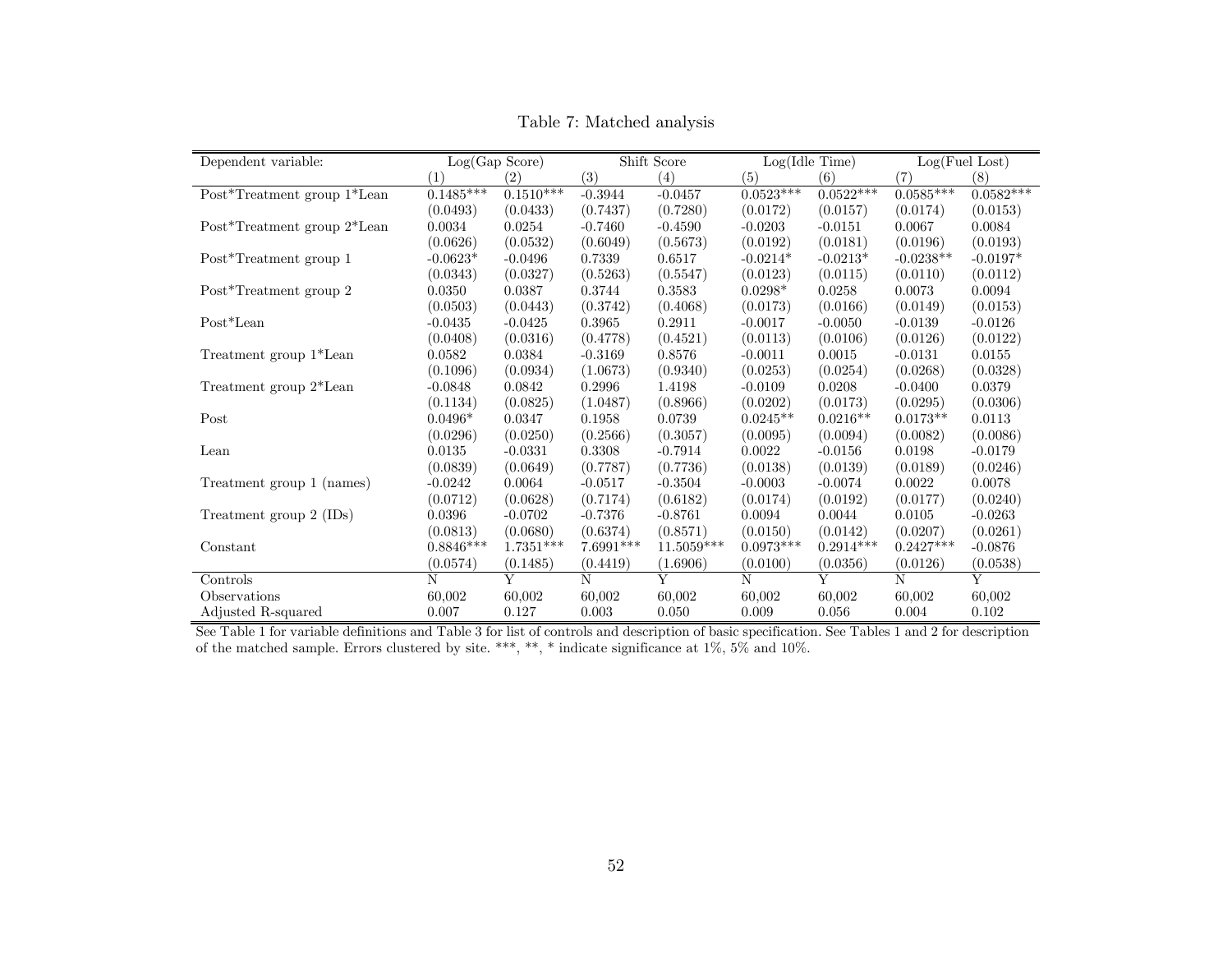| Dependent variable:           |             | Log(Gap Score) |             | Shift Score |             | Log(Idle Time) |             | Log(Fuel Lost) |
|-------------------------------|-------------|----------------|-------------|-------------|-------------|----------------|-------------|----------------|
|                               | (1)         | (2)            | (3)         | (4)         | (5)         | (6)            | (7)         | (8)            |
| Post*Treatment group 1*Lean   | $0.1088***$ | $0.1092***$    | 0.1514      | 0.1495      | $0.0360**$  | $0.0350**$     | $0.0453***$ | $0.0435***$    |
|                               | (0.0392)    | (0.0380)       | (0.6861)    | (0.6841)    | (0.0172)    | (0.0161)       | (0.0152)    | (0.0135)       |
| Post*Treatment group 2*Lean   | 0.0118      | 0.0214         | 0.0348      | 0.0812      | $-0.0267$   | $-0.0234$      | 0.0031      | 0.0043         |
|                               | (0.0436)    | (0.0426)       | (0.5283)    | (0.5263)    | (0.0179)    | (0.0175)       | (0.0163)    | (0.0158)       |
| Post*Treatment group 1        | $-0.0525*$  | $-0.0514*$     | 0.4054      | 0.4153      | $-0.0215*$  | $-0.0196*$     | $-0.0231**$ | $-0.0204*$     |
|                               | (0.0308)    | (0.0303)       | (0.4953)    | (0.4945)    | (0.0114)    | (0.0110)       | (0.0114)    | (0.0107)       |
| Post*Treatment group 2        | 0.0317      | 0.0274         | 0.1981      | 0.1755      | $0.0280*$   | $0.0259*$      | 0.0096      | 0.0080         |
|                               | (0.0397)    | (0.0388)       | (0.3252)    | (0.3275)    | (0.0152)    | (0.0152)       | (0.0137)    | (0.0141)       |
| Post*Lean                     | $-0.0299$   | $-0.0355$      | $-0.0595$   | $-0.0869$   | 0.0026      | 0.0006         | $-0.0078$   | $-0.0086$      |
|                               | (0.0279)    | (0.0268)       | (0.4627)    | (0.4589)    | (0.0112)    | (0.0109)       | (0.0110)    | (0.0102)       |
| Treatment group 1*Lean        |             |                |             |             |             |                |             |                |
| Treatment group 2*Lean        |             |                |             |             |             |                |             |                |
| Post                          | 0.0065      | 0.0106         | 0.2165      | 0.2353      | $-0.0070$   | $-0.0059$      | $-0.0018$   | $-0.0019$      |
|                               | (0.0269)    | (0.0259)       | (0.3157)    | (0.3164)    | (0.0113)    | (0.0110)       | (0.0105)    | (0.0102)       |
| Lean                          |             |                |             |             |             |                |             |                |
| Treatment group 1 (names)     |             |                |             |             |             |                |             |                |
| Treatment group 2 (IDs)       |             |                |             |             |             |                |             |                |
| Constant                      | $0.9295***$ | $1.8671***$    | 7.5875***   | $7.0628***$ | $0.1297***$ | $0.2003***$    | $0.2558***$ | $-0.0455*$     |
|                               | (0.0161)    | (0.0640)       | (0.1689)    | (0.7805)    | (0.0073)    | (0.0155)       | (0.0072)    | (0.0250)       |
| Controls                      | N           | Y              | $\mathbf N$ | Y           | $\mathbf N$ | Y              | N           | Y              |
| Date and Driver Fixed Effects | Y           | Y              | Y           | Y           | Y           | Y              | Y           | $\mathbf Y$    |
| Observations                  | 60,002      | 60,002         | 60,002      | 60,002      | 60,002      | 60,002         | 60,002      | 60,002         |
| Adjusted R-squared            | 0.559       | 0.572          | 0.620       | 0.621       | 0.289       | 0.303          | 0.470       | 0.521          |

Table 8: Matched analysis with date and driver fixed effects

This table contains the same specification as Table 5, but on the matched sample. See Table 1 for variable definitions and Table 3 for list of controls and description of basic specification. See Tables 1 and 2 for description of the matched sample. Errors clustered by site. \*\*\*, \*\*, \* indicate significance at 1%, 5% and 10%.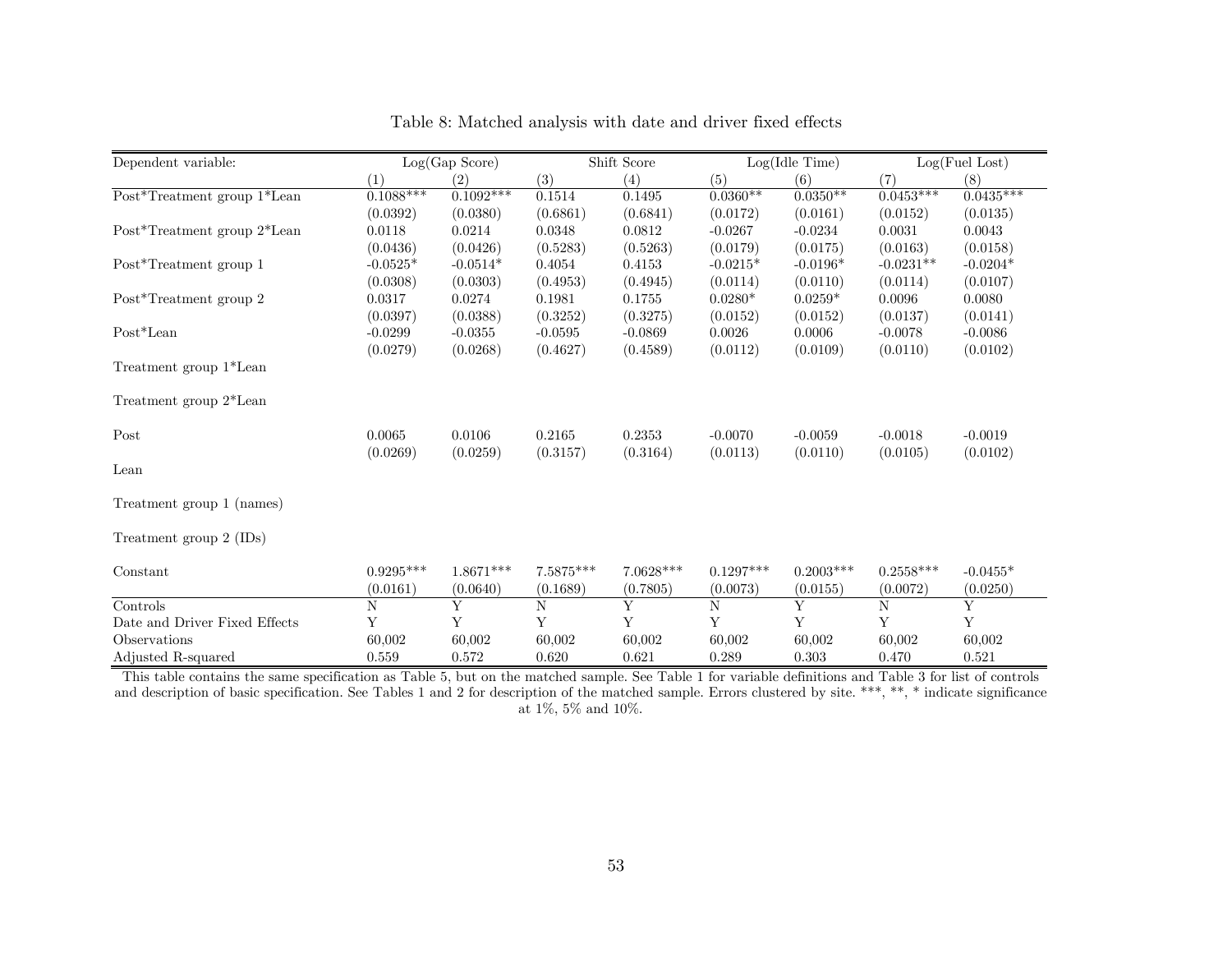| Coefficient of variation:   | Log(Gap Score) |             |             | Shift Score  | Log(Idle Time) |              |             | Log(Fuel Lost) |
|-----------------------------|----------------|-------------|-------------|--------------|----------------|--------------|-------------|----------------|
|                             | (1)            | (2)         | (3)         | (4)          | (5)            | (6)          | (7)         | (8)            |
| Post*Treatment group 1*Lean | $-0.0427*$     | $-0.0436**$ | $-0.0657**$ | $-0.0658**$  | $-0.2466***$   | $-0.2466***$ | $-0.0184$   | $-0.0182$      |
|                             | (0.0239)       | (0.0205)    | (0.0339)    | (0.0300)     | (0.0787)       | (0.0714)     | (0.0354)    | (0.0282)       |
| Post*Treatment group 2*Lean | 0.0042         | $-0.0102$   | $-0.0333$   | $-0.0568*$   | $-0.0484$      | $-0.0945$    | 0.0265      | 0.0025         |
|                             | (0.0241)       | (0.0214)    | (0.0338)    | (0.0296)     | (0.0776)       | (0.0663)     | (0.0339)    | (0.0289)       |
| Post*Treatment group 1      | $0.0389***$    | $0.0325***$ | 0.0028      | $-0.0036$    | $0.1335***$    | $0.1124***$  | $0.0311*$   | 0.0251         |
|                             | (0.0129)       | (0.0117)    | (0.0189)    | (0.0171)     | (0.0421)       | (0.0365)     | (0.0177)    | (0.0158)       |
| Post*Treatment group 2      | $-0.0169$      | $-0.0097$   | $-0.0226$   | $-0.0089$    | $-0.0171$      | 0.0161       | $-0.0420*$  | $-0.0286$      |
|                             | (0.0166)       | (0.0145)    | (0.0216)    | (0.0183)     | (0.0516)       | (0.0413)     | (0.0231)    | (0.0196)       |
| Post*Lean                   | $-0.0059$      | $-0.0010$   | 0.0156      | 0.0215       | 0.0867         | $0.1178**$   | $-0.0037$   | 0.0026         |
|                             | (0.0155)       | (0.0142)    | (0.0230)    | (0.0198)     | (0.0543)       | (0.0479)     | (0.0230)    | (0.0197)       |
| Treatment group 1*Lean      | $-0.0034$      | $-0.0024$   | $0.0986***$ | $0.0645***$  | $-0.0029$      | 0.0073       | 0.0038      | $-0.0208$      |
|                             | (0.0171)       | (0.0155)    | (0.0236)    | (0.0223)     | (0.0591)       | (0.0556)     | (0.0249)    | (0.0210)       |
| Treatment group 2*Lean      | $-0.0573***$   | $-0.0158$   | 0.0330      | $0.0983***$  | $-0.1694***$   | $-0.1565***$ | $-0.0463*$  | 0.0145         |
|                             | (0.0173)       | (0.0174)    | (0.0239)    | (0.0237)     | (0.0581)       | (0.0550)     | (0.0244)    | (0.0235)       |
| Post                        | $-0.0253***$   | $-0.0199**$ | $0.0262**$  | $0.0298**$   | $-0.2051***$   | $-0.1862***$ | $-0.0180$   | $-0.0154$      |
|                             | (0.0087)       | (0.0079)    | (0.0134)    | (0.0120)     | (0.0289)       | (0.0252)     | (0.0120)    | (0.0108)       |
| Lean                        | $0.0493***$    | 0.0175      | 0.0004      | $-0.0473***$ | $0.1039**$     | 0.0505       | $0.0447***$ | 0.0120         |
|                             | (0.0111)       | (0.0120)    | (0.0161)    | (0.0163)     | (0.0405)       | (0.0423)     | (0.0162)    | (0.0164)       |
| Treatment group 1 (names)   | 0.0149         | 0.0067      | 0.0149      | 0.0210       | $-0.0476$      | $-0.0385$    | $-0.0044$   | 0.0066         |
|                             | (0.0096)       | (0.0091)    | (0.0136)    | (0.0133)     | (0.0317)       | (0.0293)     | (0.0130)    | (0.0122)       |
| Treatment group 2 (IDs)     | $0.0729***$    | $0.0326***$ | 0.0258      | 0.0089       | $0.0732*$      | 0.0084       | $0.0463***$ | 0.0019         |
|                             | (0.0122)       | (0.0121)    | (0.0156)    | (0.0155)     | (0.0393)       | (0.0351)     | (0.0172)    | (0.0163)       |
| Constant                    | $0.5712***$    | $0.3053***$ | $0.8069***$ | $0.8682***$  | $1.6574***$    | $-0.0409$    | $0.7965***$ | $1.1360***$    |
|                             | (0.0066)       | (0.0695)    | (0.0095)    | (0.0955)     | (0.0224)       | (0.1894)     | (0.0086)    | (0.0944)       |
| Controls                    | N              | Y           | N           | Y            | N              | Y            | N           | Y              |
| Observations                | 5,343          | 5,343       | 5,343       | 5,343        | 5,285          | 5,285        | 5,343       | 5,343          |
| Adjusted R-squared          | 0.024          | 0.240       | 0.013       | 0.192        | 0.029          | 0.284        | 0.007       | 0.280          |

Table 9: Effect on variance

Dependent variable is the coefficient of variation of the outcome measures. Observations represent site-date combinations. See Table 3 for list of controls. Controls that are measured at a driver-date level (*Tractors/site, Distance/trip, potential MPG*) have been averaged to the site level for this specification. Errors clustered by site. \*\*\*, \*\*, \* indicate significance at 1%, 5% and 10%.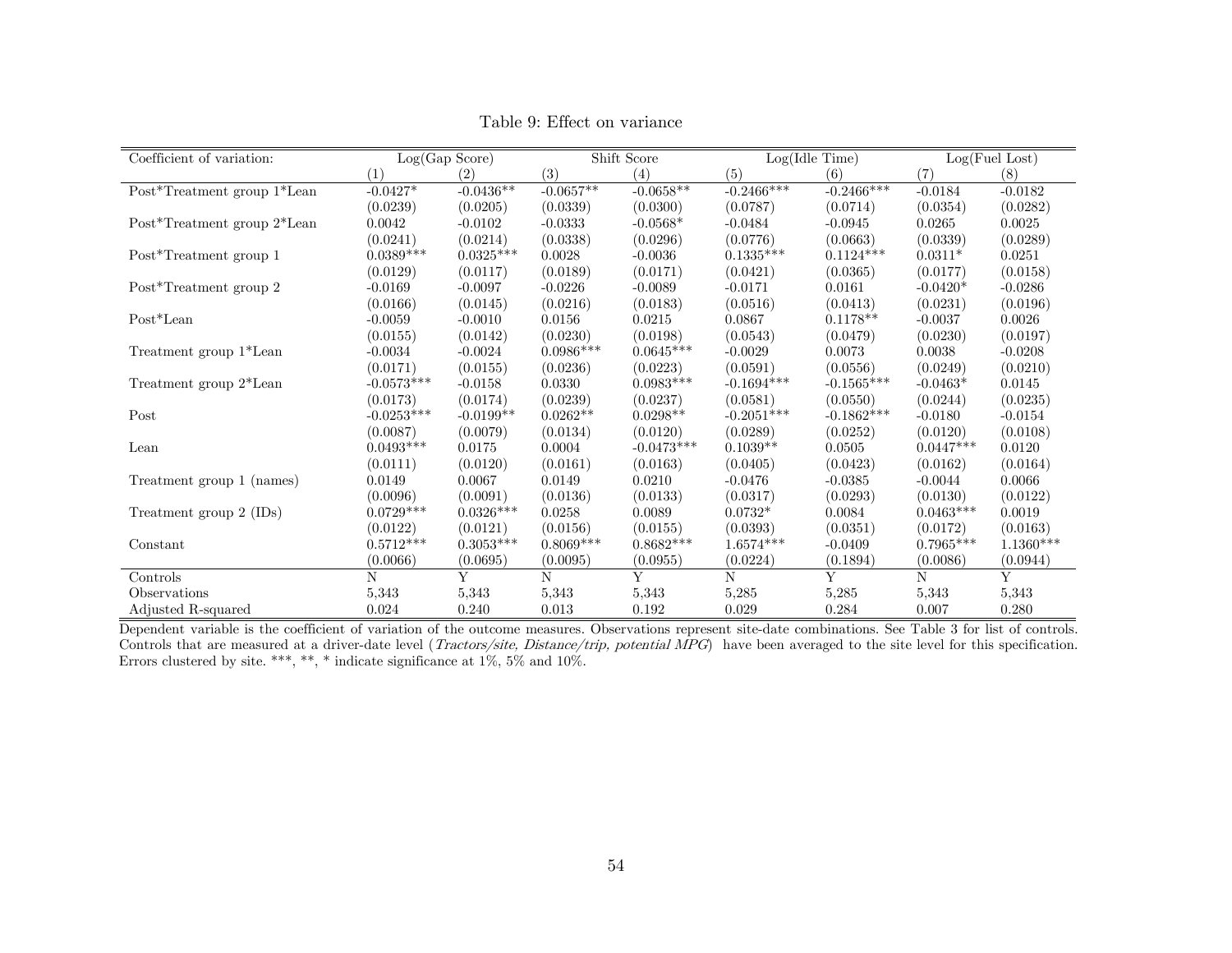| Dependent variable:  | Collective index |             | Instrumental index |             |
|----------------------|------------------|-------------|--------------------|-------------|
|                      |                  | $2^{\circ}$ | '3'                | 4           |
| Lean                 | 0.2268           | $0.2735**$  | $0.2954*$          | $0.3314**$  |
|                      | (0.1606)         | (0.1234)    | (0.1753)           | (0.1607)    |
| Constant             | 3.3001***        | $3.2945***$ | $3.2542***$        | $2.7641***$ |
|                      | (0.1681)         | (0.4946)    | (0.1697)           | (0.4358)    |
| Demographic Controls | No               | Yes         | No                 | Yes         |
| Observations         | 561              | 561         | 564                | 564         |
| Adjusted R-squared   | 0.026            | 0.127       | 0.016              | 0.075       |

Table 10: Lean and employee engagement

This table is constructed from an employee engagement survey conducted on a subset of sites with 564 drivers. Dependent variables are two indices constructed distinct questions on the survey. Collective index is the average of those questions that capture the degree to which the employee identifies with the larger organization. Instrumental index is the average of a subset of questions that capture satisfaction with the formal aspects of the job, such as benefits and compensation. Demographic controls include race, age and tenure at company. Errors clustered by site. \*\*\*, \*\*, \* indicate significance at  $1\%$ ,  $5\%$  and  $10\%$ .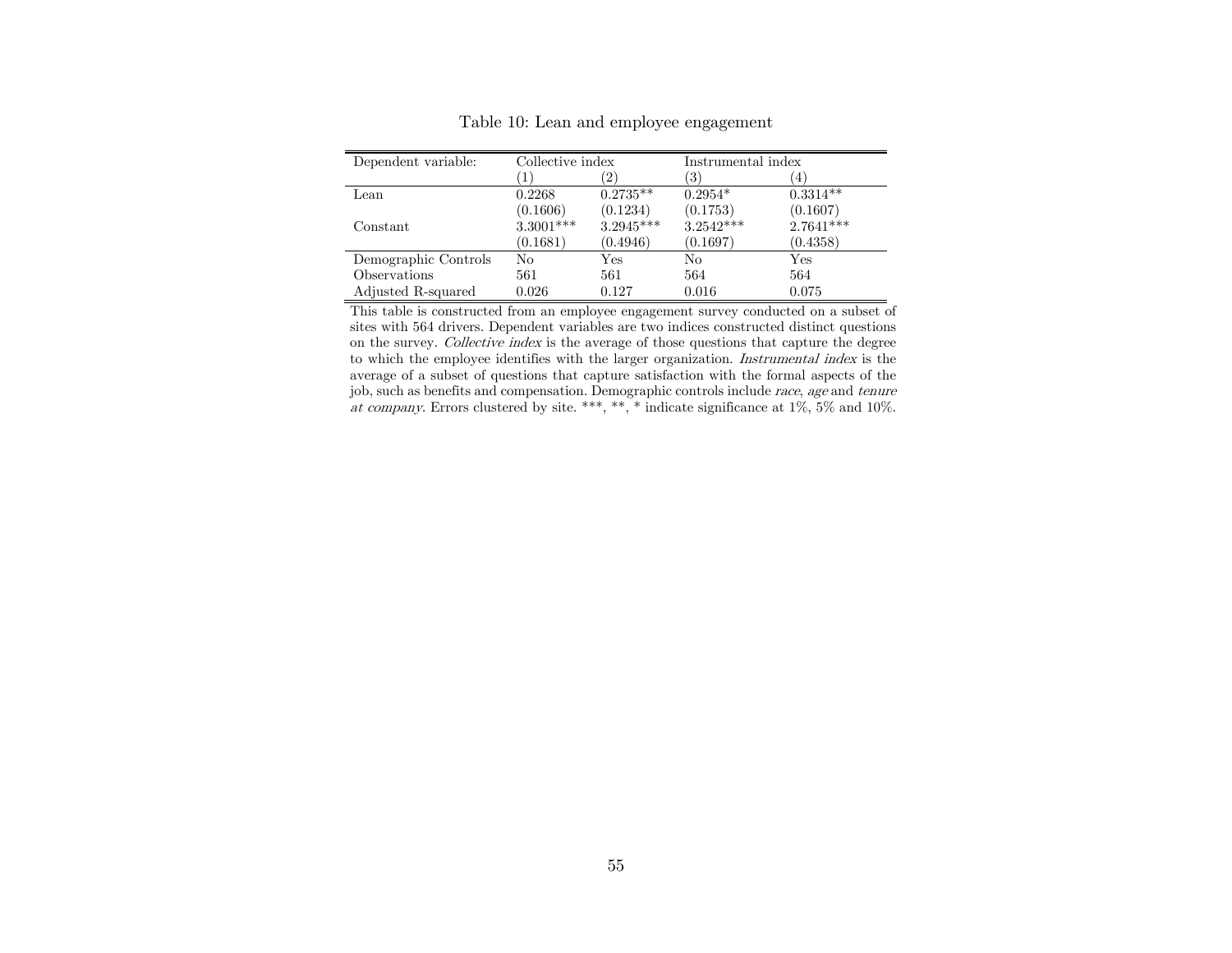| Dependent variable:  | Collective index |            | Instrumental index |           |  |
|----------------------|------------------|------------|--------------------|-----------|--|
|                      | $\overline{2}$   |            | $\left(3\right)$   | 4         |  |
| Lean                 | 0.1731           | $0.2736**$ | 0.1730             | 0.2353    |  |
|                      | (0.1577)         | (0.1298)   | (0.1978)           | (0.1965)  |  |
| Constant             | 3.3550***        | 3.3327***  | 3.3138***          | 2.9711*** |  |
|                      | (0.2183)         | (0.3734)   | (0.1881)           | (0.6146)  |  |
| Demographic Controls | No               | Yes        | No                 | Yes       |  |
| Observations         | 396              | 396        | 399                | 399       |  |
| Adjusted R-squared   | 0.029            | 0.128      | 0.009              | 0.056     |  |

Table 11: Matched analysis of Lean and employee engagement

See Table 10 for a description of data and controls. This table replicates the analysis of Table 10 on a matched subsample of lean and non-lean sites so that these sites matched on observable characteristics. Errors clustered by site. \*\*\*, \*\*, \* indicate significance at 1%, 5% and 10%.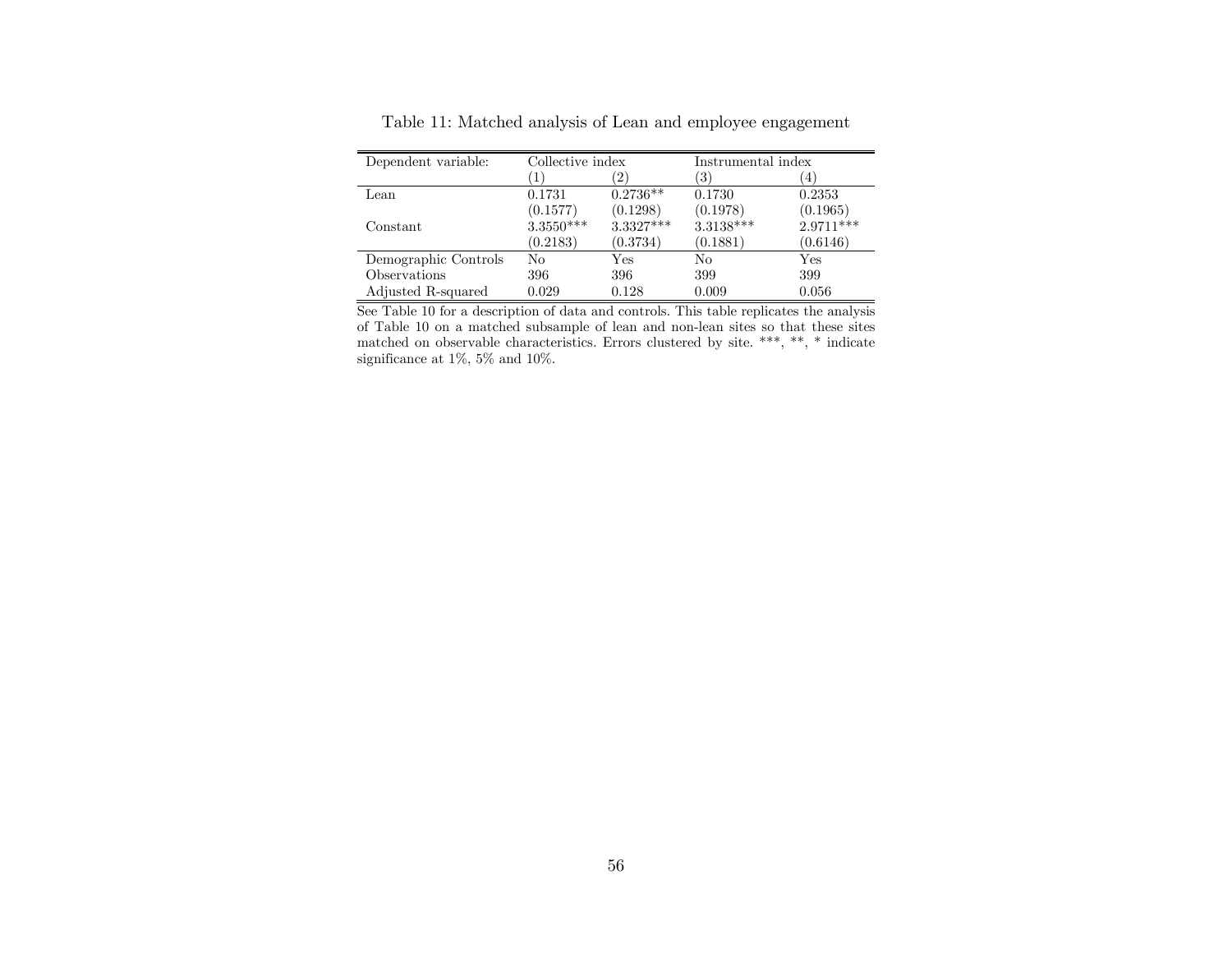| Dependent variable:               | Log(Gap Score)          |              |                     |           |  |  |  |  |
|-----------------------------------|-------------------------|--------------|---------------------|-----------|--|--|--|--|
| Category:                         | Collective index        |              | Instrumental index  |           |  |  |  |  |
|                                   | (1)                     | (2)          | (3)                 | (4)       |  |  |  |  |
| Post*Treatment group 1*[Category] | $0.1151***$             | $0.1182**$   | $0.\overline{0407}$ | 0.0493    |  |  |  |  |
|                                   | (0.0423)                | (0.0526)     | (0.0368)            | (0.0488)  |  |  |  |  |
| Post*Treatment group 2*[Category] | 0.0322                  | 0.0042       | $-0.0243$           | $-0.0517$ |  |  |  |  |
|                                   | (0.0629)                | (0.0815)     | (0.0574)            | (0.1012)  |  |  |  |  |
| Post*Treatment group 1            | $-0.4082***$            | $-0.4440***$ | $-0.1741$           | $-0.2261$ |  |  |  |  |
|                                   | (0.1273)                | (0.1531)     | (0.1157)            | (0.1516)  |  |  |  |  |
| Post*Treatment group 2            | $-0.0511$               | $-0.0500$    | 0.1370              | 0.1377    |  |  |  |  |
|                                   | (0.2269)                | (0.3196)     | (0.2195)            | (0.4129)  |  |  |  |  |
| Post*[Category]                   | $-0.0628*$              | $-0.0554$    | $-0.0196$           | $-0.0248$ |  |  |  |  |
|                                   | (0.0339)                | (0.0455)     | (0.0264)            | (0.0391)  |  |  |  |  |
| Treatment group 1*[Category]      | $0.1151*$               | $0.1384**$   | 0.0876              | 0.1237    |  |  |  |  |
|                                   | (0.0600)                | (0.0656)     | (0.0671)            | (0.0749)  |  |  |  |  |
| Treatment group 2*[Category]      | $-0.0578$               | 0.0241       | $-0.0544$           | $-0.0516$ |  |  |  |  |
|                                   | (0.0677)                | (0.0816)     | (0.0596)            | (0.0835)  |  |  |  |  |
| Post                              | $0.2570**$              | $0.2497*$    | 0.1246              | 0.1599    |  |  |  |  |
|                                   | (0.1027)                | (0.1316)     | (0.0914)            | (0.1224)  |  |  |  |  |
| [Category]                        | $-0.0309$               | $-0.0515$    | $-0.0404$           | $-0.0416$ |  |  |  |  |
|                                   | (0.0397)                | (0.0405)     | (0.0461)            | (0.0485)  |  |  |  |  |
| Treatment group 1 (Names)         | $-0.3260$               | $-0.3650$    | $-0.2278$           | $-0.3003$ |  |  |  |  |
|                                   | (0.2179)                | (0.2294)     | (0.2523)            | (0.2664)  |  |  |  |  |
| Treatment group 2 (IDs)           | 0.2767                  | 0.0437       | 0.2623              | 0.3041    |  |  |  |  |
|                                   | (0.2145)                | (0.2581)     | (0.1981)            | (0.2679)  |  |  |  |  |
| Constant                          | 2.1358***               | $2.3431***$  | $2.0377***$         | 2.1163*** |  |  |  |  |
|                                   | (0.3214)                | (0.3606)     | (0.2985)            | (0.3487)  |  |  |  |  |
| Controls                          | $\overline{\mathrm{Y}}$ | Y            | $\overline{Y}$      | Y         |  |  |  |  |
| Sample                            | Full                    | Matched      | Full                | Matched   |  |  |  |  |
| Observations                      | 35,187                  | 26,065       | 35,385              | 26,263    |  |  |  |  |
| Adjusted R-squared                | 0.106                   | 0.117        | 0.095               | 0.112     |  |  |  |  |

Table 12: Effect of ranking and engagement on driver performance

This table reproduces the analysis of Table 3, but substituting the indices constructed from the engagement survey for the lean measure. Controls include both demographic controls (race, age and tenure at company) and the site and driver route controls from Table 3. Errors clustered by site. \*\*\*, \*\*, \* indicate significance at 1%, 5% and 10%.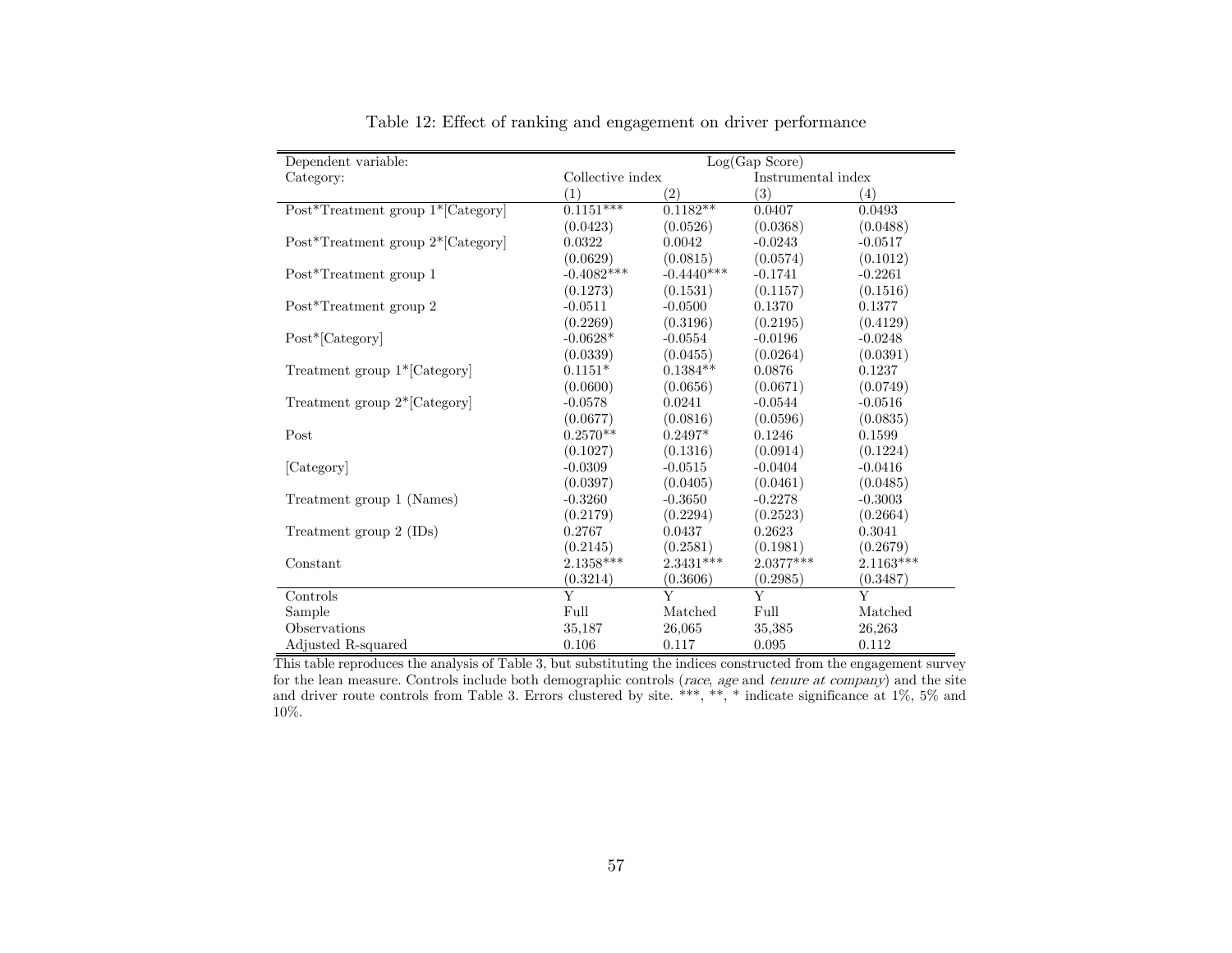## Appendix Figures and Tables

Figure A1: Sample Rank Posting

|                                                | Total           | Total Fyel        |                |                     |                              | Potential  |                |                  |                                 | <b>ENCESSIV ENCESSIVE</b> | Progressive Racessive Idle |                   |                      |                     |
|------------------------------------------------|-----------------|-------------------|----------------|---------------------|------------------------------|------------|----------------|------------------|---------------------------------|---------------------------|----------------------------|-------------------|----------------------|---------------------|
|                                                | <b>Distance</b> | Consumption       | Current        |                     | Fuel Lost Potential          | Savings    | Shift          | <b>Fotential</b> | e idle                          | <b>Idle Fuel</b>          | Shifting Fuel Speed        |                   | Shutdown             |                     |
| Norme:                                         | (ma)            | (gal)             | <b>MPG</b>     | (gal)               | <b>MPG</b>                   | DO.        | Score (%) MPG  |                  | Time                            | Loss (gal)                | Loss (gal)                 | FuelLoss s        |                      | <b>May RPM</b>      |
| A Mall.                                        | 131.33          | 23.92             | 5.45           | 1.14                | 5.77                         | 4.79       | 84             |                  | 5.770hr34m                      | 0.28                      | 0.87                       | ø                 | я                    | 2247                |
| $\frac{1}{2}$                                  | 585.49          | 83.63             | 7.01           | 1.01                | 7.1                          | 1.21       | 38             |                  | $7.10h$ r 42 $n$                | 0.21                      | 0.74                       | ø                 | O                    | 1835                |
| 8. See 31                                      | 436.88          | 70.9              | 6.13           | 1.99                | 6.31                         | 2.81       | 88             |                  | 6.310hr18m                      | 10.17                     | 1.79                       | 0.04              | iD.                  | 1931                |
| W Acad.                                        | 212.77          | 31.05             | 6.85           | 1.91                | 7.3                          | 6.14       | 83             |                  | 7.30hr14m                       | 0.13                      | 1.77                       | n                 | ø                    | 2235                |
| 28.35                                          | 240.94          | 41.17             | 5.85           | 1.55                | 6.08                         | B.78       | 100            |                  | 6.08 3 hr 13 m                  | 1.54                      | 0.01                       | $\mathbf{r}$      | 適                    | 1556                |
| Samor St.                                      | 443.01          | 69.61             | 6.36           | 5.26                | 6.89                         | 7.56       | 67             |                  | $6.890h/12 =$                   | 0.16                      | 4.92                       | $\bf{0}$          | ю                    | 2520                |
| Zerbit, .70.                                   | 200.03          | 28.92             | 6.92           | 2.19                | 7.48                         | 2.58       | 77.            |                  | 7:48 0 hr 4 mi                  | 0.05                      | 2.06                       | 0.62              | ø                    | 2226                |
| Covez-vil                                      | 2334.15         | 462.42            | 5.05           | 2.45                | 5.CC                         |            | 73             |                  | $5.070h/27$ m                   | 0.18                      | 1.78                       | 0.17              | o                    | 2258                |
| Frank ed.                                      | 894.75          | 71.55             | 6.91           | 1.45                | X                            |            | 025            |                  | 7.06 0 hr 3 mil                 | 0.01                      | 1.43                       | 0.01              | ø                    | 1799                |
| 46. 透視                                         | 836.66          | 119.79            | 6.98           | 2.87                | ×                            |            | 16             |                  | 7.16 4 hr 7 mil                 | 1.45                      | 1.14                       | 0.06              | O                    | 3229                |
| 1859-                                          | 329.34          | 43.37             | 7.77           | 1.9                 | ö.                           |            | œ              |                  | $8.140hfS3 =$                   | 1.5                       | 0.38                       | 0.02              | D                    | 3781                |
| $a_{1}$ $a_{1}$ $a_{2}$                        | 531.97          | 99.11             | 5.97           | 8.96                | ĩ.                           |            | U.             |                  | 6.64Bhr12m                      | 0.15                      | 8.1                        | 0.02              | п                    | 運動する                |
| E. Stevenski                                   | 220.04          | 37.7              | 5.84           | 1.15                | tors.                        |            | а              |                  | 6.02 2 hr 4 mi                  | 0.53                      | 0.62                       | ø                 | ø                    | 21.71               |
| Propik L.                                      | 290.93          | 48.12             | 6.05           | 1.7                 | 0.25                         |            | 59             |                  | 6.27.3 hr 53 m                  | 1.59                      | 0.1                        | ö                 | ø                    | 1629                |
| 25.362                                         | 315.08          | 46.04             | 6.87           | 0.57                | 6.95                         | 1.15       | 96             |                  | $6.95$ 0 hr 22 m                | 0.11                      | 0.46                       | ö                 | ø                    | 1857                |
| Archive 2                                      | 611.71          | 102.35            | 5.98           | 1.83                | 6.09                         | 1.78       | 96             |                  | $6.090h/12 =$                   | 6.06                      | 1.56                       | 0.03              | ø                    | 1882                |
| $1 - 334$                                      | 160.58          | 23.93             | 6.71           | 1.02                | 7.01                         | $-1.28$    | 69             |                  | 7.01 0 hr 7 mi                  | 0.05                      | 0.56                       | õ                 | ۵                    | 25.34               |
| Tec-sell                                       | 300.02          | 54.69             | 5.89           | 2.27                | 5.72                         | 4.16       | BU.            |                  | $5.720h/22 =$                   | 0.14                      | 2.13                       | O                 | o                    | 2155                |
| $r - \pi T$ .                                  | 233.75          | 37.15             | 6.25           | 2.05                | 6.66                         | 5.51       | 83             |                  | $6.661h/14 =$                   | 0.35                      | 1.69                       | $\sigma$          | a                    | 1994                |
| <b>Statement J.</b>                            | 293.76          | 43.37             | 6.77           | 0.35                | 0.83                         | 0.81       | 99             |                  | 6.83 0 hr 10 m                  | 0.11                      | 0.23                       | 0.01              | 8                    | 1816                |
| leto stops.1.                                  | 1761.11         | 264.64            | 6.56           | 6.9                 | 6.84                         | 3.61       | 94             |                  | 6.84 0 hr 27 m                  | Q <sub>3</sub>            | 5.58                       | 0.19              | ŏ                    | 1996                |
| <b>Mail</b> 1.                                 | 1724.74         | 299.13            | 5.33           |                     | $\mathbf{S}$<br>5.86         | 1.57       | 59             |                  | $5.864$ hr $8$ mi               | 1.56                      | 0.97                       | 2.52              | O                    | 2306                |
| feiget. zu E.                                  | 370.28          | 56.31             | 6.58           | 0.98                | 6.69                         | 1.74       | 100            |                  | 6.69 4 hr 38 m                  | 0.93                      | 0.05                       | $\alpha$          | л                    | 1799                |
| He card.                                       | 100.83          | 19.34             | 5.27           | 0.27                | 5.35                         | 1.43       | 43             |                  | 5.350hr12m                      | 0.07                      | 0.2                        | ø                 | a                    | 2299                |
| North                                          | 239.08          | 37.05             | 6.45           | 1.21                | 6.67                         | 3.26       | 83             |                  | $6.670$ hr $14m$                | 10.07                     | 1.14                       | $\circ$           | п                    | 1982                |
| Fanzica L                                      | 20.42           | 2.68              | 7.61           | 0.08                | 7.84                         | 2.98       | 58             |                  | 7.84 0 hr 1 mi                  | 0.00                      | 0.06                       | $\circ$           | Ð                    | 2304                |
| 3.16                                           | 619.79          | 79.39             | 7.81           | 1.06                | 7.91                         | 1.33       | 95             |                  | 7.91 0 kr 0 mi                  | 0.01                      | 0.86                       | 0.04              | ø                    | 2192                |
| 通過リード                                          | 310.84          |                   | 4X<br>6.61     | 0.83                | 6.73                         | 1.76       | 89             |                  | 6.73 0 hr 1 mi                  | 0.02                      | 0.81                       | $\circ$           | ö                    | 1962                |
| Block?                                         | <b>306.04</b>   | 37.34             | 8.17           | 0.86                | 8.36                         | 23         | 88             |                  | 8.36 0 hr 1 mil                 | 0.01                      | 0.85                       | ø                 | ö                    | 12792               |
| $80 - 165$                                     | 211.26          | 38.52             | 5.47           | 1.64                | 5.68                         | 3.72       | 87             |                  | 5.58 0 hr 0 mi                  | 50                        | 1.44                       | $\circ$           | ö                    | 1864                |
| 2.4957                                         | 193.17          | 36.56             | 7.16           | 0.17                | 7.21                         | 0.62       | $\overline{0}$ |                  | 7.21 0 hr 2 mil                 | 0.02                      | 0.13                       | 0.01              | ø                    | 1965                |
| <b>MELSON</b>                                  | 386.71          | 61.49             | 6.29           | 5.74                | 6.94                         | 9.33       | 74             |                  | 6.94 7 hr 34 m                  | 3.82                      | 192                        | $\sigma$          | $\alpha$             | 2343                |
| $M$ which $M \geq 1$                           | 145.47          | 19.15             |                | 7.6<br>1.01         | 8.02                         | 5.29       | 80             |                  | 8.02 0 hr 14 m                  | 0.17                      | 0.83                       | g.                | a                    | 2225                |
| Y(0,1)                                         | 240.12          | 41.23             | 5.82           | 0.95                | 5.96                         | 2.3        | 94             |                  | 5.96 0 hr 6 mi                  | 0.05                      | 0.89                       | 0.01              | a                    | 1790                |
| N Window                                       | 18193           | 27.59             | 6.67           | 1.55                | 7.06                         | 563        | 84             |                  | 7.06 1 N/ 47 n                  | 0.33                      | 1.21                       | $\alpha$          | $\alpha$             | 3049                |
| E-PLAN                                         | 216.09          | 35.45             | 6.09           | 2.31                | 6.49                         | 6.22       | 72             |                  | 6.49 1 hr 10 m                  | 0.31                      | 1.9                        | $\overline{a}$    | $\alpha$             | 1887                |
| Pages L                                        | 458.12          | 65.48             | 6.92           | 1.31                | 7.06                         | 1.99       | 88             |                  | 7.06 0 hr 40 m                  | 0.3                       | 0.99                       | <b>GIDE</b>       | a                    | 1864                |
| $-17.7$<br>瀑                                   |                 | 0.46              | 0.18           | 2.6                 | o<br>2.61                    | $\alpha x$ | 99             |                  | 2.61 0 hr 0 mi                  | 10                        | ø                          | ø                 | $\alpha$<br>$\alpha$ | 1481                |
| $\mathcal{L}(\mathfrak{g})$<br>$+250$          |                 | 38.15<br>245.95   | 6.23           |                     | 3.9<br>6.92                  | 9.97       | 53             |                  | 6.92 0 hr 10 m                  | 0.09                      | 3.49                       | $\mathbf{r}$      | a                    | 2733<br><b>SK36</b> |
| $\sim 20$                                      |                 | 26.74<br>182.83   | 6.84           | 2.36                | 7.5                          | 8.81       | 87             |                  | 75 1 hr SRm                     | 0.77                      | 1.58<br>0.23               | $\mathbf{u}$<br>a | $\bullet$            | <b>IBLE</b>         |
| 安定                                             |                 | 61.45             | 8.54           | 0.24<br>7.2         | 7.41                         | 2.79       | 91             |                  | 7.41 0 hr 1 mi                  | 0.01<br>10.05             | O.KL                       | ۰                 | ٠                    | <b>Liver</b>        |
| $\overline{S}D$<br>$\mathcal{V}^{\mathcal{L}}$ |                 | 642.63            | 7.34<br>87.5   | 0.88                | 7.47                         | 4.01       | ı<br>95        |                  | 7.42 0 hr 8 mi<br>6910 hr 0 mil | 30                        | 0.85                       | ٠                 | o                    | 2023                |
| <b>Desired</b>                                 |                 | 144.45            | 21.78          | 0.87<br>6.64        | 6.91<br>8,82                 | 0.34       | 83<br>98       |                  | 8.42 0 hr 0 mi                  | $\bullet$                 | Đ                          | $\alpha$          | iO.                  | 2237                |
| dir Ste                                        |                 | 6.46              | R. 39<br>15.77 |                     | Ð<br><b>L58</b><br>5.78      | 5.44       | 48             |                  | 5.78 0 hr 35 m                  | 0.32                      | <b>Q.IN</b>                | $\alpha$          | 101                  | 4916                |
| <b>RECEIL</b>                                  |                 | 118.53            | 21.68          | 5.47                |                              |            | 98             |                  | 7.71 0 for 16 m                 | 0.11                      | 0.18                       | o.                | и                    | 3754                |
| in strand                                      |                 | 187.81            | 24.65          | 7.67                | 0.29<br>7.73<br>7.32<br>0.75 | 1,18<br>14 | 98             |                  | 3.32 0 hr 6 mi                  | 0.06                      | 052                        | 10.09             | и                    | 1791                |
| FAXEZ. P                                       |                 | 390.15            | <b>SAIM</b>    | 7.22                | 53<br>6.28                   | 6.08       | 77             |                  | 6.38 0 hr 15 m                  | 0.09                      | 4.95                       | 0.05              | п                    | 2213                |
| <b>BASE ALL</b>                                |                 | 517.46            | 87.77          | 5.9<br>627<br>50.68 | 6.46                         | 2.97       | 脚              |                  | 6.45 1 day 20                   | 18.26                     | 66.85                      | 1.53              | п                    | 21.74               |
|                                                | 19181.47        | <b>BOYS 9 011</b> |                |                     |                              |            |                |                  |                                 |                           |                            |                   |                      |                     |

This photograph shows the typical performance posting in a Treastment Group 1 site. All metrics are calculated as weekly averages since the last posting. From left to right, the columns are: driver name, average route distance, total fuel consumption, average MPG, Total fuel lost in gallons, Potential MPG, Gap score, Shift score, Potential MPG (repeated), Excess idle time, Fuel lost from excess idle time, Fuel lost from shifting, Fuel lost from excessive speeding, Idle shutdown, Max engine RPM. These last five measures are minor metrics that are captured by the EOBR system but not the subject of significant management attention and not supplied to the researchers.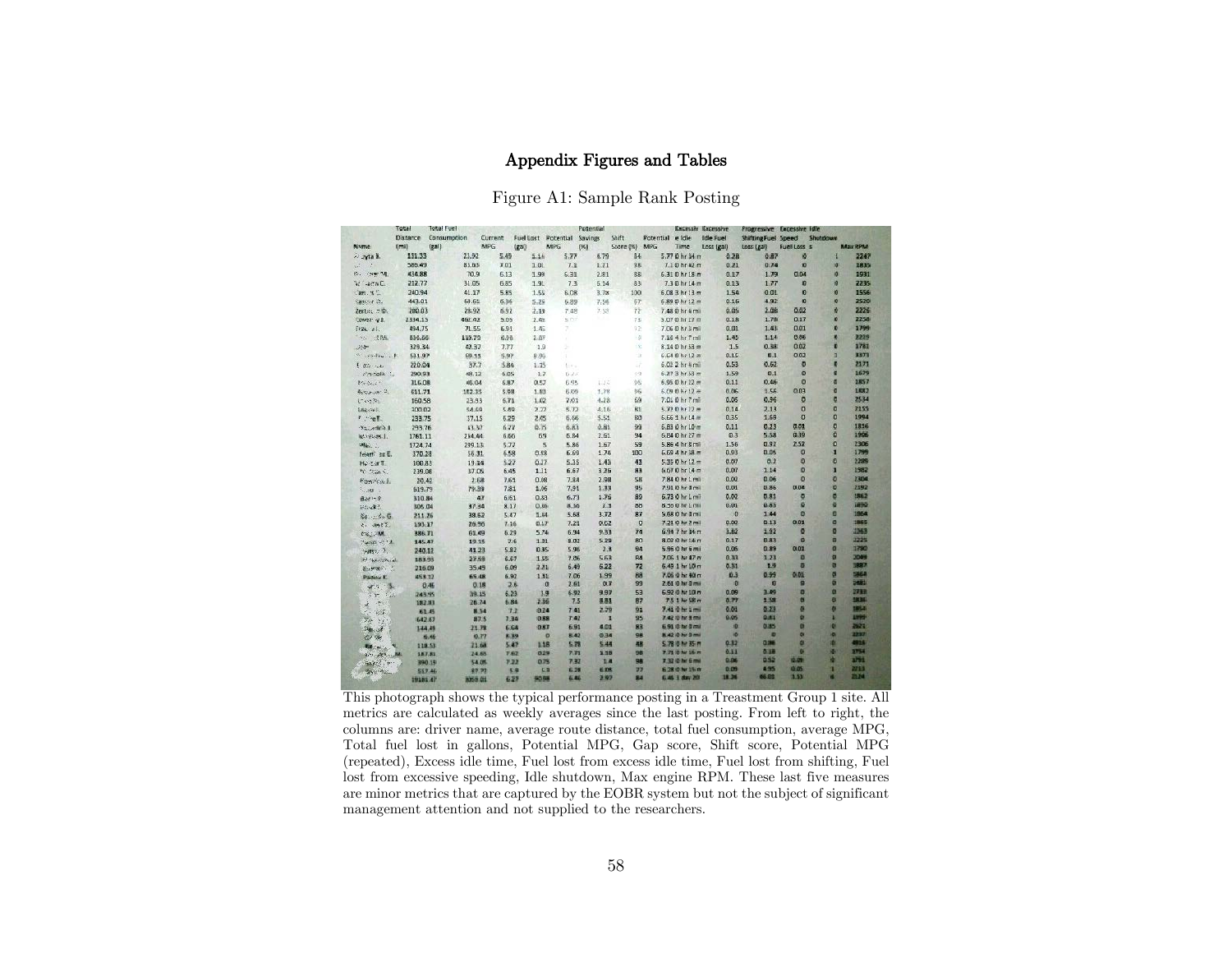## Figure A2: Lean Evaluation Criteria

| Safety                      | Employee s have a formal avenue to openly voice, share, and regularly address safety concerns at the<br>facility                  |
|-----------------------------|-----------------------------------------------------------------------------------------------------------------------------------|
|                             | Safety concerns are addressed in a timely manner by a cross-functional, integrated team of employees,                             |
|                             | supervision, and management.                                                                                                      |
| Safety and leadership       | What level of leader is involved in the safety journey?                                                                           |
|                             | What organizational levels originated, supported, and have advocated the lean implementation initiative<br>in the facility?       |
| Power distance              | Management availability to team members. Do employees feel that management is approachable?                                       |
|                             | What percentage of the day do Supervisors spend on the Dock, during normal working hours?                                         |
|                             | What percentage of the day do Managers spend on the Dock, during normal working hours?                                            |
| <i>Employee recognition</i> | Individuals who meet, exceed, or achieve objectives are recognized on a regular basis through an employee<br>recognition program? |
|                             | Groups who meet, exceed, or achieve objectives are recognized on a regular basis through a group<br>recognition program?          |
| Management style            | Feedback and concerns are encouraged and included before making changes and taking actions.                                       |
|                             | Employees, Supervisors, and Managers are encouraged/empowered to try improvement ideas, using                                     |
|                             | innovation and creativity to enrich job responsibilities.                                                                         |
|                             | The organizational level involved in determining and leading facility, function, and CIR Goals.                                   |
| Teamwork and                | Daily work activities are organized into team functions.                                                                          |
| empowerment                 |                                                                                                                                   |
|                             | SME s are utilized as initial point of contact for problem-solving, resolution, and employee directing<br>activities.             |
|                             | Problem-Solving activities are organized into team functions.                                                                     |
|                             | Employees are empowered, utilized, participate, initiate, and lead problem-solving activities                                     |
|                             | autonomously, without significant management involvement.                                                                         |
| Communication               | There is an avenue for workers to openly share common concerns, issues, and problems regularly with                               |
|                             | other employees, supervisors, and management.                                                                                     |
|                             | Employee concerns and questions are addressed in a timely manner.                                                                 |
|                             | Are there daily meetings with employees and supervision/management where the daily plans,                                         |
|                             | performance, etc. are shared?                                                                                                     |

These criteria are taken from a formal assessment tool used by managers to score how successful the lean rollout has been at any given site. Sites are assessed formally in a two-day process at least once per year to certify their progression in adopting lean culture and practices. The full assessment tool consists of all the criteria to operate as a "Lean Management" site; however, at the first stage in the process, the criteria listed above were the primary focus of the assessment.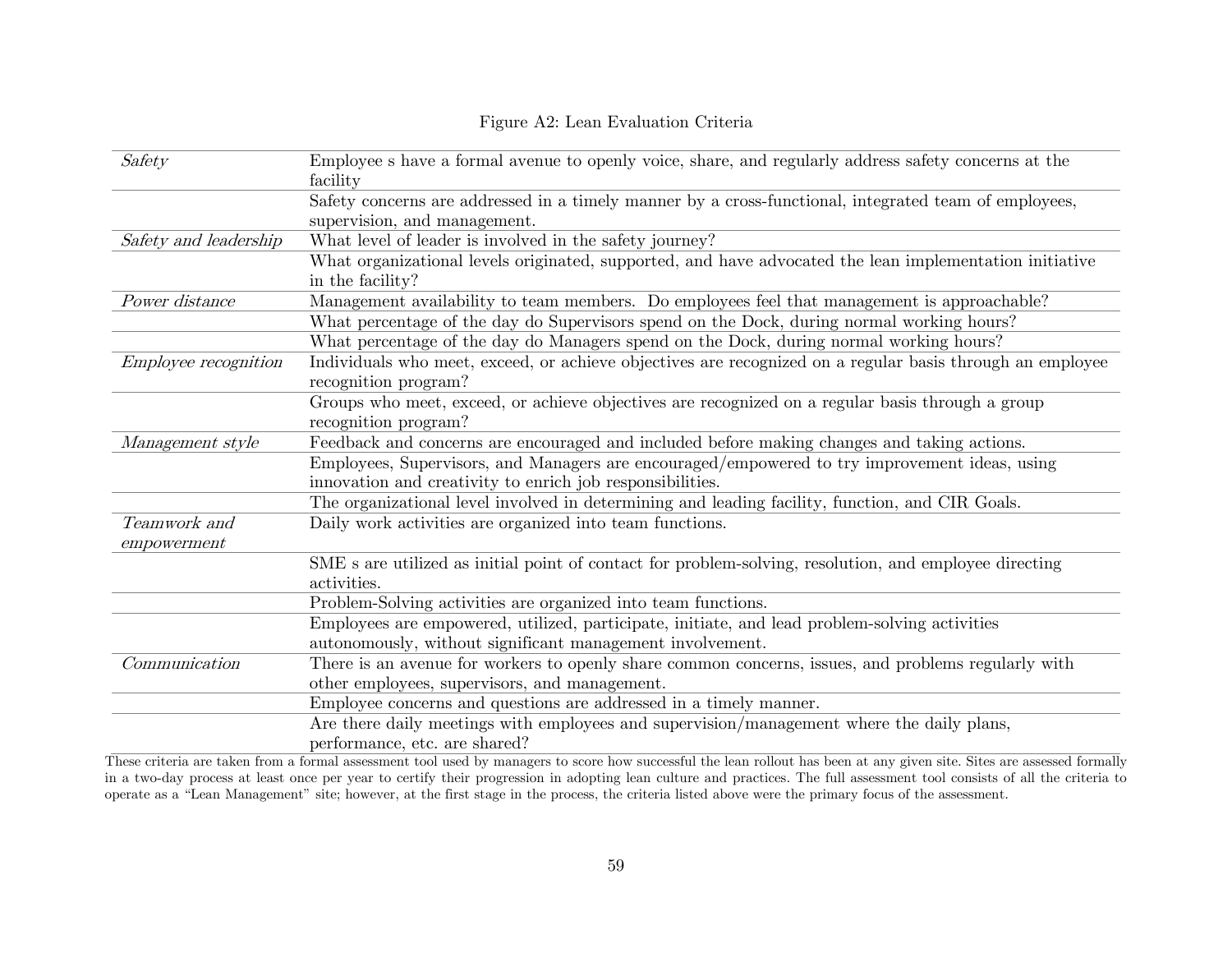# Figure A3: Samples from Interviews on Lean

| Supervisor on how      | "These guys will do anything for me, and they'll do absolutely nothing for other people. And I learned a        |
|------------------------|-----------------------------------------------------------------------------------------------------------------|
| lean has affected his  | lot of that from lean because lean has made me softer, it really has. I used to be hard as rock and now I       |
| management style       | feel like I'm a spongefil still have that same pride but it's $-$ my interaction with people is so much         |
|                        | different, it's so much different. You're not treating them in a negative way or a negative manner and          |
|                        | that's - I was hard as a rock in my numbers produced fiand if somebody didn't want to get on board with         |
|                        | me on my team in all likelihood it probably wasn't going to be a very good day for that person. Now, it's       |
|                        | with everybody being involved instead of just me running the show, it's totally different. Yes, are my          |
|                        | numbers as good? Probably not, but you know what I'll take that. I firmly believe I'm a better supervisor       |
|                        | today than what I was 6 months back."                                                                           |
| Supervisor $#2$ on how | "Since lean was introduced it was sort of like the door opening up. [Manager said] give it a chance, look at    |
| lean has motivated     | it and see what it can do. And I tell you it can produce productivity out of people that you thought            |
| drivers                | would never produce. All it takes is a little bit of respect, little bit of understanding, show these guys that |
|                        | they're part of the operation."                                                                                 |
| Driver $\#1$ on how    | "These guys now they get together, we got great relationships outside of the work environment. We've            |
| lean has created       | been to some of their homes. We do the activities outside of work. Even though I got Friday nights about        |
| community              | once every month I sneak on down to Fridays and I buy them all the drink. It's just made us such a              |
|                        | cohesive team it's incredible."                                                                                 |
| Driver $\#2$ on how    | "I guess we haven't really been able to do too much yet – but I think the meetings and stuff have               |
| lean has increased     | actually helped just getting people working together. So in the lean team, I think there's actually a good      |
| teamwork               | amount of camaraderie going on. So I think that's actually been good. Now some people I didn't really get       |
|                        | along and stuff are working together."                                                                          |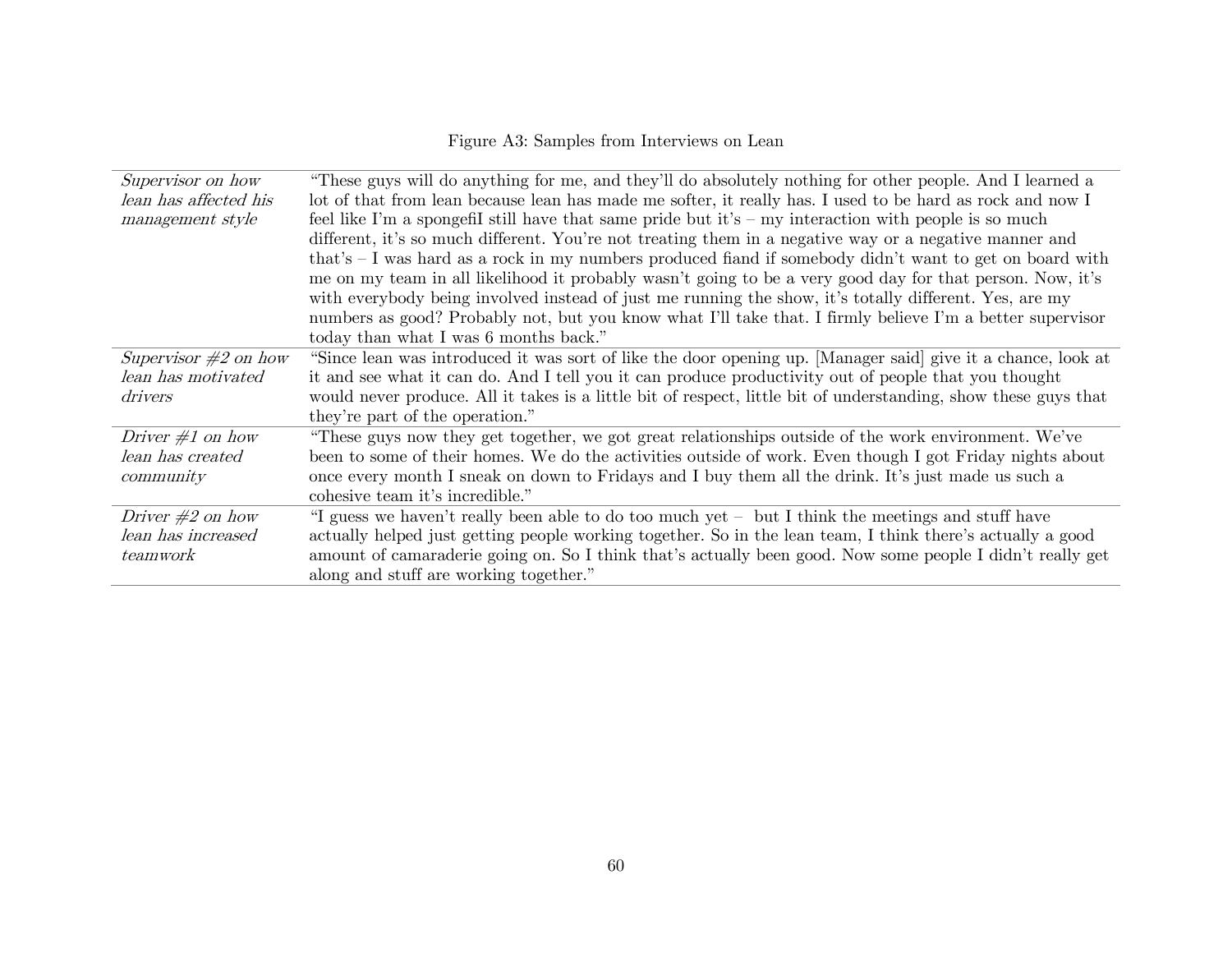|                                        | Driver-    |              |
|----------------------------------------|------------|--------------|
| Sample construction                    | days       | <b>Sites</b> |
| Total driver-days                      | 1,137,192  | $XXX*$       |
| - less early lean sites                | (173, 461) | (25)         |
| - less late $Q3/Q4$ 2013 lean sites    | (130, 679) | $(XX)^*$     |
| - less pre- $11/25$ rank posting dates | (416,593)  | (72)         |
| - less line haul routes                | (76,989)   |              |
| - less uncalibrated data               | (8, 781)   |              |
| Sample                                 | 330,689    | 142          |
| Sample within 5-30 window              | 93,913     | 142          |

Table A1: Sample construction

\*Total number of sites and sites removed has been masked for confidentiality purposes.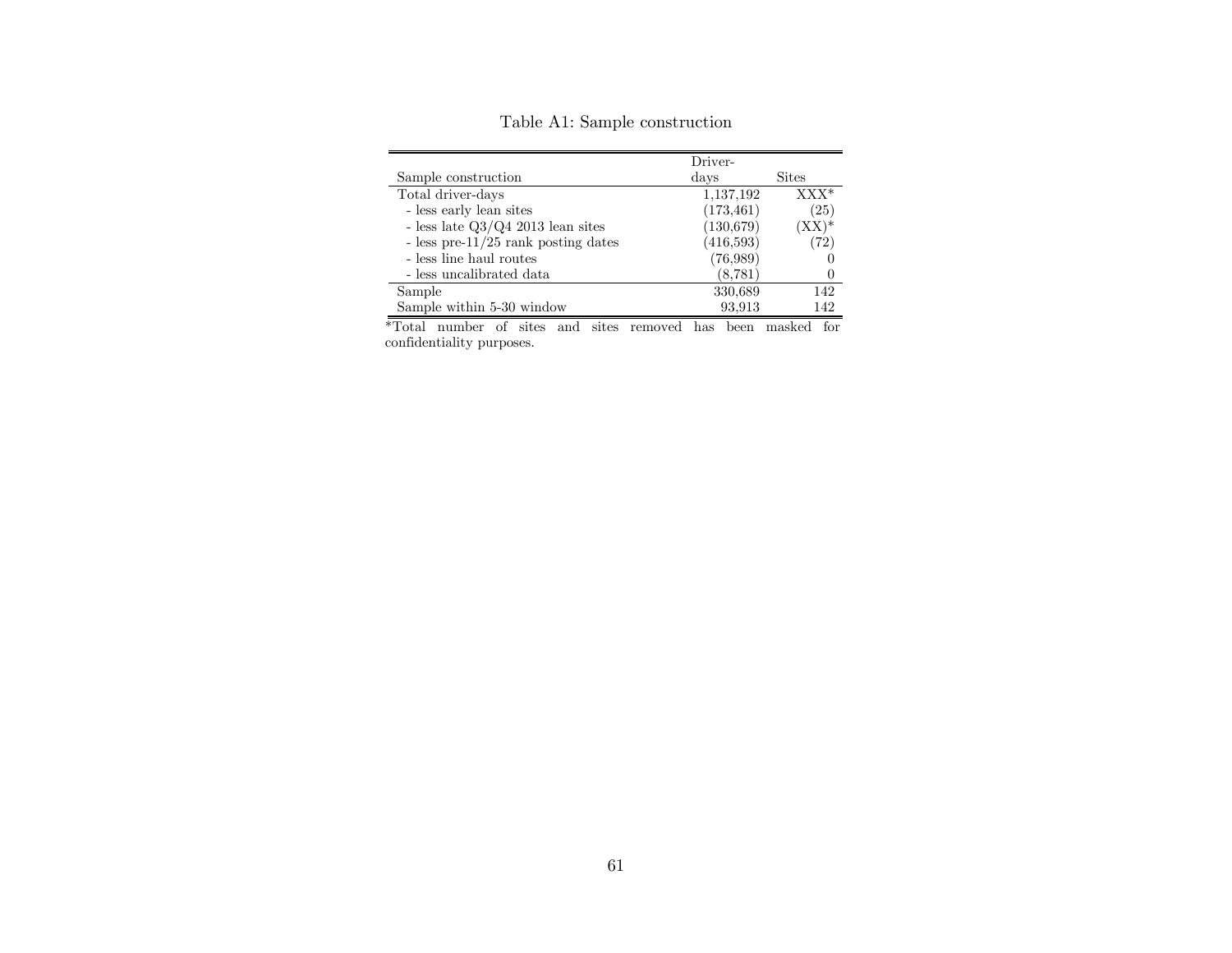|                                  | All Sites |        |          |        |        | Sample |                |        |        | Matched sample |          |        |  |
|----------------------------------|-----------|--------|----------|--------|--------|--------|----------------|--------|--------|----------------|----------|--------|--|
|                                  | Mean      | Med    | Min      | Max    | Mean   | Med    | Min            | Max    | Mean   | Median         | Min      | Max    |  |
| Site                             |           |        |          |        |        |        |                |        |        |                |          |        |  |
| characteristics                  |           |        |          |        |        |        |                |        |        |                |          |        |  |
| $#$ sites                        | $XXX^*$   | n/a    | n/a      | n/a    | 142    | n/a    | n/a            | n/a    | 71     | n/a            | n/a      | n/a    |  |
| Lean status                      | 0.37      | n/a    | $\theta$ |        | 0.34   | n/a    | $\overline{0}$ |        | 0.49   | n/a            | $\left($ |        |  |
| Tractors / site                  | 30.96     | 22     | 5        | 151    | 24.71  | 21     | 5              | 87     | 27.83  | 24.00          | 11.00    | 66.00  |  |
| trip<br>Distance /               | 127.64    | 127.42 | 43.76    | 196.46 | 128.65 | 128.5  | 56.08          | 200.65 | 127.25 | 128.22         | 63.46    | 174.63 |  |
| Pre-treatment driver performance |           |        |          |        |        |        |                |        |        |                |          |        |  |
| Miles per gallon                 | 6.81      | 6.83   | 5.35     | 8.23   | 6.82   | 6.80   | 5.66           | 8.37   | 6.79   | 6.75           | 5.66     | 8.04   |  |
| Gap score                        | 2.19      | 2.1    | 0.57     | 6.99   | 2.10   | 1.94   | 0.78           | 6.43   | 2.04   | 1.92           | 1.00     | 4.77   |  |
| Shift score                      | 90.82     | 91.2   | 74.78    | 97.28  | 91.07  | 91.53  | 74.43          | 97.41  | 91.37  | 91.91          | 80.89    | 96.81  |  |
| Excess idle time                 | 0.12      | 0.1    | $\theta$ | 0.72   | 0.13   | 0.11   | 0.02           | 0.72   | 0.12   | 0.11           | 0.02     | 0.44   |  |
| Fuel lost                        | 0.33      | 0.32   | 0.12     | 0.74   | 0.33   | 0.33   | 0.14           | 0.72   | 0.33   | 0.32           | 0.20     | 0.61   |  |

Table A2: Descriptive statistics

\* Total number of sites masked for confidentiality purposes. Left hand columns display descriptive statistics across all sites within the company. The center columns provide statistics for the sites in our experimental sample and the right hand columns provide statistics for sites iwhtin the propensity-score matched subsample.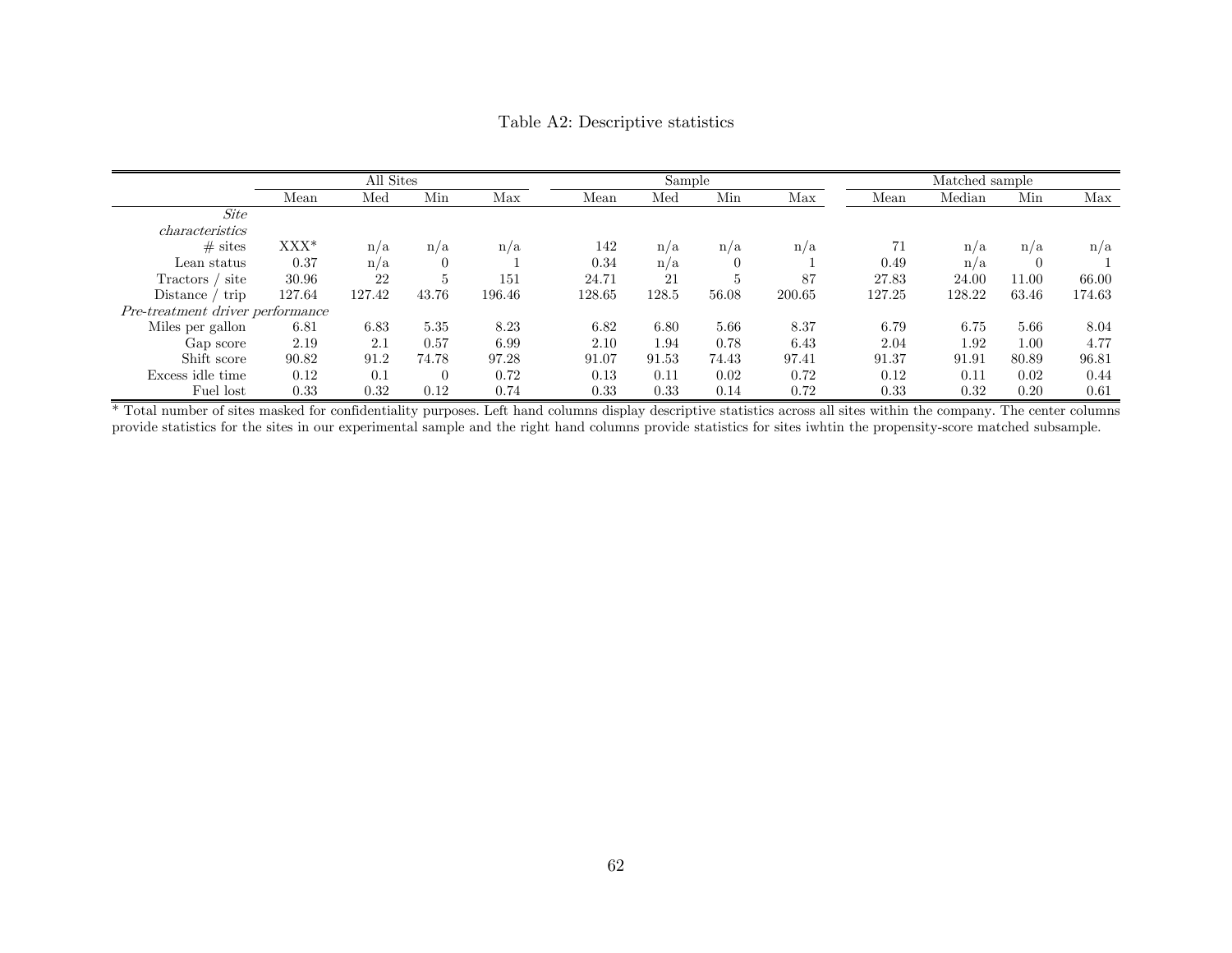|                             | Actual MPG   |              | Potential MPG  |             |  |
|-----------------------------|--------------|--------------|----------------|-------------|--|
|                             | (1)          | (2)          | (3)            | (4)         |  |
| Post*Treatment group 1*Lean | $-0.0363***$ | $-0.0223**$  | 0.0158         | $-0.0560$   |  |
|                             | (0.0106)     | (0.0100)     | (0.0731)       | (0.0527)    |  |
| Post*Treatment group 2*Lean | $-0.0059$    | $-0.0163$    | 0.0981         | 0.0679      |  |
|                             | (0.0141)     | (0.0107)     | (0.0777)       | (0.0541)    |  |
| Post*Treatment group 1      | 0.0083       | 0.0082       | 0.0539         | $0.0589*$   |  |
|                             | (0.0071)     | (0.0062)     | (0.0495)       | (0.0339)    |  |
| Post*Treatment group 2      | $-0.0109$    | $-0.0024$    | $-0.0408$      | $-0.0353$   |  |
|                             | (0.0114)     | (0.0082)     | (0.0562)       | (0.0348)    |  |
| $Post*Lean$                 | 0.0068       | 0.0081       | $-0.1213**$    | $-0.0579$   |  |
|                             | (0.0088)     | (0.0074)     | (0.0481)       | (0.0383)    |  |
| Treatment group 1*Lean      | $-0.0465*$   |              | $-0.4144*$     |             |  |
|                             | (0.0239)     |              | (0.2316)       |             |  |
| Treatment group 2*Lean      | $-0.0123$    |              | $-0.3375$      |             |  |
|                             | (0.0242)     |              | (0.2204)       |             |  |
| Post                        | $-0.0026$    | 0.0056       | $-0.0798**$    | 0.0289      |  |
|                             | (0.0060)     | (0.0059)     | (0.0345)       | (0.0373)    |  |
| Lean                        | 0.0238       |              | 0.1512         |             |  |
|                             | (0.0158)     |              | (0.1694)       |             |  |
| Treatment group 1 (names)   | 0.0168       |              | 0.1899         |             |  |
|                             | (0.0153)     |              | (0.1493)       |             |  |
| Treatment group 2 (IDs)     | 0.0235       |              | 0.0918         |             |  |
|                             | (0.0186)     |              | (0.1432)       |             |  |
| Constant                    | 0.0212       | $-0.0470***$ | $6.8736***$    | $6.7390***$ |  |
|                             | (0.0197)     | (0.0112)     | (0.1061)       | (0.0264)    |  |
| Date and Driver FE          | $\mathbf N$  | Y            | $\overline{N}$ | Y           |  |
| Observations                | 93913        | 93913        | 93913          | 93913       |  |
| Adjusted R-squared          | 0.973        | 0.985        | 0.159          | 0.577       |  |

Table A3: Placebo test

See Table 1 for variable definitions and Table 3 for description of basic specification. Actual MPG refers the recorded miles per gallon actually achieved on a given route. Potential MPG refers the the EOBR-calculated feasible miles per gallon for the same route. Potential MPG is system-calculated based on route and weather characteristics and is not intended to be affected by a driver's actions. Errors clustered by site. \*\*\*, \*\*, \* indicate significance at 1%, 5% and 10%.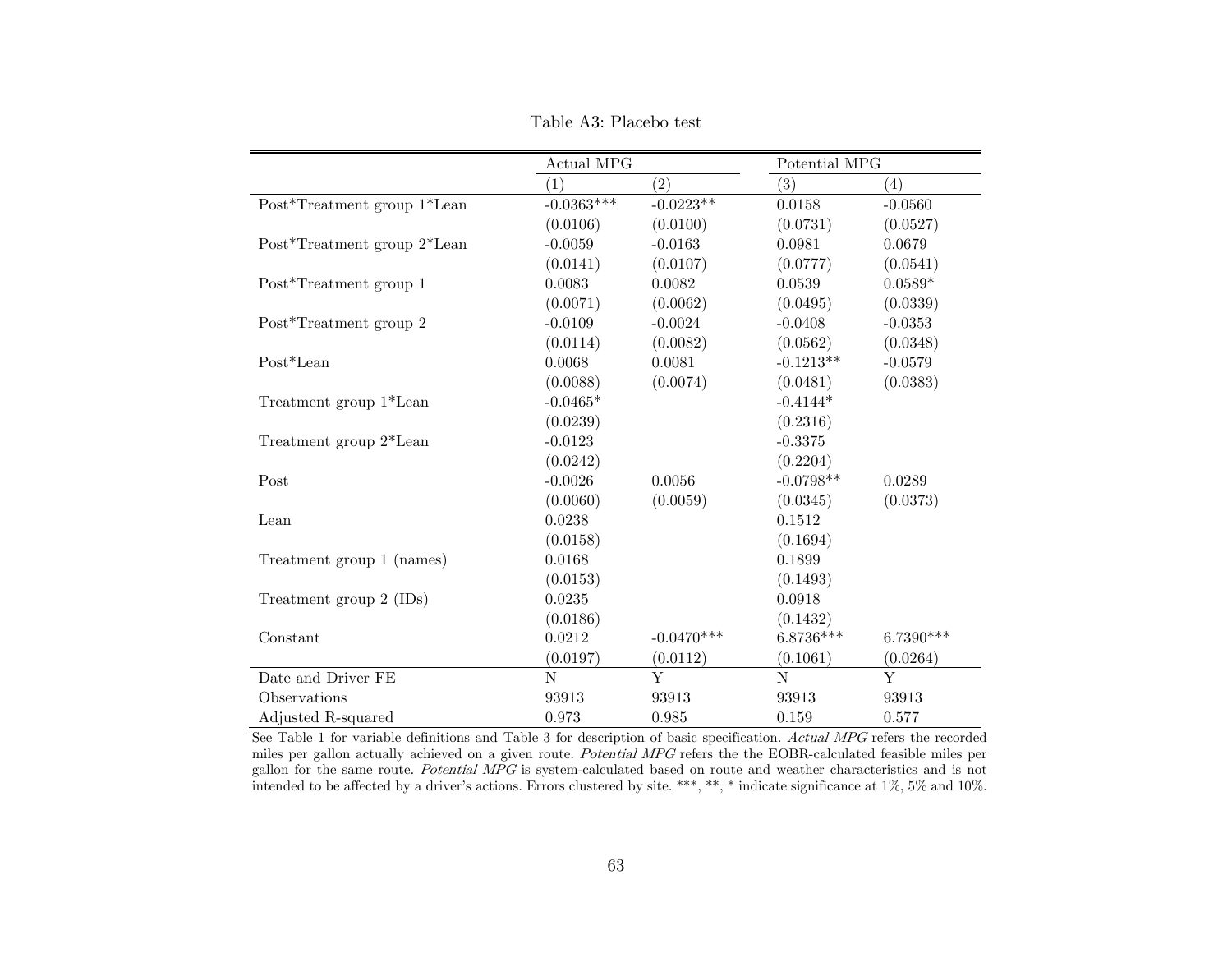|                             | Actual MPG       |              | Potential MPG |             |
|-----------------------------|------------------|--------------|---------------|-------------|
|                             | $\left(1\right)$ | (2)          | (3)           | (4)         |
| Post*Treatment group 1*Lean | $-0.0357***$     | $-0.0202**$  | 0.0368        | $-0.0272$   |
|                             | (0.0127)         | (0.0097)     | (0.1032)      | (0.0695)    |
| Post*Treatment group 2*Lean | $-0.0015$        | $-0.0050$    | 0.1273        | $0.1413**$  |
|                             | (0.0160)         | (0.0115)     | (0.0945)      | (0.0608)    |
| Post*Treatment group 1      | 0.0117           | 0.0096       | $-0.0094$     | 0.0595      |
|                             | (0.0092)         | (0.0078)     | (0.0780)      | (0.0499)    |
| Post*Treatment group 2      | $-0.0093$        | $-0.0081$    | $-0.1068$     | $-0.0812*$  |
|                             | (0.0138)         | (0.0105)     | (0.0725)      | (0.0420)    |
| Post*Lean                   | 0.0079           | 0.0035       | $-0.0976$     | $-0.0846*$  |
|                             | (0.0098)         | (0.0061)     | (0.0665)      | (0.0464)    |
| Treatment group 1*Lean      | $-0.0322$        |              | $-0.1821$     |             |
|                             | (0.0314)         |              | (0.2904)      |             |
| Treatment group 2*Lean      | 0.0209           |              | $-0.0944$     |             |
|                             | (0.0307)         |              | (0.2387)      |             |
| Post                        | $-0.0075$        | 0.0042       | $-0.0749$     | 0.0498      |
|                             | (0.0077)         | (0.0061)     | (0.0513)      | (0.0489)    |
| Lean                        | 0.0039           |              | 0.0043        |             |
|                             | (0.0224)         |              | (0.1728)      |             |
| Treatment group 1 (names)   | 0.0107           |              | 0.3404        |             |
|                             | (0.0200)         |              | (0.2122)      |             |
| Treatment group 2 (IDs)     | $-0.0118$        |              | 0.1995        |             |
|                             | (0.0236)         |              | (0.1770)      |             |
| Constant                    | 0.0252           | $-0.0518***$ | $6.7012***$   | $6.6435***$ |
|                             | (0.0248)         | (0.0136)     | (0.1284)      | (0.0346)    |
| Date and Driver FE          | N                | Y            | N             | Y           |
| Observations                | 60,002           | 60,002       | 60,002        | 60,002      |
| Adjusted R-squared          | 0.973            | 0.985        | 0.159         | 0.571       |

Table A4: Placebo test on matched sample

This table reproduces the models of Table A3 on the matched sample. Errors clustered by site. \*\*\*, \*\*, \* indicate significance at 1%, 5% and 10%.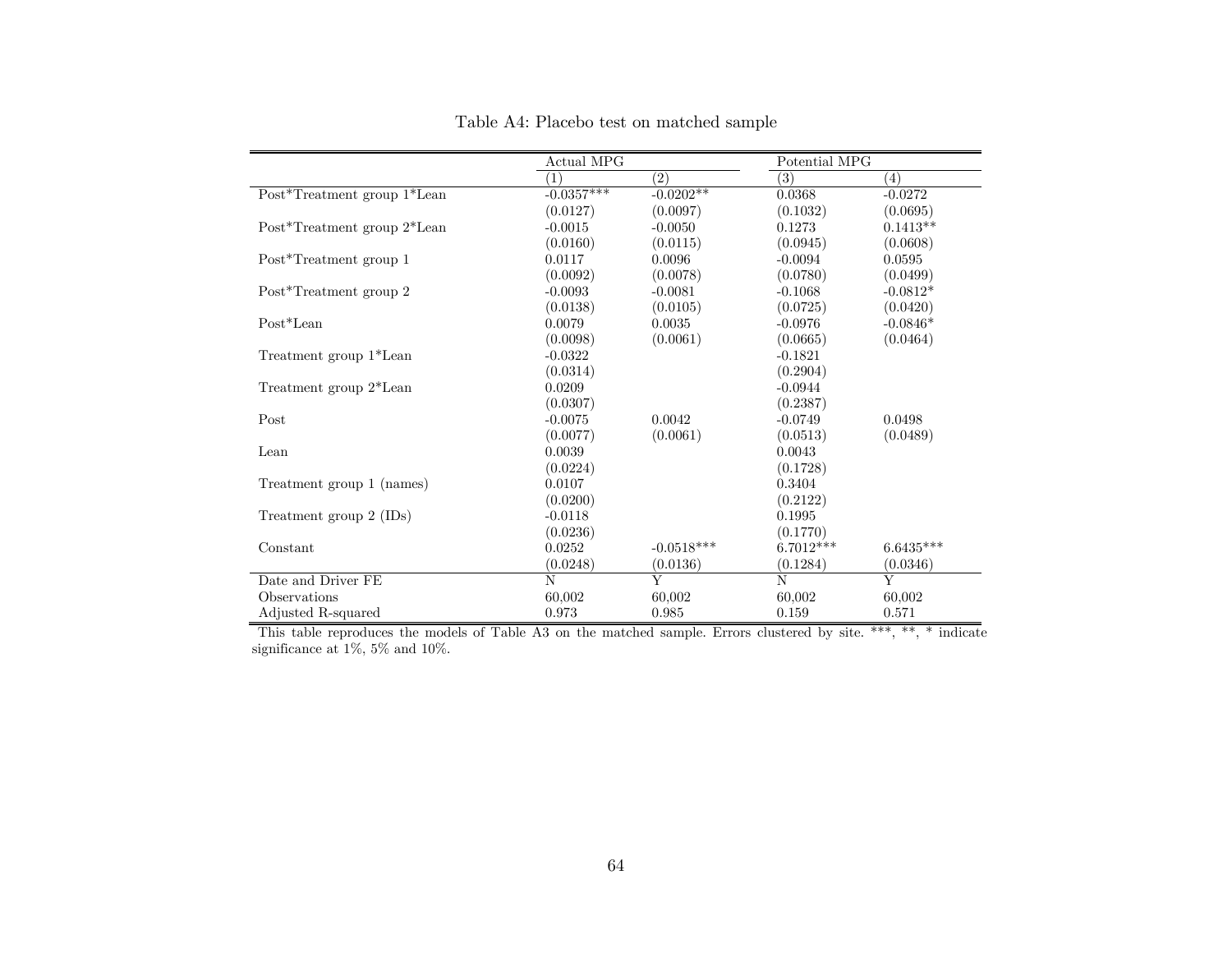| Dependent variable:            |             | Log(Gap Score) |             | Shift Score  |             | Log(Idle Time) |              | Log(Fuel Lost) |
|--------------------------------|-------------|----------------|-------------|--------------|-------------|----------------|--------------|----------------|
|                                | (1)         | (2)            | (3)         | (4)          | (5)         | (6)            | (7)          | (8)            |
| Post*Treatment group $1*$ Lean | $0.2553**$  | $0.2962**$     | $4.3968**$  | $4.7937**$   | $0.0837**$  | $0.0793**$     | $0.1175**$   | $0.1194**$     |
|                                | (0.0997)    | (0.1283)       | (2.2285)    | (2.3630)     | (0.0344)    | (0.0369)       | (0.0502)     | (0.0465)       |
| Post*Treatment group 2*Lean    | 0.0261      | 0.0325         | 0.6834      | 0.9888       | $-0.0281$   | $-0.0260$      | 0.0131       | 0.0177         |
|                                | (0.1291)    | (0.1184)       | (1.6693)    | (1.5435)     | (0.0459)    | (0.0435)       | (0.0403)     | (0.0392)       |
| Post*Treatment group 1         | $-0.0755*$  | $-0.0703*$     | $-0.1585$   | $-0.0624$    | $-0.0229$   | $-0.0206$      | $-0.0382***$ | $-0.0302**$    |
|                                | (0.0441)    | (0.0397)       | (0.6976)    | (0.6735)     | (0.0145)    | (0.0139)       | (0.0138)     | (0.0137)       |
| Post*Treatment group 2         | 0.0859      | 0.0880         | 0.7348      | 0.6465       | 0.0451      | 0.0391         | 0.0204       | 0.0178         |
|                                | (0.1074)    | (0.0973)       | (1.0684)    | (0.9919)     | (0.0433)    | (0.0407)       | (0.0318)     | (0.0317)       |
| Post*Lean                      | $-0.0303$   | $-0.0300$      | $-0.9783$   | $-1.0158*$   | 0.0034      | 0.0033         | $-0.0098$    | $-0.0101$      |
|                                | (0.0325)    | (0.0295)       | (0.6523)    | (0.6034)     | (0.0091)    | (0.0091)       | (0.0111)     | (0.0101)       |
| Treatment group 1*Lean         | 0.3318      | 0.0873         | $-1.3078$   | $-1.9110$    | 0.0111      | $-0.0518$      | 0.0422       | 0.0123         |
|                                | (0.2096)    | (0.1675)       | (2.3074)    | (2.0494)     | (0.0421)    | (0.0497)       | (0.0570)     | (0.0609)       |
| Treatment group 2*Lean         | 0.1667      | 0.2357         | 2.2287      | 1.2104       | $-0.0010$   | 0.0309         | 0.0028       | 0.0817         |
|                                | (0.1887)    | (0.1840)       | (2.2929)    | (1.8750)     | (0.0384)    | (0.0349)       | (0.0540)     | (0.0701)       |
| Post                           | 0.0263      | 0.0191         | 0.2856      | 0.1774       | $0.0203***$ | $0.0180***$    | $0.0118*$    | 0.0069         |
|                                | (0.0221)    | (0.0186)       | (0.2523)    | (0.2430)     | (0.0064)    | (0.0064)       | (0.0065)     | (0.0065)       |
| Lean                           | $-0.0937$   | $-0.0900*$     | $-0.1299$   | $-0.3012$    | $-0.0014$   | $-0.0130$      | $-0.0139$    | $-0.0283$      |
|                                | (0.0587)    | (0.0467)       | (0.6914)    | (0.6381)     | (0.0106)    | (0.0100)       | (0.0159)     | (0.0174)       |
| Treatment group 1 (names)      | $-0.1011$   | $-0.0597$      | 0.1197      | 0.3691       | $-0.0126$   | $-0.0135$      | 0.0039       | $-0.0136$      |
|                                | (0.0982)    | (0.0674)       | (1.1465)    | (0.9449)     | (0.0200)    | (0.0210)       | (0.0257)     | (0.0262)       |
| Treatment group 2 (IDs)        | $-0.2553*$  | $-0.1596$      | $-3.2883*$  | $-0.8652$    | 0.0030      | 0.0029         | $-0.0317$    | $-0.0540$      |
|                                | (0.1470)    | (0.1035)       | (1.7225)    | (1.3275)     | (0.0312)    | (0.0298)       | (0.0398)     | (0.0387)       |
| Constant                       | $0.9741***$ | 1.7826***      | $8.5430***$ | $10.1850***$ | $0.1007***$ | $0.2884***$    | $0.2579***$  | $-0.0859*$     |
|                                | (0.0452)    | (0.1297)       | (0.4197)    | (1.4618)     | (0.0081)    | (0.0371)       | (0.0098)     | (0.0484)       |
| Controls                       | N           | Y              | N           |              | N           | Y              | N            | Y              |
| Observations                   | 93,913      | 93,913         | 93,913      | 93,913       | 93,913      | 93,913         | 93,913       | 93913          |
| Adjusted R-squared             | 0.011       | 0.126          |             | 0.041        | 0.002       | 0.045          | 0.002        | 0.101          |

Table A5: Instrumental variables analysis

This table reproduces Table 4, but instruments the actual treatment of a given site by the assignment treatment. Errors clustered by site. \*\*\*, \*\*, \* indicate significance at  $1\% ,$  5% and  $10\%.$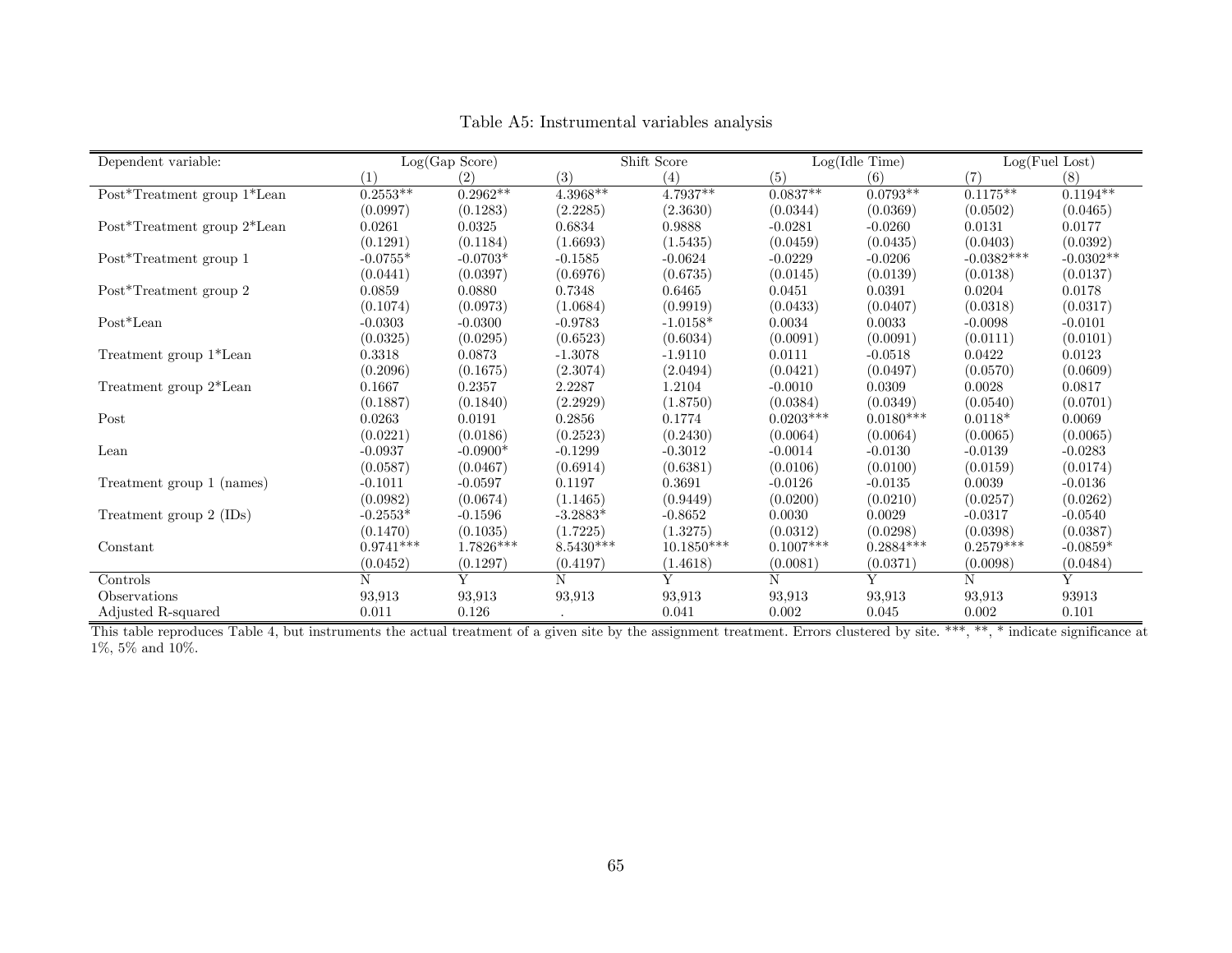| Dependent variable:                                         |             | Log(Gap Score) |           | Shift Score |             | Log(Idle Time) |             | Log(Fuel Lost) |
|-------------------------------------------------------------|-------------|----------------|-----------|-------------|-------------|----------------|-------------|----------------|
|                                                             | (1)         | (2)            | (3)       | (4)         | (5)         | (6)            | (7)         | (8)            |
| $\mathrm{Post}^*\mathrm{Tredment}$ group $1^*\mathrm{Lean}$ | $0.2880**$  | $0.3091**$     | $-0.5184$ | $0.1058\,$  | $0.1055***$ | $0.1065**$     | $0.1208**$  | $0.1179***$    |
|                                                             | (0.1145)    | (0.1201)       | (1.6522)  | (1.6767)    | (0.0406)    | (0.0414)       | (0.0496)    | (0.0427)       |
| Post*Treatment group 2*Lean                                 | $-0.1089$   | $-0.0627$      | $-2.0143$ | $-1.7536$   | $-0.1269$   | $-0.1009$      | $-0.0109$   | $-0.0108$      |
|                                                             | (0.2861)    | (0.2453)       | (2.1440)  | (2.2801)    | (0.1382)    | (0.1190)       | (0.0778)    | (0.0798)       |
| Post*Treatment group 1                                      | $-0.1185*$  | $-0.0989*$     | 1.3615    | 1.1202      | $-0.0399*$  | $-0.0415*$     | $-0.0441**$ | $-0.0391**$    |
|                                                             | (0.0639)    | (0.0553)       | (1.2229)  | (1.2327)    | (0.0216)    | (0.0214)       | (0.0186)    | (0.0188)       |
| Post*Treatment group 2                                      | 0.1779      | 0.1703         | 1.4758    | 1.5799      | 0.1425      | 0.1166         | 0.0379      | 0.0406         |
|                                                             | (0.2785)    | (0.2386)       | (2.0199)  | (2.1887)    | (0.1375)    | (0.1185)       | (0.0745)    | (0.0766)       |
| $Post*Lean$                                                 | $-0.0435$   | $-0.0424$      | 0.3965    | 0.2954      | $-0.0017$   | $-0.0042$      | $-0.0139$   | $-0.0125$      |
|                                                             | (0.0405)    | (0.0323)       | (0.4749)  | (0.4401)    | (0.0112)    | (0.0106)       | (0.0125)    | (0.0127)       |
| Treatment group 1*Lean                                      | 0.1259      | 0.1508         | $-0.8134$ | 2.2238      | $-0.0030$   | 0.0117         | $-0.0306$   | 0.0677         |
|                                                             | (0.2426)    | (0.2461)       | (2.2628)  | (2.4720)    | (0.0545)    | (0.0591)       | (0.0582)    | (0.0892)       |
| Treatment group 2*Lean                                      | $-0.2500$   | 0.4302         | 2.3961    | $5.5245\,$  | $-0.0432$   | 0.1004         | $-0.0973$   | 0.1904         |
|                                                             | (0.4089)    | (0.3118)       | (3.3864)  | (3.3759)    | (0.0767)    | (0.0801)       | (0.0986)    | (0.1237)       |
| Post                                                        | $0.0496*$   | 0.0338         | 0.1958    | 0.0597      | $0.0245***$ | $0.0214**$     | $0.0173**$  | 0.0109         |
|                                                             | (0.0294)    | (0.0254)       | (0.2550)  | (0.3086)    | (0.0095)    | (0.0094)       | (0.0082)    | (0.0089)       |
| Lean                                                        | 0.0135      | $-0.0663$      | 0.3308    | $-1.0935$   | 0.0022      | $-0.0217$      | 0.0198      | $-0.0346$      |
|                                                             | (0.0834)    | (0.0801)       | (0.7739)  | (0.9326)    | (0.0137)    | (0.0167)       | (0.0187)    | (0.0309)       |
| Treatment group 1 (names)                                   | $-0.0425$   | 0.0035         | $-0.0908$ | $-0.5247$   | $-0.0006$   | $-0.0259$      | 0.0039      | 0.0126         |
|                                                             | (0.1235)    | (0.1413)       | (1.2531)  | (1.4532)    | (0.0303)    | (0.0413)       | (0.0312)    | (0.0559)       |
| Treatment group 2 (IDs)                                     | 0.1700      | $-0.2977$      | $-3.1711$ | $-3.4086$   | 0.0405      | $-0.0462$      | 0.0451      | $-0.1169$      |
|                                                             | (0.3858)    | (0.1901)       | (3.0445)  | (2.1764)    | (0.0730)    | (0.0607)       | (0.0923)    | (0.0755)       |
| Constant                                                    | $0.8846***$ | 1.7607***      | 7.6991*** | 11.9475***  | $0.0973***$ | $0.2958***$    | $0.2427***$ | $-0.0746$      |
|                                                             | (0.0570)    | (0.1562)       | (0.4391)  | (1.6999)    | (0.0100)    | (0.0379)       | (0.0125)    | (0.0553)       |
| Controls                                                    | N           | Y              | N         | Y           | N           | Y              | N           | Y              |
| Observations                                                | 60,002      | 60,002         | 60,002    | 60,002      | 60,002      | 60,002         | 60,002      | 60,002         |
| Adjusted R-squared                                          |             | 0.117          |           | 0.046       |             | 0.048          | 0.004       | 0.088          |

Table A6: Instrumental variable analysis on matched sample

This table reproduces the analysis in Table A5 on the matched sample. Errors clustered by site. \*\*\*, \*\*, \* indicate significance at 1%, 5% and 10%.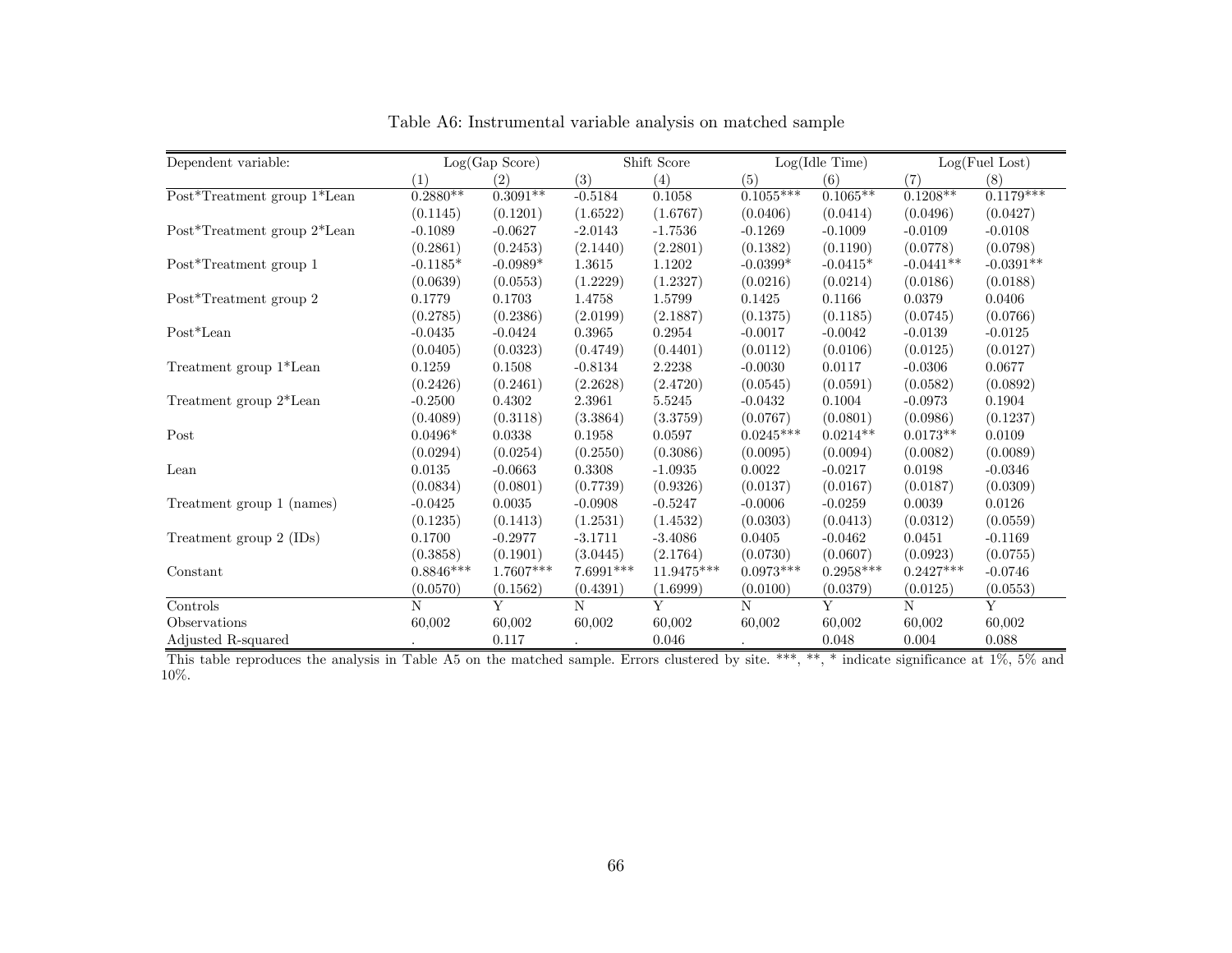| Dependent variable:         |             | Log(Gap Score) |              | Shift Score  | Log(Idle Time) |             |              | Log(Fuel Lost) |
|-----------------------------|-------------|----------------|--------------|--------------|----------------|-------------|--------------|----------------|
|                             | (1)         | (2)            | (3)          | (4)          | (5)            | (6)         | (7)          | (8)            |
| Post*Treatment group 1*Lean | $0.0966**$  | $0.0963**$     | 1.6616       | 1.4921       | 0.0259         | 0.0252      | $0.0465***$  | $0.0373***$    |
|                             | (0.0441)    | (0.0429)       | (1.0370)     | (1.0080)     | (0.0163)       | (0.0156)    | (0.0156)     | (0.0140)       |
| Post*Treatment group 2*Lean | 0.0263      | 0.0297         | 1.5130       | 1.4498       | $-0.0036$      | 0.0001      | 0.0130       | 0.0131         |
|                             | (0.0486)    | (0.0464)       | (0.9732)     | (0.9436)     | (0.0183)       | (0.0167)    | (0.0185)     | (0.0161)       |
| Post*Treatment group 1      | $-0.0414$   | $-0.0526**$    | $-0.6129$    | $-0.6155$    | $-0.0116$      | $-0.0114$   | $-0.0259***$ | $-0.0201**$    |
|                             | (0.0270)    | (0.0248)       | (0.6369)     | (0.6179)     | (0.0082)       | (0.0073)    | (0.0093)     | (0.0090)       |
| Post*Treatment group 2      | 0.0289      | 0.0295         | 0.0243       | 0.0978       | 0.0168         | 0.0141      | 0.0065       | 0.0069         |
|                             | (0.0354)    | (0.0325)       | (0.7387)     | (0.7135)     | (0.0127)       | (0.0117)    | (0.0133)     | (0.0113)       |
| $Post*Lean$                 | $-0.0280$   | $-0.0332$      | $-0.3156$    | $-0.3168$    | 0.0066         | 0.0023      | $-0.0124$    | $-0.0115$      |
|                             | (0.0328)    | (0.0317)       | (0.7552)     | (0.7297)     | (0.0121)       | (0.0111)    | (0.0117)     | (0.0103)       |
| Treatment group 1*Lean      | 0.1407      | 0.0377         | $-0.3884$    | $-0.9014$    | 0.0100         | $-0.0046$   | 0.0105       | 0.0076         |
|                             | (0.0870)    | (0.0675)       | (1.3413)     | (1.1558)     | (0.0168)       | (0.0161)    | (0.0227)     | (0.0246)       |
| Treatment group 2*Lean      | 0.0653      | 0.0556         | 0.1648       | $-0.8462$    | $-0.0000$      | 0.0080      | 0.0007       | 0.0194         |
|                             | (0.0852)    | (0.0692)       | (1.1586)     | (1.0033)     | (0.0145)       | (0.0157)    | (0.0230)     | (0.0269)       |
| Post                        | $0.0471**$  | $0.0532***$    | $-1.6888***$ | $-1.6883***$ | $0.0170***$    | $0.0189***$ | $0.0229***$  | $0.0198***$    |
|                             | (0.0196)    | (0.0167)       | (0.4700)     | (0.4476)     | (0.0060)       | (0.0053)    | (0.0065)     | (0.0058)       |
| Lean                        | $-0.0936*$  | $-0.0628$      | $-0.7248$    | $-0.3364$    | $-0.0034$      | $-0.0166$   | $-0.0121$    | $-0.0200$      |
|                             | (0.0561)    | (0.0487)       | (0.8861)     | (0.7853)     | (0.0096)       | (0.0107)    | (0.0148)     | (0.0180)       |
| Treatment group 1 (names)   | $-0.0499$   | $-0.0072$      | 0.0830       | 0.4096       | $-0.0081$      | $-0.0076$   | 0.0038       | 0.0007         |
|                             | (0.0553)    | (0.0325)       | (0.9339)     | (0.7730)     | (0.0101)       | (0.0095)    | (0.0131)     | (0.0124)       |
| Treatment group 2 (IDs)     | $-0.1021*$  | $-0.0355$      | $-1.4287*$   | $-0.2472$    | $-0.0011$      | 0.0031      | $-0.0164$    | $-0.0121$      |
|                             | (0.0614)    | (0.0438)       | (0.8018)     | (0.7815)     | (0.0104)       | (0.0109)    | (0.0142)     | (0.0170)       |
| Constant                    | $0.9776***$ | 1.7193***      | $10.6972***$ | $13.5131***$ | $0.0953***$    | $0.2802***$ | $0.2588***$  | $-0.1257***$   |
|                             | (0.0428)    | (0.1134)       | (0.5702)     | (1.3161)     | (0.0071)       | (0.0289)    | (0.0085)     | (0.0440)       |
| Controls                    | N           | Y              | N            | Y            | N              | Y           | N            | Y              |
| Observations                | 310,084     | 310,084        | 310,084      | 310,084      | 310,084        | 310,084     | 310,084      | 310,084        |
| Adjusted R-squared          | 0.008       | 0.128          | 0.010        | 0.052        | 0.006          | 0.048       | 0.004        | 0.107          |

Table A7: Effect of rankings on lean and non-lean sites - long window

This table reproduces the analysis in Table 4 on the full window of data (inclusive of 47 days prior to posting through 207 days post). Note that the data collection period ended 85 days after the last posting date, so there is attrition in the sample during the later dates, with only the earliest 11 sites in the experiment having data more than 200 days after posting. Errors clustered by site. \*\*\*, \*\*, \* indicate significance at 1%, 5% and 10%.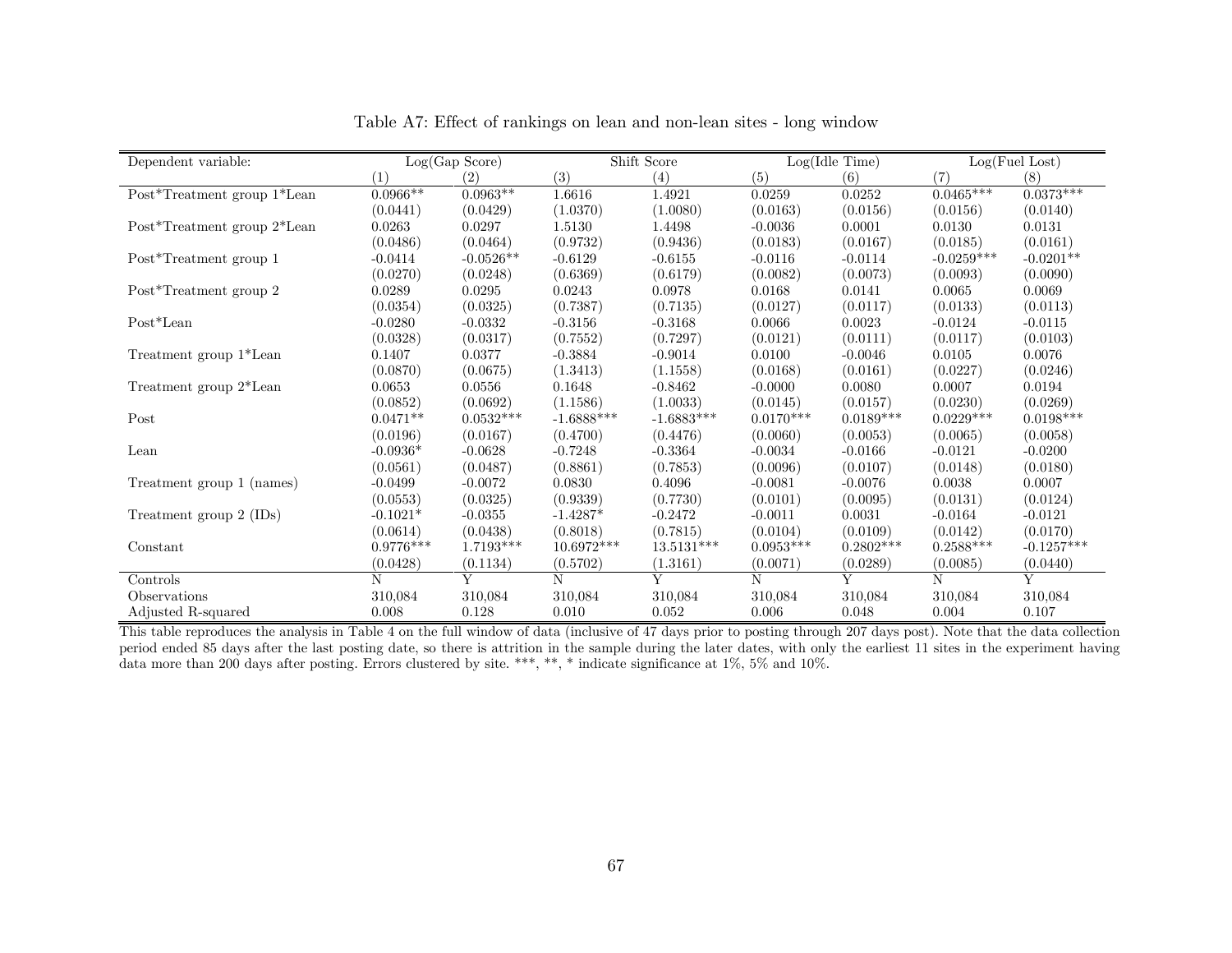| Dependent variable:         | Log(Gap Score) |             | Shift Score |              | Log(Idle Time) |             | Log(Fuel Lost) |              |
|-----------------------------|----------------|-------------|-------------|--------------|----------------|-------------|----------------|--------------|
|                             | (1)            | (2)         | (3)         | (4)          | (5)            | (6)         | (7)            | (8)          |
| Post*Treatment group 1*Lean | $0.0829*$      | $0.0822*$   | 1.4671      | 1.4290       | $0.0264*$      | 0.0228      | $0.0375**$     | $0.0322**$   |
|                             | (0.0423)       | (0.0426)    | (1.0750)    | (1.0707)     | (0.0154)       | (0.0148)    | (0.0154)       | (0.0144)     |
| Post*Treatment group 2*Lean | 0.0350         | 0.0333      | 1.6876*     | $1.6902*$    | $-0.0026$      | $-0.0013$   | 0.0127         | 0.0154       |
|                             | (0.0399)       | (0.0402)    | (1.0178)    | (1.0144)     | (0.0152)       | (0.0148)    | (0.0147)       | (0.0139)     |
| Post*Treatment group 1      | $-0.0516**$    | $-0.0534**$ | $-0.7238$   | $-0.7138$    | $-0.0095$      | $-0.0074$   | $-0.0251**$    | $-0.0209**$  |
|                             | (0.0259)       | (0.0254)    | (0.6759)    | (0.6738)     | (0.0070)       | (0.0069)    | (0.0097)       | (0.0097)     |
| Post*Treatment group 2      | 0.0095         | 0.0111      | 0.0248      | 0.0191       | 0.0123         | 0.0107      | 0.0037         | 0.0005       |
|                             | (0.0281)       | (0.0276)    | (0.7814)    | (0.7782)     | (0.0108)       | (0.0105)    | (0.0098)       | (0.0096)     |
| $Post*Lean$                 | $-0.0310$      | $-0.0319$   | $-0.4345$   | $-0.4371$    | 0.0020         | 0.0023      | $-0.0128$      | $-0.0119$    |
|                             | (0.0283)       | (0.0288)    | (0.7643)    | (0.7586)     | (0.0097)       | (0.0093)    | (0.0104)       | (0.0096)     |
| Treatment group 1*Lean      |                |             |             |              |                |             |                |              |
| Treatment group 2*Lean      |                |             |             |              |                |             |                |              |
| Post                        | $-0.0031$      | $-0.0047$   | $-1.0660**$ | $-1.0748**$  | 0.0069         | 0.0069      | $-0.0033$      | $-0.0025$    |
|                             | (0.0194)       | (0.0187)    | (0.5220)    | (0.5212)     | (0.0074)       | (0.0074)    | (0.0065)       | (0.0065)     |
| Lean                        |                |             |             |              |                |             |                |              |
| Treatment group 1 (names)   |                |             |             |              |                |             |                |              |
| Treatment group 2 (IDs)     |                |             |             |              |                |             |                |              |
| Constant                    | $0.9637***$    | $1.8205***$ | $9.5121***$ | $11.0308***$ | $0.1193***$    | $0.1670***$ | $0.2628***$    | $-0.0866***$ |
|                             | (0.0126)       | (0.0411)    | (0.3789)    | (0.6108)     | (0.0057)       | (0.0105)    | (0.0054)       | (0.0184)     |
| Controls                    | N              | Y           | N           | Y            | N              | Y           | N              | Y            |
| Observations                | 310,084        | 310,084     | 310,084     | 310,084      | 310,084        | 310,084     | 310,084        | 310,084      |
| Adjusted R-squared          | 0.515          | 0.527       | 0.526       | 0.529        | 0.264          | 0.277       | 0.430          | 0.483        |

Table A8: Date and driver fixed effects - long window

This table reproduces the analysis in Table A7 but with date and driver fixed effects included. Errors clustered by site. \*\*\*, \*\*, \* indicate significance at 1%, 5% and 10%.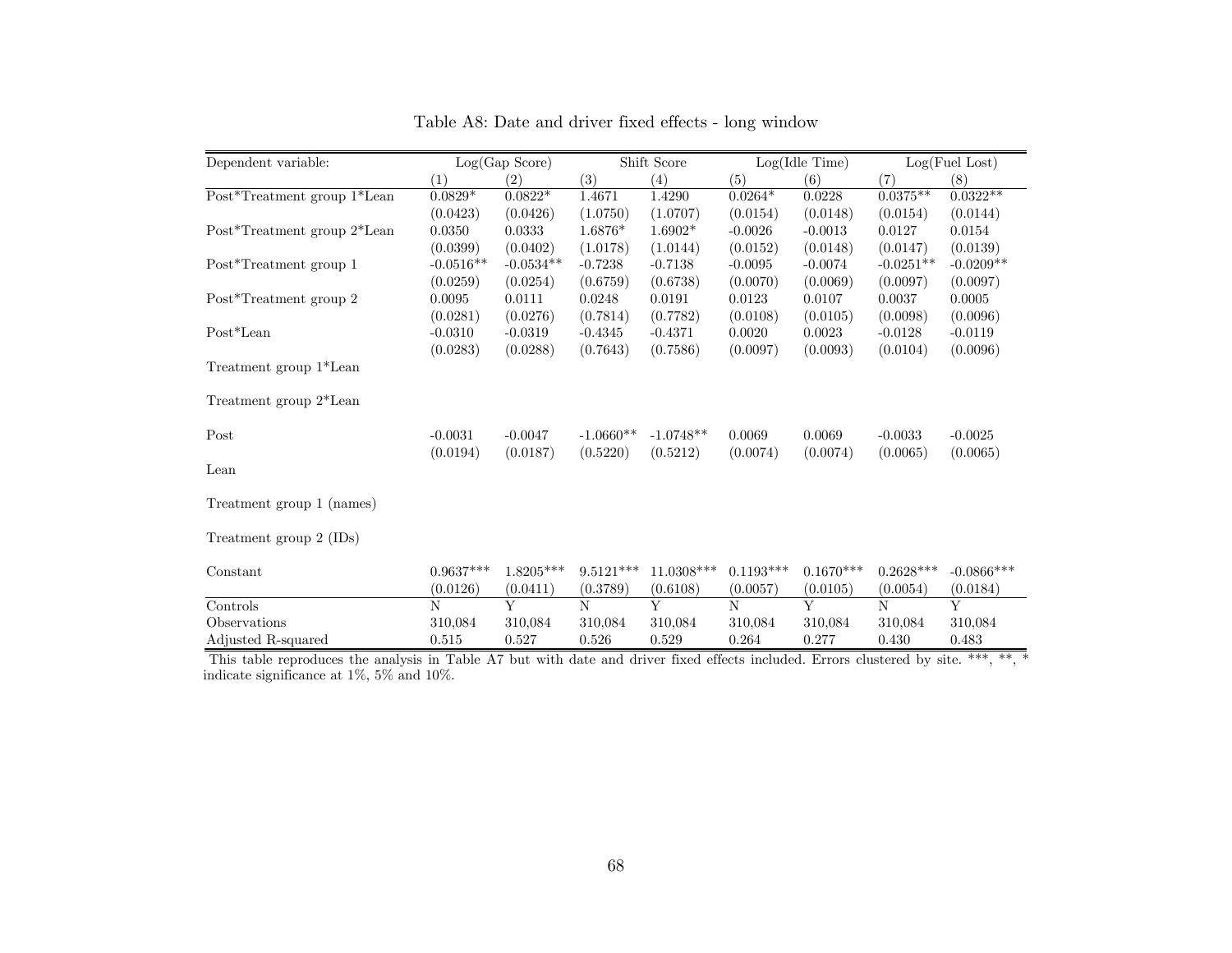| Dependent variable:         | Log(Gap Score) |             | Shift Score  |              | Log(Idle Time) |             | Log(Fuel Lost) |              |
|-----------------------------|----------------|-------------|--------------|--------------|----------------|-------------|----------------|--------------|
|                             | (1)            | (2)         | (3)          | (4)          | (5)            | (6)         | (7)            | (8)          |
| Post*Treatment group 1*Lean | $0.1230**$     | $0.1366**$  | 0.6115       | $-0.5885$    | $0.0573***$    | $0.0536***$ | $0.0645***$    | $0.0528***$  |
|                             | (0.0570)       | (0.0522)    | (1.4459)     | (1.3966)     | (0.0186)       | (0.0176)    | (0.0196)       | (0.0187)     |
| Post*Treatment group 2*Lean | 0.0116         | 0.0290      | 0.9394       | $-0.9843$    | $-0.0025$      | 0.0012      | 0.0125         | 0.0097       |
|                             | (0.0582)       | (0.0550)    | (1.4392)     | (1.3895)     | (0.0188)       | (0.0172)    | (0.0227)       | (0.0199)     |
| Post*Treatment group 1      | $-0.0563$      | $-0.0702**$ | 0.2320       | $-0.1899$    | $-0.0238*$     | $-0.0228*$  | $-0.0333***$   | $-0.0281**$  |
|                             | (0.0365)       | (0.0324)    | (0.7581)     | (0.7241)     | (0.0129)       | (0.0116)    | (0.0123)       | (0.0118)     |
| Post*Treatment group 2      | 0.0429         | 0.0304      | 0.1244       | $-0.1089$    | 0.0216         | 0.0176      | 0.0063         | 0.0070       |
|                             | (0.0452)       | (0.0429)    | (1.0250)     | (0.9792)     | (0.0168)       | (0.0156)    | (0.0178)       | (0.0150)     |
| Post*Lean                   | $-0.0524$      | $-0.0629*$  | 0.2213       | $-0.1467$    | $-0.0148$      | $-0.0152$   | $-0.0250$      | $-0.0197$    |
|                             | (0.0412)       | (0.0370)    | (1.1712)     | (1.1342)     | (0.0105)       | (0.0091)    | (0.0151)       | (0.0141)     |
| Treatment group 1*Lean      | 0.0791         | 0.0207      | $-0.0990$    | $-0.6190$    | 0.0041         | 0.0015      | $-0.0115$      | 0.0110       |
|                             | (0.1113)       | (0.0900)    | (1.5884)     | (1.4769)     | (0.0229)       | (0.0221)    | (0.0247)       | (0.0317)     |
| Treatment group 2*Lean      | $-0.0633$      | 0.0739      | $-0.9075$    | $-0.0142$    | $-0.0068$      | 0.0076      | $-0.0311$      | 0.0371       |
|                             | (0.1058)       | (0.0798)    | (1.5747)     | (1.3542)     | (0.0176)       | (0.0160)    | (0.0265)       | (0.0301)     |
| Post                        | $0.0626**$     | $0.0735***$ | $-1.7184***$ | $1.6373***$  | $0.0265***$    | $0.0261***$ | $0.0308***$    | $0.0266***$  |
|                             | (0.0277)       | (0.0229)    | (0.6430)     | (0.6093)     | (0.0087)       | (0.0079)    | (0.0093)       | (0.0083)     |
| Lean                        | 0.0007         | $-0.0004$   | $-0.3159$    | 0.3830       | $-0.0024$      | $-0.0073$   | 0.0173         | $-0.0074$    |
|                             | (0.0786)       | (0.0651)    | (1.2546)     | (1.1134)     | (0.0124)       | (0.0114)    | (0.0168)       | (0.0246)     |
| Treatment group 1 (names)   | $-0.0248$      | 0.0284      | $-0.7930$    | 0.7404       | $-0.0028$      | $-0.0092$   | 0.0014         | 0.0145       |
|                             | (0.0701)       | (0.0604)    | (1.0287)     | (0.9204)     | (0.0149)       | (0.0165)    | (0.0153)       | (0.0231)     |
| Treatment group 2 (IDs)     | 0.0266         | $-0.0850$   | $-0.7728$    | 1.0107       | 0.0050         | $-0.0025$   | 0.0024         | $-0.0339$    |
|                             | (0.0761)       | (0.0630)    | (1.0768)     | (1.1107)     | (0.0126)       | (0.0126)    | (0.0181)       | (0.0240)     |
| Constant                    | $0.8986***$    | $1.5815***$ | $9.9313***$  | $12.4550***$ | $0.0929***$    | $0.2807***$ | $0.2459***$    | $-0.1567***$ |
|                             | (0.0562)       | (0.1392)    | (0.7216)     | (1.5272)     | (0.0086)       | (0.0313)    | (0.0106)       | (0.0503)     |
| Controls                    | N              | Y           | N            | Y            | N              | Y           | N              | Y            |
| Observations                | 198,831        | 198,831     | 198,831      | 198,831      | 198,831        | 198,831     | 198,831        | 198831       |
| Adjusted R-squared          | 0.008          | 0.130       | 0.006        | 0.051        | 0.008          | 0.051       | 0.005          | 0.108        |

Table A9: Matched analysis - long window

This table reproduces the analysis in Table A7 but on the matched sample. Errors clustered by site. \*\*\*, \*\*, \* indicate significance at 1%, 5% and 10%.